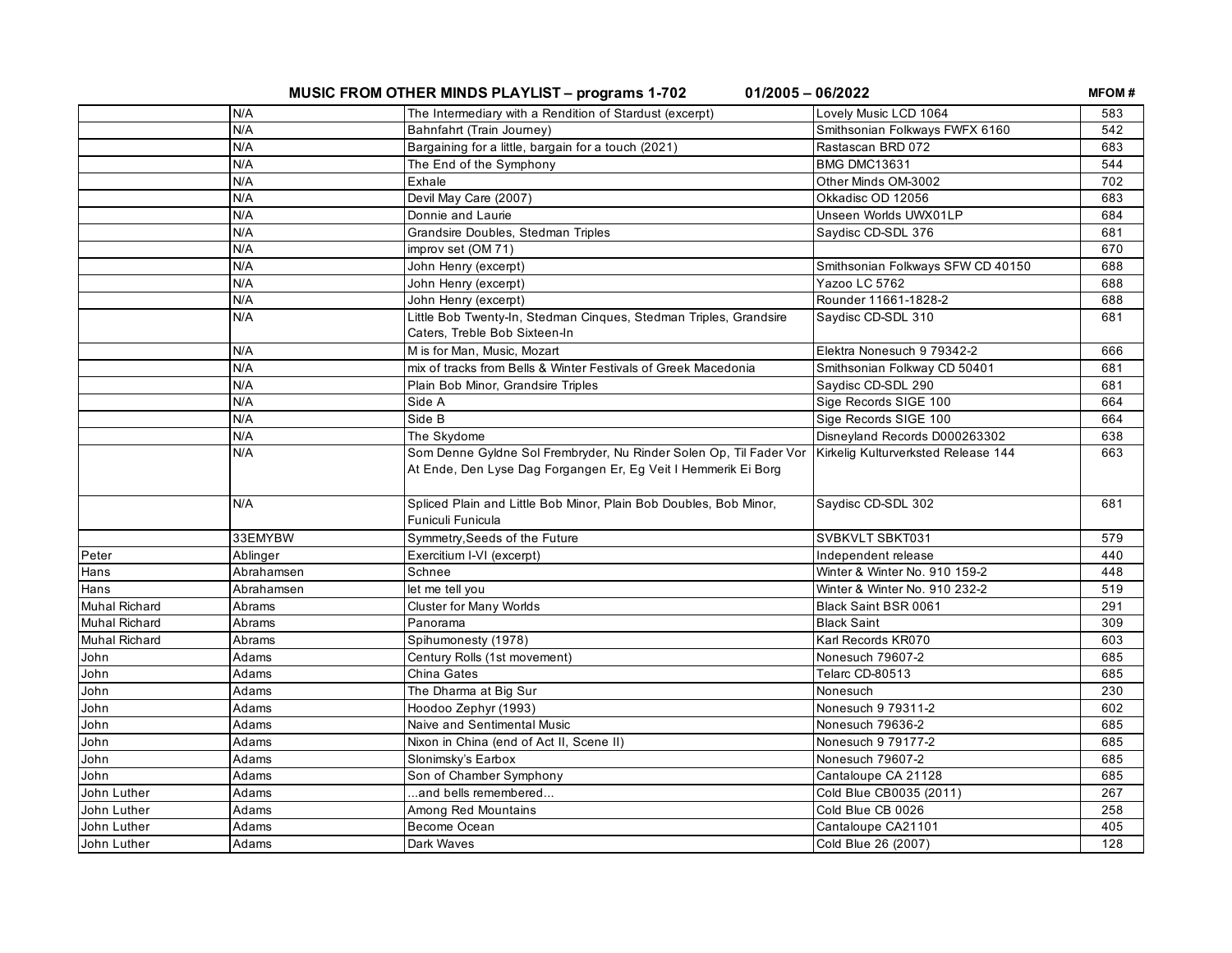| John Luther | Adams       | Dark Wind                                                    | Cold Blue 0009                | $\overline{7}$ |
|-------------|-------------|--------------------------------------------------------------|-------------------------------|----------------|
| John Luther | Adams       | Dream in White on White                                      | New Albion                    | $\mathbf{1}$   |
| John Luther | Adams       | Far Country of Sleep (1988); Night Peace (1976)              | New Albion 061                | 398            |
| John Luther | Adams       | for Lou Harrison (2004) (excerpt, 2nd half)                  | New World 80669               | 121            |
| John Luther | Adams       | Four Thousand Holes (2010)                                   | Cold Blue CB0035 (2011)       | 265            |
| John Luther | Adams       | Lines Made By Walking                                        | Cold Blue 0051                | 626            |
| John Luther | Adams       | Lines Made By Walking Il-Along The Ridges (2020)             | Cold Blue 0058                | 653            |
| John Luther | Adams       | Ilimaq                                                       | Cantaloupe CA21112            | 460            |
| John Luther | Adams       | Qilyuan                                                      | Cold Blue CB 0026             | 258            |
| John Luther | Adams       | Red Arc / Blue Veil                                          | Cold Blue 26 (2007)           | 131            |
| John Luther | Adams       | Red Arc/ Blue Veil                                           | Winter Music/Wesleyan UP      | $\mathbf{1}$   |
| John Luther | Adams       | Solitary And Time-Breaking Waves                             | Mode 153                      | 449            |
| John Luther | Adams       | songbirdsongs                                                | Mode 240                      | 310            |
| John Luther | Adams       | String Quartet #4 - Everything That Rises                    | Cold Blue CB0051              | 503            |
| John Luther | Adams       | The Immeasurable Space of Tones                              | Cold Blue                     | 6              |
| John Luther | Adams       | The Immeasurable Space of Tones                              | Cold Blue                     | 100            |
| John Luther | Adams       | The Light That Fills The World                               | Cold Blue 10                  | 52             |
| John Luther | Adams       | The Light That Fills The World                               | Unreleased CD from Jim Fox    | 61             |
| John Luther | Adams       | The Place Where You Go To Listen                             | MusicWorks 70                 | 346            |
| John Luther | Adams       | The Wind In High Places                                      | Cold Blue Music CB0041        | 515            |
| John Luther | Adams       | The Wind In High Places                                      | Cold Blue CB0041              | 419            |
| John Luther | Adams       | untouched                                                    | Cold Blue 0051                | 626            |
| John Luther | Adams       | Velocities Crossing in Phase-Space                           | Mode 153                      | 449            |
| Samuel Carl | Adams       | Pare for orchestra (2009)                                    | Private recording             | 207            |
| Samuel Carl | Adams       | Tension Study #1 (2011)                                      | Innova 863                    | 372            |
| Thomas      | Ades        | Violin Concerto "Concentric Paths"                           | EMI 50999                     | 301            |
| Christopher | Adler       | Ecstatic Volutions in a Neon Haze                            | Innova 694                    | 357            |
| Christopher | Adler       | Findlyandya                                                  | n/a                           | 660            |
| Peter       | Adriaansz   | 7 Dances for Percussion Quartet (2004)                       | Unreleased                    | 162            |
| Peter       | Adriaansz   | No. 44 Verdichtingen (2009)                                  | Private recording             | 258            |
| Peter       | Adriaansz   | Triple Concerto, Serenades, La Voce di Zarlino, 9 through 99 | unreleased                    | 143            |
| Eden        | Ahbez       | la Mer                                                       | Del-Fi Records DFLP-1211      | 656            |
| Yazz        | Ahmed       | The Space Between the Fish and the Moon                      | Naim Audio NAIMCD 340         | 526            |
| Andy        | Akiho       | Vick(i/y)                                                    | New World 083                 | 485            |
| Ambrose     | Akinmusire  | Americana / The Garden Waits For You To Match Her Wilderness | Blue Note B002866202          | 675            |
| Eleanor     | Alberga     | String Quartet #1                                            | Na                            |                |
| Saba        | Alizadeh    | Scattered Memories, Ladan Dead End, Kamancheh Version (20    | Navona Records 6234           | 621            |
| Bill        | Alves       | Mystic Canyon                                                | Microfest MF1                 | 671            |
| Bill        | Alves       | The Question Mark's Black Ink                                | Populist Records PR007        | 413            |
| Dennis      | Aman        | Prelude and Fugue No. 1                                      |                               | 455            |
| Siavash     | Amini       | Lustrous Residue, Perpetually Inwards (2020)                 | <b>Hallow Ground</b>          | 621            |
| Charles     | Amirkhanian | ChuLuLu, Bajanoom, Ver Les Anges                             | Starkland                     | 5              |
| Charles     | Amirkhanian | Gold and Spirit                                              | Starkland CA-206              | 428            |
| Charles     | Amirkhanian | Miatsoom                                                     | Other Minds Records OM 1029-2 | 679            |
| Charles     | Amirkhanian | Musical Lou                                                  | Cantaloupe CA21020            | 428            |
| Charles     | Amirkhanian | Rippling the Lamp                                            | Other Minds 1019              | 324            |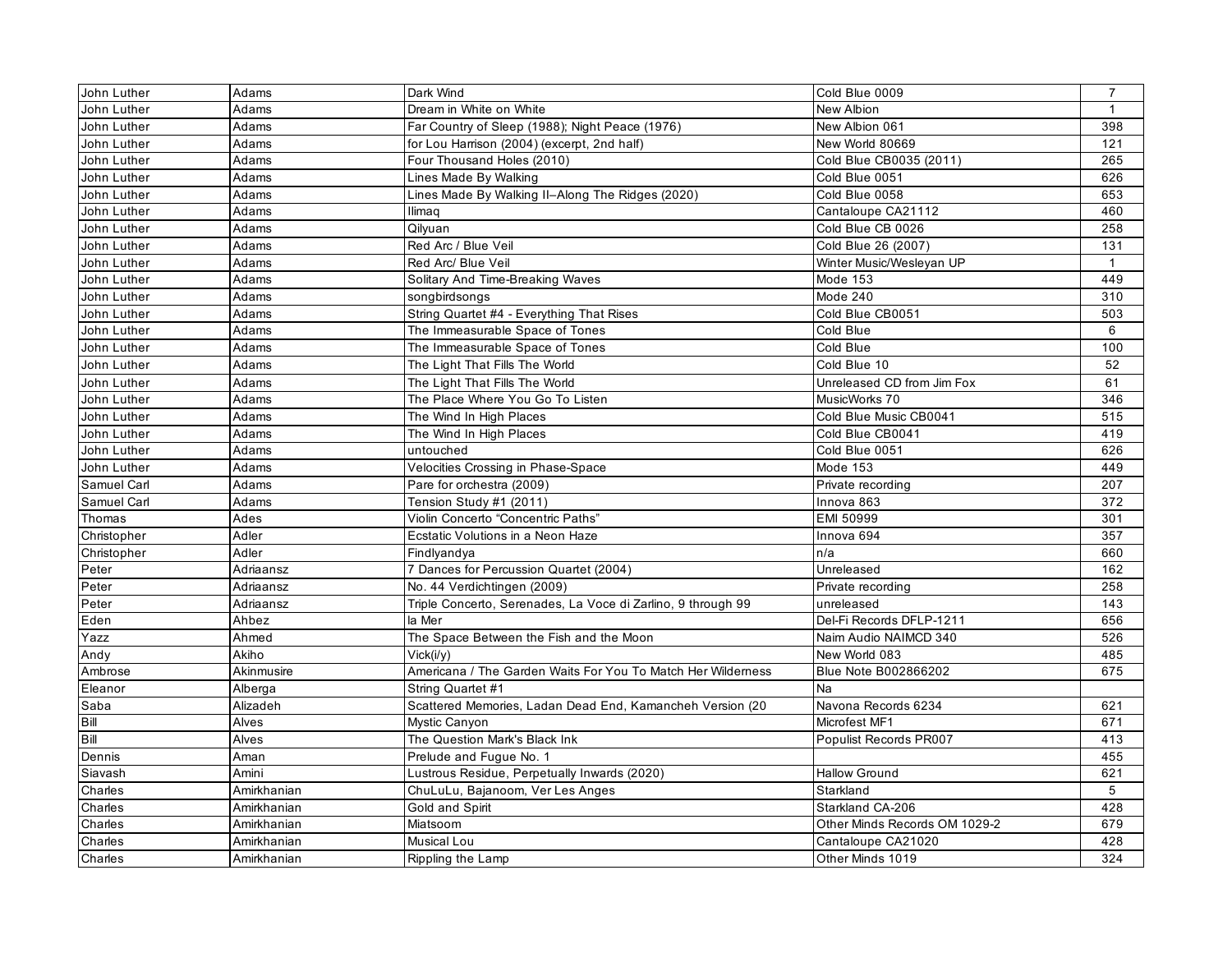| Charles     | Amirkhanian              | Son of Metropolis San Francisco (1997)          | New World 95584                      | 597 |
|-------------|--------------------------|-------------------------------------------------|--------------------------------------|-----|
| Charles     | Amirkhanian              | Politics as Usual                               | Centaur Records CRC 2194             | 597 |
| Charles     | Amirkhanian              | Church Car (1971)                               | New World/ CRI NWCRL 523             | 572 |
| Charles     | Amirkhanian              | <b>Dutiful Ducks</b>                            | OM 2019                              | 555 |
| Charles     | Amirkhanian              | Bajamoom                                        | Starkland ST 206                     | 523 |
| Charles     | Amirkhanian              | Dog of Stravinsky (1982)                        | New World NWCR523                    | 509 |
| Beth        | Anderson                 | Piano Concerto                                  | New World 80610                      | 18  |
| <b>Beth</b> | Anderson                 | Piano Concerto                                  | New World 80610                      | 689 |
| Beth        | Anderson                 | <b>Rosemary Swale</b>                           | New World 80610                      | 57  |
| Beth        | Anderson                 | Charles Amirkhanian, Hugo Ball, Kurt Schwitters | Other Minds OM 1027-2                | 613 |
| <b>Beth</b> | Anderson                 | Ode                                             | Pogus 21939                          | 530 |
| <b>Beth</b> | Anderson                 | Torero Piece (1973)                             | Other Minds 1006-2                   | 509 |
| Casey       | Anderson                 | possible dust (2011)                            | Wandelweiser 1405                    | 397 |
| Laurie      | Anderson                 | Ode to Gravity: The Music of Laurie Anderson    | <b>KPFA Archive</b>                  | 620 |
| Laurie      | Anderson                 | Walk the Dog (1982)                             | Wamer Brothers R2 76648              | 651 |
| Laurie      | Anderson                 | From The Air, O Superman                        | Wamer Brothers BSK 3674              | 651 |
| Laurie      | Anderson                 | Speak My Language, Night In Baghdad             | Wamer Brothers 9 45534-2             | 651 |
| Leroy       | Anderson, Willem Breuker | The Typewriter                                  | BV Haast Records CD 9509             | 666 |
| Ruth        | Anderson                 | Points (1974)                                   | Arc Light Editions ALE011            | 653 |
| Timo        | Andres                   | You Broke It, You Bought It (2011)              | Innova 863                           | 372 |
| Louis       | Andriessen               | .miserere (2006)                                | Attacca 29121                        | 364 |
| Louis       | Andriessen               | Choralvorspiele                                 | Attacca: Solos for Virtuosi 2014-141 | 412 |
| Louis       | Andriessen               | Choralvorspiele                                 | Attacca ATT 2014141                  | 666 |
| Louis       | Andriessen               | De Staat                                        | Nonesuch Records                     | 554 |
| Louis       | Andriessen               | De Staat                                        | Elektra Nonesuch 979251-2            | 634 |
| Louis       | Andriessen               | De Stijl (1985)                                 | Nonesuch 979342                      | 255 |
| Louis       | Andriessen               | de Tijd (Time) (1980)                           | Nonesuch 79291 (1993)                | 218 |
| Louis       | Andriessen               | Image de Moreau                                 | Attacca: Solos for Virtuosi 2014-141 | 412 |
| Louis       | Andriessen               | La Commedia (Part 2)                            | Nonesuch 534877                      | 434 |
| Louis       | Andriessen               | The Only One                                    | Nonesuch 075597917338                | 666 |
| Louis       | Andriessen               | Overturn to Orpheus                             | Soundboard Records SBCD202           | 455 |
| Louis       | Andriessen               | Passeggiata In Tram In America E Ritorno        | <b>BMOP Sound 1011</b>               | 417 |
| Louis       | Andriessen               | ROSA: The Death Of A Composer (Scenes 9 & 10)   | Nonesuch 7559-79559-2                | 434 |
| Louis       | Andriessen               | The Starting Plank                              | Attacca: Solos for Virtuosi 2014-141 | 412 |
| Louis       | Andriessen               | Very Sharp Trumpet Sonata                       | Attacca: Solos for Virtuosi 2014-141 | 412 |
| Louis       | Andriessen               | Woodpecker                                      | Attacca: Solos for Virtuosi 2014-141 | 412 |
| Louis       | Andriessen               | Writing To Vermeer (Scene 5)                    | Nonesuch 79887                       | 434 |
| Louis       | Andriessen               | Xenia: Sarabande, Caccia, Song                  | Attacca: Solos for Virtuosi 2014-141 | 412 |
| Paul        | Anka/ Jacques Revaux     | My Way (1969)                                   | Cherry Red Records CDBRED361         | 531 |
| George      | Antheil                  | Lithuanian Night, String Quartet #1             | OtherMinds 1008                      | 15  |
| George      | Antheil                  | Sonata #4 for violin and piano (1948)           | Auvidis Montaigne 782022             | 226 |
| George      | Antheil                  | Sonate #2 for Violin and Piano (1923)           | Disque Montaigne                     | 96  |
| George      | Antheil                  | String Quartet #2, #3                           | OtherMinds 1008                      | 16  |
| George      | Antheil                  | The Brothers (1954)                             | CPO 7775452 (2011)                   | 272 |
| George      | Antheil                  | The Airplane Sonata                             | Hat Hut Records 6144                 | 542 |
| George      | Antheil                  | Suite from Dementia                             | Kino Video K185                      | 535 |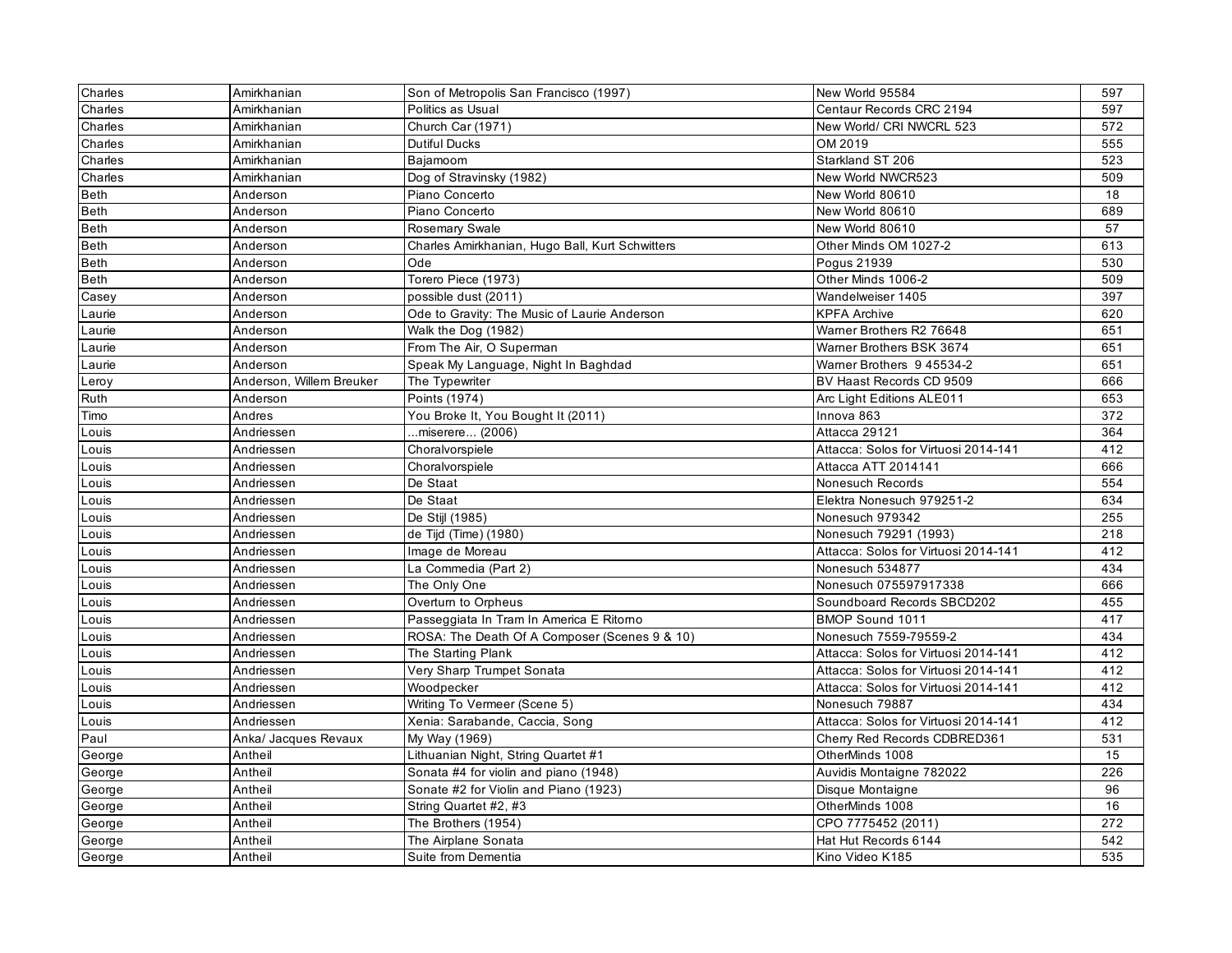| George           | Antheil                    | Piano Concerto #1                                     | CPO                                   | 518 |
|------------------|----------------------------|-------------------------------------------------------|---------------------------------------|-----|
| 9T               | Antiope                    | Dry Run, Mise En Abyme (2019)                         | Eilean Records 096                    | 621 |
|                  | Apologist                  | Houston                                               | No Rent Records NRR67                 | 541 |
| Mark             | Applebaum                  | 30                                                    | Innova 928                            | 453 |
| Mark             | Applebaum                  | 20, for string quartet                                | Tzadik                                | 23  |
| Mark             | Applebaum                  | 30 / The First Decade + The Second Decade / The Third | Innova 928                            | 477 |
|                  |                            | Decade                                                |                                       |     |
| Mark             | Applebaum                  | Agitprop                                              | Innova 646                            | 382 |
| Mark             | Applebaum                  | Ferneyhough Remix                                     | Innova 602                            | 382 |
| Mark             | Applebaum                  | Merit, Seriousness, 56 1/2 feet                       | Innova 646                            | 58  |
| Mark             | Applebaum                  | Variations on Variations on a Theme by Mozart         | Innova 706                            | 286 |
| Mark             | Applebaum                  | Three Unlikely Sponsorships- General Motors (2016)    | Innova 996                            | 572 |
| Mark             | Applebaum                  | Three Unlikely Sponsorships- Nestlé                   | Innova 996                            | 509 |
| Ellen            | Arkbro                     | For Organ and Brass                                   | Bandcamp                              | 497 |
| Ellen            | Arkbro                     | CHORDS for Organ                                      | Subtext Records SUB029                | 615 |
| Ellen            | Arkbro                     | For Organ and Brass                                   | Subtext Records NBH050                | 643 |
| Ellen            | Arkbro                     | CHORDS for guitar                                     | Starkland CA-206                      | 643 |
| Gregor           | Asch                       | Willow Over Easy                                      | <b>Record Blanks</b>                  | 616 |
| Gregor           | Asch/English/Reiter/Patton | 1, 3                                                  | Room 40 EDRM400                       | 616 |
| Nils Henrik      | Asheim                     | Genesis                                               | Aurora ACD 5033                       | 250 |
| Robert           | Ashley                     | No Legs, and The Angel of Lonliness: from Dust (1998) | Lovely Music 1006                     | 385 |
| Robert           | Ashley                     | Outcome Inevitable (1991)                             | Unsounds 15U                          | 385 |
| Robert           | Ashley                     | The Living Room: from Perfect Lives (1983)            | Lovely Music 4917                     | 385 |
| Robert           | Ashley                     | The Wolfman                                           | Pogus 21050-2                         | 557 |
| Robert           | Ashley                     | Perfect Lives: The Supermarket                        | Lovely Music 4917                     | 550 |
| Robert           | Ashley                     | She Was A Visitor                                     | Lovely Music 1002                     | 656 |
| Robert           | Ashley                     | Tap Dancing in the Sand (2004)                        | UnSounds Recordings                   | 696 |
| Larry            | Austin                     | "art is self-alteration is Cage is"                   | Koch 3-7238                           | 311 |
| Larry            | Austin                     | Ottuplo (2000)                                        | Centaur CRC 2830                      | 114 |
| Arseny           | Avraamov                   | Symphony of Sirens                                    | ReR Megacorp ISBN 0-956018408         | 542 |
|                  | Ayewa, Neuringer, Navarro, | <b>Blues Ideology</b>                                 | International Anthem IARC 0031        | 699 |
|                  | Stewart, Holmes            |                                                       |                                       |     |
| Richard          | Ayres                      | No. 35                                                | BV HAAST 0102                         | 39  |
| Milton           | <b>Babbitt</b>             | Arie da Capo                                          | <b>PNM 26</b>                         | 60  |
| Milton           | <b>Babbitt</b>             | Arie da Capo (1974)                                   | <b>PNM 26</b>                         | 252 |
| Milton           | <b>Babbitt</b>             | Composition for Guitar (1984)                         | Tzadik 7088                           | 254 |
| Milton           | <b>Babbitt</b>             | Occasional Variations                                 | Tzadik 7088                           | 60  |
| Milton           | <b>Babbitt</b>             | String Quartet #6                                     | Tzadik 7088                           | 60  |
| Milton           | <b>Babbitt</b>             | Philomel                                              | Innova 986                            | 558 |
| Grazyna          | <b>Bacewicz</b>            | Pensiere Notturni (1961)                              | PolMic - Warsaw Festival              | 353 |
| Johann Sebastian | Bach                       | Brandenburg Concerto No. 5, Mvmt. 1                   | Archiv Produktion 423 492-2           | 422 |
| J.S.             | Bach / Delia Derbyshire    | Air                                                   | <b>BBC Radio Enterprises REC25MCD</b> | 445 |
| Krzysztof        | Baculewski                 | A Walking Shadow (1990)                               | PolMic - Warsaw Festival              | 354 |
| Chet             | <b>Baker</b>               | Alone Together                                        | Polydor/Riverside 12299               |     |
| Jim              | <b>Baker</b>               | Watching the Interstate (2005)                        | Watching the Interstate (2005)        | 683 |
| Osvaldas         | <b>Balakauskas</b>         | Symphony #4: Octa                                     | Naxos 8.557605                        | 313 |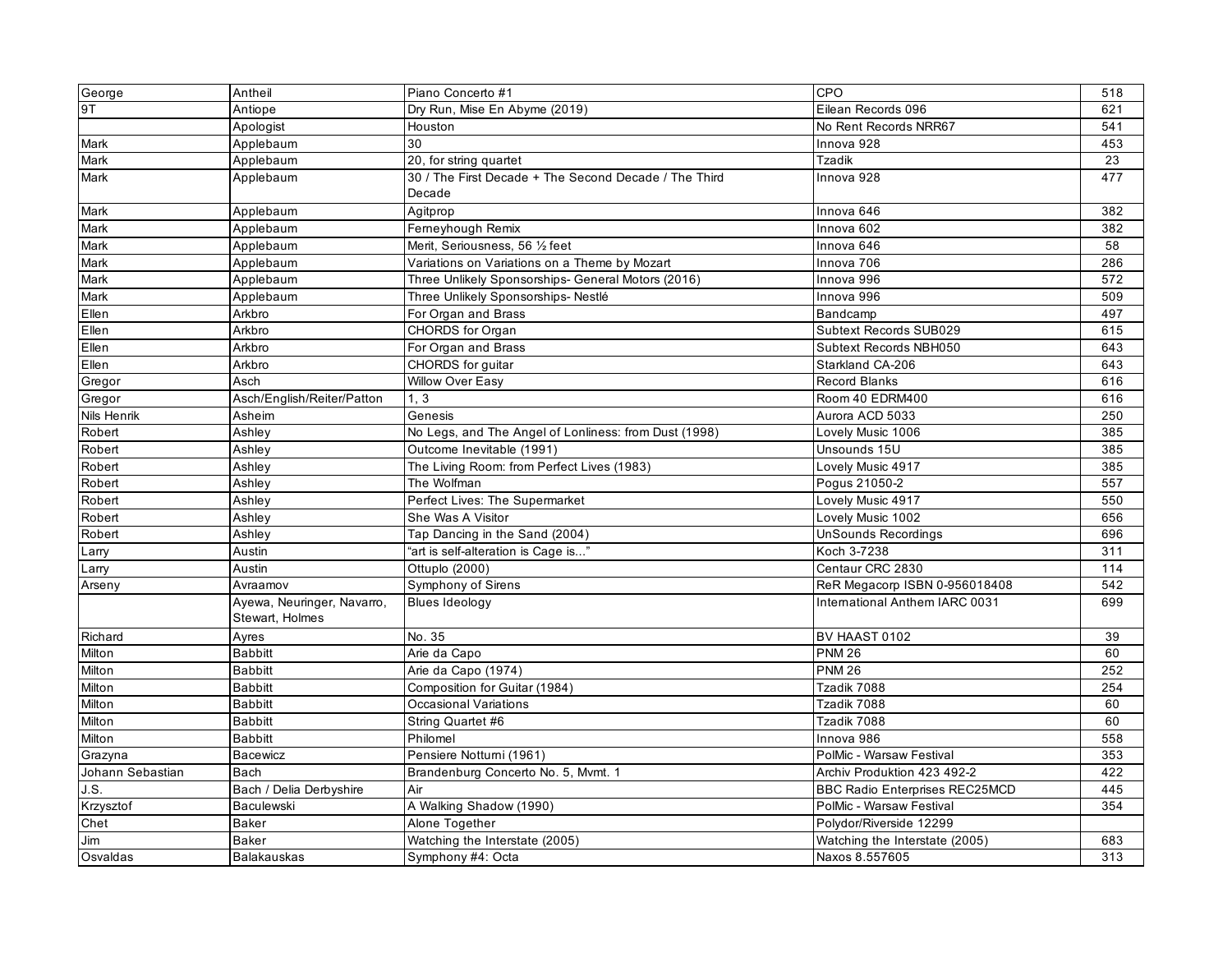| Alexander    | Balanescu       | Want Me                                                   | <b>MUTE 61421</b>                  | 26  |
|--------------|-----------------|-----------------------------------------------------------|------------------------------------|-----|
| I Wayan      | Balawan         | Wayan Balawan OM 16 set                                   | N/A                                | 562 |
| Marcos       | <b>Balter</b>   | Pessoa (2013)                                             | New Focus 135                      | 381 |
| Marcos       | <b>Balter</b>   | Pessoa (2013)                                             | Corbett vs. Dempsey CvsD CD076     | 653 |
| Michel       | <b>Banabila</b> | Imprints, Shift (2018)                                    | Tapu Records 024TR                 | 621 |
| <b>Billy</b> | Bang            | Fire in the Hole, Mystery of the Mekong                   | Justin Time                        | 3   |
| <b>Billy</b> | Bang            | <b>TET Offensive</b>                                      | Justin Time                        | 578 |
| Matthew      | Bamson          | String Quartet No. 3                                      | Tzadik TZ9005                      | 450 |
| Jean         | Barraqué        | Concerto (1968)                                           | Harmonia Mundi 905199 (1987)       | 79  |
| Natasha      | <b>Barrett</b>  | Moblis in Mobli; Fetters                                  | Private recording                  | 211 |
| Syd          | <b>Barrett</b>  | Astronomy Domine (1967)                                   | Pink Floyd Records PFR1            | 531 |
| Martin       | <b>Bartlett</b> | Pulse Material in G                                       | Arc Light Editions (LP only)       | 576 |
| Martin       | <b>Bartlett</b> | Pythagora's Ghost                                         | Front 001                          | 576 |
| Martin       | <b>Bartlett</b> | Hexachords                                                | Periplum 0020                      | 576 |
| Martin       | <b>Bartlett</b> | <b>American Variations</b>                                | Arc Light Editions (LP only)       | 576 |
| Martin       | <b>Bartlett</b> | The Arrival of Sir John Franklin in Paradise: "Fireworks" | Front 001                          | 576 |
| Martin       | <b>Bartlett</b> | Time Passing X                                            | Arc Light Editions (LP only)       | 576 |
| Bela         | <b>Bartok</b>   | Ten Easy Pieces, No. 1 (Peasant's Song)                   | Fontec FOCD-9427                   | 424 |
| William      | Basinksi        | A Shadow in Time                                          | 2062 Records 20621701CD            | 680 |
| William      | Basinksi        | dlp 1.1 (2002)                                            | Temporary Residence Ltd. 194       | 617 |
| William      | Basinksi        | Melancholia IX                                            | Temporary Residence TRR236         | 680 |
| William      | Basinksi        | On Time Out Of Time                                       | Temporary Residence Ltd. TRR 311   | 616 |
| Mason        | <b>Bates</b>    | Ford's Farm                                               | Deutsche Grammophone 028947917     | 401 |
| Mason        | <b>Bates</b>    | Stereo is King (2014)                                     | Innova 882                         | 390 |
| Mason        | <b>Bates</b>    | <b>Terry Cloth Troposphere</b>                            | Innova 758 (2010)                  | 204 |
| Mason        | <b>Bates</b>    | Zuni Visions from Canyon Walls (from "Red River")         | MSR Classics MS 1342               | 337 |
| Brian        | Baumbusch       | Hydrogen(2)Oxygen                                         | N/A                                | 563 |
| <b>Brian</b> | Baumbusch       | Isotropes                                                 | Other Minds OM 1032-2              | 691 |
| <b>Brian</b> | Baumbusch       | Kings                                                     | Other Minds OM 1032-2              | 691 |
| Les          | <b>Baxter</b>   | Quiet Village                                             | Capitol D 112325                   | 697 |
| Les          | Baxter          | Voodoo Dreams                                             | Capitol D 112326                   | 698 |
| David        | Beardsley       | as beautiful as a crescent of a new moon on a cloudless   | OgreOgress                         | 73  |
|              |                 | spring                                                    |                                    |     |
| Dan          | <b>Becker</b>   | Droned                                                    | Seventh Chapter                    | 54  |
| Dan          | <b>Becker</b>   | Fade; Keeping Time (I, II)                                | Innova 855                         | 386 |
| Dan          | <b>Becker</b>   | Gridlock (1994)                                           | trAce 024 (Paris)                  | 106 |
| Dan          | <b>Becker</b>   | Reinventions                                              | Innova 885                         | 497 |
| Dan          | Becker          | S.T.I.C.                                                  | Albany 899                         | 99  |
| Dan          | <b>Becker</b>   | <b>Tamper Resistant</b>                                   | Soundmark Records 48220            | 455 |
| T.R.         | Beery           | The Fox, The Girl, And The Honey                          | Independent release                | 441 |
| David        | Behrman         | My Dear Siegfried, I, V, VI                               | XI 129                             | 48  |
| David        | Behrman         | Pools of Phased Locked Loops                              | XI 129                             | 50  |
| David        | Behrman         | On the Other Ocean, edit (1977)                           | Ellipsis Arts 3691                 | 532 |
| David        | Behrman         | <b>Unforseen Events</b>                                   | <b>Black Truffle Records BT082</b> | 684 |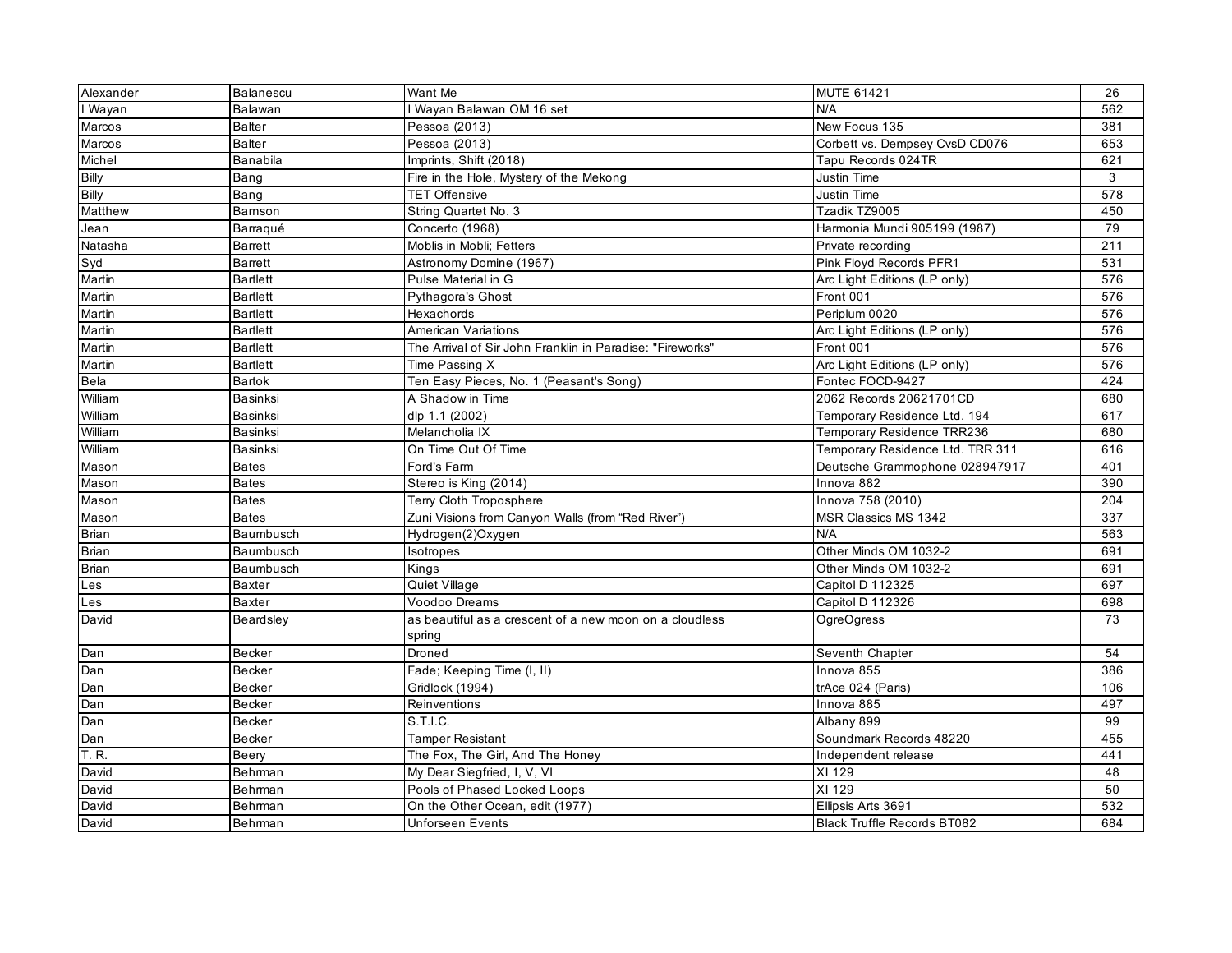| David          | Behrman, Paul de Marinis,<br>Fern Friedman, Terri Hanlon, | She's More Wild (compilation)                                                       | <b>Black Truffle Records BT059</b>        | 593 |
|----------------|-----------------------------------------------------------|-------------------------------------------------------------------------------------|-------------------------------------------|-----|
|                | Anne                                                      |                                                                                     |                                           |     |
|                | Klingensmith                                              |                                                                                     |                                           |     |
| Barbara        | Benary                                                    | Aural Shoehoming, Downtown Steel                                                    | New World 80646                           | 87  |
| <b>Barbara</b> | Benary                                                    | Barang II                                                                           | New World 80646                           | 88  |
| Ed             | Bennet                                                    | Stop-Motion Music (2010); Ghosts (2008)                                             | Decibel D169                              | 355 |
| Robert         | <b>Bentall</b>                                            | Music for Nyckelharpa and Electronics                                               | self released                             | 570 |
| Dewa Putu      | Berata                                                    | Geregel, Topeng Tua Tabuh Pisan                                                     | Vital Records VR 440                      | 671 |
| I Dewa Putu    | Berata, I Made Amawa                                      | In Deng                                                                             | Vital Records 444                         | 671 |
| I Wayan        | Berata                                                    | Tabuh Pat Jagul, Topeng Arsa Wijaya, Teruna Jaya                                    | <b>Vital Records</b>                      | 671 |
| Cathy          | Berberian                                                 | from the Italian Radio performances                                                 | Aura Classics                             | 9   |
| Cathy          | Berberian                                                 | Stripsody                                                                           | Wergo WER 60054-50                        | 651 |
| Luciano        | Berio                                                     | Corale (1981)                                                                       | RCA 7898 (1990)                           | 243 |
| Luciano        | Berio                                                     | Corale (1982)                                                                       | <b>BIS</b>                                | 500 |
| Luciano        | Berio                                                     | Eindrücke (1974)                                                                    | Erato 2292-45228 (1986)                   | 243 |
| Luciano        | Berio                                                     | Folk Songs                                                                          | BMG Classics / RCA Victor Gold Seal 09026 | 663 |
| Luciano        | Berio                                                     | Glosse                                                                              | Montaigne/Naive 782155                    | 57  |
| Luciano        | Berio                                                     | Notturno                                                                            | Montaigne/Naive 782155                    | 52  |
| Luciano        | Berio                                                     | O King (Sinfonia part II)                                                           | Erato 2292-45228 (1986)                   | 243 |
| Luciano        | Berio                                                     | Petite Suite                                                                        | New Albion NA089                          | 456 |
| Luciano        | Berio                                                     | Quartetto per archi (1956)                                                          | Montaigne/Naive 782155                    | 67  |
| Luciano        | Berio                                                     | Requies (1984)                                                                      | RCA 7898 (1990)                           | 243 |
| Luciano        | Berio                                                     | Ritorno degli Snovednia                                                             | Sony Classics                             | 154 |
| Luciano        | Berio                                                     | Sequenza 3 (1965)                                                                   | Philips 426662 (1970)                     | 243 |
| Luciano        | Berio                                                     | Sequenza III (Agata Zubel)                                                          | Unreleased                                | 122 |
| Luciano        | Berio                                                     | Sinfonia                                                                            | ADES 14.122-2                             | 437 |
| Luciano        | Berio                                                     | Thema (Omaggio a Joyce) (1958)                                                      | Sub Rosa Records SR300                    | 596 |
| Luciano        | Berio                                                     | Sequenza 3 (1965)                                                                   | Alpha Classics 239                        | 572 |
| Luciano        | Berio/Giacomo Puccini                                     | "Finale" from Turandot                                                              | Decca B0002141-02                         | 596 |
| Luciano        | Berio/Franz Schubert                                      | 'Rendering" after Schubert Symphony #10 in D (1989-1990)                            | Rubicon RCD1025                           | 596 |
| Irving         | <b>Berlin</b>                                             | White Christmas (Binson Echorec Sleigh Ride)                                        | Wamer Bros. Records 545311-2              | 680 |
| Lea            | Bertucci                                                  | Accumulations (2018)                                                                | NNA Tapes 108                             | 532 |
| Lea            | Bertucci                                                  | On Opposite Sides of Sleep, Refrain (A Whisper, An Alarm), An Arc of<br>the Horizon | Cibachrome Editions CB02                  | 678 |
| Lea            | Bertucci                                                  | Patterns for Alto                                                                   | NNA Tapes 108                             | 526 |
| Oscar          | Bettisson                                                 | Oh. Death                                                                           | Ensemble Klang - O, Death                 | 448 |
| Gregory        | Beyer                                                     | Berimbau Sextet No. 1 - "Kora"                                                      | Innova 922                                | 486 |
| Johanna        | Beyer                                                     | Dissonant Counterpoint, III, VI                                                     | New Albion 114                            | 48  |
| Johanna        | Beyer                                                     | Movement for Double Bass and Piano                                                  | New World 80722                           | 311 |
| Johanna        | Beyer                                                     | Quartet #2 (1936)                                                                   | New World 80678                           | 152 |
| Johanna        | Beyer                                                     | The Main Deep, The Composer's Forum Laboratory, The<br>People-Yes!                  | New World 80678                           | 558 |
| Lisa           | <b>Bielawa</b>                                            | from Synopses, #1, 15                                                               | <b>BMOP 1017</b>                          | 239 |
| Lisa           | <b>Bielawa</b>                                            | In Media Res (2009)                                                                 | BMOP/sound 1017 (2010)                    | 242 |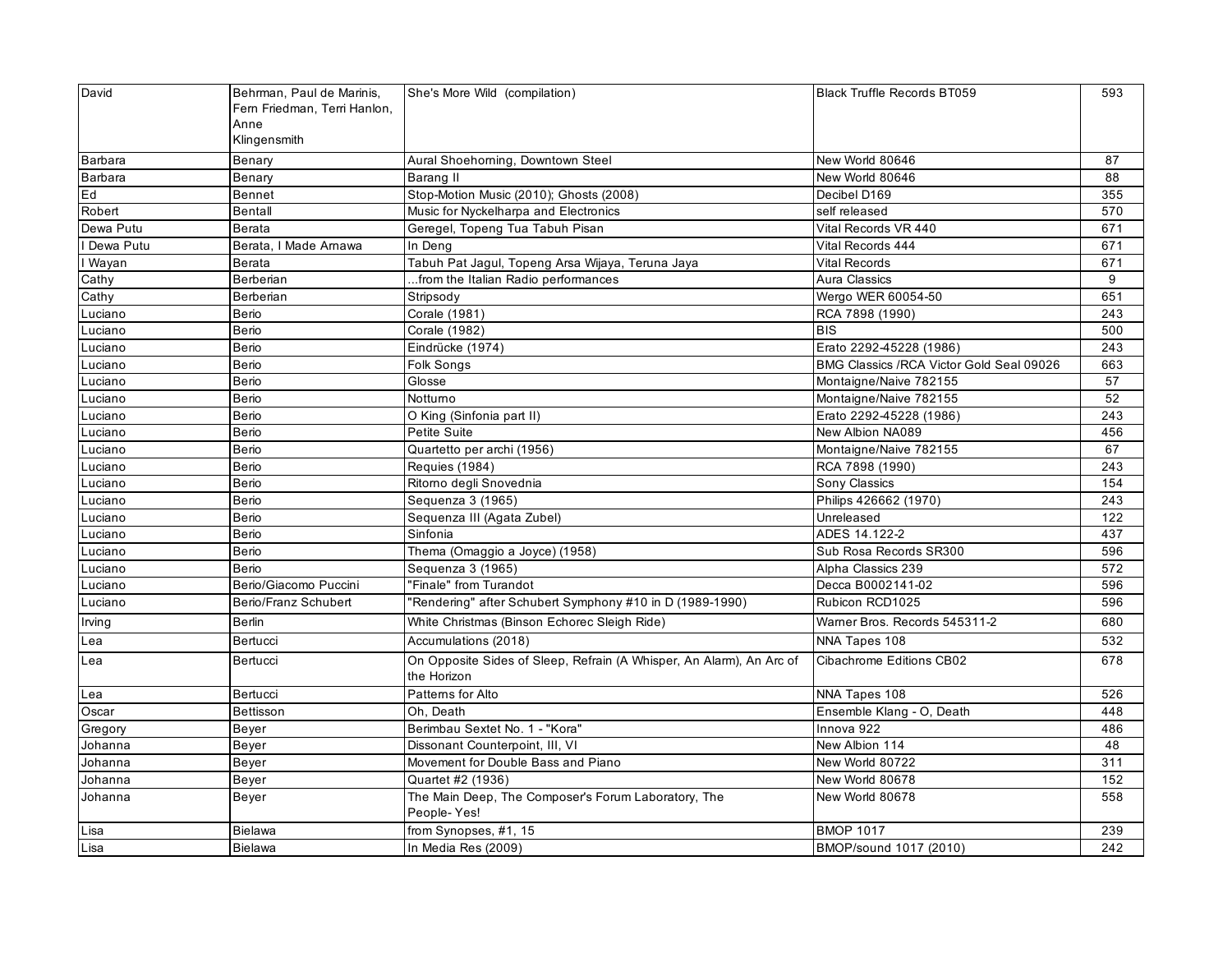| Phillip     | <b>Bimstein</b>        | Larkin Gifford's Harmonica                                          | Starkland ST 214                  | 689 |
|-------------|------------------------|---------------------------------------------------------------------|-----------------------------------|-----|
| Phillip     | Bimstein               | Lockdown!: Wihite Bricks, Green Doors                               | OM 2021                           | 555 |
| Phillip     | <b>Bimstein</b>        | Cats in the Kitchen                                                 | OM 2021                           | 533 |
| Henry       | Birdsey                | Catacomb Relay                                                      | n/a                               | 661 |
| Henry       | Birdsey                | Half Dragged parts 3 & 4                                            | OM 2027                           | 637 |
| John        | <b>Bischoff</b>        | <b>Bitplicity</b>                                                   | Artifact Recordings ART3012       | 684 |
| John        | <b>Bischoff</b>        | Local Color                                                         | New World 80727                   | 382 |
| Jeb         | Bishop/Jaap Blonk, Lou | Ace Gotoid                                                          | Kontrans 159                      | 575 |
| Iva         | Bittová                | from Elida: Painters in Paris, Zapiskej (Whistle)                   | Cantaloupe 21027                  | 122 |
| Iva         | Bittová                | from Mater (Vladimir Godar): Magnificat                             | ECM New 1985                      | 122 |
| Easley      | Blackwood              | 12 Microtonal Etudes                                                | Cedille Records CDR 90000 018     | 420 |
| Easely      | Blackwood              | Fanfare in 19 Equal Tuning op 28a                                   | Cedille Records B000009KIL        | 534 |
| Easely      | Blackwood              | 12 Microtonal Etudes, #1-6                                          | Cedille Records B000009KIL        | 534 |
| Marc        | <b>Blitzstein</b>      | The Cradle Will Rock                                                | Bridge 9511A/B                    | 608 |
| Marc        | Blitzstein             | Penny Candy, I Wish It So                                           | Koch International Classics       | 608 |
| Marc        | <b>Blitzstein</b>      | Regina: "Birdie's Aria"                                             | ArchivMusic SONY 72912            | 607 |
| Marc        | <b>Blitzstein</b>      | Scherzo (1930); Sonata 1927; Piano Percussion Music (1929)          | Other Minds 1017 (2009)           | 180 |
| Mark        | <b>Blitzstein</b>      | Spoken arts recording                                               | Spoken Arts 717                   | 8   |
| Karl-Birger | Blomdahl               | Aniara                                                              | Caprice Records CAP 22016:1-2     | 623 |
| Jaap        | <b>Blonk</b>           | Right On Ringing                                                    | eh?! 107                          | 552 |
| Dan         | Boadi                  | Money is the Root of All Evil                                       | Numero Group                      | 640 |
| Lars-Gunnar | <b>Bodin</b>           | Manual for Interdimensional Travel, Antofonia, Soprano 2,<br>Finale | Folkways FW33443                  | 623 |
| Joseph      | Bohigian               | The Water Has Found its Crack                                       | Private recording                 | 660 |
|             | Bonjour                | Friday 3PM                                                          | Canteloupe CA21120                | 490 |
| Comelius    | <b>Boots</b>           | Sojoum of the Face                                                  | Sqwonkle McKonkle                 | 323 |
| David       | Borden                 | C-A-G-E (part III) (1975)                                           | Arbiter 136 (2003)                | 193 |
| Stéphane    | <b>Borell</b>          | Three pieces from Anthology of Laughter                             | <b>NA</b>                         | 611 |
| Pierre      | <b>Boulez</b>          | explosante-fixe (1993)                                              | DG 445833 (1995)                  | 245 |
| Pierre      | <b>Boulez</b>          | Dérive 2                                                            | Naïve 782183                      | 300 |
| Pierre      | <b>Boulez</b>          | Dérive 2                                                            | Naïve 782183                      | 400 |
| Pierre      | <b>Boulez</b>          | Messagesquisse                                                      | DG 289 463 475                    | 24  |
| Pierre      | <b>Boulez</b>          | Notations 1-4 (orchestrated)                                        | Erato 2292-45493                  | 502 |
| Pierre      | <b>Boulez</b>          | Notations 1-4, 8-12 (1945)                                          | DG 445833 (1995)                  | 502 |
| Pierre      | <b>Boulez</b>          | Notations I, VII, III; Rituel                                       | Naïve 782163                      | 24  |
| Pierre      | <b>Boulez</b>          | Sur Incises (1998)                                                  | DG 289 463 475                    | 502 |
| Pierre      | <b>Boulez</b>          | Sur Incises (I)                                                     | DG / Ens Intercontemporain        | 487 |
| Ann         | Boyd                   | As I Crossed A Bridge Of Dreams                                     | Dacapo 6.220597                   | 307 |
| Tim         | Brady                  | Symphony #1, Playing Guitar                                         | AM 125                            | 42  |
| Tim         | <b>Brady</b>           | <b>Unison Rituals</b>                                               | AM 110                            | 52  |
| Glenn       | <b>Branca</b>          | Symphony #3                                                         | Atavistic ALP 08                  | 346 |
| Glenn       | Branca                 | Symphony #3                                                         | Atavistic ALP 08                  | 423 |
| Glenn       | <b>Branca</b>          | The Spectacular Commodity                                           | 99 Records 99-001LP               | 574 |
| Glenn       | <b>Branca</b>          | The Tone Row That Ruled the World                                   | <b>Systems Neutralizers SN001</b> | 574 |
| Jamie       | <b>Branch</b>          | Theme Nothing (2017)                                                | International Anthem IARC 0011    | 612 |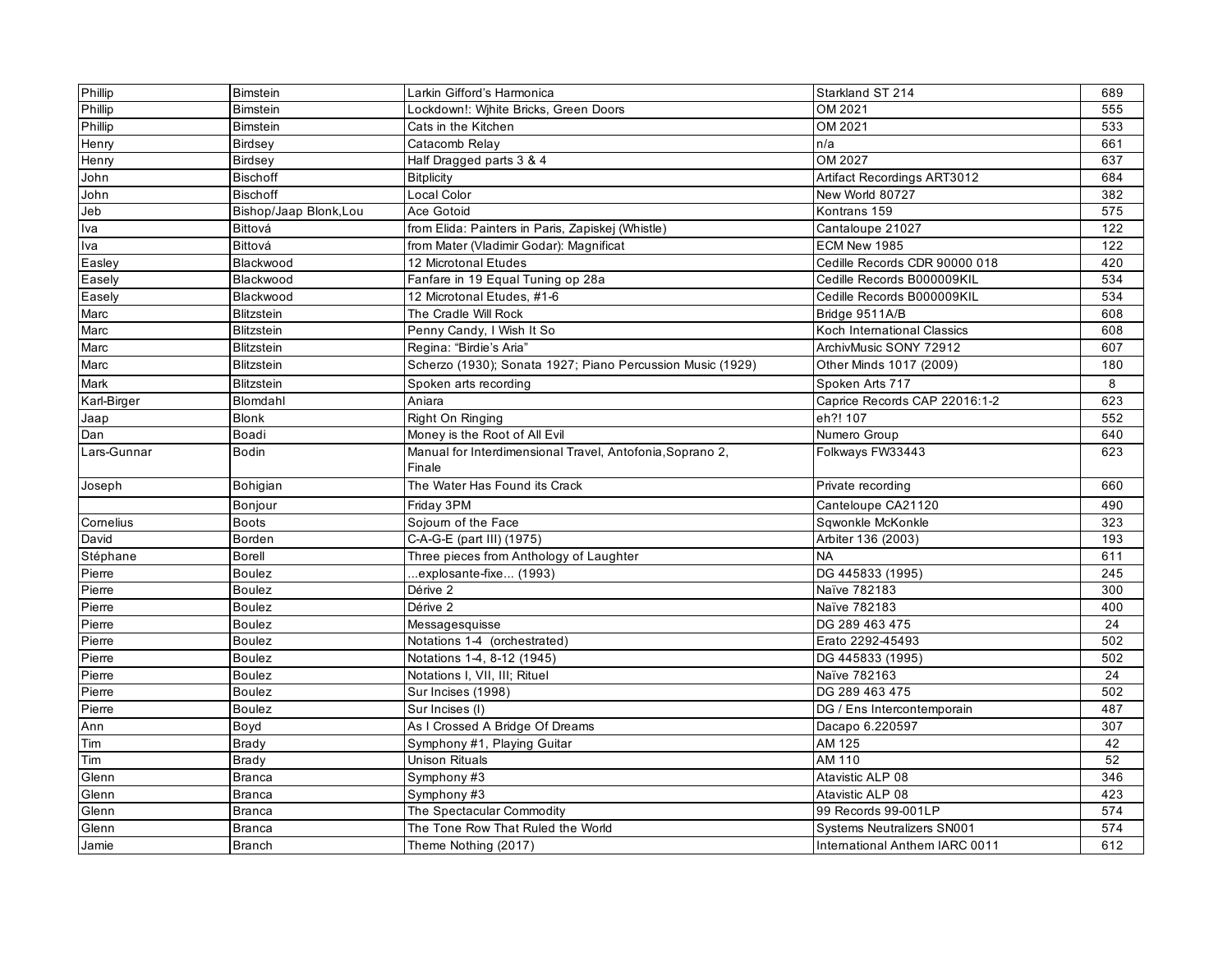| Jamie   | <b>Branch</b>          | Prayer For Amerikka Pt. 1 & 2, Nuevo Roquero Estéreo (2019)          | International Anthem IARC 0027      | 556 |
|---------|------------------------|----------------------------------------------------------------------|-------------------------------------|-----|
| Jamie   | <b>Branch</b>          | Leaves of Glass (2017)                                               | International Anthem IARC 0011      | 571 |
| Jamie   | <b>Branch</b>          | Jump Off, Thene 001, Meanwhile, Theme 002                            | International Anthem IARC 0011      | 612 |
| Jamie   | <b>Branch</b>          | SOS sessions 3: jaimie branch (2020)                                 | <b>Climate Control Projects</b>     | 665 |
| Jamie   | Branch/Jason Nazary    | Fossil Record (2018)                                                 | International Anthem IARC 0018      | 612 |
| Henry   | <b>Brant</b>           | <b>Consort for True Violins</b>                                      | independent release                 | 455 |
| Henry   | <b>Brant</b>           | Ghosts and Gargoyles (2001)                                          | New World 80636                     | 83  |
| Henry   | <b>Brant</b>           | Ghosts and Gargoyles (2001)                                          | New World 80636                     | 403 |
| Henry   | <b>Brant</b>           | Trinity of Spheres                                                   | Innova 410                          | 404 |
| Henry   | <b>Brant</b>           | Music for a Five and Dime Store                                      | Innova 415                          | 529 |
| Henry   | <b>Brant</b>           | Revenge Before Breakfast                                             | Innova 415                          | 529 |
| Henry   | <b>Brant</b>           | Dialogue in the Jungle                                               | Innova 415                          | 529 |
| Henry   | <b>Brant</b>           | <b>Inside Track</b>                                                  | Innova 415                          | 529 |
| Anthony | <b>Braxton</b>         | Composition No. 19 for 100 Tubas                                     | <b>Tricentric Foundation TCF017</b> | 661 |
| Anthony | <b>Braxton</b>         | Composition 998                                                      | <b>Hat Hut Records</b>              | 309 |
| Anthony | <b>Braxton</b>         | Language Music 12: Subidentity Formings                              | Sound American                      | 672 |
| Anthony | <b>Braxton</b>         | Opus 77E                                                             | Arista A2I 8602                     | 309 |
| Anthony | <b>Braxton</b>         | Opus 77E                                                             | Arista A2I 8602                     | 588 |
| Anthony | <b>Braxton</b>         | Composition 8A, Compostion 8A/B/E                                    | Delmark Records DL-420/420          | 588 |
| Anthony | <b>Braxton</b>         | Composition No. 85                                                   | Sound Aspects Records SAS CD 031    | 642 |
| Anthony | <b>Braxton</b>         | Composition No. 284, part 2; Composition No. 363h (+339, 366e)       | Tricentric Foundation NBH050        | 642 |
|         |                        | (excerpt)                                                            |                                     |     |
| Anthony | <b>Braxton</b>         | Composition No. 23B                                                  | Tricentric Foundation NBH010        | 642 |
| Anthony | <b>Braxton</b>         | Composition No. 17                                                   | <b>Tricentric Foundation</b>        | 642 |
| Anthony | Braxton/ Muhal Richard | Opus 40P                                                             | Arista AL 4101                      | 588 |
| Dana    | <b>Brayton</b>         | Rose Marie                                                           | Independent Release                 | 409 |
| Martin  | <b>Bresnick</b>        | Grace; "That Peace We Yeam For"                                      | New World 80635                     | 95  |
| Martin  | <b>Bresnick</b>        | Ishi's Song                                                          | Starkland ST-221                    | 456 |
| Martin  | <b>Bresnick</b>        | Paryers Remain Forever (2011)                                        | Starkland ST-221                    | 499 |
| Martin  | <b>Bresnick</b>        | The Bucket Rider                                                     | Cantaloupe 21041                    | 119 |
| Martin  | <b>Bresnik</b>         | Going Home - Vysoke, My Jerusalem                                    | Starkland ST-221                    | 416 |
| Martin  | <b>Bresnik</b>         | Josephine the Singer                                                 | Starkland ST-221                    | 416 |
| Martin  | <b>Bresnik</b>         | Prayers Remain Forever                                               | Starkland ST-221                    | 416 |
| Martin  | <b>Bresnik</b>         | <b>Strange Devotion</b>                                              | Starkland ST-221                    | 416 |
| Willem  | <b>Breuker</b>         | Four City Views                                                      | BV Haast Records CD 9509            | 666 |
| Willem  | <b>Breuker</b>         | Minimal                                                              | BV Haast Records CD 8801            | 666 |
| Willem  | <b>Breuker</b>         | Piece for 2 Street Organs, Piece for 3 Street Organs, Postlude for 3 | BV Haast Records CD 0403            | 666 |
| King    | Britt/Moor Mother      | All                                                                  | King Britt Archives KBA016          | 656 |
| J Raoul | Brody                  | Sampler Solo                                                         | n/a                                 | 660 |
| Peter   | Brötzmann, Maâlem      | The Catch of a Ghost, Almost With the Sun, Sound That Shimmers       | I Dischi Di Angelica IDA 041        | 675 |
| Chris   | Brown                  | Conjunction                                                          | Private recording                   | 681 |
| Chris   | <b>Brown</b>           | Retroscan, Rogue Wave                                                | Tzadik 8014                         | 35  |
| Earle   | <b>Brown</b>           | Available Forms II                                                   | EB Archive EBCD02                   | 231 |
| Earle   | Brown                  | December 1952 for solo piano                                         | New World 80650                     | 113 |
| Earle   | Brown                  | Folio                                                                | Tzadik 8028                         | 130 |
| Earle   | <b>Brown</b>           | Four Systems 1954                                                    | Tzadik 8028                         | 130 |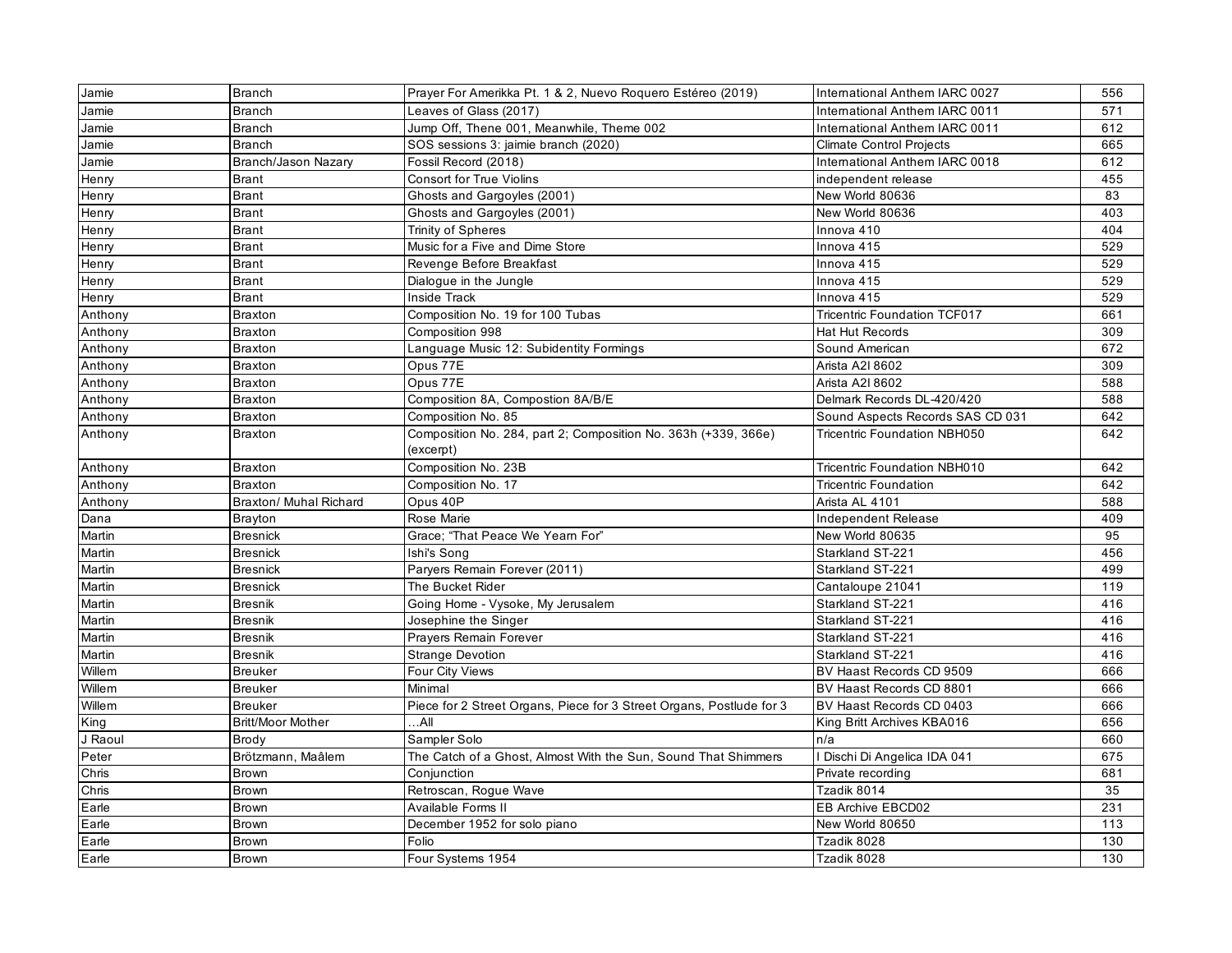| Earle       | <b>Brown</b>    | Modules I and II, Time Spans, Cross Sections and Color Fields       | EBCD02                                  | 36  |
|-------------|-----------------|---------------------------------------------------------------------|-----------------------------------------|-----|
| Earle       | Brown           | Navara (1962)                                                       | New World 80650                         | 84  |
| Earle       | Brown           | Perspectives                                                        | New Albion NA082                        | 433 |
| Earle       | Brown           | String Quartet 1964                                                 | Del Sol - Tear                          | 36  |
| Earle       | <b>Brown</b>    | Tracking Pierrot (1992)                                             | Hat [Now] Art 164 (1996)                | 270 |
| Earle       | Brown           | Windsor Jambs (1980)                                                | Hat [Now] Art 164 (1996)                | 270 |
| Galen       | Brown           | Distance Over Time, Pulse Point                                     | unreleased                              | 34  |
| Ryan        | Brown           | <b>Bansky (2004)</b>                                                | trAce 024 (Paris)                       | 106 |
| Ryan        | <b>Brown</b>    | Double Negative                                                     | web release                             | 465 |
| Kyle        | Bruckmann       | <b>Following Orders</b>                                             | sfsound                                 | 481 |
| Gavin       | <b>Bryars</b>   | After Handel's Vesper                                               | Wellspringe 0008                        | 155 |
| Gavin       | <b>Bryars</b>   | After Handel's Vesper (1995)                                        | Naxos 8.572570 (2011)                   | 263 |
| Gavin       | <b>Bryars</b>   | <b>Biped</b>                                                        | GB CD 02                                | 318 |
| Gavin       | <b>Bryars</b>   | Cadman Requiem: Kyrie - In Paradisum                                | GB Records BCGBCD09                     | 466 |
| Gavin       | <b>Bryars</b>   | Creamer Etudes (2005)                                               | Meyer-Media M08010 (2008)               | 216 |
| Gavin       | <b>Bryars</b>   | Double Bass Concerto "Farewell to St. Petersburg"                   | GB Records BCGBCD 11                    | 251 |
| Gavin       | <b>Bryars</b>   | In Nomine (after Purcell)                                           | <b>EMI Classics</b>                     | 57  |
| Gavin       | <b>Bryars</b>   | New York (2004)                                                     | GB Records BCGBCD 17                    | 251 |
| Gavin       | <b>Bryars</b>   | Piano Concerto "Solway Canal" (2010)                                | Naxos 8.572570 (2011)                   | 283 |
| Gavin       | <b>Bryars</b>   | Ramble on Cortona (2010)                                            | Naxos 8.572570 (2011)                   | 263 |
| Gavin       | <b>Bryars</b>   | The North Shore                                                     | Point Music                             | 11  |
| Gavin       | <b>Bryars</b>   | The Sinking of the Titanic (1969)                                   | <b>GB Records Archive Series BCGBCD</b> | 617 |
| Gavin       | <b>Bryars</b>   | The South Downs                                                     | <b>Point Music</b>                      | 11  |
| Gavin       | <b>Bryars</b>   | The South Downs                                                     | Point Music                             | 100 |
| Gavin       | <b>Bryars</b>   | The South Downs                                                     | Point Music                             | 400 |
| Gavin       | <b>Bryars</b>   | Violin Concerto "The Bulls of Bashan"                               | <b>CBC 5523</b>                         | 11  |
| Gavin       | <b>Bryars</b>   | Wonderlawn Epiloque                                                 | Point 289 462 511                       | 40  |
| Gavin       | <b>Bryars</b>   | Book of Madrigals (2002/2015) Book 4, #2 Chi è formata di menar sua | live recording OM 21                    | 600 |
|             |                 | vita                                                                |                                         |     |
| Mary Clare  | <b>Brzytwa</b>  | The Descent of Alette                                               | Private recording                       | 340 |
| Harold      | <b>Budd</b>     | Ambient 2/The Plateaux of Mirror                                    | EG EEGCD 18                             | 294 |
| Harold      | <b>Budd</b>     | In Delius' Sleep                                                    | Advance FGR 13                          | 308 |
| Harold      | <b>Budd</b>     | Madrigals of the Rose Angel                                         | EEGCD 30                                | 301 |
| Harold      | Budd et al      | <b>Memory Gongs</b>                                                 | 4AD CAD 611                             | 424 |
| Zbigniew    | Bujarski        | Musica Domestica (1977)                                             | PolMic - Warsaw Festival                | 354 |
| <b>Nils</b> | Bultmann        | <b>Ten Viola Duets</b>                                              | Innova 851                              | 394 |
| Caleb       | <b>Burhans</b>  | Excelsior                                                           | Cedille CDR 90000 148                   | 407 |
| Caleb       | <b>Burhans</b>  | We are the sons of our fathers (itsnotyouitsme)                     | New Amsterdam                           | 217 |
| Matthew     | <b>Burtner</b>  | Sonic Physiography of a Time-stretched Glacier                      | Ravello RR8001                          | 554 |
| Sylvano     | <b>Bussotti</b> | L'Enfant prodige, Timpani                                           | Timpani 2C2114                          | 246 |
| Sylvano     | <b>Bussotti</b> | Lorenzaccio Symphony 1972                                           | DG 437739                               | 246 |
| Sylvano     | <b>Bussotti</b> | Phrase a Trois 1960                                                 | Live Recording                          | 246 |
| Sylvano     | <b>Bussotti</b> | Piano Piece for David Tudor (1959) recorded 1959                    | edition RZ 1018-19                      | 249 |
| Sylvano     | <b>Bussotti</b> | Pianobar pur Phedre                                                 | Mode 154/155                            | 246 |
| Sylvano     | <b>Bussotti</b> | Ragramma                                                            | Timpani 2C2114                          | 246 |
| Sylvano     | <b>Bussotti</b> | Rara Requiem (excerpt from Part I) 1969                             | DG 437739                               | 246 |
|             |                 |                                                                     |                                         |     |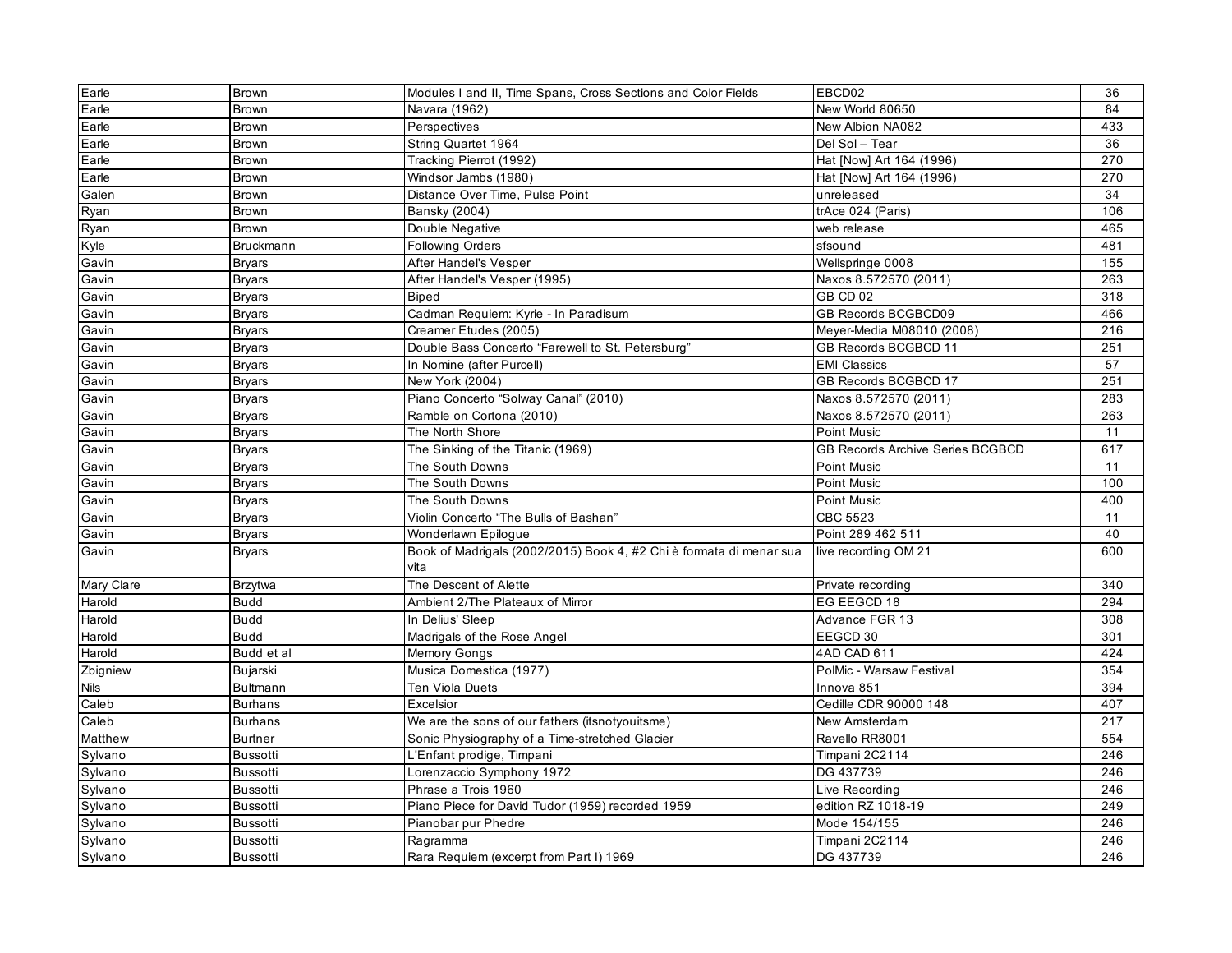| Joseph  | <b>Byrd</b>  | Densities I                                                     | New World 80738              | 382 |
|---------|--------------|-----------------------------------------------------------------|------------------------------|-----|
| Joseph  | <b>Byrd</b>  | The American Metaphysical Circus, The Garden of Earthly         | Sun Dazed Records SC 11124   | 646 |
|         |              | Delights                                                        |                              |     |
| Joseph  | <b>Byrd</b>  | Animals, Water Music                                            | New World 80738              | 646 |
| Andrew  | <b>Byrne</b> | Fata Morgana (2007)                                             | New World 80696              | 207 |
| Andrew  | <b>Byrne</b> | White Bone Country                                              | New World 80696 (2009)       | 212 |
| Don     | <b>Byron</b> | Basquiat, from Romance With The Unseen                          | Blue Note 724349954526       | 427 |
| Don     | Byron        | Mainstem (from Tuskegee Experiments)                            | Elektra Nonesuch 9 79280     | 427 |
| Don     | Byron        | Tears (from Tuskegee Experiments)                               | Elektra Nonesuch 9 79280     | 427 |
| Michael | <b>Byron</b> | A Bird Revealing the Unknown to the Sky (from                   | New World 80679              | 153 |
|         |              | Dreamers of Pea                                                 |                              |     |
| Michael | <b>Byron</b> | As She Sleeps                                                   | Cold Blue 0012               | 10  |
| Michael | <b>Byron</b> | Marimbas in Dorian Mode                                         | Cold Blue 0008               | 10  |
| Michael | Byron        | Music of Nights Without Moon or Pearl; Inivible "Seeds" for Jam | Cold Blue 02                 | 43  |
| John    | Cage         | 10,000 Things                                                   | Microfest Records MF2        | 453 |
| John    | Cage         | 101 for Large Orchestra                                         | MODE 41                      | 25  |
| John    | Cage         | 109 (One <sup>1</sup> 8 + 108) (1991)                           | Ogreogress DVD               | 259 |
| John    | Cage         | 3rd Construction (1941)                                         | Stradivarius 33816 (2008)    | 162 |
| John    | Cage         | 44 Harmonies, #36, 5, 10, 42                                    | Mode 145/146                 | 47  |
| John    | Cage         | A Book of Music (1944) Part 1                                   | MDG 813 1731                 | 501 |
| John    | Cage         | A Book of Music (1944) part 2 excerpt                           | Wergo 6218 (1993)            | 226 |
| John    | Cage         | A Room (1943)                                                   | Mode 180 (2007)              | 269 |
| John    | Cage         | A Room (1943)                                                   | CordAria CACD 566-2          | 540 |
| John    | Cage         | Apartment House 1776                                            | Mode 41                      | 441 |
| John    | Cage         | Book of Music for two prepared pianos (1944)                    | Naxos 8.559726               | 384 |
| John    | Cage         | Cartridge Music                                                 | sfsound                      | 481 |
| John    | Cage         | Cheap Imitation                                                 | Mode 145/146                 | 47  |
| John    | Cage         | Cheap Imitation, Mvmt 2                                         | Ampersand Records - Ampere3  | 437 |
| John    | Cage         | Concerto for Piano and Orchestra (1958)                         | Mutable 17544 (2011)         | 281 |
| John    | Cage         | Concerto For Prepared Piano and Chamber Orchestra               | <b>ECM 1696</b>              | 433 |
| John    | Cage         | Daughters of the Lonesome Isle (1945); Music for Marcel         | Mode 180/181 (2007)          | 281 |
|         |              | Duchamp                                                         |                              |     |
| John    | Cage         | Eight Whiskus (violin) (1985)                                   | Stradivarius 33819 (2008)    | 259 |
| John    | Cage         | <b>Eight Whiskus</b>                                            | <b>SN Variations</b>         | 610 |
| John    | Cage         | Electronic Music for Piano (1964)                               | Omnivore Recordings OVCD-262 | 686 |
| John    | Cage         | Experience (1944)                                               | MD&G 613 1731-2              | 501 |
| John    | Cage         | Fads and Fancies in the Academy (1940)                          | Hungaroton HCD 31847 (2005)  | 199 |
| John    | Cage         | First Construction in Metal (1939)                              | Tomato TOM-2020              | 279 |
| John    | Cage         | Five (1988)                                                     | Zeitkratzer zkr0009 (2010)   | 265 |
| John    | Cage         | Fontana Mix/WBAI                                                | Full Spectrum FS 057         | 541 |
| John    | Cage         | Fontana Mix                                                     | Él Records ACMEM194CD        | 531 |
| John    | Cage         | Four Dances (1943)                                              | Hungaroton HCD 31847 (2005)  | 108 |
| John    | Cage         | Four Dances (1943)                                              | Hungaroton HCD 31847 (2005)  | 174 |
| John    | Cage         | Four Walls                                                      | New Albion NA 037            | 321 |
| John    | Cage         | Fourteen                                                        | Another Timbre at 178x4      | 676 |
| John    | Cage         | Freeman Études Nos. 1-6                                         | Mode Records 32              | 654 |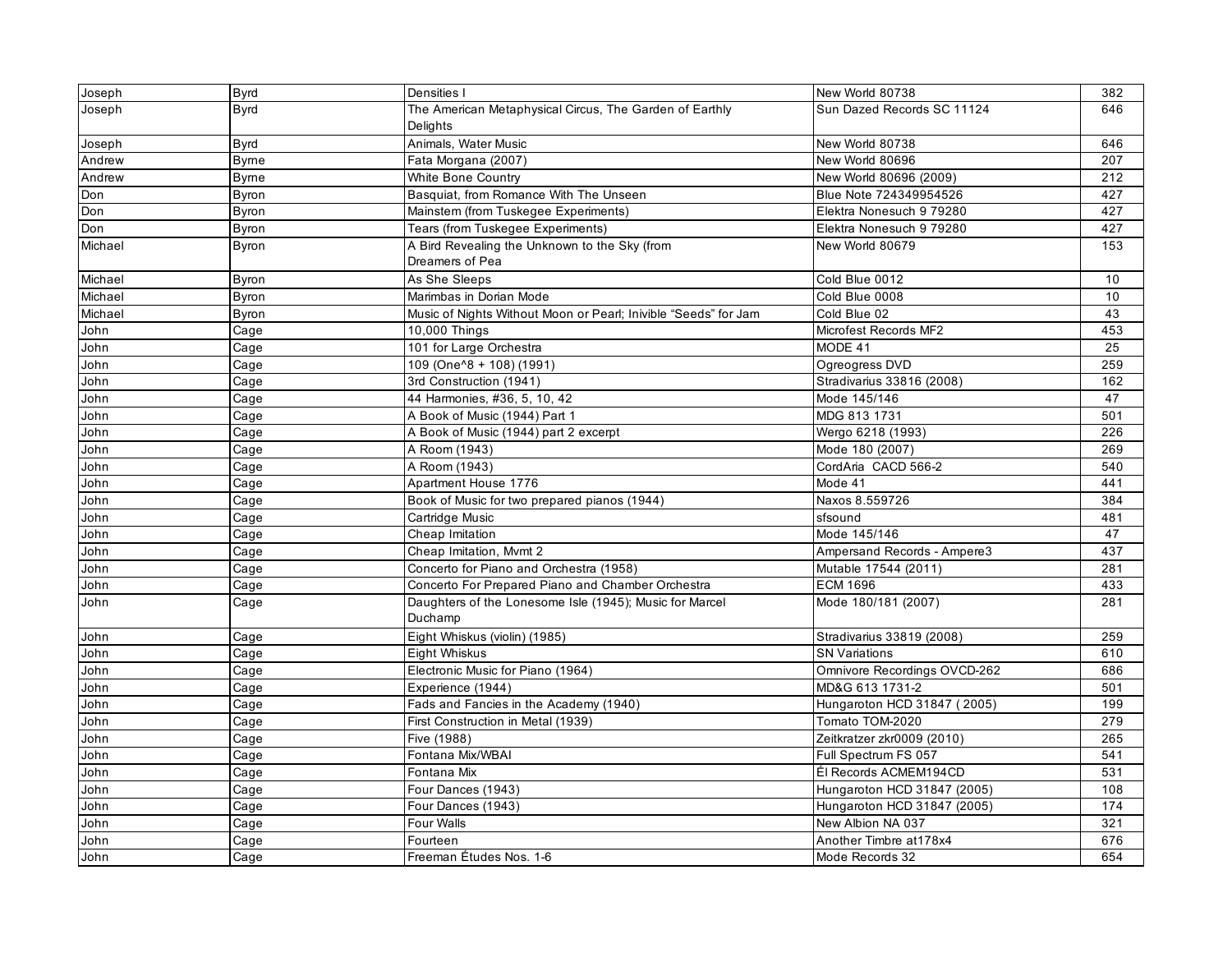| John  | Cage          | Imaginary Landscapes 1-5                                             | Mode Records 229                   | 320 |
|-------|---------------|----------------------------------------------------------------------|------------------------------------|-----|
| John  | Cage          | Litany for the Whale                                                 | Harmonia Mundi 907279              | 232 |
| John  | Cage          | Imaginary Landscape No. 4                                            | hatART CD 6179                     | 433 |
| John  | Cage          | In a Landscape                                                       | CordAria CACD 566-2                | 540 |
| John  | Cage          | In a Landscape                                                       | ¿What Next? Recordings WN0016      | 671 |
| John  | Cage          | Melodies 5,6 (1950), Eight Whiskus (violin version)                  | Stradivarius 33819 (2009)          | 182 |
| John  | Cage          | Music for Marcel Duchamp (1947)                                      | MDG 813 1731                       | 501 |
| John  | Cage          | Music for Piano #4-19, 21-84 (1952-1956)                             | Hungaroton HCD 12893 (2001)        | 263 |
| John  | Cage          | Music for Piano 52-56                                                | <b>Hat Art 6181</b>                | 29  |
| John  | Cage          | Music for Piano 55-63, 78-84 (1956)                                  | editions RZ 4004 (2003)            | 182 |
| John  | Cage          | Music of Changes                                                     | MDG 613 1731                       | 312 |
| John  | Cage          | Music of Changes, Book I                                             | Mode 147                           | 59  |
| John  | Cage          | Music of Changes, Book IV                                            | Mode 147                           | 53  |
| John  | Cage          | Quest, 2 Pieces for Piano, The Seasons, Ophelia, In a                | <b>ECM 1844</b>                    | 56  |
|       |               | Landscape                                                            |                                    |     |
| John  | Cage          | Raga 1                                                               | OM 1010-2                          | 555 |
| John  | Cage          | Root of an Unfocus, Tossed as it is Untrouble, A Room,<br>Bacchanale | DG Scene 6130781                   | 45  |
| John  | Cage          | Ryonji (1984)                                                        | Auvidis Montaigne 782076           | 275 |
| John  | Cage          | Sculptures Musicales (1989)                                          | <b>OgreOgress</b>                  | 182 |
| John  | Cage          | Seven (1988)                                                         | $\overline{\text{Mode}}$ 239       | 306 |
| John  | Cage          | Short Pieces for Prepared Piano: Mysterious Adventure (1945)         | Mode 180/181                       | 115 |
| John  | Cage          | Sixteen Dances (1951)                                                | BMOP/sound 1012 (2009)             | 201 |
| John  | Cage          | Sixteen dances for soloist and company of 3 (1951)                   | BMG Music (1994)                   | 113 |
| John  | Cage          | Solo for Piano (1958)                                                | MDG 813 1731                       | 501 |
| John  | Cage          | Solo for Voice 58, 18 Microtonal Ragas                               | Other Minds 1010                   | 322 |
| John  | Cage          | Solo for Voice 58: 18 Microtonal Ragas (exceprts)                    | Other Minds 1010 (2007)            | 122 |
| John  | Cage          | Solo for Voice 58: 18 Microtonal Ragas (exceprts)                    | Other Minds 1010 (2007)            | 124 |
| John  | Cage          | Suite for Toy Piano (1948), Dream (1948)                             | Mode 221                           | 240 |
| John  | Cage          | The Perilous Night (1944), A Room (1943)                             | Mode 180                           | 118 |
| John  | Cage          | The Seasons                                                          | MDG 613 0793                       | 315 |
| John  | Cage          | Thirteen                                                             | Mode 239                           | 320 |
| John  | Cage          | Thirty Pieces for Five Orchestras (1981)                             | Hungaroton HCD 12893 (2001)        | 268 |
| John  | Cage          | Twenty-Eight                                                         | OgreOgress                         | 138 |
| John  | Cage          | Two2                                                                 | Naxos 8.559728                     | 404 |
| John  | Cage          | Two <sub>6</sub>                                                     | Mode 44                            | 297 |
| John  | Cage          | Variations I (1958) recorded 1958                                    | edition RZ 1018-19                 | 249 |
| John  | Cage          | Variations IV (1963)                                                 | Everest 3230                       | 686 |
| John  | Cage          | Williams Mix (1952)                                                  | él Records ACMEM194CD              | 686 |
| John  | Cage          | Winter Music (1957) recorded 1960                                    | edition RZ 1018-19                 | 249 |
| John  | Cage/ Kenneth | The City Wears a Slouch Hat (1942)                                   | Él Records ACMEM194CD              | 547 |
| John  | Cage, et al   | A Chance Operation                                                   | Koch International 3-7238-2 Y6x2   | 453 |
| John  | Cale          | Legs Larry at Television Centre (1972)                               | Reprise (Warner Bros) 7599026930-2 | 544 |
| Cesar | Camarero      | Chorro de luz hacia el corazon de una galaxia                        | Verso 2016 (2004)                  | 147 |
| Cesar | Camarero      | Finale                                                               | Verso 2016 (2004)                  | 147 |
| Cesar | Camarero      | Poema a la memoria de Exiquio Garcia Carbajo                         | Verso 2016 (2004)                  | 147 |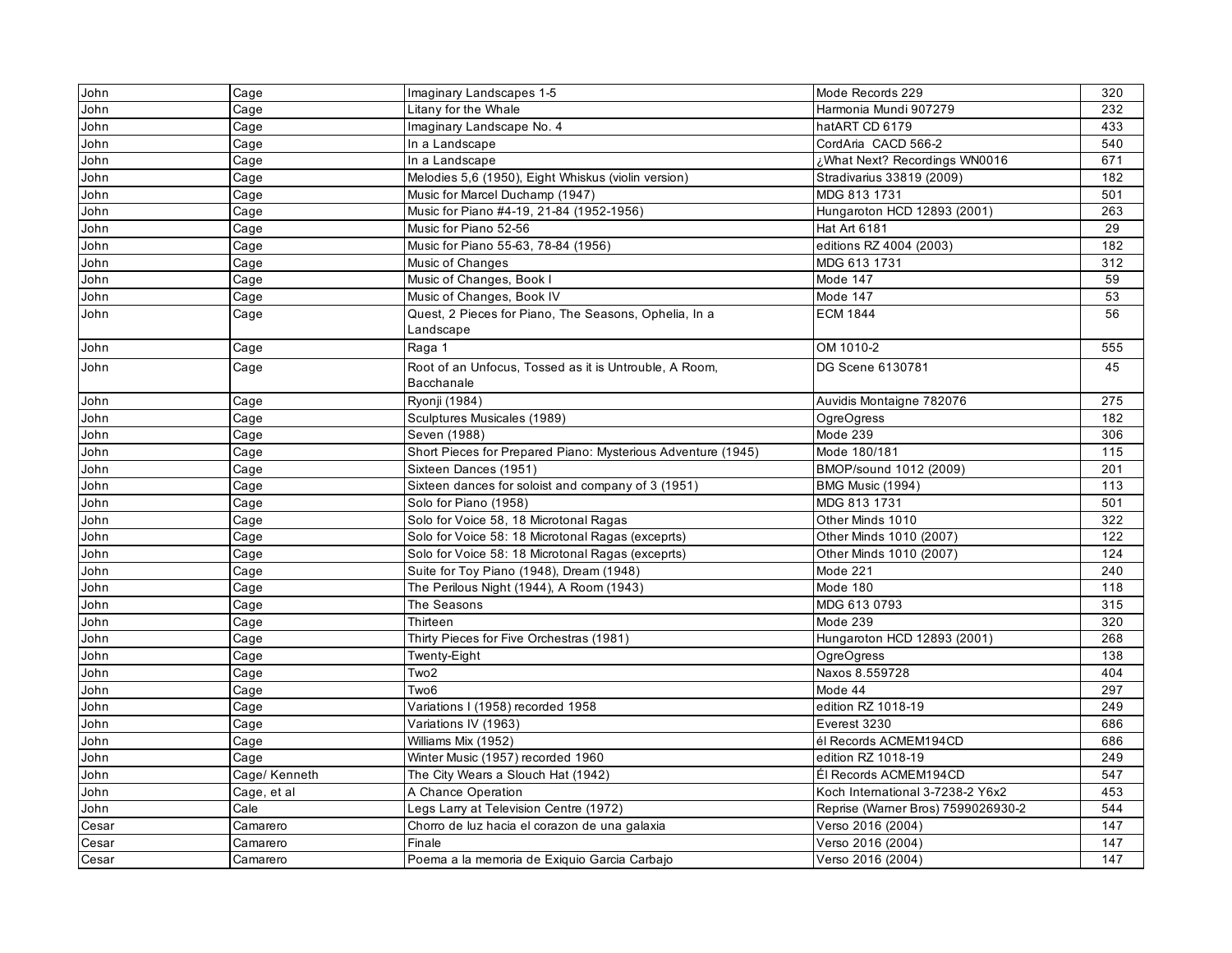| Edmund             | Campion                 | Outside Music (2005)                                                                                                                             | Albany TROY 1037 (2008)           | 194 |
|--------------------|-------------------------|--------------------------------------------------------------------------------------------------------------------------------------------------|-----------------------------------|-----|
| Comelius           | Cardew                  | The Great Learning, Paragraph 7 (excerpt)                                                                                                        | DG 471 572                        | 307 |
|                    | The Caretaker AKA James | An Empty Bliss Beyond This World                                                                                                                 | self released                     | 568 |
| Archie             | Carey                   | Bird Of Paradise in Paradise                                                                                                                     | Populist PR005                    | 439 |
| Melody Sumner      | Camahan/Dino J A        | Try Being Alive in this World                                                                                                                    | AlbuZERXque/Burning Books         | 660 |
| Elliott            | Carter                  | Caténaires (2008) / Night Fantasies (1980)                                                                                                       | Cedille CDR 90000 108 (2008)      | 168 |
| Elliott            | Carter                  | Dialogs (2004), Steep Steps (2001), Figments (2001),<br>Gra (1993)                                                                               | Naxos 8.559614 (2008)             | 166 |
| Elliott            | Carter                  | Piano Sonata 1946                                                                                                                                | Cedille (2008)                    | 163 |
| Elliott            | Carter                  | What Next? Opera in One Act                                                                                                                      | ECM New 1817                      | 329 |
| Christine          | Caulfield               | The Cat Ate My Rondo                                                                                                                             | self released                     | 570 |
| Friedrich          | Cerha                   | Concerto for Cello and Orchestra (1989/1996)                                                                                                     | ECM 1887 (2008)                   | 197 |
| Raven              | Chacon                  | Air [Moving Somewhere Between The Navajo Nation and The Grand<br>Canyon National Park (somewhere a line between the Dinetah and<br>Hopitutskwa)] | Private recording                 | 702 |
| Raven              | Chacon                  | At The Point Where The Rivers Crossed, We Drew Our Knives                                                                                        | Private recording                 | 702 |
| Raven              | Chacon                  | Compass                                                                                                                                          | Private recording                 | 702 |
| Raven              | Chacon                  | <b>Voiceless Mass</b>                                                                                                                            | Private recording                 | 702 |
| Nicholas           | Chase                   | Bhajan                                                                                                                                           | Cold Blue CB0046                  | 490 |
| Nicholas           | Chase                   | Gin Blossoms & Broccoli Boutonnieres                                                                                                             | unreleased recording              | 296 |
| Rhys               | Chatham                 | A Crimson Grail (part 1) (2005)                                                                                                                  | Nonesuch                          | 367 |
| Rhys               | Chatham                 | An Angel Moves Too Fast To See: Intro; Guitar Trio                                                                                               | Table of the Elements 56          | 370 |
| Rhys               | Chatham                 | Corn Maiden's Rite (2011); Outdoor Spell (2011)                                                                                                  | Northern Spy 004                  | 370 |
| Rhys               | Chatham                 | Die Donnergötter (1985/1986)                                                                                                                     | Radium CD/LP-801                  | 700 |
| Rhys               | Chatham                 | Guitar Trio (1977)                                                                                                                               | Radium CD/LP-801                  | 700 |
| Rhys               | Chatham                 | Harmonie du Soir                                                                                                                                 | Northern Spy 048                  | 567 |
| Rhys               | Chatham                 | Part One (2016)                                                                                                                                  | Foom Music                        | 536 |
| Phyllis            | Chen                    | Chimers                                                                                                                                          | Starkland ST-223                  | 470 |
| Phyllis            | Chen                    | Hush                                                                                                                                             | Starkland ST-223                  | 470 |
| Luciano            | Chessa                  | Quartetto No. 2 'Delle Bomboniere'                                                                                                               | Stradavarius STR 33980            | 432 |
| Luciano            | Chessa                  | Sul Viale Delle Olimpiadi; Siepi; Coincidenze                                                                                                    | Skank Block 09                    | 386 |
| Unsuk              | Chin                    | Concerto for Violin and Orchestra (2004)                                                                                                         | Private recording                 | 304 |
| Unsuk              | Chin                    | Double Concerto                                                                                                                                  | Kairos 0013062                    | 417 |
| Unsuk              | Chin                    | Su for Sheng and Orchestra (2009)                                                                                                                | Deutsche Grammophon 481 0971      | 653 |
| Henri              | Chopin                  | Définition des Lettres Suivantes                                                                                                                 | Fylkingen 1024                    | 509 |
| John               | Chowning                | Stria (1977)                                                                                                                                     | Ellipsis Arts 3691                | 532 |
| Eric Kenneth Malco | Clark                   | Ekpyrotic: Layerings IV                                                                                                                          | Aerocade Music AM004              | 477 |
| Hal                | Clark                   | Rouge Permanent; The Breath, Nerve, and The Pulse of Life                                                                                        | Prisma Records PRISMACD716        | 664 |
| Danny              | Clay                    | a place that inhabits us                                                                                                                         | Mobius Trio MT 001                | 330 |
| Danny              | Clay                    | Bartok A/B                                                                                                                                       | Unreleased Recording              | 424 |
| Ann                | Cleares                 | Eyam V (woven)                                                                                                                                   | Contemporary Music Center Ireland | 594 |
| Gerald             | Cleaver                 | Wrestling                                                                                                                                        | Northern Spy NS039                | 669 |
| <b>Nels</b>        | Cline/ Julian Lage      | Abstract                                                                                                                                         | Mack Avenue Records 1091          | 567 |
|                    | Cluster                 | 7:43                                                                                                                                             | <b>Bureau B 948862</b>            | 624 |
| Anna               | Clyne                   | Within Her Arms (excerpt)                                                                                                                        | private recording                 | 431 |
| Matthew            | Cmiel                   | Hot to Shatter Light: Homage to Benjamin Britten                                                                                                 | Mobius Trio MT 001                | 330 |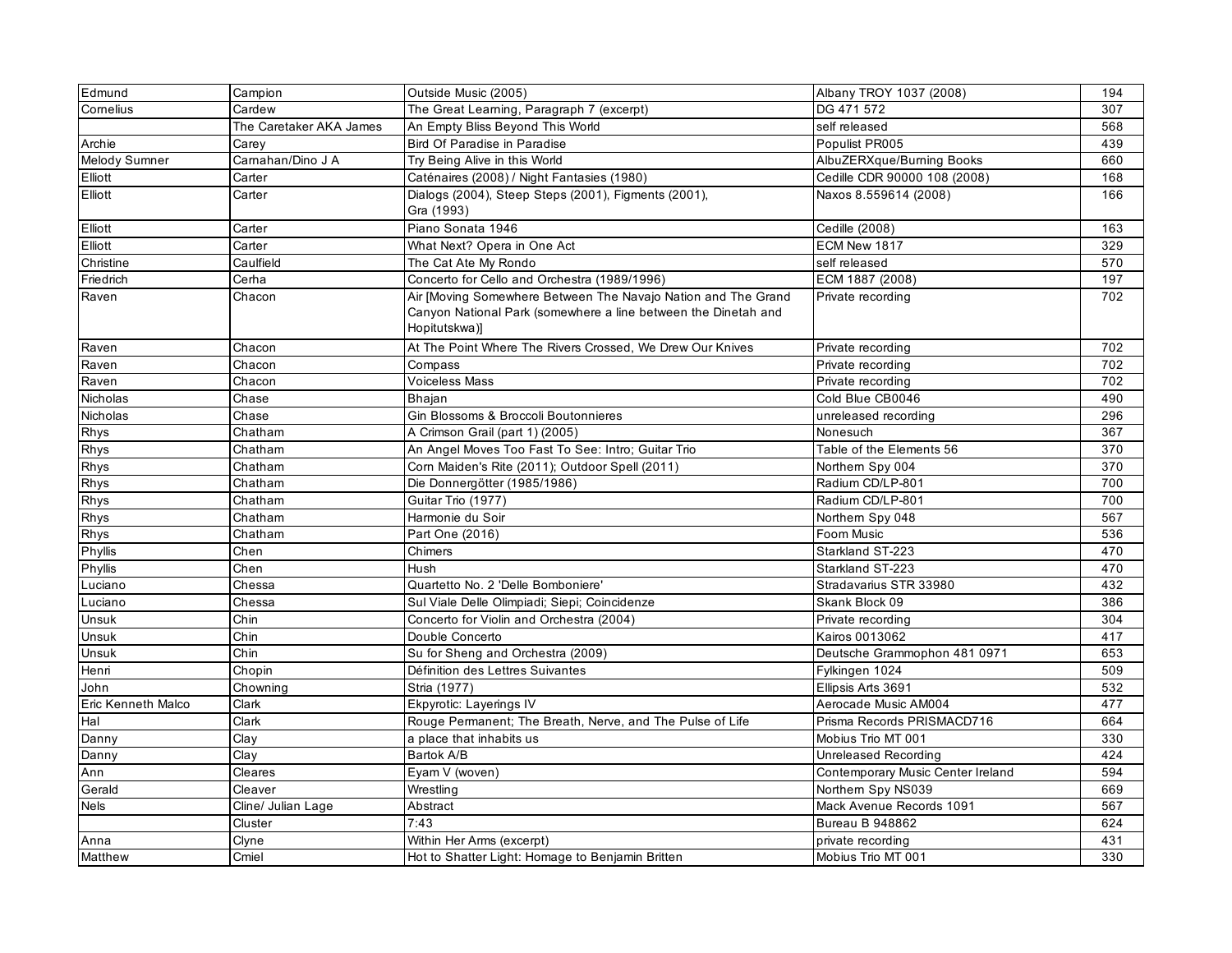| Matthew      | Cmiel              | Hot to Shatter Light: Homage to Benjamin Britten                    | Mobius Trio MT 001                | 415 |
|--------------|--------------------|---------------------------------------------------------------------|-----------------------------------|-----|
| Gloria       | Coates             | Holographic Universe                                                | Tzadik TZ 8096                    | 691 |
| Gloria       | Coates             | Quartet #5                                                          | Naxos                             | 276 |
| Gloria       | Coates             | String Quartet #1                                                   | Naxos 8.559091                    | 293 |
| Gloria       | Coates             | String Quartet #3                                                   | Naxos 8.559152                    | 293 |
| Gloria       | Coates             | Symphony #14                                                        | Naxos 8.559289                    | 293 |
| Gloria       | Coates             | Wir Tönen Allein                                                    | New World 80599                   | 293 |
| Leonard      | Cohen              | On That Day (2004)                                                  | Columbia Records CK 92891         | 617 |
| Omette       | Coleman            | Lonely Woman, Chronology                                            | Atlantic 1317                     | 231 |
| Omette       | Coleman            | Focus on Sanity                                                     | Rhino Records 0081227956196       | 566 |
| Nicolas      | Collins            | A Clearing of Deadness at One Hoarse Pool                           | Lovely Music VR 1712              | 700 |
| Nicolas      | Collins            | A Letter from My Uncle                                              | Lovely Music VR 1712              | 700 |
| Nicolas      | Collins            | Devil's Music Two (excerpt)                                         | Trace Elements Records TE1013     | 700 |
| Joseph M.    | Colombo            | Watch The Fire As The Days Echo Away                                | Aerocade AM003                    | 472 |
| Joseph M.    | Colombo            | Piano Piece VI                                                      | Private recording                 | 350 |
| Joseph M.    | Colombo            | The Night Stretches Out Before Me                                   | private recording                 | 401 |
| David        | Conte              | String Quartet No. 2                                                | Albany TROY 1573                  | 444 |
| Lisa         | Coons              | Music Painted From Memory                                           | unreleased recording              | 296 |
| Lisa Renée   | Coons              | Myth's Daughter                                                     | Aerocade Music AM004              | 477 |
| Jacob        | Cooper             | Unspun                                                              | Nonesuch 540989-2                 | 405 |
| Kevin        | Corcoran/ Gretchen | hirakito                                                            | <b>Full Spectrum</b>              | 552 |
| John         | Corigliano         | Chiaroscuro: Light-Shadow-Strobe                                    | Cedille CDR 90000 123             | 423 |
| Paul         | Corley             | Tristan da Cunha (2013)                                             | <b>Bedroom Community 17</b>       | 377 |
| Philip       | Comer              | Chopin Prelude I: The V9 chord (1969)                               | New World 80659                   | 111 |
| Philip       | Comer              | chord - B Major / B minor 9                                         | Unseen Worlds UW032DIGITAL        | 664 |
| Jane Antonia | Cornish            | Continuum II and Tides                                              | Innova Records innova923          | 447 |
| Chris        | Corsano            | The Four Apprentices Cut                                            |                                   | 677 |
| Ron          | Coulter            | Vibe Suite: IV Disappointment in the Smallness of Humanity          | <b>Kreating SounD</b>             | 552 |
| Mildred      | Couper             | Xanadu                                                              | Innova 586                        | 55  |
| John         | Courter            | Etudes in a New Age                                                 | Private recording                 | 681 |
| Sylvie       | Courvoisier        | Free Hoops                                                          | Intakt Records CD 351             | 672 |
| Sylvie       | Courvoisier        | <b>Just Twisted</b>                                                 | Intakt Records CD 351             | 675 |
| Henry        | Cowell             | <b>Ballade</b>                                                      | Other Minds 1019                  | 324 |
| Henry        | Cowell             | Concrto for Piano and Orch (1928), Concerto Piccolo (1941),<br>Iris | Col Legno WWE 20064 (2001)        | 108 |
| Henry        | Cowell             | Dance of Sport (1931); Four Combinations for Three                  | Mode 101                          | 109 |
| Henry        | Cowell             | Ensemble for string orch (1956); Hymn and Fuguing                   | CPO 999222 (1993)                 | 199 |
| Henry        | Cowell             | Pulse (1939)                                                        | New World Records 80405-2         | 662 |
| Henry        | Cowell             | Ongaku for Orch. (1957); Symph #15 "Thesis" (1961)                  | Louisville Edition 0003           | 198 |
| Henry        | Cowell             | Ostinato Pianissimo (1934)                                          | Wergo 6928                        | 228 |
| Henry        | Cowell             | Quartet Euphometric (1919)                                          | Mode 73 (1999)                    | 198 |
| Henry        | Cowell             | Rhythmicana (1938)                                                  | <b>Other Minds Live Recording</b> | 206 |
| Henry        | Cowell             | Set of Five (1924)                                                  | Naxos 8.559193 (2005)             | 198 |
| Henry        | Cowell             | Set of Five (1952)                                                  | <b>Other Minds Live Recording</b> | 206 |
| Henry        | Cowell             | String Quartet #5 (1956)                                            | <b>Other Minds Live Recording</b> | 206 |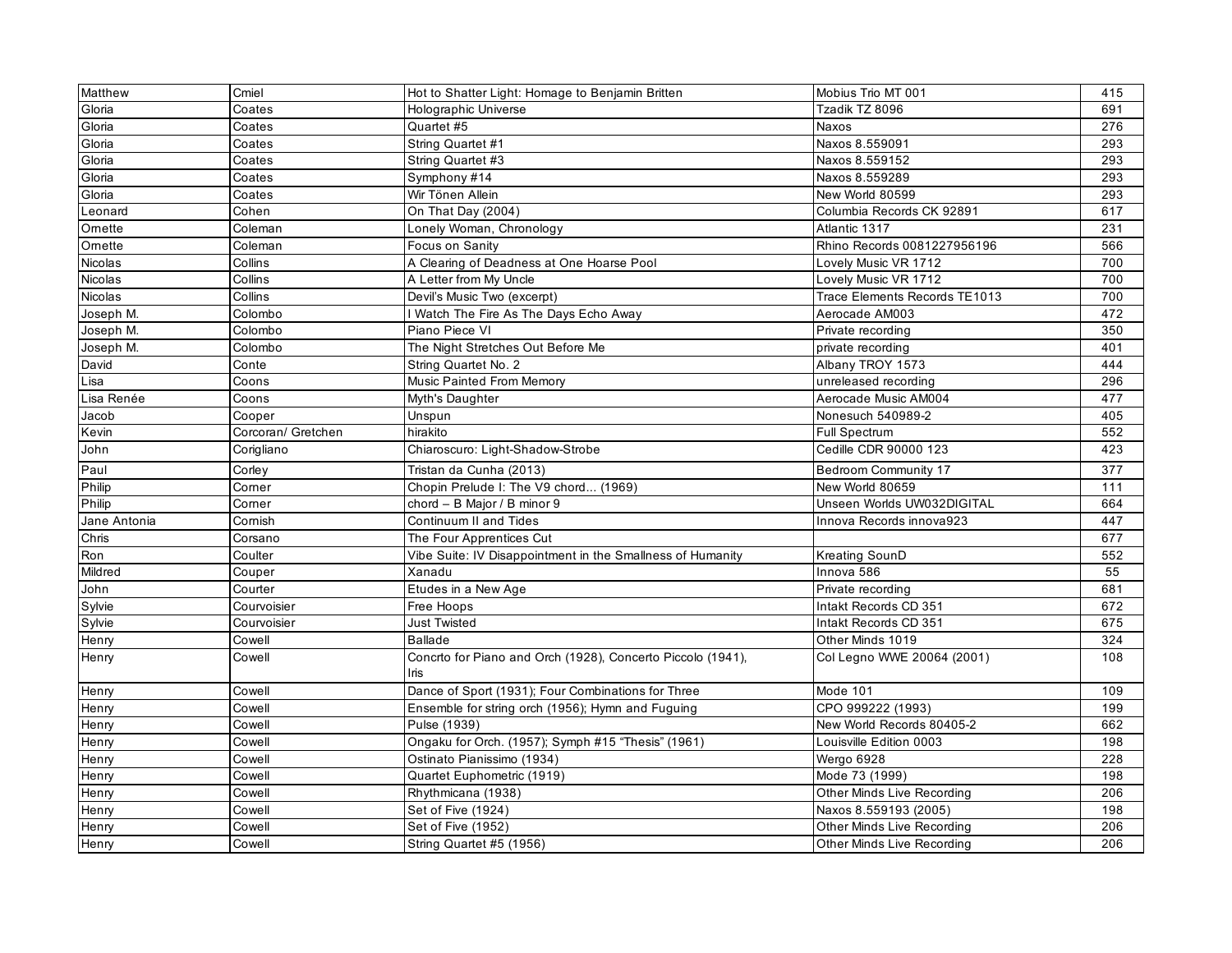| Henry                    | Cowell                               | Suite for Violin and Piano (1925)                                        | MHS 513109                           | 236 |
|--------------------------|--------------------------------------|--------------------------------------------------------------------------|--------------------------------------|-----|
| Henry                    | Cowell                               | Suite for flute, oboe, cello, &harpsichord                               | Musical Heritage                     | 560 |
| Henry                    | Cowell                               | Violin Sonata: "Ballade"                                                 | OM 1019                              | 555 |
| <b>Rick</b>              | Cox                                  | <b>FADE</b>                                                              | Cold Blue 0020                       | 18  |
| <b>Rick</b>              | Cox                                  | Later                                                                    | Unreleased CD from Jim Fox           | 61  |
| Rick                     | Cox                                  | When April May                                                           | Cold Blue 0009                       | 15  |
| Ruth                     | Crawford                             | Preludes 3, 8                                                            | New Albion 114                       | 48  |
| Ruth                     | Crawford                             | Suite for 5 Wind Instruments & Piano                                     | Naxos 8 559197                       | 560 |
| Ruth                     | Crawford                             | Prayers of Steel                                                         | Naxos 8 559197                       | 560 |
| Ruth                     | Crawford                             | Violin Sonata (1925-26)                                                  | American Heritage Recordings 513493M | 696 |
| Rosśa                    | Crean                                | The Priestess of Morphine                                                | Navona Records NV6343                | 650 |
| Patrick                  | Cress                                | Yosemite Soundscapes, Myts 1 & 2                                         | Independent release                  | 431 |
| Donald                   | Crockett                             | Daglarym / My Mountains                                                  | Innova 834                           | 330 |
| Alan                     | Cronin                               | Prelude & Double Fugue on a Theme by Bach (Glass Prelude & Fugue) n/a    |                                      | 660 |
| George                   | Crumb                                | Beta Cygni (Makrokosmos IV)                                              | Sono Luminus DSL-92178               | 416 |
| Alvin                    | Curran                               | <b>Containment Etudes</b>                                                | <b>NA</b>                            | 611 |
| Alvin                    | Curran                               | For Cornelius                                                            | Mode 49                              | 504 |
| Alvin                    | Curran                               | Inner Cities #10                                                         | Long Distance                        | 102 |
| Alvin                    | Curran                               | Inner Cities 4                                                           | Long Distance 0560304                | 483 |
| Alvin                    | Curran                               | Inner Cities 4,7.5, 11                                                   | Long Distance                        | 26  |
| Alvin                    | Curran                               | Inner Cities 6+7                                                         | Long Distance                        | 173 |
| Alvin                    | Curran                               | Natural History                                                          | Black Truffle BT 022LP               | 483 |
| Alvin                    | Curran                               | Schtetl Variations (I) (1987)                                            | Mode 49                              | 112 |
| Alvin                    | Curran                               | The Last Acts of Julian Beck                                             | Mode 49                              | 504 |
| Alvin                    | Curran                               | The Last Acts of Julian Beck (1985)                                      | Mode 49 (1995)                       | 101 |
| Alvin                    | Curran                               | Two Waltzes: Her Waltzing With Her; Underwater                           | New World 80748                      | 380 |
| Alvin                    | Curran/ Maria Monti                  | Il Pavone                                                                | unseen worlds UW08                   | 557 |
| Dedelind                 | Cut                                  | \$uccessor (ded404) (2016)                                               | NON-DED004                           | 603 |
| Adam                     | Cuthbert                             | Universe Explosion                                                       | Private recording                    | 431 |
| Phil                     | Dadson, Paul Winstanley,<br>Tom Nunn | Accretion, Portal Two (South), Mantle, Portal Three (West) (2019)        | Rattle RAT-D091                      | 683 |
| Roland                   | Dahinden                             | String Quartet #2 "mind rock" (2000)                                     | Mode 175                             | 111 |
| Tim                      | Daisy                                | Construction House Pt 4                                                  |                                      | 677 |
| Lecrecia                 | Dalt                                 | Disuelta, Seca, Caotlicue S., Ser Boca                                   | Rvng International RVNGNL65          | 651 |
| Ivor                     | Darreg                               | from Beyond The Xenharmonic Frontier: 19 Tones, 31 Tones,<br>an          | private release                      | 390 |
| Sarah                    | Davachi                              | Perfumes: 1                                                              | <b>Superior Viaduct</b>              | 579 |
| <b>Sir Peter Maxwell</b> | <b>Davies</b>                        | Sonata for Guitar                                                        | New Albion NA023                     | 471 |
| <b>Sir Peter Maxwell</b> | Davies                               | Symphony #10                                                             | LSO 0297                             | 471 |
| Sir Peter Maxwell        | Davies                               | The Yellow Cake Revue                                                    | Naxos 8.572408                       | 487 |
| Sir Peter Maxwell        | Davies                               | 8 Songs for a Mad King                                                   | Unicorn-Kanchana B000001PCI          | 634 |
| Sir Peter Maxwell        | Davies                               | 3 Early Scottish Motets; Kinloch, his Fantassie                          | Unicorn-Kanchana KP8005              | 644 |
| Sir Peter Maxwell        | Davies/Henry Purcell                 | Fantasia on a Ground, Pavan in A, Pavan in Bb, Fantasie upon one<br>note | Unicorn-Kanchana KP8005              | 644 |
| <b>Sir Peter Maxwell</b> | Davies/JS Bach                       | Prelude & Fugue in C# min, Prelude & Fuge in C# maj                      | Unicorn-Kanchana KP8005              | 644 |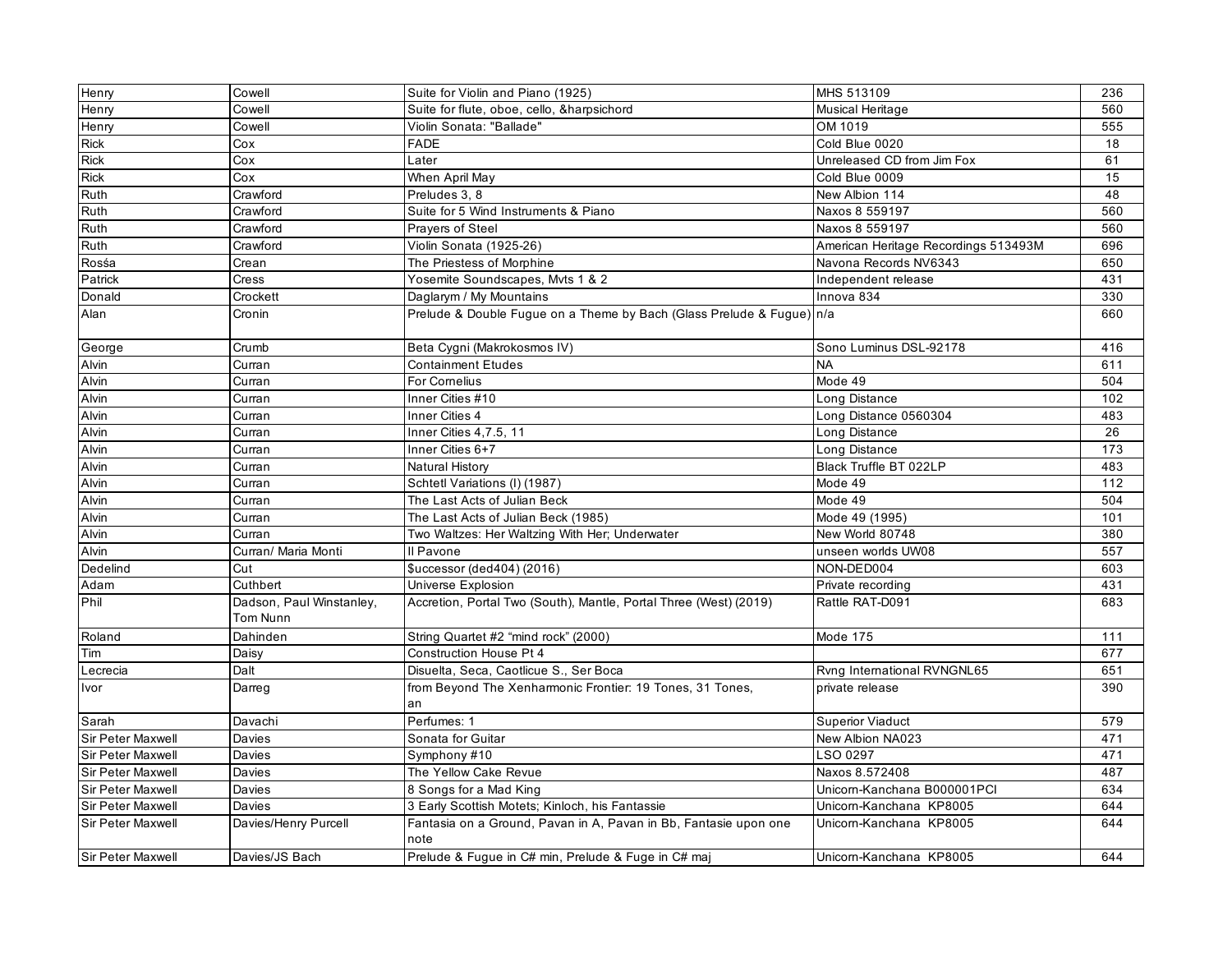| <b>Miles</b>         | Davis                     | <b>Black Satin</b>                                  | Columbia Records CK 53579           | 656              |
|----------------------|---------------------------|-----------------------------------------------------|-------------------------------------|------------------|
| Nathan               | Davis                     | pneApnea (2007)                                     | New Focus 109                       | 365              |
| Nathan               | Davis                     | The Bright and Hollow Sky (2008)                    | New Focus 120                       | 397              |
| Angel Bat            | Dawid                     | Transition East (2020)                              | <b>International Anthem Records</b> | 603              |
| Angel Bat            | Dawid                     | <b>Black Family</b>                                 | International Anthem Records IMRC0  | 656              |
| Maria                | De Alvear                 | <b>ASKING (2001)</b>                                | Mode 187 (2007)                     | 164              |
| Maria                | de Alvear                 | Baum, World (excerpts), Thinking, Libertad excerpts | World Edition                       | $\overline{4}$   |
| Maria                | De Alvear                 | Equilibrio                                          | Verso VRS 2101                      | 280              |
| Maria                | De Alvear                 | Flores (excerpts)                                   | World-Edition 0019                  | 334              |
| Maria                | De Alvear                 | Fuerzas (excerpts)                                  | <b>OgreOgress</b>                   | $\overline{7}$   |
| Maria                | de Alvear                 | <b>THINKING (2000)</b>                              | World Edition                       | 91               |
| Julian               | de la Chica               | Preludes Op. 8, No. 6, 7, 10, 12, 13                | Irreverence Group Music IGM-018     | $\overline{514}$ |
| <b>Manuel Pessoa</b> | de Lima                   | <b>Presenting Yourself</b>                          | Editions Verde EV006                | 595              |
| Eric                 | de Visscher               | Stille und Lärm (1993)                              | Megadisc MDC 7869                   | 157              |
| <b>Brett</b>         | Dean                      | Carlo                                               | <b>ECM 2452</b>                     | 566              |
| lizzy Mercier        | Desclous                  | Birdy Num Num, Rosa Vertov, Morning High            | ZE Records LP67                     | 646              |
| Claude               | Debussy/arr. Isao         | Claire de Lune, Arabesque #1                        | <b>RCA ARL1-0488</b>                | 564              |
| David                | Del Tredici               | <b>Final Alice</b>                                  | Japanese Tower/Decca SXDL 7516      | 657              |
| Frederick            | Delius                    | Florida Suite (excerpt)                             | <b>EMI</b>                          | 308              |
| Edison               | Denisov                   | Death is a Long Sleep                               | Melodiya SUCD 10-00107              | 697              |
| Donnacha             | Dennehy                   | Elastic Harmonic (2005)                             | <b>NMC D133</b>                     | 114              |
| Donnacha             | Dennehy                   | Gra agus Bas                                        | Nonesuch (2011)                     | 277              |
| Donnacha             | Dennehy                   | Paddy (2003)                                        | <b>NM CD 133</b>                    | 228              |
| Donnacha             | Dennehy                   | The Weathering (2004)                               | Attacca 27111                       | 257              |
| Dennis               | <b>DeSantis</b>           | Sstrange imaginary remix (2006)                     | Cedille Records                     | 105              |
| <b>Bryce</b>         | Dessner                   | Tenebre                                             | Anti 87296-2                        | 411              |
| Nicholas             | Deyoe                     | Finally, the cylindrical voids tapping along        | Populist Records PRO13              | 575              |
| Francis              | Dhomont                   | Cycle du son                                        | <b>IMED 0158</b>                    | 17               |
| Francis              | Dhomont                   | Jalons                                              | <b>IMED 0365</b>                    | 17               |
| J                    | Dilla                     | People/ The Diff'rence                              | Stones Throw Records STH2126        | 582              |
| Tom                  | Dill                      | Pair Time                                           | OM 2019                             | 555              |
| Tom                  | Dill                      | Story 16                                            | Soul on Rice Productions            | 698              |
| Todd                 | Dockstader                | Quatermass #1, Song & Laments                       | Starkland ST 201                    | 523              |
| Charles              | Dodge                     | Violin Variations for violin and computer (2009)    | New World 80701                     | 226              |
| Franco               | Donatoni                  | HOT (1989)                                          | New Focus 130                       | 381              |
| Kui                  | Dong                      | Blue Bird and Red Bird                              | Other Minds 1011 (2007)             | 138              |
| Kui                  | Dong                      | Improvisation for Two Pianos and Fretless Guitar    | Henceforth 111                      | 348              |
| Kui                  | Dong                      | Miniatures V-VII                                    | Other Minds 1018                    | 288              |
| Kui                  | Dong                      | Spring, Summer, Autumn, and Winter (2006)           | Other Minds 1018                    | 248              |
| Hamid                | Drake, Michael Zerang     | For Ed Blackwell                                    |                                     | 677              |
| Natalie              | Draper                    | <b>Timelapse Variations</b>                         | SNOtone ST03                        | 486              |
| Mark                 | Dresser, Davide Barbarino | Palazzo Branciforte, Pt. 2                          |                                     | 669              |
| Dean                 | Drummond                  | Before the Last Laugh                               | Innova 561                          | 351              |
| Spencer              | Dryden                    | Chushingura (1968)                                  | BMG Heritage 82876 53226 2          | 531              |
| William              | Duckworth                 | Slow Dancing in Yugoslavia                          | Starkland ST 207                    | 69               |
| William              | Duckworth                 | Time Curve Preludes I-XII (1978)                    | Arabesque Z6806 (2009)              | 210              |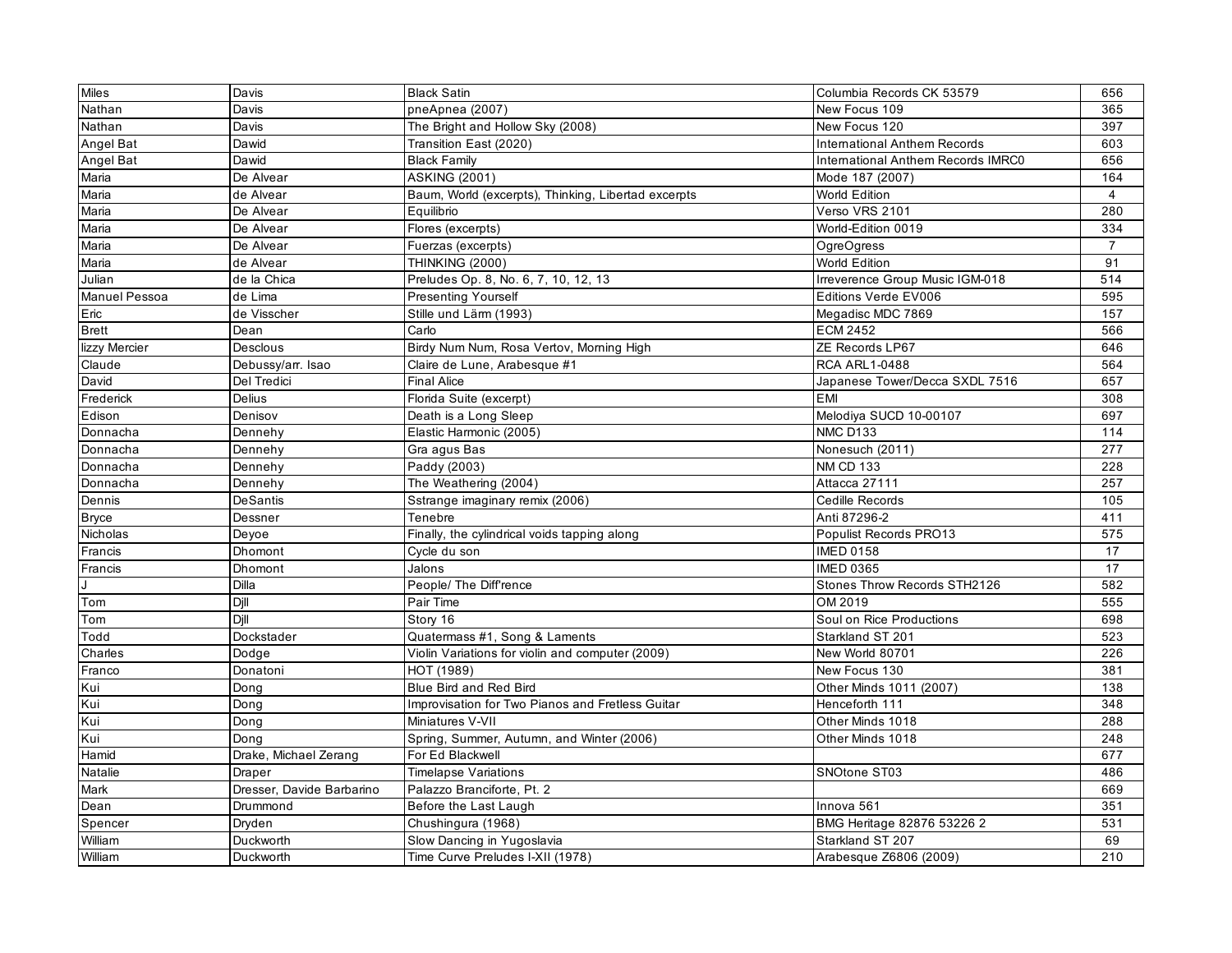| William      | Duckworth                | Time Curve Preludes XIII-XVII                        | Irritable Hedgehog 003               | 329 |
|--------------|--------------------------|------------------------------------------------------|--------------------------------------|-----|
| William      | Duckworth                | The Time Curve Preludes (1977-78) Preludes 1-15      | Irritable Hedgehog Records           | 696 |
| William      | Duckworth                | War Department, from Southern Harmony                | Brave Records BRAV0720               | 150 |
| Tan          | Dun                      | Symphonic Poem on Three Notes                        | Naxos 8.570608                       | 333 |
| Judy         | Dunaway                  | For Balloon and String Quartet                       | Innova 648                           | 452 |
| Judy         | Dunaway                  | The Rubber Forest                                    | Innova 648                           | 452 |
| John         | Duncan                   | NAV-FLEX (Zeitkratzer)                               | Allquestions 03 (FRESH)              | 35  |
| Werner       | Durand                   | Beehive - Durand                                     | rz x-tract 2004                      | 279 |
| Werner       | Durand                   | BerlIndia                                            | Other Minds OM2026                   | 635 |
| Werner       | Durand                   | pearldivers                                          | ANTS Records, na                     | 640 |
| Werner       | Durand                   | Triptychon                                           | Other Minds Records OM 2026          | 679 |
| Jan          | Dušek                    | Orbis ex Vitro                                       | N/A                                  | 564 |
| Henri        | Dutilleux                | Figures Résonances                                   | <b>ECM 2105</b>                      | 504 |
| Henri        | Dutilleux                | Preludes                                             | <b>ECM 2105</b>                      | 504 |
| Henri        | Dutilleux                | Sonate (1948); Prelude: D'ombre et de silence (1973) | ECM New 2105 (2010)                  | 219 |
| Henri        | Dutilleux                | Violin Concerto "The Tree of Dreams"                 | Chandos 9853                         | 51  |
| Antonin      | Dvorak                   | Going Home                                           | Vanquard B000000EFU                  | 661 |
| Adris        | <b>Dzenitis</b>          | Tratake.Point Noir (2011)                            | <b>LMIC 026</b>                      | 284 |
| Julius       | Eastman                  | Stay On It (1973)                                    | New World 80638 (2005)               | 82  |
| Julius       | Eastman                  | Stay On It (1973)                                    | New World 80638 (2005)               | 622 |
| Julius       | Eastman                  | The Holy Presence of Joan D'Arc (1981)               | New World 80638                      | 390 |
| Max          | Eilbacher                | <b>Custom Synthesis Method Study</b>                 | <b>NA</b>                            | 643 |
| Max          | Eilbacher                | <b>Telescope Casual</b>                              | superpang records SP42               | 643 |
| Max          | Eilbacher & Henry        | <b>Bell Formations</b>                               | <b>NA</b>                            | 643 |
| Halim        | El-Dabh                  | Wire Recorder Piece (1944)                           | Sub Rosa 250                         | 531 |
| Hamza        | El Din                   | Greetings & Escalay (Water Wheel)                    | live recording OM 6                  | 600 |
| Nadan        | el Shazly                | Ana 'Ishigt                                          | Nawa Recordings NAWA 007LP           | 659 |
|              | Elephant Orchestra       | excerpts from Water Music                            | Mulatto Music MUL020                 | 528 |
| Liberty      | Ellman                   | Supercell                                            | Pi Recordings PI60                   | 669 |
| Lawrence     | English                  | <b>Hapless Gatherer</b>                              | Room 40 RM640                        | 616 |
| Lawrence     | English/Ai Yamamoto      | Something Shimmering Above                           | Phono-Statique Records P-S 007       | 616 |
| Brian        | Eno                      | Music For Airports                                   | Cantaloupe CA21045                   | 437 |
| <b>Brian</b> | Eno                      | Music for Airports (1978)                            | Cantaloupe 21045 (2007)              | 266 |
| <b>Brian</b> | Eno                      | Music for Airports (excerpts)                        | Point 314536847 (1998)               | 125 |
| Brian        | Eno                      | Ode to Gravity, Brian Eno (1989)                     | <b>KPFA Archive</b>                  | 613 |
| <b>Brian</b> | Eno                      | Zawinul/ Lava                                        | Virgin Records 0724357729123         | 569 |
| <b>Brian</b> | Eno                      | <b>Lizard Point</b>                                  | Virgin/Astralwerks 724386649928 ENOC | 569 |
| <b>Brian</b> | Eno                      | Over Fire Island                                     | Virgin Records 0724357729123         | 569 |
| <b>Brian</b> | Eno                      | Dead Finks Don't Talk                                | Virgin Records 5099968453329         | 569 |
| <b>Brian</b> | Eno/ David Bowie         | Warszawa                                             | <b>RCA CPL!-2030</b>                 | 569 |
| Brian        | Eno/ Phil Manzanera      | The True Wheel                                       | Virgin Records VJCP 68657            | 569 |
| Brian        | Eno/ Dieter Mobius, Hans | <b>Broken Head</b>                                   | Bureau B BB30                        | 523 |
| Martin       | Epstein                  | Hypnagogia                                           | Ludovico Ens Edition 636684991688    | 476 |
| Paul A.      | Epstein                  | Changes 3                                            | Irritable Hedgehog IHM016            | 465 |
| Paul A.      | Epstein                  | Drawing No. 6 (Horizontal and Vertical Broken Lines) | Irritable Hedgehog IHM016            | 465 |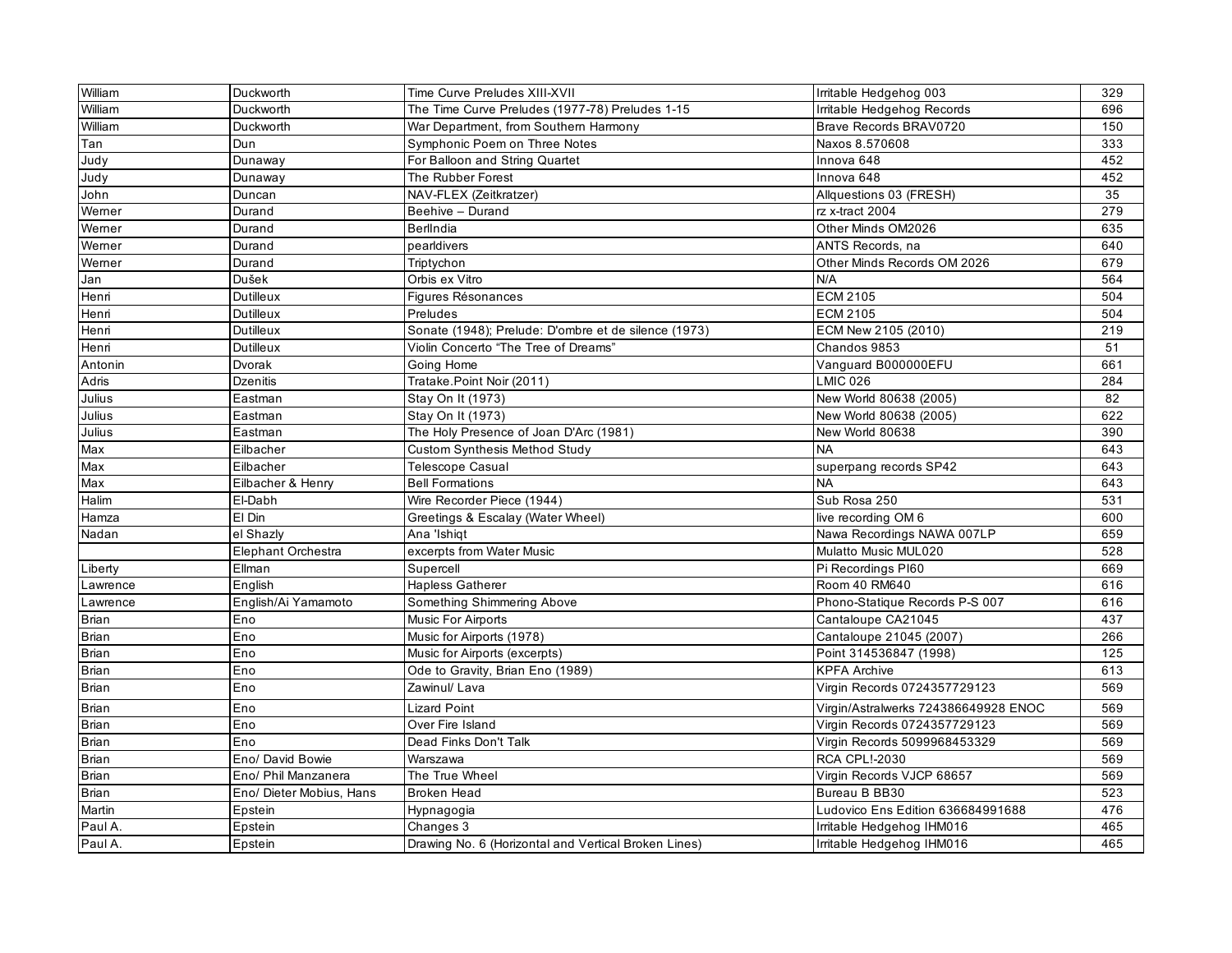| Turgut       | Erçetin   | " like dissolving ancient amber and letting a trapped insect fly away." | Private recording           | 693 |
|--------------|-----------|-------------------------------------------------------------------------|-----------------------------|-----|
| Robert       | Erickson  | Auroras (1985)                                                          | New World 80682             | 175 |
| Robert       | Erickson  | Night Music (1978)                                                      | New World 80682             | 174 |
| Robert       | Erickson  | Pacific Sirens (1969)                                                   | NWCRL 494 (CRI)             | 213 |
| Cenk         | Ergün     | Sonare                                                                  | New Focus Recordings fcr238 | 611 |
| Eriks        | Esenvalds | Sunset: St Louis (2010)                                                 | <b>LMIC 026</b>             | 284 |
| Reena        | Esmail    | Darshan                                                                 | na                          | 642 |
| Monte        | Espina    | y culebra (excerpt)                                                     | Marginal Frequency MFCD F   | 583 |
| Douglas      | Ewart     | Blue Mountain (1994)                                                    | Arawak AA 003               | 683 |
| Douglas      | Ewart     | Song for Count Ossie and the Mystic Revelation of Rastafari             | Innova innova 594           | 699 |
| Thea         | Farhadian | Time Shift                                                              | CS 365                      | 485 |
| Tim          | Feeney    | 18:55                                                                   | Weighter Records WR02       | 530 |
| James        | Fei       | The Old Waves Are The Best Waves                                        | Organized Sound Recordings  | 672 |
| Daniel David | Feinsmith | Solomon, Leviathan, Self                                                | Private recording           | 89  |
| Richard      | Felciano  | Furies, Glossalia, Responsory, Four Poems from the Japanese             | Albany TROY1591             | 668 |
| Richard      | Felciano  | Words of Saint Peter                                                    | <b>Gothic G 78932</b>       | 668 |
| Morton       | Feldman   | 3 Pieces for String Quartet (1956)                                      | <b>OgreOgress</b>           | 73  |
| Morton       | Feldman   | Christian Wolff in Cambridge (1963)                                     | New World Records 80550     | 205 |
| Morton       | Feldman   | Christian Wolff in Cambridge (1963)                                     | New World Records 80550     | 559 |
| Morton       | Feldman   | <b>Clarinet and String Quartet</b>                                      | Mode 119                    | 38  |
| Morton       | Feldman   | Coptic Light (1985)                                                     | Col Legno 20089 (2004)      | 221 |
| Morton       | Feldman   | Duration II (1960)                                                      | Aeon AECD 0977 (2008)       | 200 |
| Morton       | Feldman   | Durations II (1960)                                                     | Aeon AECD 0977 (2008)       | 253 |
| Morton       | Feldman   | Extensions 3                                                            | Mode 66                     | 433 |
| Morton       | Feldman   | Extensions 5 (1953)                                                     | Ogre Ogress                 | 216 |
| Morton       | Feldman   | First Piano Sonata, Preludio 1946                                       | OgreOgress                  | 14  |
| Morton       | Feldman   | Five Pianos (1972)                                                      | Wergo 67082 (2009)          | 185 |
| Morton       | Feldman   | For Aaron Copland (1981)                                                | Stradivarius 33819 (2008)   | 188 |
| Morton       | Feldman   | For Bunita Marcus (1985) (excerpt)                                      | ALCD <sub>88</sub>          | 375 |
| Morton       | Feldman   | For Bunita Marcus (excerpt)                                             | Nuscope 1024                | 238 |
| Morton       | Feldman   | For Philip Guston (1963)                                                | Mode 54                     | 97  |
| Morton       | Feldman   | For Samuel Beckett                                                      | CPO 999647                  | 25  |
| Morton       | Feldman   | For Stefan Wolpe                                                        | New World 80550             | 83  |
| Morton       | Feldman   | For Stockhausen, Cage, Stravinsky, and Mary Sprinson (1972)             | Ogre Ogress                 | 216 |
| Morton       | Feldman   | Met Heine on Rue Fürstenberg (1971)                                     | Disque Montaigne 782018     | 145 |
| Morton       | Feldman   | I Met Heine on Rue Fürstenberg (1971)                                   | Disque Montaigne 782018     | 506 |
| Morton       | Feldman   | Marginal Intersections, Straits of Magellan, In Search of an<br>Orch    | Mode 146                    | 51  |
| Morton       | Feldman   | Neither                                                                 | Hat Art 102                 | 20  |
| Morton       | Feldman   | Neither (1977)                                                          | Hat [Now] Art 180 (1990)    | 269 |
| Morton       | Feldman   | Neither (1977)                                                          | Hat [Now] Art 180 (1990)    | 569 |
| Morton       | Feldman   | Out of Last Pieces                                                      | Mode 146                    | 59  |
| Morton       | Feldman   | Palais de Mari (1986)                                                   | Hat Now 6035 (1990)         | 131 |
| Morton       | Feldman   | Piano and Orchestra 1975                                                | Argo                        | 14  |
| Morton       | Feldman   | Piano and String Quartet                                                | Another Timbre at 182       | 676 |
| Morton       | Feldman   | Piano Piece for Philip Guston (1963)                                    | Hat Now 6035 (1990)         | 131 |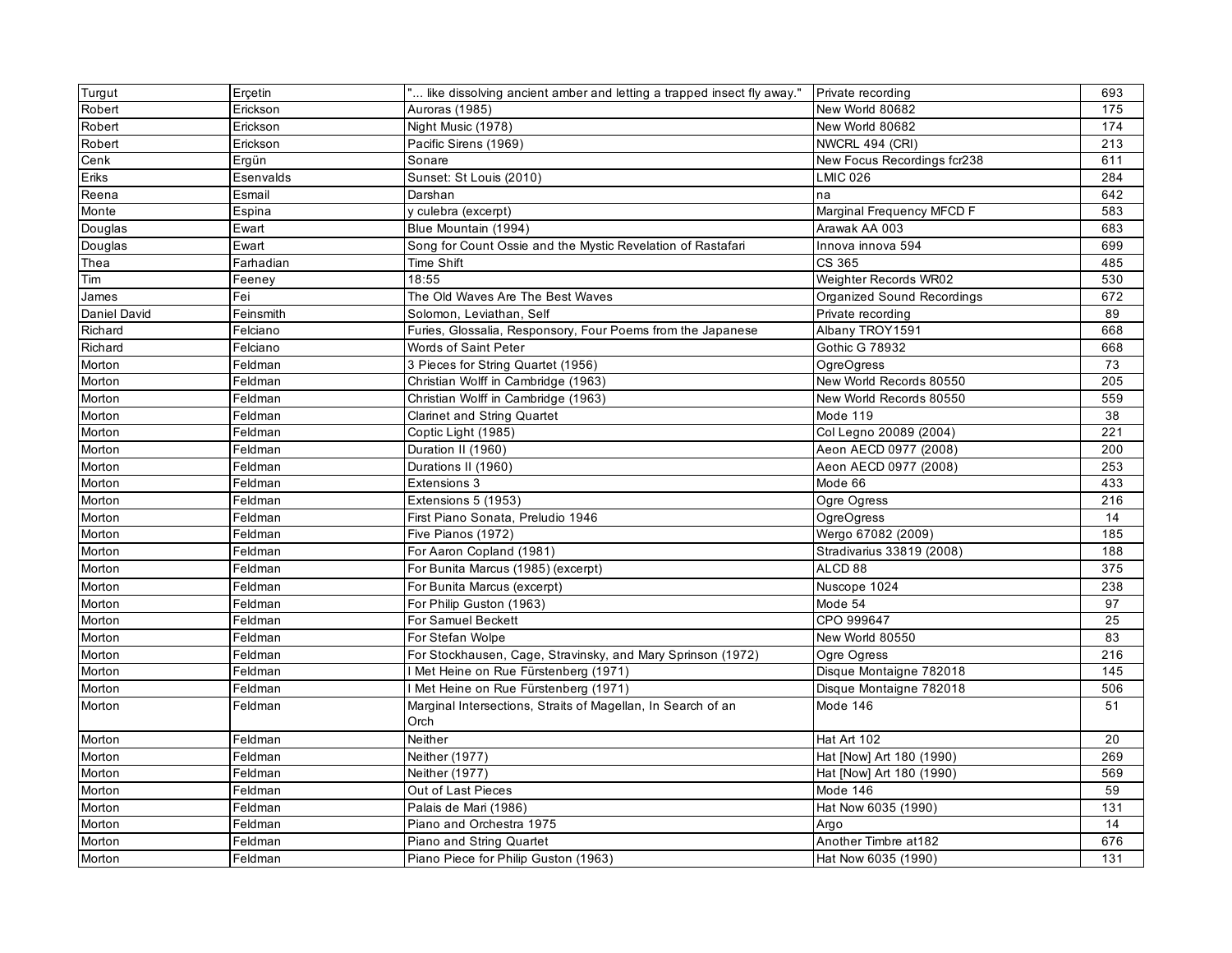| Morton      | Feldman             | Piece for Four Pianos (1957) recorded 1959                 | edition RZ 1018-19         | 249 |
|-------------|---------------------|------------------------------------------------------------|----------------------------|-----|
| Morton      | Feldman             | Projection I (1950); Composition - 8 Little Pieces (1950); | Aeon AECD 0977 (2008)      | 196 |
|             |                     | Interse                                                    |                            |     |
| Morton      | Feldman             | The Viola in My Life (I-IV) (1970-71)                      | ECM 1798 (2008)            | 145 |
| Morton      | Feldman             | The Viola in My Life (III and IV)                          | <b>ECM 1798</b>            | 290 |
| Morton      | Feldman             | The Viola in My Life                                       | <b>ECM 1798</b>            | 506 |
| Morton      | Feldman             | Three Voices (excerpt)                                     | New Albion NA018           | 62  |
| Morton      | Feldman             | Two Instruments (1958)                                     | Ogre Ogress                | 199 |
| Morton      | Feldman             | Two Pieces for Danny Stern (1948)                          | Ogre Ogress                | 216 |
| Morton      | Feldman             | Violin and Orchestra (1979)                                | Col Legno 20089 (2004)     | 205 |
| Morton      | Feldman             | Violin and Orchestra (1979)                                | ECM New 2283               | 359 |
| Morton      | Feldman             | Words and Music (Beckett)                                  | Auvidis/Montaigne MO782084 | 62  |
| Morton      | Feldman             | Coptic Light                                               | CPO 999189-2               | 411 |
| Morton      | Feldman             | Three Clarinets, Cello, & Piano (1971)                     | Mode Records 119           | 649 |
| Morton      | Feldman             | The Possibility of a New Work for Electric Guitar (1966)   | Mode Records 280           | 649 |
| Morton      | Feldman             | Bass Clarinet and Percussion (1981)                        | Mode Records 119           | 649 |
| Morton      | Feldman             | Rothko Chapel (1971)                                       | New Albion Records NA039   | 649 |
| Daniel      | Felsenfeld          | To Committee: A Self Parody (2011)                         | Meerenai Shim Records 200  | 365 |
| Luc         | Ferrari             | Collection de petites pieces (18-22), Histoire duplaisir,  | <b>ADDA/BV HAAST</b>       | 37  |
|             |                     | Presque ri                                                 |                            |     |
| Luc         | Ferrari             | Conversation Intime (1988)                                 | Hat [Now] Art 152 (2010)   | 267 |
| Luc         | Ferrari             | Madame de Shanghai (1996)                                  | Mode 228                   | 252 |
| Luc         | Ferrari             | Sonatine Elyb (1954) (3rd and 4th movements)               | Hat [Now] Art 165          | 252 |
| Luc         | Ferrari             | Tautologos III (1969)                                      | Sub Rosa SR261             | 662 |
| Luc         | Ferrari             | Visage 1 (1956) for piano                                  | Hat [Now] Art 165          | 252 |
| Luc         | Ferrari             | Visage 2 (1956) for brass and percussion                   | Mode 228                   | 252 |
|             | [Field Recording]   | NNN, Magnetic Fields Different Voice, NNN German           | Irdial Discs 59 3rd tcp1   | 616 |
| Jem         | Finer               | Long Player (excerpt)                                      | Private recording          | 240 |
| Michael Jon | Fink                | As Is Thought/Aurora                                       | Cold Blue 0005             | 18  |
| Michael Jon | Fink                | From a Folio                                               | Cold Blue Music CB0039     | 407 |
| Michael Jon | Fink                | Hear It In The Rain                                        | Cold Blue 0004             | 10  |
| Michael Jon | Fink                | Hear It In The Rain                                        | Unreleased CD from Jim Fox | 61  |
| Michael Jon | Fink                | Veil for Two Pianos (1977)                                 | Cold Blue CB 0014 (2003)   | 78  |
| Michael Jon | Fink                | Ruins, Call, First Star Last Star, From the Singing River, | Cold Blue 0053             | 554 |
|             |                     | Noctume for 3 Times, Triptych, After the End               |                            |     |
| Michael     | Finnissy            | Âwâz-e Niyâz                                               | Metier MSV28529            | 446 |
| Gunther     | Fischer et all      | <b>KOSMOS</b>                                              | All Score Media 010        | 629 |
| Martha      | Fisher              | of the South Seas                                          | <b>Bad Cake Records</b>    | 552 |
| Chris       | Fisher-Lochead      | Hack                                                       | Sono Luminus DSL-92198     | 465 |
| Gordon      | Fitzell             | evanescence (2006)                                         | Cedille Records            | 105 |
| Tom         | Flaherty            | Wagon Wheeling                                             | Populist Records PR007     | 413 |
| Lucas       | Floyd               | Piano Thoughts, Vol. 2                                     | private recording          | 474 |
|             | <b>Flying Lotus</b> | Arkestry (2010)                                            | Warp Records WARP195       | 602 |
|             | <b>Flying Lotus</b> | Stirring/Coronus, The Terminator/Siren Song                | Warp Records WARPLP256     | 582 |
| Bill        | Fontana             | Landscape Sculpture w/Foghorns, concert version            | Other Minds 1028-2         | 628 |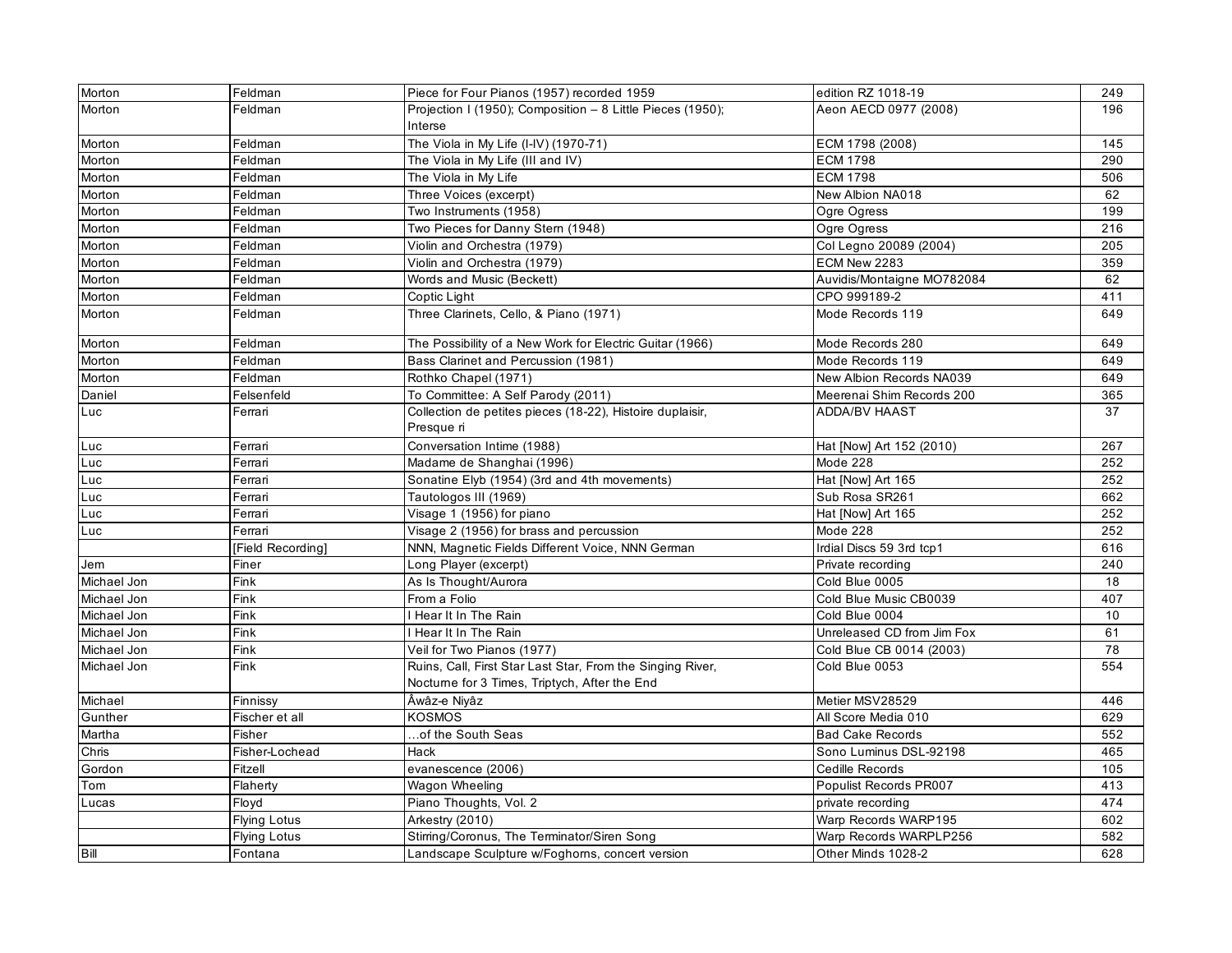| Giovanni      | Fontana                   | Radio/dramma: Cancellature                       | Recital R 20                      | 595 |
|---------------|---------------------------|--------------------------------------------------|-----------------------------------|-----|
| Reginald      | Foresythe, Willem Breuker | Serenade for a Wealthy Widow                     | BV Haast Records CD 8801          | 666 |
| Lukas         | Foss                      | <b>Baroque Variations</b>                        | Nonesuch (Japan) WPCS-5132        | 654 |
| Lukas         | Foss                      | Curriculum Vitae (1977)                          | New World 80703 (2010)            | 215 |
| Lukas         | Foss                      | String Quartet #3 (1976)                         | New World 80703 (2010)            | 215 |
| Jan           | Fotek                     | Partita for Bassons (1968)                       | PolMic - Warsaw Festival          | 353 |
| Jim           | Fox                       | Appearance of Red                                | Cold Blue 0008                    | 10  |
| Jim           | Fox                       | Appearance of Red                                | Cold Blue 0008                    | 100 |
| Jim           | Fox                       | Appearance of Red                                | Cold Blue 0008                    | 400 |
| Jim           | Fox                       | Black Water (1984)                               | Cold Blue 0037                    | 362 |
| Jim           | Fox                       | City the Wind Swept Away                         | Cold Blue 0015                    | 10  |
| Jim           | Fox                       | Colorless Sky Became Fog                         | Unreleased CD from Jim Fox        | 61  |
| Jim           | Fox                       | Colorless sky became fog                         | Cold Blue CB 0036                 | 328 |
| Jim           | Fox                       | Descansos, Past                                  | Cold Blue 0021                    | 16  |
| Jim           | Fox                       | Last Things (1987)                               | Cold Blue CB0001 (2000)           | 176 |
| Jim           | Fox                       | The pleasure of being lost (2012)                | Innova 846                        | 367 |
| Larnie        | Fox                       | Dark Eden 2                                      | n/a                               | 660 |
| Gabriela Lena | Frank                     | Leyendas- An Andean Walkabout                    | Sono Luminus DSL 92164            | 351 |
| Gabriela Lena | Frank                     | Peregrinos 2009                                  | Private recording                 | 304 |
| Dominic       | Frasca                    | <b>Forced Entry</b>                              | Cantaloupe CA21032                | 57  |
|               | Freed/Noble/Leleiohaku    | Hawaiian War Chant                               | ASV CD AJA 5189                   | 698 |
| Don           | Freund                    | Ukrainian Fantasy                                | Private recording                 | 691 |
| Jürg          | Frey                      | String Quartet (1988)                            | Wandelweiser EWR 0410             | 209 |
| Robert        | Fripp/ Brian Eno          | An Index if Metals 1-6                           | Opal Records FGM0516              | 569 |
| Robert        | Fripp/ Brian Eno          | <b>Evening Star</b>                              | Opal Records FGM0516              | 567 |
| Fred          | Frith                     | Four Corners                                     | Tzadik TZ 5005                    | 297 |
| Fred          | Frith                     | Rivers and Tides (excerpts)                      | Winter and Winter                 | 2   |
| Fred          | Frith                     | Ruins (1974)                                     | RER Megacorp ReRHC2               | 597 |
| Fred          | Frith                     | String Quartet #1, "Lelekovice" (1991)           | Winter and Winter 910 103-2       | 597 |
| Fred          | Frith                     | Rifka (1996)                                     | RecREc Music ReCDec 70            | 597 |
| Fred          | Frith                     | Meditation Upon Propaganda                       | Fred Records/ReR Megacorp ReR/FRO | 567 |
| Fred          | Frith                     | Part VIII (2003)                                 | Winter and Winter 910 092-2       | 597 |
| Fred          | Frith/Darren Johnston     | <b>Bam Dance</b>                                 | Clean Feed CF357CD                | 653 |
| Fred          | Frith/ Hans Koch          | Strange Is The Night Where Black Stars Rise      | Intakt Records CD286              | 624 |
| Ben           | Frost                     | Theory of Machines                               | <b>Bedroom Community</b>          | 352 |
| Ben           | Frost/Daniel Bjarneson    | Solaris                                          | Bedroom Community HVALUR12        | 629 |
| Mamoru        | Fujieda                   | Patterns Of Plants - 21st Collection - Pattern A | Pinna 2                           | 411 |
| Dai           | Fujikura                  | Poison Mushroom (2003)                           | New Focus 109                     | 365 |
| Ellen         | Fullman                   | Change of Direction (excerpt)                    | New Albion 102                    | 13  |
| Vivian        | Fung                      | Glimpses for prepared piano                      | Naxos Canadian Classics 8.573009  | 512 |
| Beat          | Furrer                    | auf tönemen füssen                               | Musiques Suisses MGB CTS-M 141    | 432 |
| Daisuke       | Fuwa                      | Akkan                                            | World Music Network RGNET1406CD   | 647 |
| Kenneth       | Gaburo                    | Dante's Joynte                                   | Pogus 21020                       | 552 |
| Diamanda      | Galás                     | Ter Vogormia                                     | Mute Records STUMM 205            | 693 |
| Diamanda      | Galás                     | Hastayım Yaşıyorum                               | Mute Records STUMM 205            | 693 |
|               | Gamelan Semar Pegulingan  | Tabuh Gari                                       | Nonesuch Explorer Series 79720-2  | 662 |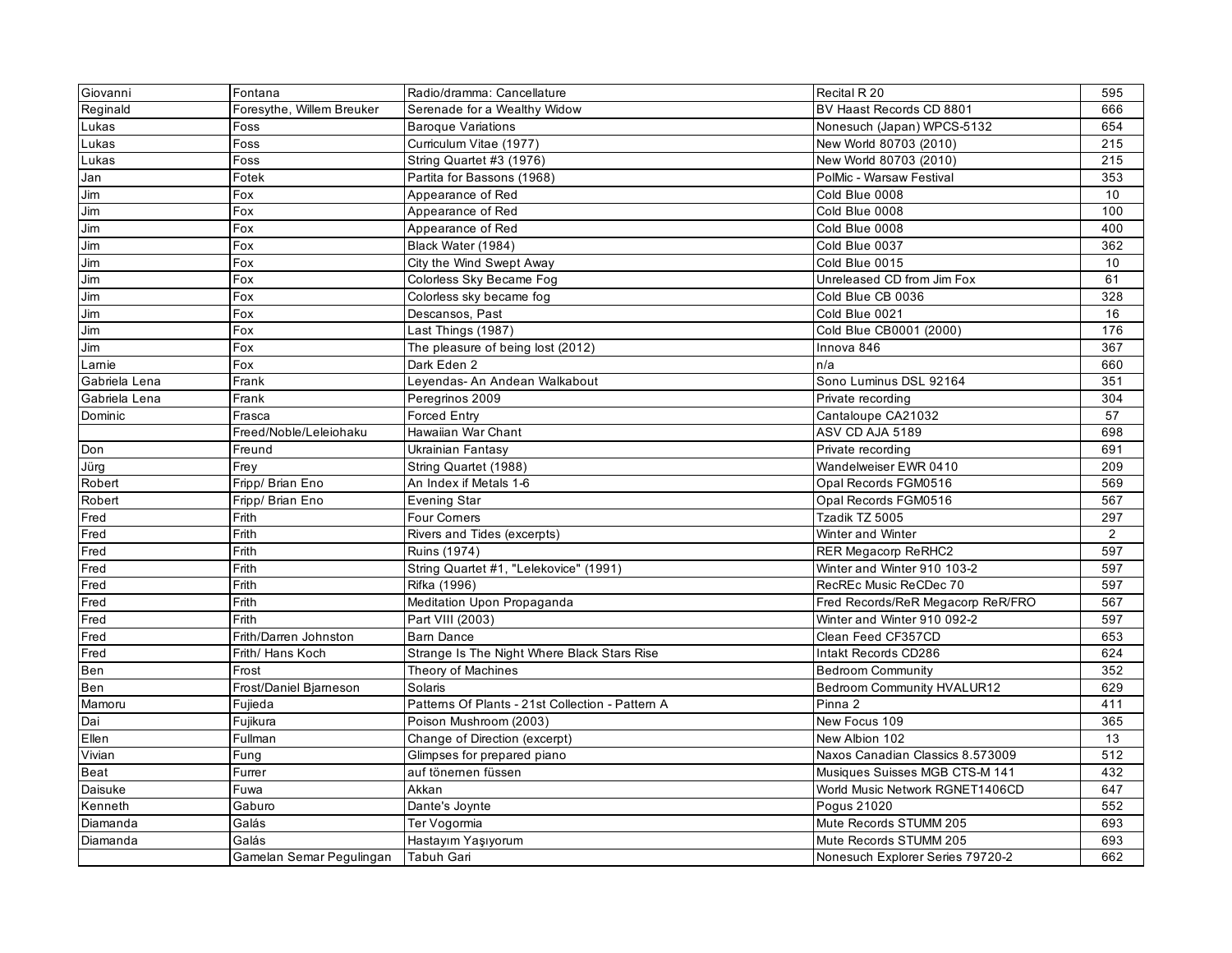| Kyle             | Gann     | Disklavier Studies 2.3.5.6.8.10                                                                                                                                                                                                                              | New World 80633                | 30  |
|------------------|----------|--------------------------------------------------------------------------------------------------------------------------------------------------------------------------------------------------------------------------------------------------------------|--------------------------------|-----|
| Kyle             | Gann     | Echoes of Nothing                                                                                                                                                                                                                                            | Microfest MF3                  | 368 |
| Kyle             | Gann     | From PRIVATE DANCES: Sad, Saintly                                                                                                                                                                                                                            | Unreleased CD from Jim Fox     | 61  |
| Kyle             | Gann     | Hovenweep; The Day Revisited                                                                                                                                                                                                                                 | New Albion 137 (2007)          | 222 |
| Kyle             | Gann     | Long Night                                                                                                                                                                                                                                                   | Cold Blue 0019                 | 15  |
| Kyle             | Gann     | Long Night (1981)                                                                                                                                                                                                                                            | Cold Blue CB0019 (2005)        | 176 |
| Kyle             | Gann     | On Reading Emerson                                                                                                                                                                                                                                           | New Albion 137 (2007)          | 132 |
| Kyle             | Gann     | On Reading Emerson                                                                                                                                                                                                                                           | New Albion 137 (2007)          | 254 |
| Kyle             | Gann     | Saintly (Private Dances)                                                                                                                                                                                                                                     | New Albion 137 (2007)          | 132 |
| Kyle             | Gann     | Solitaire                                                                                                                                                                                                                                                    | web release                    | 464 |
| Kyle             | Gann     | Summer Serenade                                                                                                                                                                                                                                              | independent release            | 438 |
| Kyle             | Gann     | The Day Revisited (2005)                                                                                                                                                                                                                                     | New Albion 137 (2007)          | 254 |
| Kyle             | Gann     | The Planets, Book I (Sun, Moon, Venus, Mars)                                                                                                                                                                                                                 | Meyer-Media M10014             | 213 |
| Kyle             | Gann     | The Planets, Book II (Jupiter, Mercury, Satum)                                                                                                                                                                                                               | Meyer-Media M10014             | 214 |
| Kyle             | Gann     | The Planets, Book III (Uranus, Neptune, Pluto)                                                                                                                                                                                                               | Meyer-Media M10014             | 215 |
| Kyle             | Gann     | <b>Time Does Not Exist</b>                                                                                                                                                                                                                                   | New Albion 137 (2007)          | 132 |
| Kyle             | Gann     | <b>Time Does Not Exist</b>                                                                                                                                                                                                                                   | New Albion 137 (2007)          | 327 |
| Kyle             | Gann     | Unquiet Night (2004)                                                                                                                                                                                                                                         | New World 80633                | 255 |
| Kyle             | Gann     | War Is Just A Racket (2008)                                                                                                                                                                                                                                  | Other Minds 1022               | 363 |
| Kyle             | Gann     | Disklavier Studies, No. 6 (Bud Ran Back Out)                                                                                                                                                                                                                 | New World Records 80633        | 401 |
| Kyle             | Gann     | Custer & Sitting Bull: Custer's Ghost to Sitting Bull                                                                                                                                                                                                        | New World Records 80801        | 550 |
| Orlando Jacinto  | Garcia   | A Gamelan in the Distance                                                                                                                                                                                                                                    | <b>NA</b>                      | 611 |
| <b>Russ</b>      | Garcia   | Fantastica: Lost Souls of Satum, Frozen Neptune, goofy peepl of                                                                                                                                                                                              | Liberty Records                | 549 |
|                  |          | Phobos, Venus                                                                                                                                                                                                                                                |                                |     |
| Peter            | Garland  | After The Wars                                                                                                                                                                                                                                               | Cold Blue CB0044               | 444 |
| Peter            | Garland  | Another Sunrise                                                                                                                                                                                                                                              | Mode 110                       | 12  |
| Peter            | Garland  | Coyote's Bones, Love Songs                                                                                                                                                                                                                                   | Tzadik 8012                    | 28  |
| Peter            | Garland  | Days Run Away                                                                                                                                                                                                                                                | Tzadik TZ 7053                 | 12  |
| Peter            | Garland  | Elegy for All of Us; Sierra Madre                                                                                                                                                                                                                            | New World 80716                | 310 |
| Peter            | Garland  | <b>Hermetic Bird</b>                                                                                                                                                                                                                                         | Unreleased CD from Jim Fox     | 61  |
| Peter            | Garland  | <b>Matachin Dances</b>                                                                                                                                                                                                                                       | Tzadik Records 8012            | 689 |
| Peter            | Garland  | Nights in the Gardens of Maine                                                                                                                                                                                                                               | Cold Blue CB 0036              | 328 |
| Peter            | Garland  | Nostalgia for the Southern Cross                                                                                                                                                                                                                             | Tzadik TZ 7053                 | 12  |
| Peter            | Garland  | Nostalgia for the Southern Cross                                                                                                                                                                                                                             | Tzadik TZ 7053                 | 12  |
| Peter            | Garland  | Old Men of the Fiesta (1990)                                                                                                                                                                                                                                 | Tzadik 8059 (2008)             | 179 |
| Peter            | Garland  | String Quartet #1                                                                                                                                                                                                                                            | Cold Blue CB 0031              | 327 |
| Peter            | Garland  | String Quartet #2 "Crazy Cloud" (1994)                                                                                                                                                                                                                       | Cold Blue CB 0032 (2009)       | 178 |
| Peter            | Garland  | Waves Breaking on Rocks                                                                                                                                                                                                                                      | New World 80716                | 315 |
| Peter            | Garland  | Moon Viewing Music                                                                                                                                                                                                                                           | Cold Blue Music CB0052         |     |
| David            | Garner   | Chanson Für Morgen (Lied zur Nacht / Allerzeelen)                                                                                                                                                                                                            | <b>Centaur Records</b>         | 479 |
| Michael          | Gatonska | Shinrin-Yoku                                                                                                                                                                                                                                                 | <b>New World Records</b>       | 461 |
| <b>Ben LaMar</b> | Gay      | Music For 18 Hairdressers, Jubilee & Swim Swim (2018)                                                                                                                                                                                                        | International Anthem IARC 0017 | 612 |
| Ben LaMar        | Gay      | Sometimes I Forget How Summer Looks On You, Hood Rich Happy,<br>Bang Melodically Bang, Aunt Lola and the Quail, Mestre Candeia's<br>Denim Hat, Oh Great Be The Lake, I Be Loving Me Some Of You, In<br>Tongues And In Droves, S'Phisticated Lady, We Gon Win | International Anthem IARC0051  | 678 |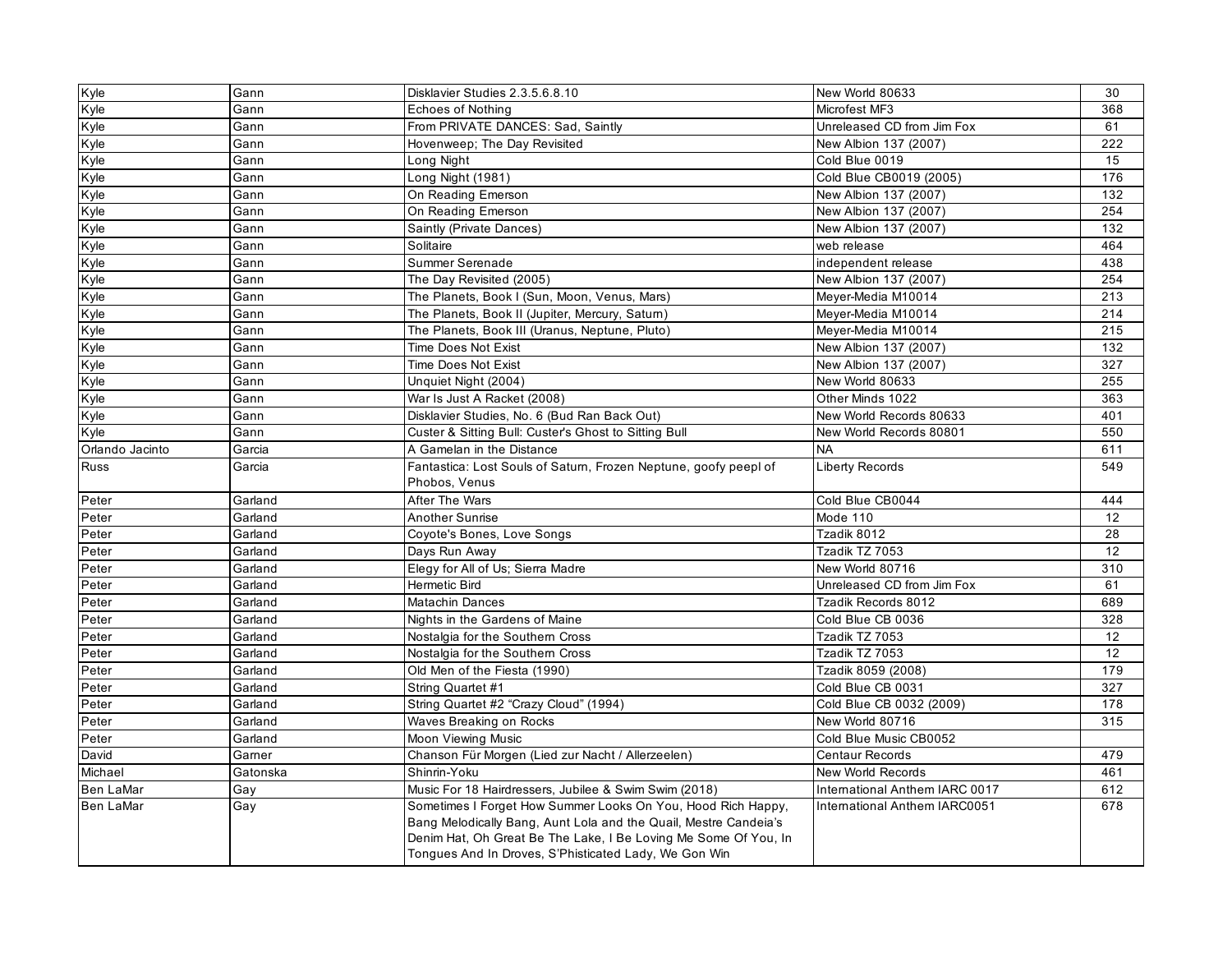| <b>Ben LaMar</b> | Gay                 | Whuss De Matter Baaby- Look At Me; They Done Left You         | <b>NA</b>                           |     |
|------------------|---------------------|---------------------------------------------------------------|-------------------------------------|-----|
| <b>Ben LaMar</b> | Gay                 | pink, green and gators                                        | <b>International Anthem Records</b> | 605 |
| Erin             | Gee                 | Mouthpieces IX, X                                             | Private recording                   | 345 |
| Anthony          | Genge               | Four Quiet Preludes (1995)                                    | Meyer-Media M08010 (2008)           | 216 |
| Anthony          | Genge               | Intermezzo                                                    | Artifact 025 (2001)                 | 181 |
| Anthony          | Genge               | String Quartet (2003)                                         | Opus 108 12008                      | 216 |
| Monica           | George              | Songs for PG                                                  | Private recording                   | 340 |
| Vytautas         | Germanavicius       | Pacific Bell                                                  | Domus Artis CDDA-008                | 313 |
| Aaron            | Gervais             | Culture #2 (Shoot Like a Film Star)                           | CentreDisques CMCCD 15009           | 344 |
|                  | Gesualdo/ Cornelius | losis                                                         | Col Legno WWE 1CD 20031             | 566 |
| Florent          | Ghys                | 2-pop                                                         | Cantaloupe CA21104                  | 418 |
| Florent          | Ghys                | Beauté Plastique                                              | Cantaloupe CA21104                  | 418 |
| Florent          | Ghys                | Blazer et/ou Cravate                                          | Cantaloupe CA21104                  | 418 |
| Florent          | Ghys                | No Lemon, No Melon                                            | Cantaloupe CA21104                  | 418 |
| Florent          | Ghys                | This Is The Album Of The Future                               | Cantaloupe CA21104                  | 418 |
| Lim              | Giang               | 林志峰                                                           | Sub Rosa SR265                      | 659 |
| Jon              | Gibson              | vocal delay                                                   | archival recording                  | 622 |
| Fredrick         | Gifford             | Hinge With Filament                                           | Milk Factory Productions MFP-008    | 463 |
| Paul             | Giger               | IV. Crossing                                                  | ECM New 1386                        | 311 |
| <b>Dizzy</b>     | Gillespie           | A Night In Tunesia                                            | <b>Tricentric Foundation NBH907</b> | 672 |
| Peggy            | Glanville-Hicks     | Concerto Romantico (3rd mvmt)                                 | <b>MGM E 3559</b>                   | 335 |
| Peggy            | Glanville-Hicks     | Etruscan Concerto                                             | MusicMasters 67089                  | 335 |
| Peggy            | Glanville-Hicks     | from Sonata for Harp (3:Rondo)                                | Counterpoint 523                    | 335 |
| Peggy            | Glanville-Hicks     | He Would Not Stay                                             | Tall Poppies 112                    | 335 |
| Peggy            | Glanville-Hicks     | Nausicaa (opera, excerpt)                                     | New World NWCR 695                  | 335 |
| Peggy            | Glanville-Hicks     | Sonata for Piano and Percussion                               | Columbia ML 4990                    | 335 |
| Peggy            | Glanville-Hicks     | Three Gymnopedies                                             | Varese Sarabande VC 81046           | 335 |
| Philip           | Glass               | Concerto for Saxophone Quartet and Orchestra                  | Nonesuch 79469 (1998)               | 103 |
| Philip           | Glass               | Dance IV (1979) (Organ)                                       | BMG/Catalyst 09026-61825            | 160 |
| Philip           | Glass               | Elizabeth Chooses a Career, from Les Enfants Terribles (1996) | Ars Electronica 0022 (2004)         | 101 |
| Philip           | Glass               | Four scenese from Les Enfants Terribles                       | Ars Electronica 0022 (2004)         | 118 |
| Philip           | Glass               | Kepler (2009) excerpts                                        | Orange Mountain Music               | 306 |
| Philip           | Glass               | Modern Love Waltz (arranged by Robert Moran)                  | Ogreogress DVD                      | 339 |
| Philip           | Glass               | Music in Similar Motion                                       | Cedille 90000 133                   | 328 |
| Philip           | Glass               | Satyagraha (Act III Conclusion) (1980) (Organ)                | BMG/Catalyst 09026-61825            | 160 |
| Philip           | Glass               | Six Etudes (numbers 2,3,4) (1994)                             | Arabesque Z6806 (2009)              | 210 |
| Philip           | Glass               | Songs and Poems for Solo Cello (2007)                         | Orange Mountain OMM0037             | 202 |
| Philip           | Glass               | Spaceship                                                     | Sony Classics 87970                 | 482 |
| Philip           | Glass               | Three Songs for A Cappella Choir                              | Orange Mountan OMM 0063             | 218 |
| Philip           | Glass               | Tissues #1, 2, 6, 7                                           | Orange Mountain OMM0037             | 221 |
| Philip           | Glass               | Train                                                         | Sony Classics 87970                 | 482 |
| Philip           | Glass               | <b>Two Pages (1968)</b>                                       | Nonesuch 79326 (1994)               | 160 |
| Philip           | Glass               | Two Pages (Dominic Frasca, guitar)                            | Cantaloupe CA21032                  | 55  |
| Philip           | Glass               | Voices for Didgeridoo and Organ: Song 4                       | Orange Mountain 0094                | 387 |
| Philip           | Glass               | Serra Pelada, The Title, Anthem Part 1 (1988)                 | Nonesuch 9 79192-2                  | 606 |
| Philip           | Glass               | Music In 12 Parts, Part 1 (1974)                              | Orange Mountain Music OMM 0067      | 606 |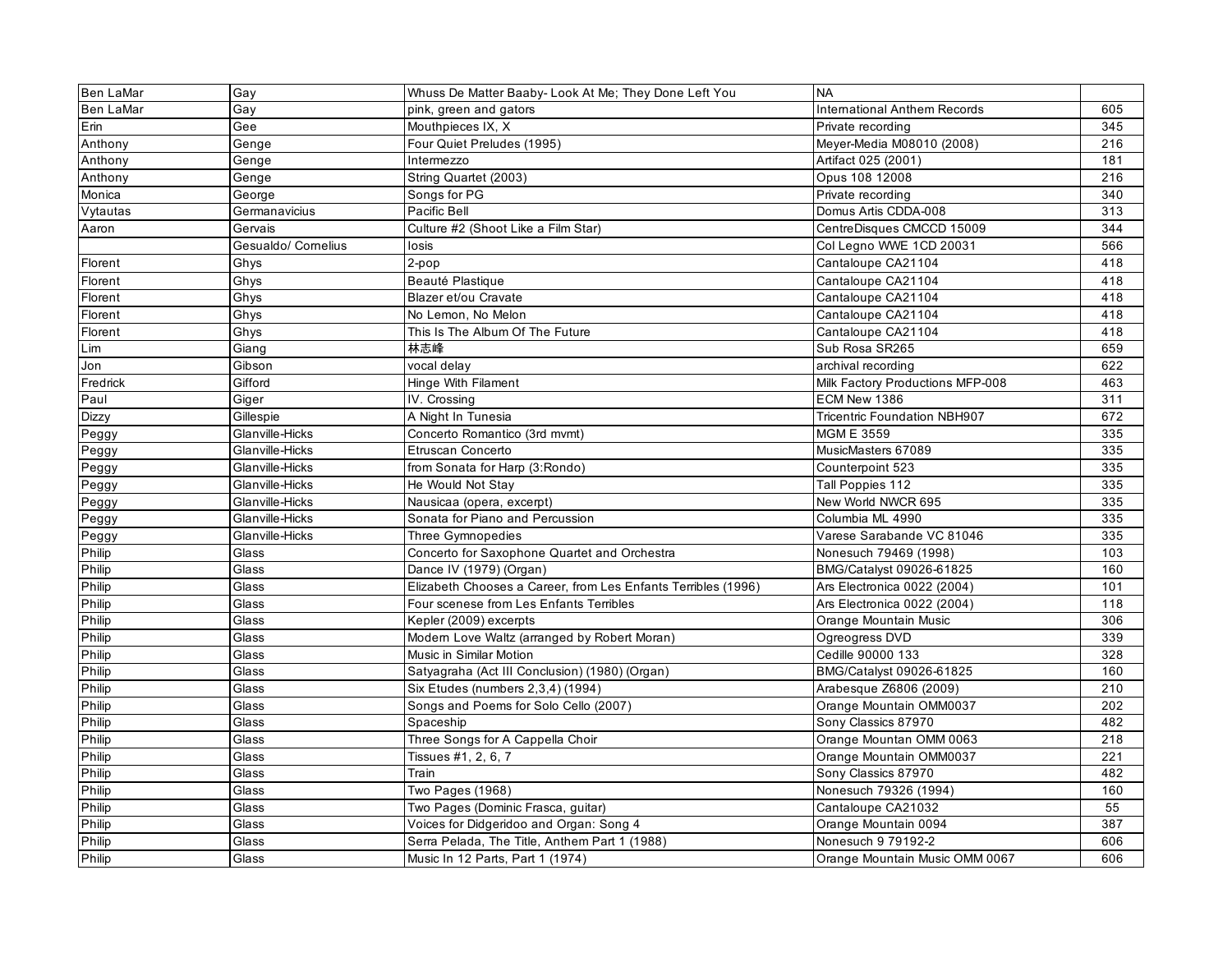| Philip   | Glass               | String Quartet No. 5 (1991)                                                                                                                                                                                                                                                                                                 | Nonesuch 79356-2                 | 606     |
|----------|---------------------|-----------------------------------------------------------------------------------------------------------------------------------------------------------------------------------------------------------------------------------------------------------------------------------------------------------------------------|----------------------------------|---------|
| Philip   | Glass               | Music With Changing Parts (1970)                                                                                                                                                                                                                                                                                            | Orange Mountain Music OMM 0109   | 606     |
| Philip   | Glass               | Music With Changing Parts (1970)                                                                                                                                                                                                                                                                                            | Orange Mountain Music B0708JTKS  | 573     |
| Philip   | Glass               | Pruitt Igoe (1982)                                                                                                                                                                                                                                                                                                          | Orange Mountain Music OMM 0058   | 606     |
| Philip   | Glass               | Music in 8 Parts                                                                                                                                                                                                                                                                                                            | Orange Mountain Music UW005 DIGI | 601     |
| Philip   | Glass               | Etude #2 & Etude #9 (1994)                                                                                                                                                                                                                                                                                                  | Orange Mountain Music OMM 0098   | 540     |
| Philip   | Glass               | Overture to Les Enfants Terrible                                                                                                                                                                                                                                                                                            | N/A                              | 562     |
| Philip   | Glass               | Small town Mvt I - Not dreaming, Telephone song, Mvt II - Not<br>tasting, Shine, shine, Mvt III - Not smelling, Neighborhood, Mvt IV -<br>Not hearing, I wonder how many people in this city, Mvt $V - Not$<br>seeing, Babel, Mvt VI - Not touching, Nobody wants a lonely heart,<br>Myt VII - Not beginning, not<br>ending | Orange Mountain Music OMM 0137   | 655     |
| Philip   | Glass/ Robert Moran | The Juniper Tree                                                                                                                                                                                                                                                                                                            | Orange Mountain Music OMM 057CD  | 633     |
| Philip   | Glass/Ravi Shankar  | Offering (1990)                                                                                                                                                                                                                                                                                                             | Private Music 2074-2-P           | 606     |
| Jordan   | Glenn               | My Bike (arrangement for joint-group performances)                                                                                                                                                                                                                                                                          | private recording                | 431     |
| Anthony  | Gnazzo              | First Things First, A Radio Cartoon                                                                                                                                                                                                                                                                                         | Other Minds OM2014               | 462,584 |
| Anthony  | Gnazzo              | People Said (1982)                                                                                                                                                                                                                                                                                                          | Private recording                | 278     |
|          | Gnazzo              | People Said (1982)                                                                                                                                                                                                                                                                                                          | Other Minds OM2014               | 648     |
| Anthony  | Gnazzo              | Definition                                                                                                                                                                                                                                                                                                                  | n/a                              | 648     |
| Anthony  | Gnazzo              | Did I Wake You?                                                                                                                                                                                                                                                                                                             | n/a                              | 648     |
| Anthony  | Gnazzo              | Not So                                                                                                                                                                                                                                                                                                                      | n/a                              | 648     |
| Anthony  | Gnazzo              | <b>Patriotic Mix</b>                                                                                                                                                                                                                                                                                                        | n/a                              | 648     |
| Anthony  | Gnazzo              | An Orchestra Is Born                                                                                                                                                                                                                                                                                                        | n/a                              | 648     |
| Anthony  | Gnazzo              | Stochata                                                                                                                                                                                                                                                                                                                    | n/a                              | 648     |
| Anthony  | Gnazzo              | The Art of Canning Music                                                                                                                                                                                                                                                                                                    | n/a                              | 648     |
| Vladimir | Godar               | from Mater: Magnificat                                                                                                                                                                                                                                                                                                      | ECM New 1985                     | 122     |
| Mario    | Godoy               | <b>String Quartet</b>                                                                                                                                                                                                                                                                                                       | Independent Release              | 415     |
| Manuel   | Goettsching         | E2-E4 (Zeitkratzer)                                                                                                                                                                                                                                                                                                         | unreleased                       | 34      |
| Manuel   | Goettsching         | Quasarsphere                                                                                                                                                                                                                                                                                                                | Spalax 14245                     | 39      |
| Ben      | Goldberg            | Song and Dance                                                                                                                                                                                                                                                                                                              | Cryptogramophone CG126           | 669     |
| Malcom   | Goldstein           | Configurations of Darkness (1995)                                                                                                                                                                                                                                                                                           | New World 80676                  | 146     |
| Osvaldo  | Golijov             | Falling out of Time                                                                                                                                                                                                                                                                                                         | In A Circle Records ICR 017      | 627     |
| Daniel   | Goode               | Annbling (2007)                                                                                                                                                                                                                                                                                                             | New World 80744                  | 378     |
| Daniel   | Goode               | Clarinet Quintet                                                                                                                                                                                                                                                                                                            | New World 80828-2                | 655     |
| Daniel   | Goode               | Tunnel-Funnel (1985)                                                                                                                                                                                                                                                                                                        | Tzadik 7029 (1998)               | 140     |
| Kim      | Gordon/ Bill Nace   | You Don't Need                                                                                                                                                                                                                                                                                                              | Matador Records OLE 1361-2       | 567     |
| Michael  | Gordon              | Gotham                                                                                                                                                                                                                                                                                                                      |                                  | 467     |
| Michael  | Gordon              | Light Is Calling (excerpts Idle, Light is Calling, imreadywhenyouar                                                                                                                                                                                                                                                         | Nonesuch 78801 (2003)            | 103     |
| Michael  | Gordon              | Rewriting Beethoven's Seventh Symphony                                                                                                                                                                                                                                                                                      | Cantaloupe CA21105               | 432     |
| Michael  | Gordon              | Shelter: What We Build                                                                                                                                                                                                                                                                                                      | Cantaloupe CA21083               | 350     |
| Michael  | Gordon              | Strange Quiet (1987)                                                                                                                                                                                                                                                                                                        | CRI 628 (1992)                   | 193     |
| Michael  | Gordon              | The Hague - Part 1, from Van Gogh                                                                                                                                                                                                                                                                                           | Cantaloupe 21044                 | 409     |
| Michael  | Gordon              | Trance 3                                                                                                                                                                                                                                                                                                                    | Cantaloupe 21018                 | 42      |
| Michael  | Gordon              | Van Gogh (excerpts) (2006)                                                                                                                                                                                                                                                                                                  | Cantaloupe 21044 (2007)          | 129     |
| Michael  | Gordon              | WEATHER (3) (1998)                                                                                                                                                                                                                                                                                                          | Nonesuch 79553                   | 110     |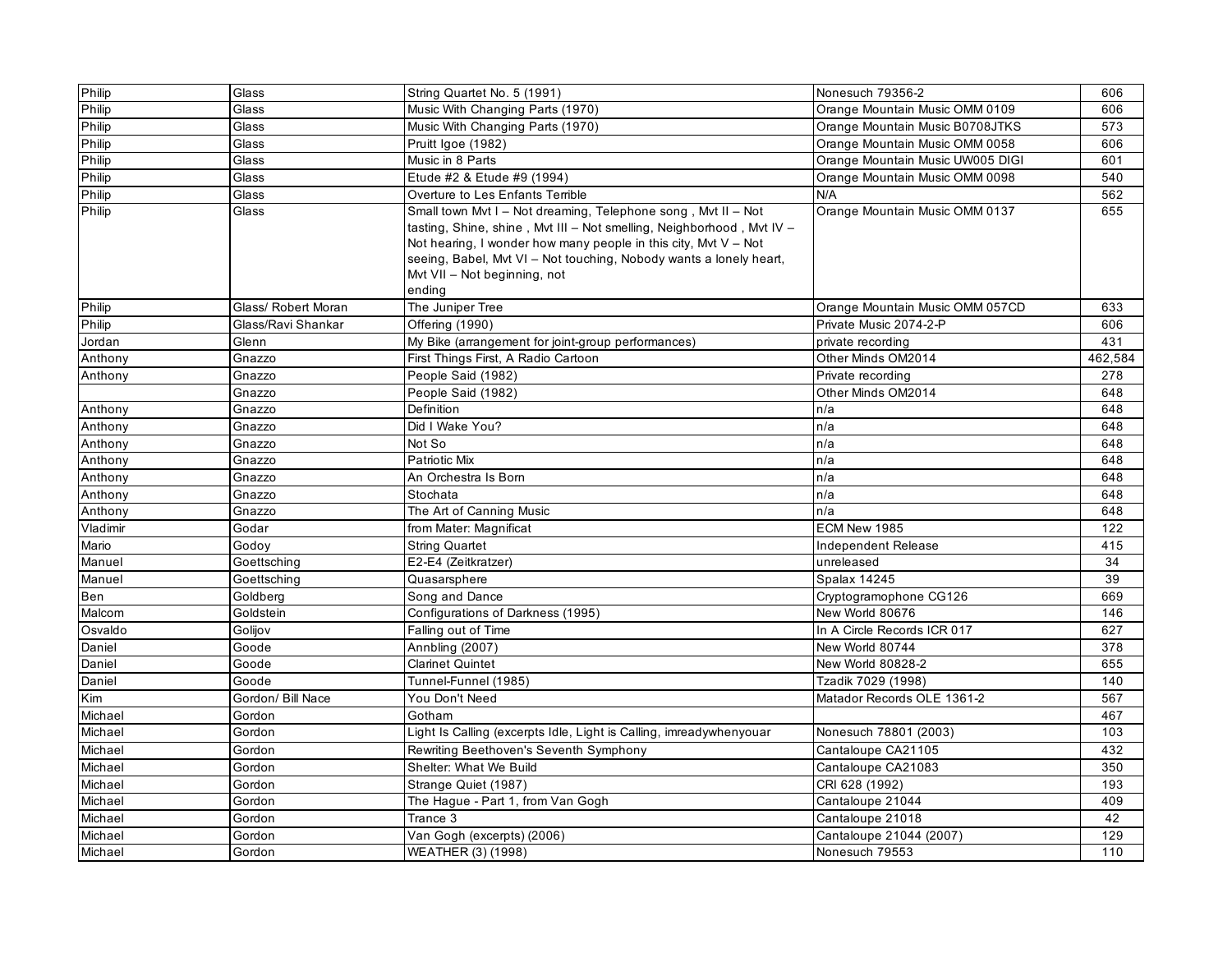| Michael                   | Gordon et. Al                | The Carbon Copy Building (Michael Gordon, David            | Cantaloupe 21038                 | 94  |
|---------------------------|------------------------------|------------------------------------------------------------|----------------------------------|-----|
|                           |                              | Lang, Julia W                                              |                                  |     |
| Peter                     | Gordon, David van Tiegem,    | New Music FM: Signal Smart (part 1 of 2)                   | N/A                              | 701 |
|                           | Ned Sublette, Maryanne       |                                                            |                                  |     |
|                           | Amacher                      |                                                            |                                  |     |
| Henryk                    | Górecki                      | Already It Is Dusk (String Quartet #1 - 1988)              | Nonesuch 9 79319                 | 245 |
| Henryk                    | Górecki                      | Amen                                                       | Elektra Nonesuch 9 79348-2       | 430 |
| Annie                     | Gosfield                     | Daughters of the Industrial Revolution                     | Tzadik TZA 8088                  | 340 |
| Peter                     | Graham                       | String Quartet #2                                          | Private recording                | 289 |
| Peter                     | Graham                       | String Quartet #3 "Lunch Break in a Factory of the Future" | unreleased recording             | 264 |
| Percy                     | Grainger                     | Free Music #2                                              | Mode Records 199                 | 619 |
| David                     | Granström                    | <b>Waning Moon</b>                                         | <b>Xkatherdral XK1</b>           | 589 |
| Lily                      | Greenham                     | Tilllid                                                    | Paradigm Discs                   | 544 |
| Lily                      | Greenham                     | <b>Friction (1973)</b>                                     | Paradigm Discs 22                | 509 |
| Judd                      | Greenstein                   | Change (2009)                                              | New Amsterdam 0029               | 361 |
| Judd                      | Greenstein                   | Escape (2006)                                              | New Amsterdam NWAM 016 (2009)    | 217 |
| Judd                      | Greenstein                   | The Night Gatherers (2005)                                 | New Amsterdam NWAM 016 (2009)    | 217 |
| Jonny                     | Greenwood                    | Overtones and Scan (2011) from 48 Responses to             | Nonesuch 530223                  | 306 |
| Jonny                     | Greenwood                    | Popcorn Superhet Receiver                                  | Analekta AN 2 9992               | 338 |
| Randy                     | Greif                        | Alice in Wonderland (excerpt)                              | Soleilmoon Recordings Sol 55 CD  | 657 |
| Edvard                    | Grieg                        | In the Hall of the Mountain King                           | Gourd Music GM 127               | 698 |
| Gerard                    | Grisey                       | Vortex Temporum (1996)                                     | Stradivarius 33734 (2007)        | 126 |
| Gerard                    | Grisey                       | Les Éspaces Acoustiques                                    | Kairos Records 0012422KAI        | 517 |
| Erik                      | Griswold                     | <b>Ecstatic Descent</b>                                    | Cold Blue CB0047                 | 490 |
| Jorge                     | Grossmann                    | String Quartet #3                                          | New Focus Recordings FCR150      | 410 |
| Heinz Karl "Mali"         | Gruber                       | Frankenstein!!                                             | <b>EMI B000002RYW</b>            | 522 |
| Sofia                     | Gubaidulina                  | Concerto for Bassoon and Low Strings                       | BIS Records CD-636               | 661 |
| Sofia                     | Gubaidulina                  | The Lyre of Orpheus                                        | Ecm New 2256                     | 299 |
| Sofia                     | Gubaidulina                  | Offertorium                                                | Deutsche Grammophon DG 471 625-2 | 697 |
| Sofia                     | Gubaidulina                  | String Quartet #2 (1987)                                   | Disque Montaigne 789007          | 93  |
| Sofia, Viktor, Vyacheslav | Gubaidulina, Suslin, Artyomo | Archipelagos of Sounds in the Ocean of Time                | Métier MSV28595                  | 697 |
| Pelle                     | Gudmundsen-Hol               | Double                                                     | Other Minds 1019                 | 324 |
| Pelle                     | Gudmundsen-Hol               | Double (1994)                                              | DaCapo 8.224225                  | 96  |
| Pelle                     | Gudmundsen-Hol               | For Cello & Orchestra                                      | Marco Polo 8-224060              | 331 |
| Pelle                     | Gudmundsen-Hol               | For Piano (1992)                                           | Dacapo 6.220553                  | 202 |
| Pelle                     | Gudmundsen-Hol               | Frere Jacques for chamber orchestra                        | Dacapo 6.220548                  | 331 |
| Pelle                     | Gudmundsen-Hol               | Last Ground for string quartet and ocean                   | Dacapo 6.220548                  | 331 |
| Pelle                     | Gudmundsen-Hol               | Plateaux for Piano and Orchestra (2005)                    | Dacapo 6.220553                  | 241 |
| Pelle                     | Gudmundsen-Hol               | Statements (1970)                                          | Innova 856                       | 369 |
| Pelle                     | Gudmundsen-                  | Ad Cor                                                     | Innova 912                       | 494 |
| Rolf                      | Gupta                        | Chiaroscuro                                                | Aurora ACD 5027                  | 250 |
| Mats                      | Gustafsson/Joe               | Blame Game, Then Ingo Ate the Snake                        | Corbett vs Dempsey CvsDCD 055    | 588 |
| Barry                     | Guy                          | Folio (exceprts)                                           | ECM 1931 (2006)                  | 75  |
| Georg Friedrich           | Haas                         | und (2008)                                                 | Neos 10919                       | 394 |
| Alois                     | Hába                         | Suite for 4 trombones in quarter tones                     | Supraphon 11 1865-2 913          | 560 |
| Alois                     | Hába                         | Suite for Quarter-tone Piano, Op 62                        | Supraphon 11 1865-2 913          | 534 |
|                           |                              |                                                            |                                  |     |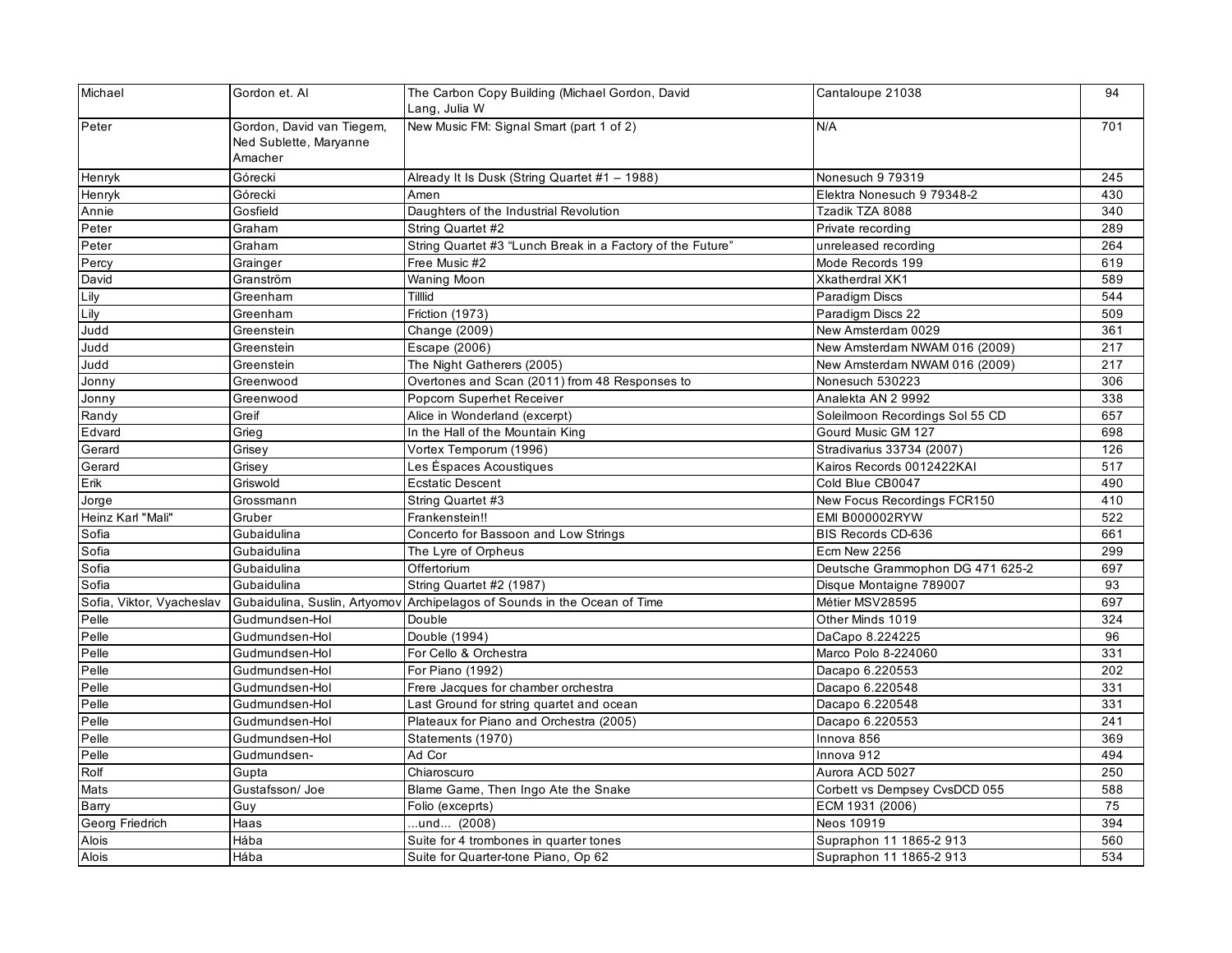|                    | HACO                          | Over the Unfinished Bridge                                           | World Music Network RGNET1406CD              | 647 |
|--------------------|-------------------------------|----------------------------------------------------------------------|----------------------------------------------|-----|
| <b>Lars Petter</b> | Hagen                         | Funeral March Over Edvard Grieg                                      | Aurora ACD5074                               | 406 |
| <b>Lars Petter</b> | Hagen                         | To Zeiblow - Concerto for Hardanger Fiddle and Orchestra             | Aurora ACD5074                               | 406 |
| <b>Lars Petter</b> | Hagen                         | Kronologi (2003)                                                     | Jazzaway JARCD019                            | 87  |
| Adolphus           | Hailstork                     | American Guernica                                                    | U of Nevada, downloadable at iTunes          | 607 |
| Cristobal          | Halffter                      | String Quartet #3 (1978)                                             | Disque Montaigne 789006                      | 93  |
| Frode              | Haltli                        | Passing Images                                                       | ECM New 1913                                 | 115 |
| Mary               | Halvorson                     | Off The Record                                                       | Firehouse 12 Records                         | 672 |
| Mary               | Halvorson, Sylvie Courcoisier | Faceless Smears, Mind Out of Time                                    | Pyroclastic Records PR 17                    | 675 |
| Mary               | Halvorson, John Dietrich      | Short Knives, Balloon Chord                                          | <b>New Amsterdam Records</b>                 | 656 |
| Judith             | Hamann                        | signal/centinela; under/over                                         | <b>Black Truffle Recordings BT066</b>        | 625 |
| Tom                | Hamilton                      | City of Vorticity                                                    | Pogus                                        | 546 |
| Mark               | Hand                          | Palimpsest                                                           | Artifact 025 (2001)                          | 181 |
| Sten               | Hanson                        | Sonosopher Retrospective                                             | VocSon 079                                   | 493 |
| Sten               | Hanson                        | How Are You? (1969)                                                  | Fylkigen Records FYLP 1022                   | 572 |
| Phil               | Harmonic/ "Blue" Gene         | Timing                                                               | Lovely Music 1062                            | 575 |
| Lou                | Harrison                      | A Summerfield Set (1988)                                             | Musical Heritage 5169928                     | 188 |
| Lou                | Harrison                      | Air In G Minor, for flute with optional drone                        | New Albion NA093                             | 426 |
| Lou                | Harrison                      | Avalokiteshvara from Suite #1 (1978)                                 | Mode 195 (2008)                              | 171 |
| Lou                | Harrison                      | Canticle #1 (1939)                                                   | Wergo 6928                                   | 228 |
| Lou                | Harrison                      | Canticle #3 (1942, revised 1989)                                     | New Albion Records NA122                     | 692 |
| Lou                | Harrison                      | Concerto for Organ with Percussion Orchestra                         | B009G86DIA                                   | 488 |
| Lou                | Harrison                      | Concerto for Piano with Javanese Gamelan (1987)                      | New World 80710 (2010)                       | 238 |
| Lou                | Harrison                      | Concerto in Slendro                                                  | New World 80643                              | 488 |
| Lou                | Harrison                      | Double Concerto for Violin and Cello with Javanese Gamelan (1981-82) | Music & Arts Programs of America Inc. CD-635 | 692 |
| Lou                | Harrison                      | First Concerto for Flute and Percussion (1939)                       | New World 80666 (2007)                       | 174 |
| Lou                | Harrison                      | Four Strict Songs                                                    | New World 80666                              | 488 |
| Lou                | Harrison                      | Four Strict Songs (1955, rev 1992)                                   | New World 80666 (2007)                       | 109 |
| Lou                | Harrison                      | <b>Gending Alexander</b>                                             | Musical Heritage Society 513382K             | 692 |
| Lou                | Harrison                      | Gending in Honor of the Poet Virgil                                  |                                              | 496 |
| Lou                | Harrison                      | Here is Splendor (from Four Strict Songs)                            | New World 80666 (2007)                       | 121 |
| Lou                | Harrison                      | La Koro Sutro                                                        | BMOP Sound 1037                              | 402 |
| Lou                | Harrison                      | Main Bersama-Sama                                                    | <b>CRI CD 613</b>                            | 476 |
| Lou                | Harrison                      | Main Bersama-Sama                                                    | New World Records 80643                      | 692 |
| Lou                | Harrison                      | New Moon                                                             | Kleos KL-5141                                | 350 |
| Lou                | Harrison                      | <b>Philemon and Baukis</b>                                           | Musical Heritage Society 513382K             | 692 |
| Lou                | Harrison                      | Piano Concerto                                                       | New World Records NW 336-1                   | 654 |
| Lou                | Harrison                      | Praises For The Beauty Of Hummingbirds                               | Dynamic CDS 400                              | 433 |
| Lou                | Harrison                      | Serenade (1978)                                                      | Mode 195 (2008)                              | 171 |
| Lou                | Harrison                      | Serenade for Betty Freeman and Franco Assetto                        | New World Records 80643-2                    | 654 |
| Lou                | Harrison                      | Serenade for Betty Freeman and Franco Assetto (1978)                 | New World Records 80643                      | 692 |
| Lou                | Harrison                      | Serenado por Gitaro, Cinna                                           | Bridge 9132                                  | 13  |
| Lou                | Harrison                      | Simfony No. 13                                                       | New Albion NA122                             | 489 |
| Lou                | Harrison                      | Simfony No. 13                                                       |                                              | 677 |
| Lou                | Harrison                      | Simfony No. 13                                                       | New Albion NA122                             | 692 |
| Lou                | Harrison                      | Solstice (1950)                                                      | New World 80666 (2007)                       | 119 |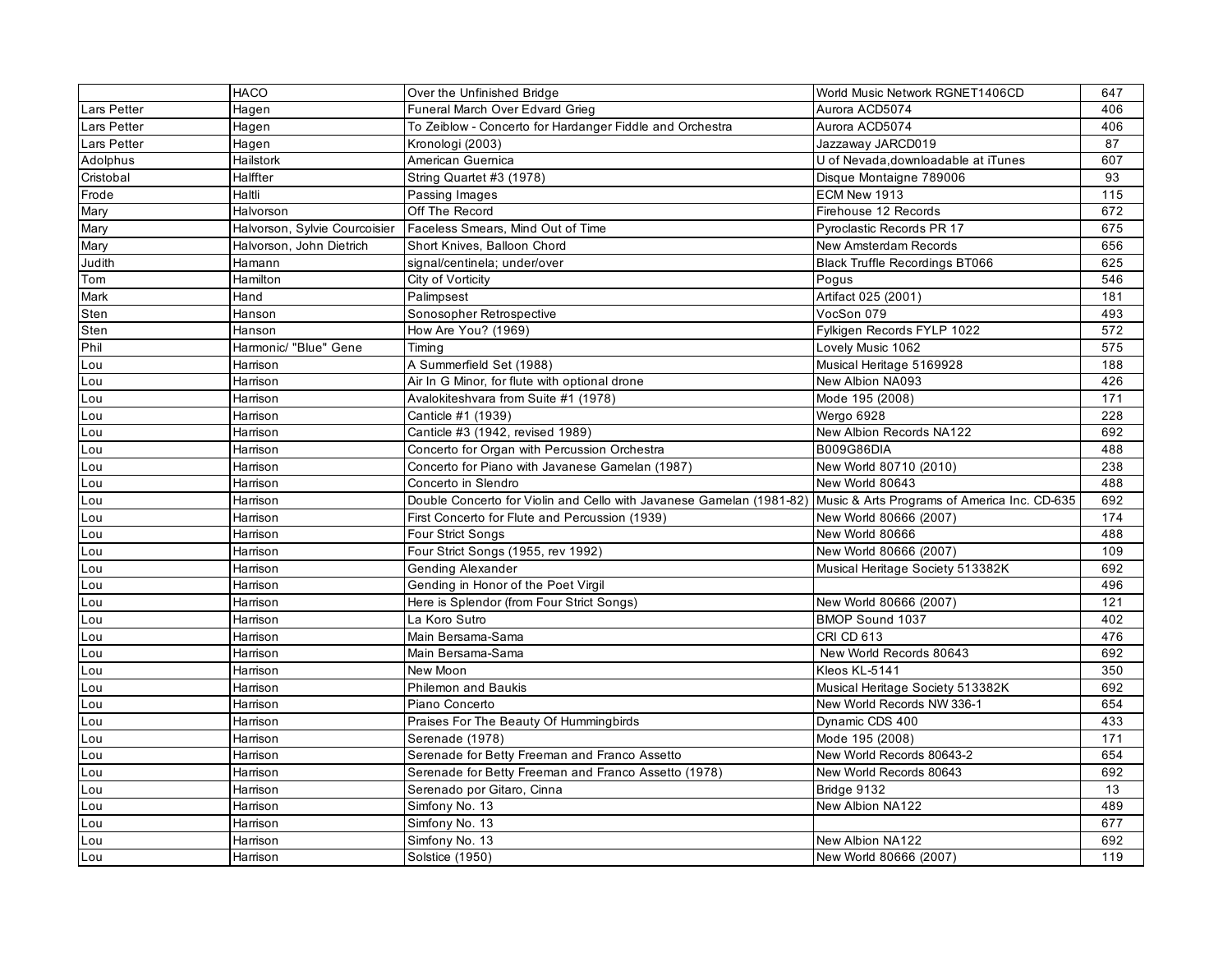| Lou                       | Harrison              | Song of Quetzalcoatl (1941)                                  | New Albion Records NA055CD            | 662 |
|---------------------------|-----------------------|--------------------------------------------------------------|---------------------------------------|-----|
| Lou                       | Harrison              | Song of Quetzalcoatl (1941); Solo for Anthony Cirone (1972)  | Poon Village                          | 391 |
| Lou<br>Lou                | Harrison              | Song of Quetzalcoatl                                         |                                       | 677 |
|                           | Harrison              | Songs In The Forest                                          | New Albion NA093                      | 426 |
| Lou                       | Harrison              | <b>String Quartet Set</b>                                    | New World 80643                       | 496 |
| Lou                       | Harrison              | Suite for Percussion                                         | New World 80643                       | 496 |
| Lou                       | Harrison              | Suite for Percussion                                         | New World 80643                       | 692 |
| Lou                       | Harrison              | Suites for Tuned Guitars: Serenade, Suite for National Steel | Mode 195 (2008)                       | 151 |
| Lou                       | Harrison/ Richard Dee | Suite for Violin & American Gamelan                          | live perf, OM 22                      | 521 |
| Lou                       | Harrison              | Symphony on G, movement 1                                    |                                       | 496 |
| Lou                       | Harrison              | The Triumph of Ariadne and Dionysos (1987)                   | New World 80666 (2007)                | 119 |
| Lou                       | Harrison              | Threnody for Carlos Chavez; Serenade (1978)                  | New World CRI 80643 (2006)            | 191 |
| Lou                       | Harrison              | Threnody for Carlos Chavez (1978)                            | New World Records 80643               | 692 |
| Lou                       | Harrison              | Variations on "Song of Palestine"                            | Etcetera KTC 1071                     | 286 |
| Lou                       | Harrison              | Varied Trio                                                  | New Albion NA015                      | 489 |
| Lou                       | Harrison              | Young Caesar                                                 | LA Philharmonic: digital download     | 618 |
| Lou                       | Harrison              | Lullaby from Young Caesar (1971)                             | <b>Other Minds Audio Archive</b>      | 618 |
| Lou                       | Harrison              | Suite for National Guitar/No5, Music for Bill and Me         | Microfest Records MF-12               | 574 |
| Michael                   | Harrison              | Revelation (excerpt)                                         | Cantaloupe 21043                      | 170 |
| Michael                   | Harrison              | The Bells of Rome                                            | unreleased                            | 13  |
| Hanna                     | Hartman               | Crush                                                        | <b>Fireworks Editions</b>             | 619 |
| Hanna                     | Hartman               | Fracture                                                     | Fireworks Editions FER 1127           | 589 |
| Jon                       | Hassell               | Vernal Equinox                                               | Lovely Music 1021                     | 658 |
| Jonny                     | Hassell               | Ndeya (2018)                                                 | International Anthem IARC 0011        | 571 |
| Christos                  | Hatzis                | Coming To                                                    |                                       | 478 |
| Josef Matthias            | Hauer                 | Four Pieces for Violin and Piano                             | EX 473                                | 308 |
| Josef Matthias            | Hauer                 | Jazz                                                         | Other Minds 1019                      | 324 |
| Josef Matthias            | Hauer                 | Zwölftonspiel                                                | EX 473                                | 308 |
| Josef Matthias            | Hauer                 | Preludes for Celesta Op 45-49                                | md&g 6131890                          | 564 |
| Cara                      | Haxo                  | Three Erasures                                               | New Focus Recordings fcr203           | 525 |
| Robin                     | Hayward               | On the Other Ocean                                           | Lovely Music LCD 104                  | 591 |
| Ted                       | Hearne                | Consent                                                      | CA21126                               | 494 |
| Ted                       | Hearne                | Privilege                                                    | CA 21126                              | 494 |
| Jason                     | Heath                 | <b>Color Variations</b>                                      | Microfest MF3                         | 368 |
| Sarah                     | Hennies               | Reservoir 1- Preservation                                    | <b>Black Truffle Recordings BT053</b> | 588 |
| Sarah                     | Hennies               | Falsetto                                                     | No Rent Records NRR37                 | 530 |
| Catherine Christer        | Hennix                | Music of Auspicious Clouds                                   | <b>Blank Forms Editions</b>           | 615 |
| <b>Catherine Christer</b> | Hennix                | The Well-Tuned Marimba                                       | Empty Editions Blank 0021p            | 543 |
| Hans Wemer                | Henze                 | <b>Being Beauteous</b>                                       | Deutsche Grammophone 4791522          | 519 |
| <b>Gil Scott</b>          | Heron/Makaya          | People of the Light, Running                                 | XL Recordings 1006CD                  | 656 |
| Ed                        | Herrmann              | Hour Quartered                                               | Private recording                     | 681 |
| Ed                        | Herrmann              | Sun Cycles                                                   | Private recording                     | 681 |
| Ed                        | Herrmann              | Winter Sun, Excerpts from Beneath the River                  | Private recording                     | 681 |
|                           | Hey Exit              | Every Recording Of Gymnopedia 1, Slowly                      | Independent release                   | 462 |
| Anders                    | Hillborg              | Kväll                                                        | Naïve V5436                           | 484 |
| Lejaren                   | Hiller                | Quartet #6 (1973)                                            | New World 80694                       | 152 |
|                           |                       |                                                              |                                       |     |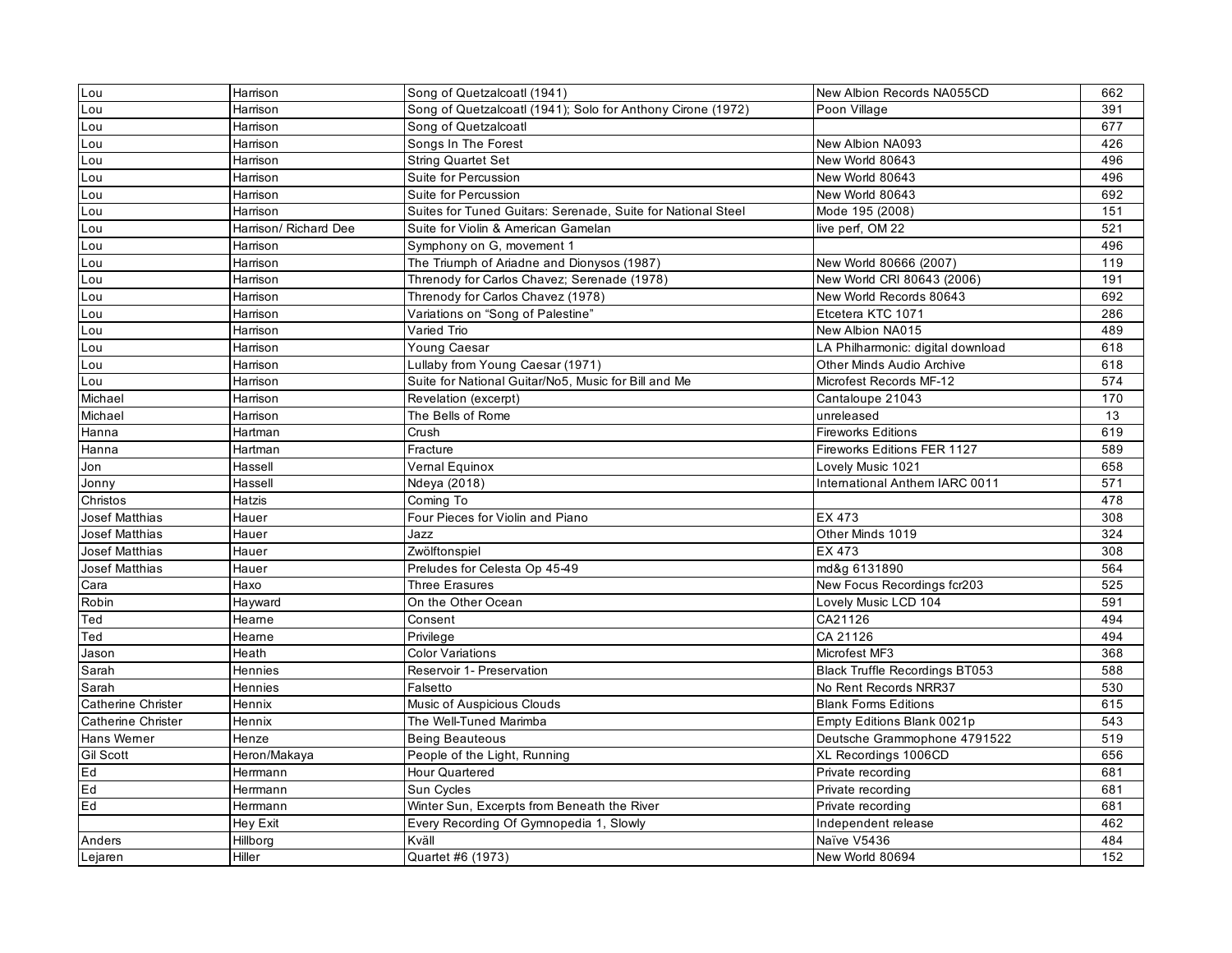| Hirokazu           | Hiraishi                 | A Rainbow in the Mirror                                           | Hat Art 103                               | 81  |
|--------------------|--------------------------|-------------------------------------------------------------------|-------------------------------------------|-----|
| Ben                | Hjertmann                | Etude                                                             | Parlour Tapes PT+ 001                     | 426 |
| Ben                | Hjertmann                | On The Drawing Of Constellations                                  | New Focus FCR 144                         | 426 |
| Christopher        | Hobbs                    | Recitative                                                        | Advance FGR 13                            | 308 |
| Christopher        | Hobbs                    | Soduku 82 (2008)                                                  | Cold Blue CB0033 (2009)                   | 196 |
| Huck               | Hodge                    | Out of a Dark Sea                                                 | New World Records 80758                   | 414 |
| Kurt               | Hoffman, Brown           | Hope                                                              | Dossier Records 7509                      | 700 |
| Kurt               | Hoffman                  | Precious Flower                                                   | Dossier Records 7509                      | 700 |
| Kurt               | Hoffman                  | Racing Thoughts                                                   | Bar None Records 7 72615-1                | 700 |
| Heinz              | Holliger                 | String Quartet #2 (2007)                                          | ECM New 2196                              | 378 |
| Heinz              | Holliger                 | Violin Concert (2002)                                             | ECM New 1890 (2004)                       | 107 |
| <b>Bryan</b>       | Hollon (Boom-Bip)        | Soft and Open                                                     | WIRE sampler 253                          | 39  |
| Jexper             | Holmen                   | Intend/Ascend                                                     | Dacapo 8.226530                           | 211 |
| Arthur             | Honegger                 | Pacific 231                                                       | Columbia XXP 7038 J 8229 (78 rpm)         | 542 |
| Robert             | Honstein                 | Middle Ground                                                     | Other Minds Records OM 2030               | 679 |
| Bart               | Hopkin, traditional      | various titles                                                    | Experimental Musical Instruments EXP 0017 | 698 |
| Wayne              | Horvitz, Sara Schoenbeck | piano & bassoon improvisation (2018)                              | CvsD CD059                                | 683 |
| Toshio             | Hosokawa                 | <b>Circulating Ocean</b>                                          | Naxos 8.573276                            | 414 |
| Matthew            | Hough                    | ppppppppppppppp (2010)                                            | Original Abstractions 001                 | 376 |
| Kyle               | Hovatter                 | From One's Own Pulse                                              | Independent Release                       | 423 |
| Eleanor            | Hovda                    | If Tigers Were Clouds                                             | Innova 586                                | 55  |
| Eleanor            | Hovda                    | Snapdragon; Leaning Into and Away                                 | Innova 808                                | 351 |
| Alan               | Hovhaness                | Bardo Sonata Op 192 (1959)                                        | Ogre Ogress                               | 200 |
| Alan               | Hovhaness                | Bardo Sonata Op 192 (1959)                                        | Ogre Ogress                               | 400 |
| Alan               | Hovhaness                | Concerto for 2 Pianos and Orchestra (1954)                        | Black Box BBM 1103 (2004)                 | 178 |
| Alan               | Hovhaness                | Ghazal #1 (1933)                                                  | Fortuna 17062                             | 256 |
| Alan               | Hovhaness                | Khirgiz Suite                                                     | Other Minds 1019                          | 324 |
| Alan               | Hovhaness                | Lousadzak (1945)                                                  | MHS 5180932                               | 153 |
| Alan               | Hovhaness                | Shalimar (1950)                                                   | Fortuna 17062                             | 256 |
| Alan               | Hovhaness                | Sonate Ricercare for piano Op. 12 (1935)                          | <b>OgreOgress</b>                         | 193 |
| Alan               | Hovhaness                | Symphony #7 (1959) (1st movement)                                 | Naxos 8.559385                            | 228 |
| Alan               | Hovhaness                | Symphony No. 34 for bass trombone and strings (1977)              | Die letzte Posaune Productions CD 51955   | 661 |
| Alan               | Hovhaness                | Talin                                                             | OgreOgress                                | 138 |
| Melissa            | Hui                      | Common Ground, Come As You Are, And Blue Sparks                   | CMC-CD 10605 & 5395                       | 76  |
| Melissa            | Hui                      | When Soft Voices Die, Lacrymosa, San Rocco                        | CMC-CD 10605 & 5395                       | 76  |
| George             | Hurd                     | Four Went Down - Navigation Without Numbers - Flux - Locked In    | Innova 937                                | 472 |
|                    |                          | Place                                                             |                                           |     |
| Philippe           | Hurel                    | Tombeau in Memoriam Gérard Grisey                                 | Aeon AECD 0105                            | 517 |
| <b>Ustad Tabib</b> | Hussain                  | tabla solo                                                        |                                           | 677 |
| Shabaka            | Hutchings                | Pick Up Your Burning Cross, In Remembrance of Those Fallen (2021) | Impulse! B0033376-02                      | 665 |
| Charles Céleste    | Hutchins                 | Airwaves #1, #3                                                   | Private recording                         | 383 |
| Charles Céleste    | <b>Hutchins</b>          | The Last Christmas                                                | N/A                                       | 586 |
| Charles Céleste    | Hutchins                 | Christmawave (selections)                                         | N/A                                       | 543 |
| <b>Brenda</b>      | Hutchinson               | Star-Strangled Banner                                             | Deep Listening: Long Tubes                | 401 |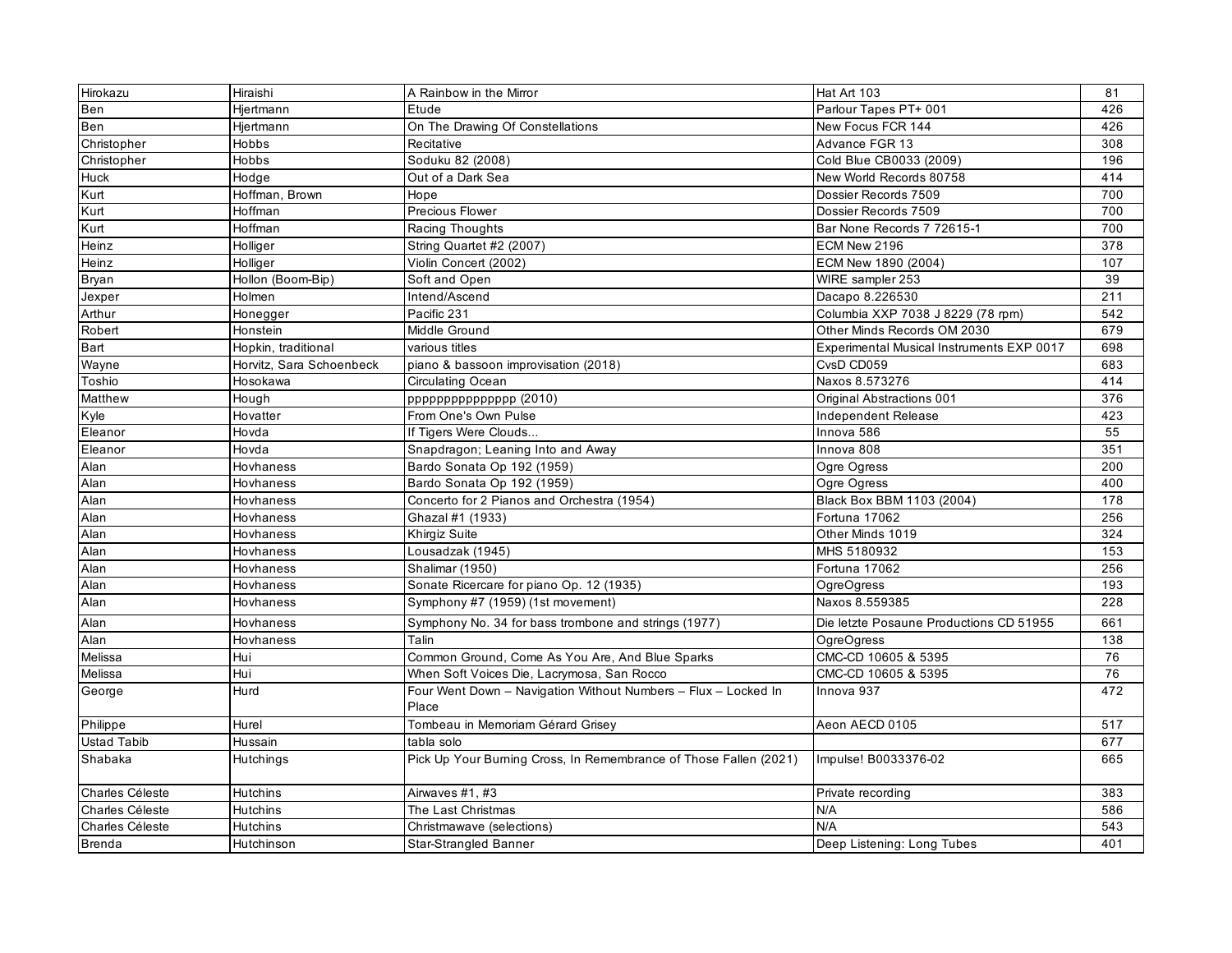| Jenny          | Hval                       | Lions; High Alice; Accident; The Practice of Love; Ashes to Ashes. | Sacred Bones Records              | 664            |
|----------------|----------------------------|--------------------------------------------------------------------|-----------------------------------|----------------|
| Michael        | Hwang                      | Portrait Of A Horse From Chauvet Cave                              | Independent release               | 441            |
| Clara          | lanotta                    | Earthing                                                           | Wergo 64332                       | 626            |
| Clara          | lanotta                    | Limun (2011)                                                       | Populist Records PR 018           | 696            |
| David          | Ibbett                     | <b>Branches</b>                                                    | private recording                 | 463            |
| Toshi          | Ichiyanagi                 | Portrait of Forest (1983)                                          | Fontec FOCD3138                   | 662            |
| Shintaro       | Imai                       | fPB                                                                | World Music Network RGNET1406CD   | 647            |
|                | Interspecifics             | Topologías del deseo                                               | Unexplained Sounds Group, na      | 639            |
|                | Interspecifics             | Slime Mold Music                                                   | <b>NA</b>                         | 639            |
|                | Interspecifics             | Non-Human Rhythms 1 (bacterial fuel cells)                         | <b>NA</b>                         | 639            |
|                | Irreversible Entanglements | Chicago To Texas (2017)                                            | International Anthem IARC 0014    | 612            |
|                | Irreversible Entanglements | Keys to Creation                                                   | International Anthem IARC0049     | 675            |
| Maki           | Ishii                      | For Lily (1988)                                                    | New Focus 139                     | 388            |
| itsnotyouitsme | itsnotyouitsme             | if the ground is governed, a                                       | New Amsterdam 052                 | 397            |
| Charles        | lves                       | Emerson Concerto (1911)                                            | Naxos 8.559175 (2003)             | 90             |
| Charles        | <b>Ives</b>                | <b>Five Songs</b>                                                  | New World 80680 (2008)            | 180            |
| Charles        | Ives                       | In Flanders Fields (1917)                                          | Albany TROY 079                   | 363            |
| Charles        | lves                       | Songs 1897-1921                                                    | New World Records 80680 (2008)    | 165            |
| Charles        | lves                       | <b>Three Quarter-Tone Pieces</b>                                   | Naxos 8.559194                    | 423            |
| Charles        | lves                       | Songs My Mother Taught Me                                          | Music Edition 910 147-2           | 564            |
| Charles        | Ives                       | A Symphony, New England Holidays: "The Fourth of July"             | CBS Masterworks MK 4238           | 607            |
| Vijay          | lyer                       | End of the Tunnel, Poles                                           | <b>ECM 2581</b>                   | 556            |
| Adrian         | Jack                       | String Quartet #6 (2002); "08.02.01"                               | Deux-Elles 1116                   | 373            |
| Timothy        | Jackson                    | Sonata for Piano (2009)                                            | Hertfordshire 1016                | 227            |
| Martyn         | Jacques                    | <b>Shockheaded Peter</b>                                           | NVC/Warner Music 3984 26552 2     | 641            |
| Marielle       | Jakobsons                  | Already Forming Lake (2008)                                        | Nexmap 001                        | 377            |
| Richard        | James (Aphex Twi           | April 14th, Jynweythek Ylow, Mt Saint Michel                       | ACOUSTICA Cantaloupe 21028        | 58             |
| Richard        | James (Aphex Twi           | Blue Calx, Cliffs                                                  | <b>ACOUSTICA Cantaloupe 21028</b> | 125            |
| Richard        | James (Aphex Twi           | Blue Calx, Cliffs (Alarm Will Sound)                               | Cantaloupe CA21028                | 48             |
| Leos           | Janacek                    | Sonata 1.X.1905                                                    | DG 429857                         | 45             |
| Dobromila      | Jaskot                     | Linearia 2007                                                      | Unreleased                        | 172            |
| Dobromila      | Jaskot                     | Wiirje (2006)                                                      | Unreleased                        | 172            |
| Joan           | Jeanrenaud                 | Axis, Transition, from Strange Toys                                | Talking House (2008)              | 150            |
| Joan           | Jeanrenaud                 | Phillip Glass: Metamorphosis Four                                  | Private                           | $\overline{7}$ |
| Joan           | Jeanrenaud                 | Vermont Rules                                                      | Talking House (2008)              | 157            |
| Simon          | Jeffes                     | A Pythagorean Roll                                                 | Cherry Red Records MXCY-80002     | 523            |
| Tunde          | Jegede                     | Lamentation (1995)                                                 | Triciom Records TriCD 1001        | 617            |
| Leroy          | Jenkins                    | Um Cha Chi Chum                                                    | Lovely Music                      | 309            |
| Leroy          | Jenkins                    | Wouldn't You, Giant Steps                                          | Lovely Music 3061                 | 231            |
| Leroy          | Jenkins/Mary Griffin       | On the Road to Blountstown                                         | Unseen Worlds UW035CD             | 655            |
| Alden          | Jenks                      | Lapis                                                              | OM 2022                           | 555            |
| Alden          | Jenks                      | Namo                                                               | OM 2022                           | 448            |
| Alden          | Jenks                      | Attention-Glisten                                                  | n/a                               | 660            |
| Terry          | Jennings                   | song (1960)                                                        | Saltern Records SLT 005           | 622            |
|                | Jiin                       | Black Origami, Carbon 7                                            | Planet Mu ZIQ376CD                | 603            |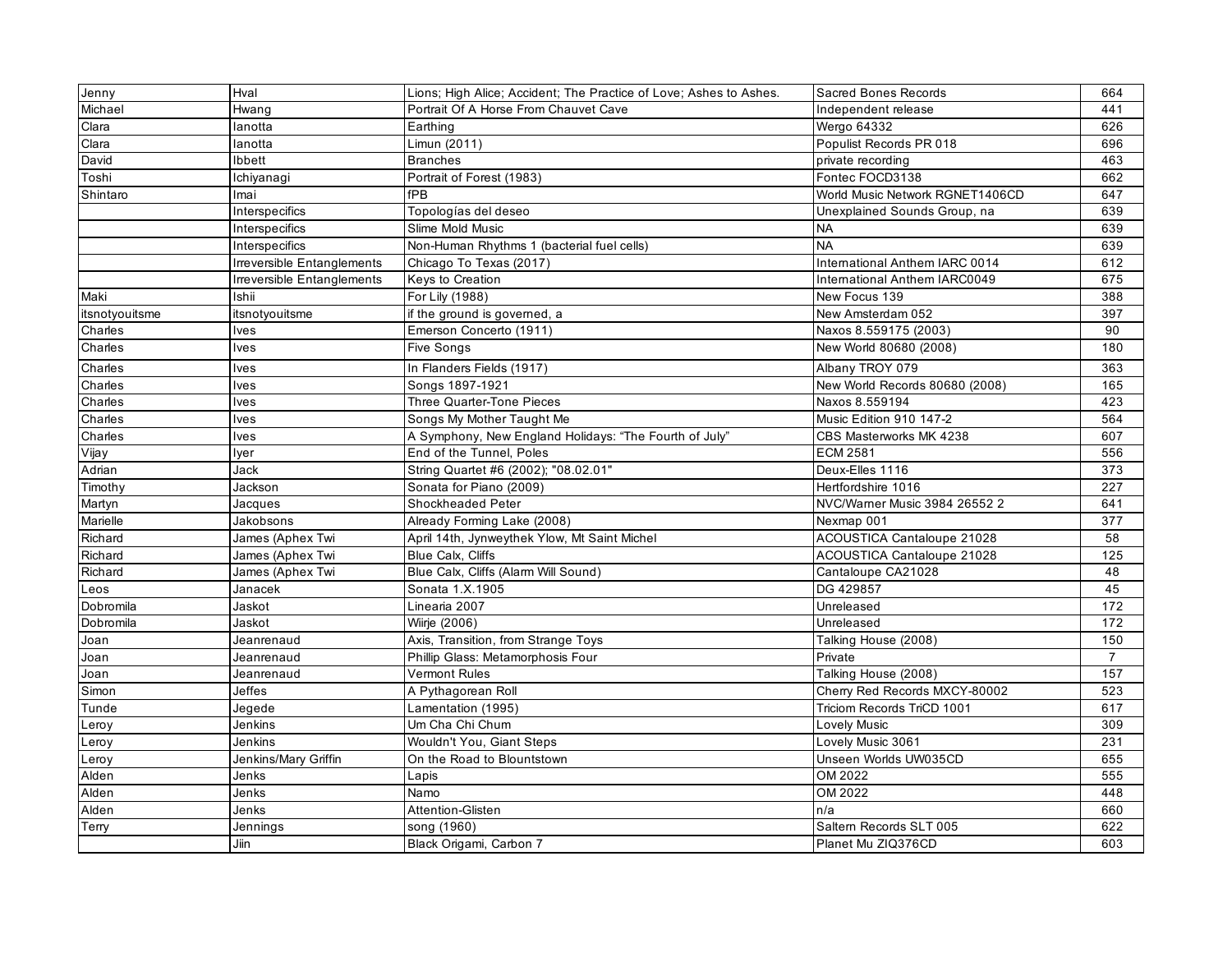| Dennis       | Johnson     | November (excerpt)                                    | Irritable Hedgehog 007M         | 352 |
|--------------|-------------|-------------------------------------------------------|---------------------------------|-----|
| Jenny Olivia | Johnson     | Starling                                              | Private recording               | 340 |
| Robert       | Johnson     | Me and the Devil (2020)                               | <b>XL Recordings</b>            | 612 |
| Scott        | Johnson     | <b>Continental Divide' from Americans</b>             | Tzadik 8074                     | 578 |
| Scott        | Johnson     | Universal Phenomenon                                  | Tzadik 8074                     | 550 |
| Tom          | Johnson     | Block Design for piano (2005)                         | Wandelweiser EWR 0901           | 207 |
| Tom          | Johnson     | Failing: A Very Difficult Piece for String Bass       | CRI 628                         | 311 |
| Ben          | Johnston    | O Waly Waly Variations                                | Alanna 6006                     | 286 |
| Ben          | Johnston    | Sonata for Microtonal Piano (1964)                    | Koch 3-7369                     | 172 |
| Ben          | Johnston    | Sonata for Microtonal Piano (1964)                    | New World 80203-2               | 539 |
| Ben          | Johnston    | String Quartet #10 (2005)                             | New World 80693                 | 254 |
| Ben          | Johnston    | String Quartet #3                                     | New World 80637                 | 66  |
| Ben          | Johnston    | String Quartet #4 (Amazing Grace)                     | New World 80637                 | 57  |
| Ben          | Johnston    | String Quartet #9                                     | New World 80637                 | 54  |
| Ben          | Johnston    | String Quartet #9 (1988)                              | New World 80637                 | 169 |
| Ben          | Johnston    | Suite for Microtonal Piano 1977                       | Koch 3-7369                     | 172 |
| Ben          | Johnston    | The Tavem (excerpts)                                  | Microfest Records MF5           | 420 |
| Ben          | Johnston    | The Tavern (excerpts)                                 | Microfest Records MF5           | 539 |
| Ben          | Johnston    | Amazing Grace                                         | Elektra-Nonesuch E2-79163       | 437 |
| Ben          | Johnston    | <b>Revised Standards</b>                              | Microfest Records MF 5          | 577 |
| Ben          | Johnston    | Crossings                                             | New World 80637                 | 539 |
| Bamey        | Jones       | <b>Ephemeral Blues</b>                                | n/a                             | 660 |
| Darius       | Jones       | Chanteuse in Blue                                     | <b>AUM Fidelity AUM095</b>      | 672 |
| Darius       | Jones       | E-Gaz                                                 | <b>AUM Fidelity AUM069</b>      | 672 |
| Kidd         | Jordan      | Peppermint Falls, Living Peace, Unity Call, So Often  | AUM Fidelity AUM 308 (2006)     | 208 |
| Klaus        | Jorgensen   | KOMMOS                                                | Dacapo                          | 44  |
| Dan          | Joseph      | Percussion and Strings (2004)                         | Mutablemusic 17525              | 97  |
| Mauricio     | Kagel       | Exotica                                               | Koch Schwann 3-1391-2           | 698 |
| Mauricio     | Kagel       | Four transcriptions from Rrrrr                        | AEON AECD 0311 (2003)           | 118 |
| Mauricio     | Kagel       | MM51 for Piano and Metronome (1976)                   | AEON AECD 0311 (2003)           | 107 |
| Mauricio     | Kagel       | Pandorasbox; Tango Aleman                             | Kagel Edition WDR 910 128       | 314 |
| Mauricio     | Kagel       | Tactil (1970)                                         | DG 445252                       | 154 |
| Tim          | Kaiser      | <b>Inferior Planets</b>                               | Crème deMentia                  | 447 |
| Paul         | Kalbach     | Plastic Wind (3)                                      | Other Minds 2023                | 584 |
| Paul         | Kalbach     | Orange                                                | Self Released                   | 541 |
| Chris        | Kallmyer    | This Next, Swift Passerine                            | Populist PR005                  | 439 |
| Giya         | Kancheli    | Abii ne viderem (1994) for string orchestra and viola | ECM New Series 1510             | 260 |
| Giya         | Kancheli    | Caris Mere                                            | ECM New Series 1568             | 581 |
| Giya         | Kancheli    | Exil                                                  | ECM New Series 1535             | 581 |
| Eleni        | Karaindrou  | Trojan Women                                          | ECM New Series 1810             | 635 |
|              | Karin       | Uiteruyo                                              | World Music Network RGNET1406CD | 647 |
|              | Karkhana    | First Floor                                           | Unrock LP009                    | 659 |
| Dominik      | Karski      | Superb Imposition                                     | dB CD 143                       | 342 |
| Udo          | Kasemets    | The Eight Houses of the I Ching                       | Koch 3-7165                     | 233 |
| Elena        | Kats-Chemin | Clocks (1993)                                         | ABC 4564682 (2004)              | 129 |
| Elena        | Kats-Chemin | Concertino (1994)                                     | ABC 4564682 (2004)              | 135 |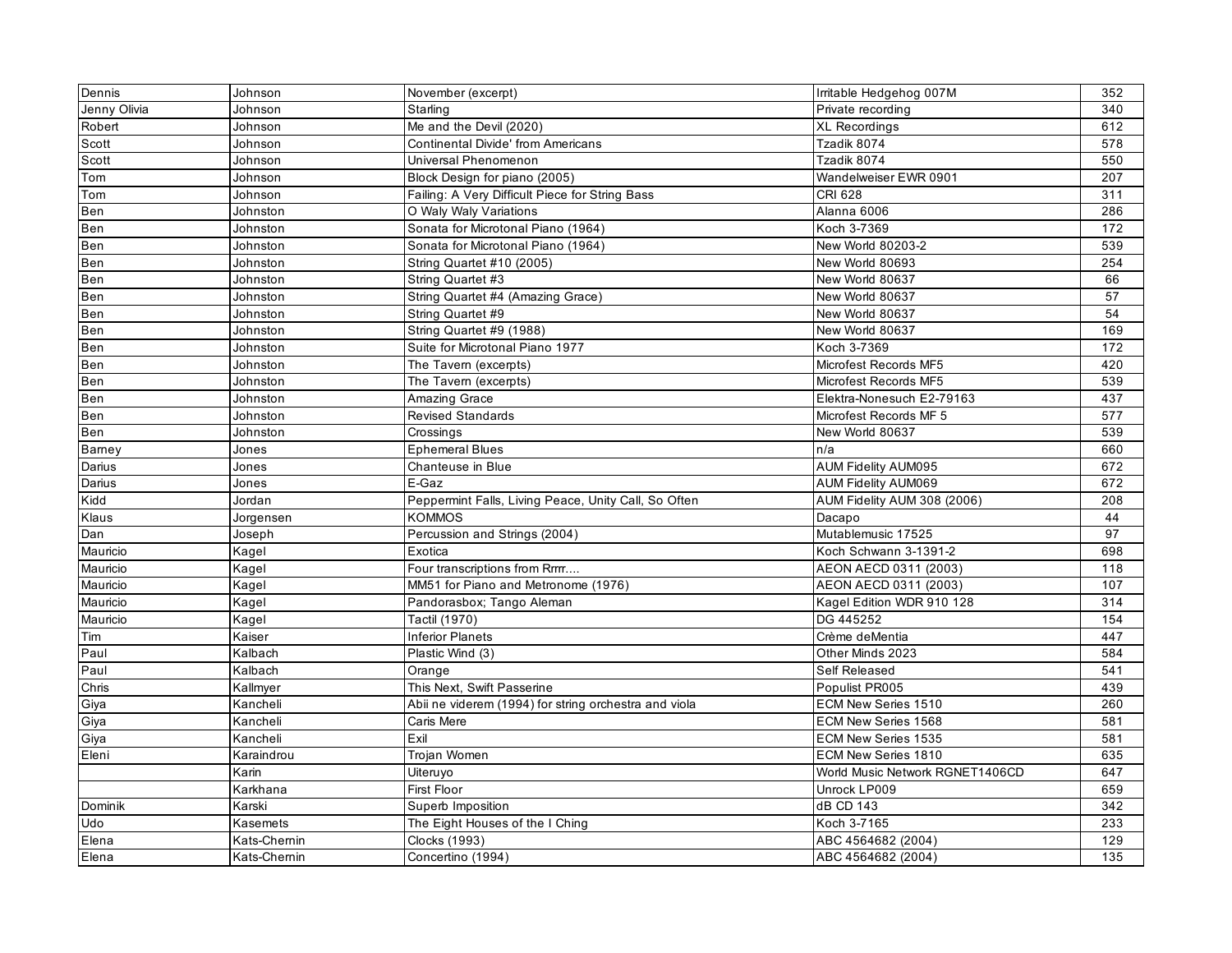| Elena            | Kats-Chernin          | Gypsy Ramble (1996)                                                                                  | Tall Poppies TP181 2006         | 137 |
|------------------|-----------------------|------------------------------------------------------------------------------------------------------|---------------------------------|-----|
| Elena            | Kats-Chernin          | Variations in a Serious Black Dress                                                                  | ABC 4564682 (2004)              | 128 |
| <b>Ulysses</b>   | Kay                   | Six Dances for String Orchestra: Schottische, Waltz, Round                                           | <b>Menuetto Classics</b>        | 607 |
| Zoë              | Keating               | Zinc                                                                                                 | Innova 758 (2010)               | 204 |
| Milko            | Kelemen               | Varia Melodia for string quartet (1972)                                                              | Aurophon AU 31803               | 371 |
| John             | Kennedy               | Baghdad for String Orchestra                                                                         | unreleased recording            | 294 |
| Amirtha          | Kidambi               | Decolonize the Mind                                                                                  | Northern Spy NS113              | 656 |
| Carla            | Kihlstedt             | Nine Improvisations from Minamo                                                                      | Tzadik (2009)                   | 209 |
| Wojciech         | Kilar                 | Riff 62 (1962)                                                                                       | PolMic - Warsaw Festival        | 354 |
| Mari             | Kimura                | Polytopia for violin and interactive computer (2004)                                                 | Bridge 9236                     | 123 |
| Mari             | Kimura                | Vitessimo (2007); Clone Barcarolle (2009)                                                            | Mutable 17542 (2010)            | 244 |
| Gershon          | Kingsley              | Popcorn                                                                                              | <b>Audio Fidelity</b>           | 586 |
| Stefan           | Kisielewski           | Danse Vive (1939)                                                                                    | PolMic - Warsaw Festival        | 353 |
| Phil             | Kline                 | John The Revelator: The Snow Fell - Alone -                                                          | Cantaloupe CA21047              | 466 |
| Phil             | Kline                 | The Long Winter: Crash and Embers (2009)                                                             | Other Minds 1022                | 363 |
| Philip           | Kline                 | In Cognito                                                                                           | Innova 758 (2010)               | 204 |
| Guy              | Klucevsek             | Perusal                                                                                              | Starkland ST 207                | 69  |
| Guy              | Klucevsek             | Viavy Rose Variations                                                                                | Starkland ST 207                | 69  |
|                  | <b>KMRU</b>           | mood                                                                                                 | <b>NA</b>                       | 610 |
|                  | <b>KMRU</b>           | Dawn, Odra, Whir                                                                                     | <b>NA</b>                       | 610 |
|                  | <b>KMRU</b>           | On either side of you; for sure I saw him; like a postcard glimpsed;                                 | <b>NA</b>                       | 676 |
|                  |                       | guiding wind                                                                                         |                                 |     |
| Adrian           | Knight                | Abide With Me                                                                                        | Timy of My Life - Pink Pamphlet | 445 |
| Adrian           | Knight                | <b>Border Fence</b>                                                                                  | <b>Pink Pamphlet</b>            | 398 |
| Adrian           | Knight                | Family Man (2012)                                                                                    | Innova 863                      | 372 |
| Adrian           | Knight                | Family Man (2012)                                                                                    | Innova 863                      | 415 |
| Adrian           | Knight                | Obsessions                                                                                           | Irritable Hedgehog              | 474 |
| Alison           | Knowles               | Red Beans & Rice for Charles Curtis                                                                  | Tone Gow Records 004            | 595 |
| Søren Lyngsø     | Knudsen               | (Vectral) - AC-3 (from Anti-Climax)                                                                  | Dacapo 8.226559                 | 338 |
| Charles          | Koechlin              | Les Heures Persanes, excerpts                                                                        | Chandos 9974                    | 21  |
| Lia              | Kohl & Maisie Stewart | Open Winded, The Electric Slide, Scrimble Scramble, Stuff it in<br>your mouth and run, screaming tea | Astral Spirits, na              | 640 |
| Yiğit            | Kolat                 | Messenger of Sorrows                                                                                 | Private recording               | 693 |
| Krzysztof        | Komeda                | "Lullaby" from Rosemary's Baby                                                                       | N/A                             | 535 |
| $\overline{J_0}$ | Kondo                 | Aesculus (1992)                                                                                      | <b>ART 035</b>                  | 90  |
| 9                | Kondo                 | Dance for Piano                                                                                      | Hat(now)Art 135                 | 399 |
| Jo               | Kondo                 | HAGOROMO (excerpts)                                                                                  | CP2 117 (2004)                  | 75  |
| Jo               | Kondo                 | High Window (1996)                                                                                   | Hat [Now] Art 103               | 257 |
| Jo               | Kondo                 | In Early Spring, Tango Mnemonic, High Window                                                         | Hat Art 135                     | 81  |
| J <sub>O</sub>   | Kondo                 | Tango Mnemonic                                                                                       | Hat(now)Art 135                 | 399 |
| John             | Korsrud               | Liquid (2006)                                                                                        | ATMA ACD2-2394 (2008)           | 268 |
| Sarathy          | Korwar                | Bismillah, Dreaming (2016)                                                                           | Ninja Tuner Records             | 621 |
| Sarathy          | Korwar                | Elephant Hangover                                                                                    | Night Dreamer ND004             | 675 |
| Sarathy          | Korwar                | So said Said (2020)                                                                                  | Night Dreamer ND004             | 665 |
| Glenn            | Kotche                | Anomaly                                                                                              | Cantaloupe 21098                | 387 |
|                  |                       |                                                                                                      |                                 |     |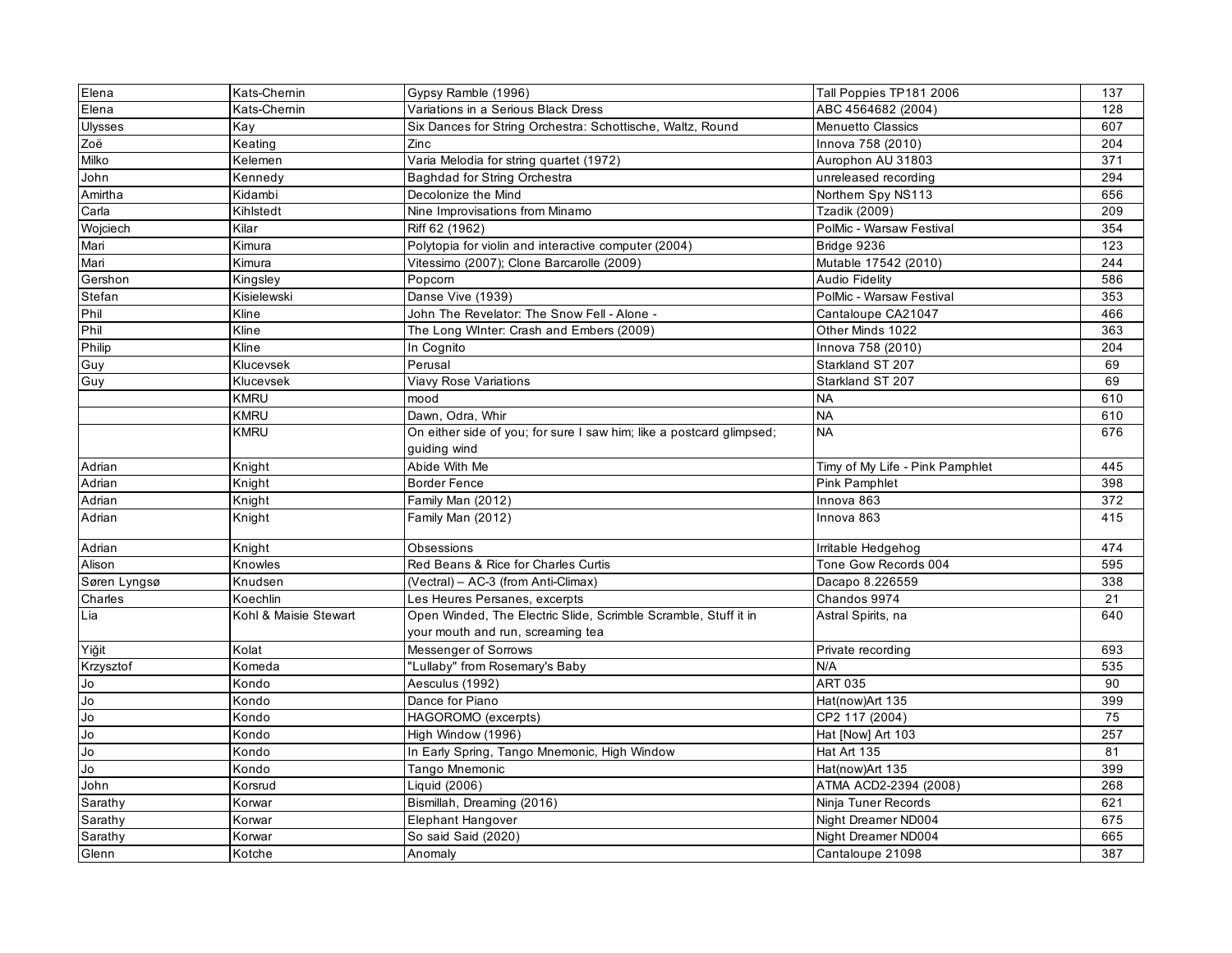| Glenn          | Kotche           | Mask                                                     | Locus Introducing               | 460          |
|----------------|------------------|----------------------------------------------------------|---------------------------------|--------------|
| Petr           | Kotik            | The Plains at Gordium                                    | Unseen Worlds UW039             | 701          |
| Wlodzimierz    | Kotoński         | Pour Quatre                                              | Populist PR004                  | 439          |
| Mary           | Kouyoumdjian     | Silent Cranes, iv. you flew away                         | Private recording               | 693          |
|                | <b>Kraftwerk</b> | Trans Europe Express (1977)                              | Kling Klang 0190205873578       | 602          |
| Drew           | Krause           | Canon for LP                                             | Pogus P21036                    | 49           |
| Zygmunt        | Krauze           | Aus aller Welt Stammende (1973)                          | PolMic - Warsaw Festival        | 353          |
| Ron            | Kressman         | Suite No. 1                                              | Private recording               | 681          |
| Hanna          | Kulenty          | <b>First Flute Concerto</b>                              | de ereprijs                     | 575          |
| Hanna          | Kulenty          | Piano Concerto No. 3 (2003)                              | Private recording               | 696          |
| Hanna          | Kulenty          | Trumpet Concerto, Piano Concerto #3                      | unreleased                      | 33           |
| Hanna          | Kulenty          | Trumpet Concerto #1                                      | N/A                             | 560          |
| György         | Kurtag           | Der Wahlen Weg, from Kafka Fragments                     | ECM New 1965 (2006)             | 80           |
| György         | Kurtág           | Brefs Messages (2011); Double Concerto Op 27 #2 (1990)   | ECM New 2506                    | 499          |
| György         | Kurtág           | Omaggio a Luigi Nono                                     | Hänssler 93174                  | 430          |
| Jen            | Kutler           | Remember to Sleep                                        | <b>Flag Day Recordings</b>      | 595          |
| <b>Bronius</b> | Kutavvicius      | Celebration of the Oak-Tree                              | Ondine ODE 972                  | 313          |
| Robert         | Kyr              | Threefold Vision, Songs of the Shining Wind, Unseen Rain | New Albion NA 075               | 668          |
| Helmut         | Lachenmann       | Ein Kinderspiel                                          | Ars Harmonica AH109             | 456          |
|                | Lafawnda         | Old Prayer (2020)                                        | Concordia LTNC019               | 621          |
| Oliver         | Lake             | What I Heard                                             |                                 | 467          |
| Catherine      | Lamb             | Periphery (for two)                                      | Engraved Glass "Periphery" 2015 | 429          |
| Catherine      | Lamb             | Three Bodies (moving)                                    | Another Timbre AT54R            | 429          |
| Giovanni       | Lami             | Soap Wolf part 1                                         | Sucata Tapes SUC39              | 659          |
| David          | Lang             | Death Speaks: I am Walking, You Will Return              | Cantaloupe CA21092              | 352          |
| David          | Lang             | Gravity                                                  | Sono Luminus DSL-92178          | 416          |
| David          | Lang             | Want To Live (2005)                                      | Innova 856                      | 369          |
| David          | Lang             | light moving                                             | Deutsche Grammophone 028947917  | 401          |
| David          | Lang             | Memory Pieces (1997)                                     | Innova 734                      | 194          |
| David          | Lang             | <b>MEN</b>                                               | Cantaloupe 21029                | 44           |
| David          | Lang             | Pierced (2007)                                           | Naxos 8.559615 (2008)           | 225          |
| David          | Lang             | Press Release                                            | Bang on a Can                   | $\mathbf{1}$ |
| David          | Lang             | Shelter: What We Build                                   | Cantaloupe CA21083              | 350          |
| David          | Lang             | Simple Mix                                               | Innova 758 (2010)               | 204          |
| David          | Lang             | The Passing Measures (1998)                              | Cantaloupe CA21003 (2001)       | 78           |
| David          | ∟ang             | Wed, How To Pray                                         | Cantaloupe CA21029              | 40           |
| David          | Lanq             | The Little Match Girl Passion                            | Cantaloupe 5558                 | 543          |
| Rued           | Langgaard        | Music of the Spheres (1918)                              | Dacapo                          | 274          |
| Rued           | Langgaard        | Music of the Spheres (1918)                              | Chandos 9517                    | 549          |
| Felipe         | Lara             | Tran(Slate)                                              | New Focus Recordings FCR150     | 410          |
| Thomas         | Larcher          | Cold Farmer (1990), Mummien (2002)                       | ECM New 1967 (2006)             | 104          |
| Thomas         | Larcher          | Ixxu (2004)                                              | ECM New 1967 (2006)             | 283          |
| Thomas         | Larcher          | Still (2004)                                             | ECM New 2111 (2010)             | 219          |
| Hannah         | Lash             | Leander & Hero                                           | New Focus Recordings fcr294     | 658          |
| Ingrid         | Laubrock         | tenor sax improvisation (2018)                           | CvsD CD059                      | 683          |
| Elodie         | Lauten           | The Death of Don Juan (Act I)                            | <b>Unseen Worlds</b>            | 158          |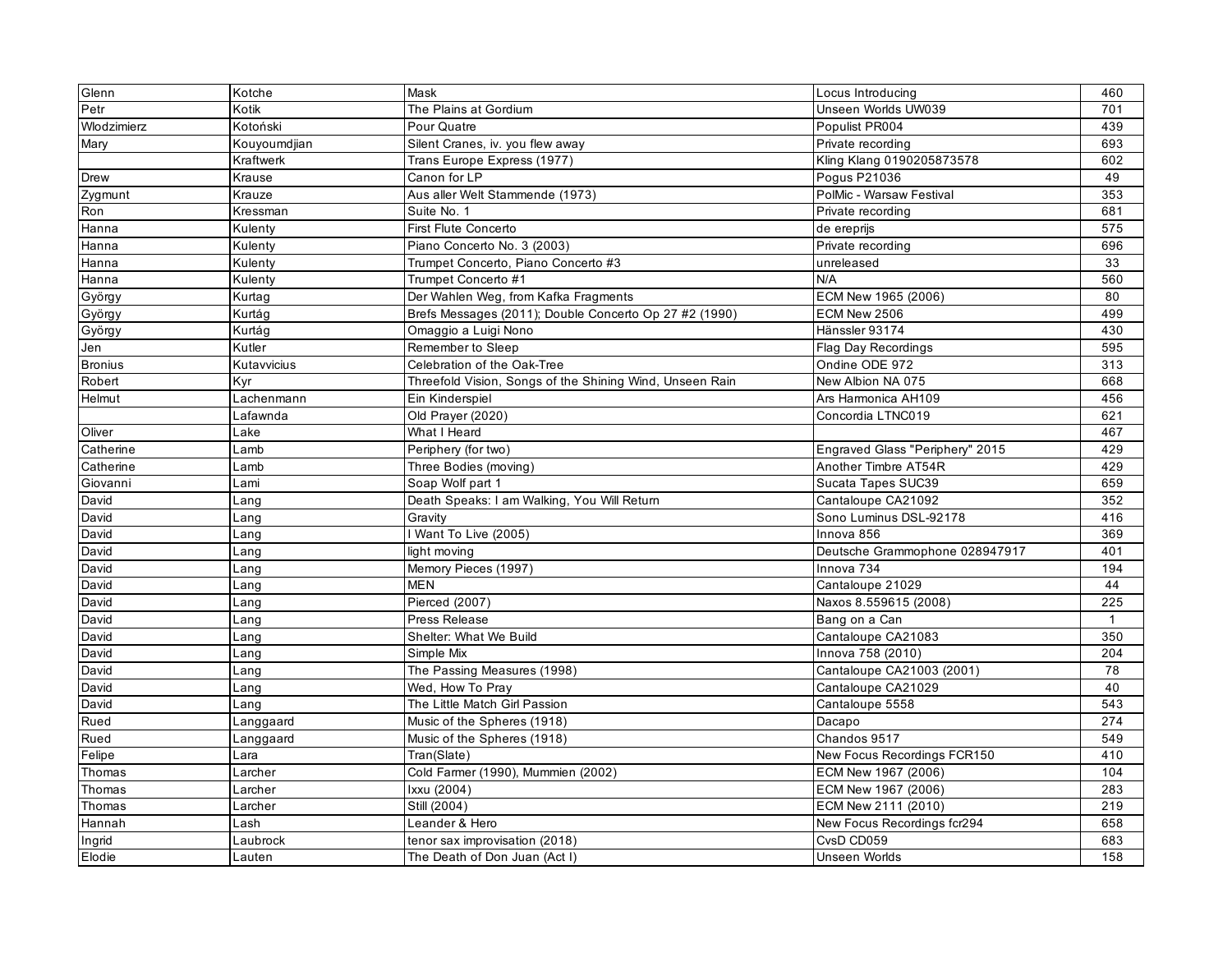| Elodie         | Lauten                 | Sonate Modale (live at the Music Gallery 1985)         | Unseen Worlds UW005DIGITAL     | 601 |
|----------------|------------------------|--------------------------------------------------------|--------------------------------|-----|
| Elodie         | Lauten                 | Cat Counterpoint                                       | Unseen Worlds UW005DIGITAL     | 591 |
| Elodie         | Lauten                 | Variations on the Orange Cycle: Phase 2                | Lovely Music LCD 3052          | 583 |
| Elodie         | Lauten                 | The Death of Don Juan                                  | Unseen Worlds UW04             | 537 |
| Joëlle         | Léandre, Lauren Newton | Face it 2, 4, 6, 8                                     | Leo Records                    | 592 |
| Margarita      | Lecuona                | Babalu                                                 | Capitol D 112326               | 698 |
| Andrew Mckenna | Lee                    | Spiral Knells                                          | New Amsterdam 051              | 387 |
| Andrew Mckenna | Lee                    | The Dark Out Of The Nighttime                          | New Amsterdam 013              | 387 |
| Dohee          | Lee                    | SoRi Of Hon (Spirits) and SoRi of Gongsu (Chant)       | Asian Improv AIR0073           | 343 |
| Dohee          | Lee                    | SoRi of Toepyung- peace; SoRi of Go                    | Asian Improv Records           | 573 |
| John           | Lennon                 | Revolution 9 (arr. Matt Marks)                         | Cantaloupe CA 21117            | 472 |
| John           | Lennon/ Paul           | Revolution 9                                           | Apple Records 0946 3 82466 2 6 | 544 |
| Daniel         | Lentz                  | Celli                                                  | Cold Blue CB 0036              | 328 |
| Daniel         | Lentz                  | NightBreaker (1990)                                    | Cold Blue CB0028 (2007)        | 166 |
| Daniel         | Lentz                  | On The Leopard Altar (1984)                            | Cold Blue 0022                 | 379 |
| Daniel         | Lentz                  | Pacific Coast Highway                                  | Cold Blue CB0042               | 419 |
| Daniel         | Lentz                  | Point Conception (1979)                                | Cold Blue CB0028 (2009)        | 188 |
| Daniel         | Lentz                  | Song of the Sirens                                     | Cold Blue 005                  | 26  |
| Daniel         | Lentz                  | Temple of Lament                                       | Aoede Records AR101            | 333 |
| Daniel         | Lentz                  | The Crack In The Bell (1986)                           | <b>EMI Angel 7 49180</b>       | 379 |
| Daniel         | Lentz                  | Wolf is Dead                                           | Cold Blue 22                   | 54  |
| Daniel         | Lentz                  | Oh-Ke-Wa, Missa Umbrarum, Postludium, Lascaux          | New Albion Records NA006       | 650 |
| Tania          | León                   | Axion for violin and interactive computer (2002)       | Bridge 9236                    | 123 |
| Tania          | León                   | Bailarin, Axon, Arenas d'un Tiempo, Horizons, Satiné   | Bridge 9231 (2008)             | 144 |
| Cheryl E.      | Leonard                | Uzumaki (2008)                                         | Nexmap 001                     | 377 |
| Cheryl E.      | Leonard                | Glugge                                                 | N/A                            | 562 |
| Cheryl E.      | Leonard                | Beach Adélie Penguins, Deep Underwater Brash, Storm on | N/A                            | 634 |
|                |                        | Gamage Point                                           |                                |     |
| Fred           | Lerdahl                | Waves                                                  | Bridge Records 9191            | 418 |
| Todd           | Lerew                  | <b>Bowing To Pressure</b>                              | Independent release            | 440 |
| Todd           | Lerew                  | Variable Speed Machine (2013); 30 Notes for Drum       | Perishable Records             | 369 |
| Lisa           | Lerkenfeldt            | 29 Degrees                                             | Longform Editions LE035        | 579 |
| Arthur         | Levering               | Catena (2000)                                          | New World 80662                | 156 |
| Arthur         | Levering               | Furies (2006); Partite sopra Ciaccona (2011)           | New World 80750                | 391 |
| Todd           | Levin                  | <b>Todd Levin DG Ultramix</b>                          | DG 108 659                     | 337 |
| George         | Lewis                  | Not Alone                                              | New Focus Records FCR 284      | 640 |
| George         | Lewis                  | Untitle Dream Sequence                                 | Sackville                      | 309 |
| George E.      | Lewis                  | Triangle                                               | Jazz Head Recordings HEAD199   | 473 |
| Lei            | Liang                  | Yuan (2008)                                            | New World 80715 (2011)         | 265 |
| Lei            | Liang                  | Luminous                                               | New World 80784                | 512 |
| <b>Bruno</b>   | Liberda                | A Sphere of Air is Bound                               | Ravello Records B01MSEFHHR     | 611 |
| Jorge          | Liderman               | Aires de Sefarad (1-20)                                | Albany TROY 829                | 64  |
| Jorge          | Liderman               | Aires de Sefarad: #1, #24                              | Albany TROY 829                | 132 |
| Jorge          | Liderman               | Barcelonazo (2003)                                     | Bridge 9241 (2008)             | 147 |
| Jorge          | Liderman               | Open Strings                                           | Bridge 9150                    | 64  |
| Jorge          | Liderman               | String Quartet #3 (1994)                               | Albany 651                     | 93  |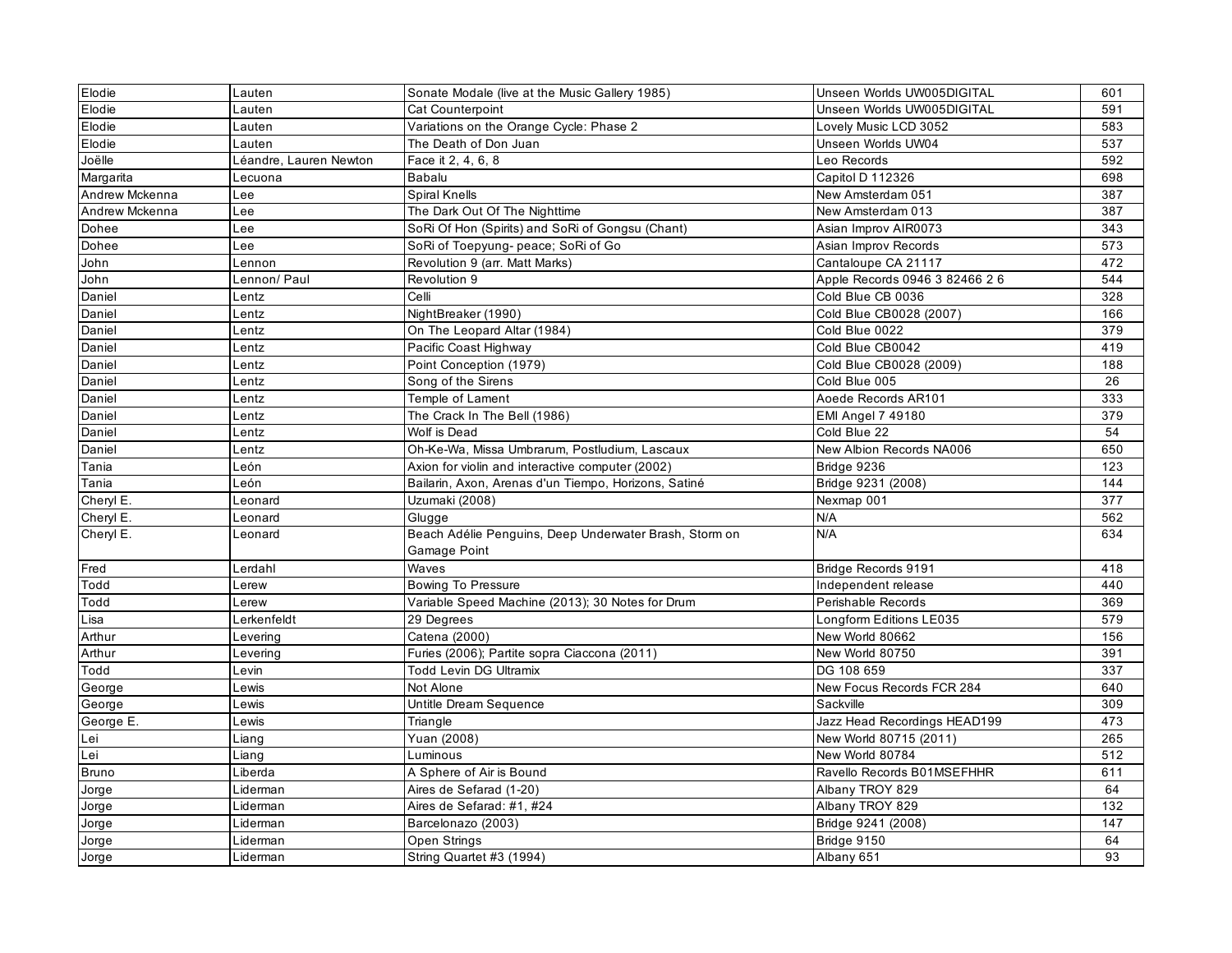| Gyorgi<br>Etudes for piano #6, #7<br>288<br>Ligeti<br><b>Sony SK 62308</b><br>Gyorgi<br>Ligeti<br>Lux Aeterna<br>Harmonia Mundi 901985<br>307<br>$\overline{72}$<br>Aventures<br>DG 423 244<br>György<br>Ligeti<br>651<br>György<br>Ligeti<br>Atmosphères (1961)<br>DG 429 260-2<br>Chamber Concerto for 13 Instrumentalists (1969)<br>Sony Classics SK 58945<br>Ligeti<br>70<br>György<br>72<br>London 425 623<br>György<br>Ligeti<br>Double Concerto<br>457<br>Ligeti<br>Le Grand Macabre (excerpts)<br>Sony Classical S2K 62312<br>György<br>72<br>György<br>Ligeti<br>Auvidis/Montaigne MO782027<br>Loop<br>DG 423 244<br>71<br>György<br>Ligeti<br>Lux Aeterna<br>$\overline{72}$<br>London 425 623<br>Ligeti<br>Melodien<br>György<br>$\overline{71}$<br>Ligeti<br>Piano Concerto<br>Sony Classics SK 58945<br>György<br>72<br>György<br>Ligeti<br>Ramifications<br>DG 423 244<br>DG 423 244<br>71<br>György<br>Ligeti<br>String Quartet #2<br>Ligeti<br>Three Pieces For Two Pianos<br>Dynamic Italy - CDS434<br>438<br>György<br>Ondine 1213<br>393<br>Violin Concerto<br>Ligeti<br>György<br>572<br>Ligeti<br>Nonsense Madrigals 1-6<br>Sony Classics SK 62311<br>György<br>Delta Space<br>438<br>Lukas<br>Ligeti<br>Sony<br>Tongue of the Invisible<br>Wergo WE 68592<br>520<br>Liza<br>Lim<br>Lindberg<br>Cantigas<br>Sony Classical SK89810<br>464<br>Magnus<br>Cello Concerto No 2<br>Magnus<br>Lindberg<br>Ondine ODE 1281<br>480<br>589<br>Kajsa<br>Epilogue<br>self released<br>Lindgren<br>Arto<br>567<br>Lindsey<br>Arto vs Arto<br>Northern Spy Records 090<br>David<br>A Nile-Ist<br><b>Neutral Records 14</b><br>700<br>Linton<br>700<br>David<br>Linton<br>Die Komponist<br>Neutral Records 14<br>700<br>David<br>Fireworks<br><b>Neutral Records 14</b><br>Linton<br>Little<br>402<br>David T.<br>Haunt Of Last Nightfall, Act 2<br>New Amsterdam NWAM 054<br>Follow II<br>Thrill 387 - 2015<br>438<br>Liturgy<br>Some Form of Kindness<br>595<br>Lucy<br>Livou<br>n/a<br>Nicole<br>Lizée<br>White Label Experiment<br>478<br>Lizée<br>Family Sing-A-Long And Game Night<br>485<br>Nicole<br>New World 082<br>The Man With The Golden Arms<br>Lizée<br>467<br>Nicole<br>LOAN (Tongo Eisen-Martin;<br>Church Bell, Booster, Commercial Break, Like God.<br><b>NA</b><br>605<br>Now (Forever Momentary Space), The People vs The Rest of Us, Keep<br>International Anthem Recording Company<br>665<br>Damon<br>Locks<br>Your Mind Free (20<br><b>IARC0039</b><br><b>Black Truffle Records BT080</b><br>676<br>Annea<br>Lockwood<br><b>Becoming Air</b><br>Annea<br><b>Tiger Balm</b><br>Pogus 21050-2<br>557<br>Lockwood<br><b>NA</b><br>605<br>Norman W<br>Neighborhood Listening Garden<br>Long<br>659<br>Los Siquicox<br>El Rey Apatico, La Danza Del Brontosaurio, Chamamacolico.<br>Hive Mind Records HMRLP008<br>Gonténg (Djawa)<br>World Arbiter 2001<br>521<br>I Wayan<br>Lotring<br>The Palm of a Ghost (2019)<br>621<br>Maurice<br>Northern Spy 111<br>Louca<br>.<br>Saet El Hazz (The Luck Hour), El-Fazza'ah (The Slip and Slide), Bidayat (Holocene), Higamah (Hirudinea)<br>Maurice<br>Northern Spy NS143<br>678<br>Louca<br>Alvin<br>947<br>Mode 178<br>440<br>Lucier<br>Alvin<br>Distant Drums for amplified percussion (1994)<br>Wergo 6660<br>279<br>Lucier<br>Alvin<br>New World 80755<br>Exploration of the House (2005)<br>368<br>Lucier | Jorge | Liderman | Swirling Streams (2003) | Bridge 9150               | 132 |
|------------------------------------------------------------------------------------------------------------------------------------------------------------------------------------------------------------------------------------------------------------------------------------------------------------------------------------------------------------------------------------------------------------------------------------------------------------------------------------------------------------------------------------------------------------------------------------------------------------------------------------------------------------------------------------------------------------------------------------------------------------------------------------------------------------------------------------------------------------------------------------------------------------------------------------------------------------------------------------------------------------------------------------------------------------------------------------------------------------------------------------------------------------------------------------------------------------------------------------------------------------------------------------------------------------------------------------------------------------------------------------------------------------------------------------------------------------------------------------------------------------------------------------------------------------------------------------------------------------------------------------------------------------------------------------------------------------------------------------------------------------------------------------------------------------------------------------------------------------------------------------------------------------------------------------------------------------------------------------------------------------------------------------------------------------------------------------------------------------------------------------------------------------------------------------------------------------------------------------------------------------------------------------------------------------------------------------------------------------------------------------------------------------------------------------------------------------------------------------------------------------------------------------------------------------------------------------------------------------------------------------------------------------------------------------------------------------------------------------------------------------------------------------------------------------------------------------------------------------------------------------------------------------------------------------------------------------------------------------------------------------------------------------------------------------------------------------------------------------------------------------------------------------------------------------------------------------------------------------------------------------------------------------------------------------------------------------------------------------------------------------|-------|----------|-------------------------|---------------------------|-----|
|                                                                                                                                                                                                                                                                                                                                                                                                                                                                                                                                                                                                                                                                                                                                                                                                                                                                                                                                                                                                                                                                                                                                                                                                                                                                                                                                                                                                                                                                                                                                                                                                                                                                                                                                                                                                                                                                                                                                                                                                                                                                                                                                                                                                                                                                                                                                                                                                                                                                                                                                                                                                                                                                                                                                                                                                                                                                                                                                                                                                                                                                                                                                                                                                                                                                                                                                                                                    |       |          |                         |                           |     |
|                                                                                                                                                                                                                                                                                                                                                                                                                                                                                                                                                                                                                                                                                                                                                                                                                                                                                                                                                                                                                                                                                                                                                                                                                                                                                                                                                                                                                                                                                                                                                                                                                                                                                                                                                                                                                                                                                                                                                                                                                                                                                                                                                                                                                                                                                                                                                                                                                                                                                                                                                                                                                                                                                                                                                                                                                                                                                                                                                                                                                                                                                                                                                                                                                                                                                                                                                                                    |       |          |                         |                           |     |
|                                                                                                                                                                                                                                                                                                                                                                                                                                                                                                                                                                                                                                                                                                                                                                                                                                                                                                                                                                                                                                                                                                                                                                                                                                                                                                                                                                                                                                                                                                                                                                                                                                                                                                                                                                                                                                                                                                                                                                                                                                                                                                                                                                                                                                                                                                                                                                                                                                                                                                                                                                                                                                                                                                                                                                                                                                                                                                                                                                                                                                                                                                                                                                                                                                                                                                                                                                                    |       |          |                         |                           |     |
|                                                                                                                                                                                                                                                                                                                                                                                                                                                                                                                                                                                                                                                                                                                                                                                                                                                                                                                                                                                                                                                                                                                                                                                                                                                                                                                                                                                                                                                                                                                                                                                                                                                                                                                                                                                                                                                                                                                                                                                                                                                                                                                                                                                                                                                                                                                                                                                                                                                                                                                                                                                                                                                                                                                                                                                                                                                                                                                                                                                                                                                                                                                                                                                                                                                                                                                                                                                    |       |          |                         |                           |     |
|                                                                                                                                                                                                                                                                                                                                                                                                                                                                                                                                                                                                                                                                                                                                                                                                                                                                                                                                                                                                                                                                                                                                                                                                                                                                                                                                                                                                                                                                                                                                                                                                                                                                                                                                                                                                                                                                                                                                                                                                                                                                                                                                                                                                                                                                                                                                                                                                                                                                                                                                                                                                                                                                                                                                                                                                                                                                                                                                                                                                                                                                                                                                                                                                                                                                                                                                                                                    |       |          |                         |                           |     |
|                                                                                                                                                                                                                                                                                                                                                                                                                                                                                                                                                                                                                                                                                                                                                                                                                                                                                                                                                                                                                                                                                                                                                                                                                                                                                                                                                                                                                                                                                                                                                                                                                                                                                                                                                                                                                                                                                                                                                                                                                                                                                                                                                                                                                                                                                                                                                                                                                                                                                                                                                                                                                                                                                                                                                                                                                                                                                                                                                                                                                                                                                                                                                                                                                                                                                                                                                                                    |       |          |                         |                           |     |
|                                                                                                                                                                                                                                                                                                                                                                                                                                                                                                                                                                                                                                                                                                                                                                                                                                                                                                                                                                                                                                                                                                                                                                                                                                                                                                                                                                                                                                                                                                                                                                                                                                                                                                                                                                                                                                                                                                                                                                                                                                                                                                                                                                                                                                                                                                                                                                                                                                                                                                                                                                                                                                                                                                                                                                                                                                                                                                                                                                                                                                                                                                                                                                                                                                                                                                                                                                                    |       |          |                         |                           |     |
|                                                                                                                                                                                                                                                                                                                                                                                                                                                                                                                                                                                                                                                                                                                                                                                                                                                                                                                                                                                                                                                                                                                                                                                                                                                                                                                                                                                                                                                                                                                                                                                                                                                                                                                                                                                                                                                                                                                                                                                                                                                                                                                                                                                                                                                                                                                                                                                                                                                                                                                                                                                                                                                                                                                                                                                                                                                                                                                                                                                                                                                                                                                                                                                                                                                                                                                                                                                    |       |          |                         |                           |     |
|                                                                                                                                                                                                                                                                                                                                                                                                                                                                                                                                                                                                                                                                                                                                                                                                                                                                                                                                                                                                                                                                                                                                                                                                                                                                                                                                                                                                                                                                                                                                                                                                                                                                                                                                                                                                                                                                                                                                                                                                                                                                                                                                                                                                                                                                                                                                                                                                                                                                                                                                                                                                                                                                                                                                                                                                                                                                                                                                                                                                                                                                                                                                                                                                                                                                                                                                                                                    |       |          |                         |                           |     |
|                                                                                                                                                                                                                                                                                                                                                                                                                                                                                                                                                                                                                                                                                                                                                                                                                                                                                                                                                                                                                                                                                                                                                                                                                                                                                                                                                                                                                                                                                                                                                                                                                                                                                                                                                                                                                                                                                                                                                                                                                                                                                                                                                                                                                                                                                                                                                                                                                                                                                                                                                                                                                                                                                                                                                                                                                                                                                                                                                                                                                                                                                                                                                                                                                                                                                                                                                                                    |       |          |                         |                           |     |
|                                                                                                                                                                                                                                                                                                                                                                                                                                                                                                                                                                                                                                                                                                                                                                                                                                                                                                                                                                                                                                                                                                                                                                                                                                                                                                                                                                                                                                                                                                                                                                                                                                                                                                                                                                                                                                                                                                                                                                                                                                                                                                                                                                                                                                                                                                                                                                                                                                                                                                                                                                                                                                                                                                                                                                                                                                                                                                                                                                                                                                                                                                                                                                                                                                                                                                                                                                                    |       |          |                         |                           |     |
|                                                                                                                                                                                                                                                                                                                                                                                                                                                                                                                                                                                                                                                                                                                                                                                                                                                                                                                                                                                                                                                                                                                                                                                                                                                                                                                                                                                                                                                                                                                                                                                                                                                                                                                                                                                                                                                                                                                                                                                                                                                                                                                                                                                                                                                                                                                                                                                                                                                                                                                                                                                                                                                                                                                                                                                                                                                                                                                                                                                                                                                                                                                                                                                                                                                                                                                                                                                    |       |          |                         |                           |     |
|                                                                                                                                                                                                                                                                                                                                                                                                                                                                                                                                                                                                                                                                                                                                                                                                                                                                                                                                                                                                                                                                                                                                                                                                                                                                                                                                                                                                                                                                                                                                                                                                                                                                                                                                                                                                                                                                                                                                                                                                                                                                                                                                                                                                                                                                                                                                                                                                                                                                                                                                                                                                                                                                                                                                                                                                                                                                                                                                                                                                                                                                                                                                                                                                                                                                                                                                                                                    |       |          |                         |                           |     |
|                                                                                                                                                                                                                                                                                                                                                                                                                                                                                                                                                                                                                                                                                                                                                                                                                                                                                                                                                                                                                                                                                                                                                                                                                                                                                                                                                                                                                                                                                                                                                                                                                                                                                                                                                                                                                                                                                                                                                                                                                                                                                                                                                                                                                                                                                                                                                                                                                                                                                                                                                                                                                                                                                                                                                                                                                                                                                                                                                                                                                                                                                                                                                                                                                                                                                                                                                                                    |       |          |                         |                           |     |
|                                                                                                                                                                                                                                                                                                                                                                                                                                                                                                                                                                                                                                                                                                                                                                                                                                                                                                                                                                                                                                                                                                                                                                                                                                                                                                                                                                                                                                                                                                                                                                                                                                                                                                                                                                                                                                                                                                                                                                                                                                                                                                                                                                                                                                                                                                                                                                                                                                                                                                                                                                                                                                                                                                                                                                                                                                                                                                                                                                                                                                                                                                                                                                                                                                                                                                                                                                                    |       |          |                         |                           |     |
|                                                                                                                                                                                                                                                                                                                                                                                                                                                                                                                                                                                                                                                                                                                                                                                                                                                                                                                                                                                                                                                                                                                                                                                                                                                                                                                                                                                                                                                                                                                                                                                                                                                                                                                                                                                                                                                                                                                                                                                                                                                                                                                                                                                                                                                                                                                                                                                                                                                                                                                                                                                                                                                                                                                                                                                                                                                                                                                                                                                                                                                                                                                                                                                                                                                                                                                                                                                    |       |          |                         |                           |     |
|                                                                                                                                                                                                                                                                                                                                                                                                                                                                                                                                                                                                                                                                                                                                                                                                                                                                                                                                                                                                                                                                                                                                                                                                                                                                                                                                                                                                                                                                                                                                                                                                                                                                                                                                                                                                                                                                                                                                                                                                                                                                                                                                                                                                                                                                                                                                                                                                                                                                                                                                                                                                                                                                                                                                                                                                                                                                                                                                                                                                                                                                                                                                                                                                                                                                                                                                                                                    |       |          |                         |                           |     |
|                                                                                                                                                                                                                                                                                                                                                                                                                                                                                                                                                                                                                                                                                                                                                                                                                                                                                                                                                                                                                                                                                                                                                                                                                                                                                                                                                                                                                                                                                                                                                                                                                                                                                                                                                                                                                                                                                                                                                                                                                                                                                                                                                                                                                                                                                                                                                                                                                                                                                                                                                                                                                                                                                                                                                                                                                                                                                                                                                                                                                                                                                                                                                                                                                                                                                                                                                                                    |       |          |                         |                           |     |
|                                                                                                                                                                                                                                                                                                                                                                                                                                                                                                                                                                                                                                                                                                                                                                                                                                                                                                                                                                                                                                                                                                                                                                                                                                                                                                                                                                                                                                                                                                                                                                                                                                                                                                                                                                                                                                                                                                                                                                                                                                                                                                                                                                                                                                                                                                                                                                                                                                                                                                                                                                                                                                                                                                                                                                                                                                                                                                                                                                                                                                                                                                                                                                                                                                                                                                                                                                                    |       |          |                         |                           |     |
|                                                                                                                                                                                                                                                                                                                                                                                                                                                                                                                                                                                                                                                                                                                                                                                                                                                                                                                                                                                                                                                                                                                                                                                                                                                                                                                                                                                                                                                                                                                                                                                                                                                                                                                                                                                                                                                                                                                                                                                                                                                                                                                                                                                                                                                                                                                                                                                                                                                                                                                                                                                                                                                                                                                                                                                                                                                                                                                                                                                                                                                                                                                                                                                                                                                                                                                                                                                    |       |          |                         |                           |     |
|                                                                                                                                                                                                                                                                                                                                                                                                                                                                                                                                                                                                                                                                                                                                                                                                                                                                                                                                                                                                                                                                                                                                                                                                                                                                                                                                                                                                                                                                                                                                                                                                                                                                                                                                                                                                                                                                                                                                                                                                                                                                                                                                                                                                                                                                                                                                                                                                                                                                                                                                                                                                                                                                                                                                                                                                                                                                                                                                                                                                                                                                                                                                                                                                                                                                                                                                                                                    |       |          |                         |                           |     |
|                                                                                                                                                                                                                                                                                                                                                                                                                                                                                                                                                                                                                                                                                                                                                                                                                                                                                                                                                                                                                                                                                                                                                                                                                                                                                                                                                                                                                                                                                                                                                                                                                                                                                                                                                                                                                                                                                                                                                                                                                                                                                                                                                                                                                                                                                                                                                                                                                                                                                                                                                                                                                                                                                                                                                                                                                                                                                                                                                                                                                                                                                                                                                                                                                                                                                                                                                                                    |       |          |                         |                           |     |
|                                                                                                                                                                                                                                                                                                                                                                                                                                                                                                                                                                                                                                                                                                                                                                                                                                                                                                                                                                                                                                                                                                                                                                                                                                                                                                                                                                                                                                                                                                                                                                                                                                                                                                                                                                                                                                                                                                                                                                                                                                                                                                                                                                                                                                                                                                                                                                                                                                                                                                                                                                                                                                                                                                                                                                                                                                                                                                                                                                                                                                                                                                                                                                                                                                                                                                                                                                                    |       |          |                         |                           |     |
|                                                                                                                                                                                                                                                                                                                                                                                                                                                                                                                                                                                                                                                                                                                                                                                                                                                                                                                                                                                                                                                                                                                                                                                                                                                                                                                                                                                                                                                                                                                                                                                                                                                                                                                                                                                                                                                                                                                                                                                                                                                                                                                                                                                                                                                                                                                                                                                                                                                                                                                                                                                                                                                                                                                                                                                                                                                                                                                                                                                                                                                                                                                                                                                                                                                                                                                                                                                    |       |          |                         |                           |     |
|                                                                                                                                                                                                                                                                                                                                                                                                                                                                                                                                                                                                                                                                                                                                                                                                                                                                                                                                                                                                                                                                                                                                                                                                                                                                                                                                                                                                                                                                                                                                                                                                                                                                                                                                                                                                                                                                                                                                                                                                                                                                                                                                                                                                                                                                                                                                                                                                                                                                                                                                                                                                                                                                                                                                                                                                                                                                                                                                                                                                                                                                                                                                                                                                                                                                                                                                                                                    |       |          |                         |                           |     |
|                                                                                                                                                                                                                                                                                                                                                                                                                                                                                                                                                                                                                                                                                                                                                                                                                                                                                                                                                                                                                                                                                                                                                                                                                                                                                                                                                                                                                                                                                                                                                                                                                                                                                                                                                                                                                                                                                                                                                                                                                                                                                                                                                                                                                                                                                                                                                                                                                                                                                                                                                                                                                                                                                                                                                                                                                                                                                                                                                                                                                                                                                                                                                                                                                                                                                                                                                                                    |       |          |                         |                           |     |
|                                                                                                                                                                                                                                                                                                                                                                                                                                                                                                                                                                                                                                                                                                                                                                                                                                                                                                                                                                                                                                                                                                                                                                                                                                                                                                                                                                                                                                                                                                                                                                                                                                                                                                                                                                                                                                                                                                                                                                                                                                                                                                                                                                                                                                                                                                                                                                                                                                                                                                                                                                                                                                                                                                                                                                                                                                                                                                                                                                                                                                                                                                                                                                                                                                                                                                                                                                                    |       |          |                         |                           |     |
|                                                                                                                                                                                                                                                                                                                                                                                                                                                                                                                                                                                                                                                                                                                                                                                                                                                                                                                                                                                                                                                                                                                                                                                                                                                                                                                                                                                                                                                                                                                                                                                                                                                                                                                                                                                                                                                                                                                                                                                                                                                                                                                                                                                                                                                                                                                                                                                                                                                                                                                                                                                                                                                                                                                                                                                                                                                                                                                                                                                                                                                                                                                                                                                                                                                                                                                                                                                    |       |          |                         |                           |     |
|                                                                                                                                                                                                                                                                                                                                                                                                                                                                                                                                                                                                                                                                                                                                                                                                                                                                                                                                                                                                                                                                                                                                                                                                                                                                                                                                                                                                                                                                                                                                                                                                                                                                                                                                                                                                                                                                                                                                                                                                                                                                                                                                                                                                                                                                                                                                                                                                                                                                                                                                                                                                                                                                                                                                                                                                                                                                                                                                                                                                                                                                                                                                                                                                                                                                                                                                                                                    |       |          |                         |                           |     |
|                                                                                                                                                                                                                                                                                                                                                                                                                                                                                                                                                                                                                                                                                                                                                                                                                                                                                                                                                                                                                                                                                                                                                                                                                                                                                                                                                                                                                                                                                                                                                                                                                                                                                                                                                                                                                                                                                                                                                                                                                                                                                                                                                                                                                                                                                                                                                                                                                                                                                                                                                                                                                                                                                                                                                                                                                                                                                                                                                                                                                                                                                                                                                                                                                                                                                                                                                                                    |       |          |                         |                           |     |
|                                                                                                                                                                                                                                                                                                                                                                                                                                                                                                                                                                                                                                                                                                                                                                                                                                                                                                                                                                                                                                                                                                                                                                                                                                                                                                                                                                                                                                                                                                                                                                                                                                                                                                                                                                                                                                                                                                                                                                                                                                                                                                                                                                                                                                                                                                                                                                                                                                                                                                                                                                                                                                                                                                                                                                                                                                                                                                                                                                                                                                                                                                                                                                                                                                                                                                                                                                                    |       |          |                         |                           |     |
|                                                                                                                                                                                                                                                                                                                                                                                                                                                                                                                                                                                                                                                                                                                                                                                                                                                                                                                                                                                                                                                                                                                                                                                                                                                                                                                                                                                                                                                                                                                                                                                                                                                                                                                                                                                                                                                                                                                                                                                                                                                                                                                                                                                                                                                                                                                                                                                                                                                                                                                                                                                                                                                                                                                                                                                                                                                                                                                                                                                                                                                                                                                                                                                                                                                                                                                                                                                    |       |          |                         |                           |     |
|                                                                                                                                                                                                                                                                                                                                                                                                                                                                                                                                                                                                                                                                                                                                                                                                                                                                                                                                                                                                                                                                                                                                                                                                                                                                                                                                                                                                                                                                                                                                                                                                                                                                                                                                                                                                                                                                                                                                                                                                                                                                                                                                                                                                                                                                                                                                                                                                                                                                                                                                                                                                                                                                                                                                                                                                                                                                                                                                                                                                                                                                                                                                                                                                                                                                                                                                                                                    |       |          |                         |                           |     |
|                                                                                                                                                                                                                                                                                                                                                                                                                                                                                                                                                                                                                                                                                                                                                                                                                                                                                                                                                                                                                                                                                                                                                                                                                                                                                                                                                                                                                                                                                                                                                                                                                                                                                                                                                                                                                                                                                                                                                                                                                                                                                                                                                                                                                                                                                                                                                                                                                                                                                                                                                                                                                                                                                                                                                                                                                                                                                                                                                                                                                                                                                                                                                                                                                                                                                                                                                                                    |       |          |                         |                           |     |
|                                                                                                                                                                                                                                                                                                                                                                                                                                                                                                                                                                                                                                                                                                                                                                                                                                                                                                                                                                                                                                                                                                                                                                                                                                                                                                                                                                                                                                                                                                                                                                                                                                                                                                                                                                                                                                                                                                                                                                                                                                                                                                                                                                                                                                                                                                                                                                                                                                                                                                                                                                                                                                                                                                                                                                                                                                                                                                                                                                                                                                                                                                                                                                                                                                                                                                                                                                                    |       |          |                         |                           |     |
|                                                                                                                                                                                                                                                                                                                                                                                                                                                                                                                                                                                                                                                                                                                                                                                                                                                                                                                                                                                                                                                                                                                                                                                                                                                                                                                                                                                                                                                                                                                                                                                                                                                                                                                                                                                                                                                                                                                                                                                                                                                                                                                                                                                                                                                                                                                                                                                                                                                                                                                                                                                                                                                                                                                                                                                                                                                                                                                                                                                                                                                                                                                                                                                                                                                                                                                                                                                    |       |          |                         |                           |     |
|                                                                                                                                                                                                                                                                                                                                                                                                                                                                                                                                                                                                                                                                                                                                                                                                                                                                                                                                                                                                                                                                                                                                                                                                                                                                                                                                                                                                                                                                                                                                                                                                                                                                                                                                                                                                                                                                                                                                                                                                                                                                                                                                                                                                                                                                                                                                                                                                                                                                                                                                                                                                                                                                                                                                                                                                                                                                                                                                                                                                                                                                                                                                                                                                                                                                                                                                                                                    |       |          |                         |                           |     |
|                                                                                                                                                                                                                                                                                                                                                                                                                                                                                                                                                                                                                                                                                                                                                                                                                                                                                                                                                                                                                                                                                                                                                                                                                                                                                                                                                                                                                                                                                                                                                                                                                                                                                                                                                                                                                                                                                                                                                                                                                                                                                                                                                                                                                                                                                                                                                                                                                                                                                                                                                                                                                                                                                                                                                                                                                                                                                                                                                                                                                                                                                                                                                                                                                                                                                                                                                                                    |       |          |                         |                           |     |
|                                                                                                                                                                                                                                                                                                                                                                                                                                                                                                                                                                                                                                                                                                                                                                                                                                                                                                                                                                                                                                                                                                                                                                                                                                                                                                                                                                                                                                                                                                                                                                                                                                                                                                                                                                                                                                                                                                                                                                                                                                                                                                                                                                                                                                                                                                                                                                                                                                                                                                                                                                                                                                                                                                                                                                                                                                                                                                                                                                                                                                                                                                                                                                                                                                                                                                                                                                                    |       |          |                         |                           |     |
|                                                                                                                                                                                                                                                                                                                                                                                                                                                                                                                                                                                                                                                                                                                                                                                                                                                                                                                                                                                                                                                                                                                                                                                                                                                                                                                                                                                                                                                                                                                                                                                                                                                                                                                                                                                                                                                                                                                                                                                                                                                                                                                                                                                                                                                                                                                                                                                                                                                                                                                                                                                                                                                                                                                                                                                                                                                                                                                                                                                                                                                                                                                                                                                                                                                                                                                                                                                    |       |          |                         |                           |     |
|                                                                                                                                                                                                                                                                                                                                                                                                                                                                                                                                                                                                                                                                                                                                                                                                                                                                                                                                                                                                                                                                                                                                                                                                                                                                                                                                                                                                                                                                                                                                                                                                                                                                                                                                                                                                                                                                                                                                                                                                                                                                                                                                                                                                                                                                                                                                                                                                                                                                                                                                                                                                                                                                                                                                                                                                                                                                                                                                                                                                                                                                                                                                                                                                                                                                                                                                                                                    |       |          |                         |                           |     |
|                                                                                                                                                                                                                                                                                                                                                                                                                                                                                                                                                                                                                                                                                                                                                                                                                                                                                                                                                                                                                                                                                                                                                                                                                                                                                                                                                                                                                                                                                                                                                                                                                                                                                                                                                                                                                                                                                                                                                                                                                                                                                                                                                                                                                                                                                                                                                                                                                                                                                                                                                                                                                                                                                                                                                                                                                                                                                                                                                                                                                                                                                                                                                                                                                                                                                                                                                                                    |       |          |                         |                           |     |
|                                                                                                                                                                                                                                                                                                                                                                                                                                                                                                                                                                                                                                                                                                                                                                                                                                                                                                                                                                                                                                                                                                                                                                                                                                                                                                                                                                                                                                                                                                                                                                                                                                                                                                                                                                                                                                                                                                                                                                                                                                                                                                                                                                                                                                                                                                                                                                                                                                                                                                                                                                                                                                                                                                                                                                                                                                                                                                                                                                                                                                                                                                                                                                                                                                                                                                                                                                                    |       |          |                         |                           |     |
|                                                                                                                                                                                                                                                                                                                                                                                                                                                                                                                                                                                                                                                                                                                                                                                                                                                                                                                                                                                                                                                                                                                                                                                                                                                                                                                                                                                                                                                                                                                                                                                                                                                                                                                                                                                                                                                                                                                                                                                                                                                                                                                                                                                                                                                                                                                                                                                                                                                                                                                                                                                                                                                                                                                                                                                                                                                                                                                                                                                                                                                                                                                                                                                                                                                                                                                                                                                    | Alvin | Lucier   | Slices                  | New World Records 80755-2 | 409 |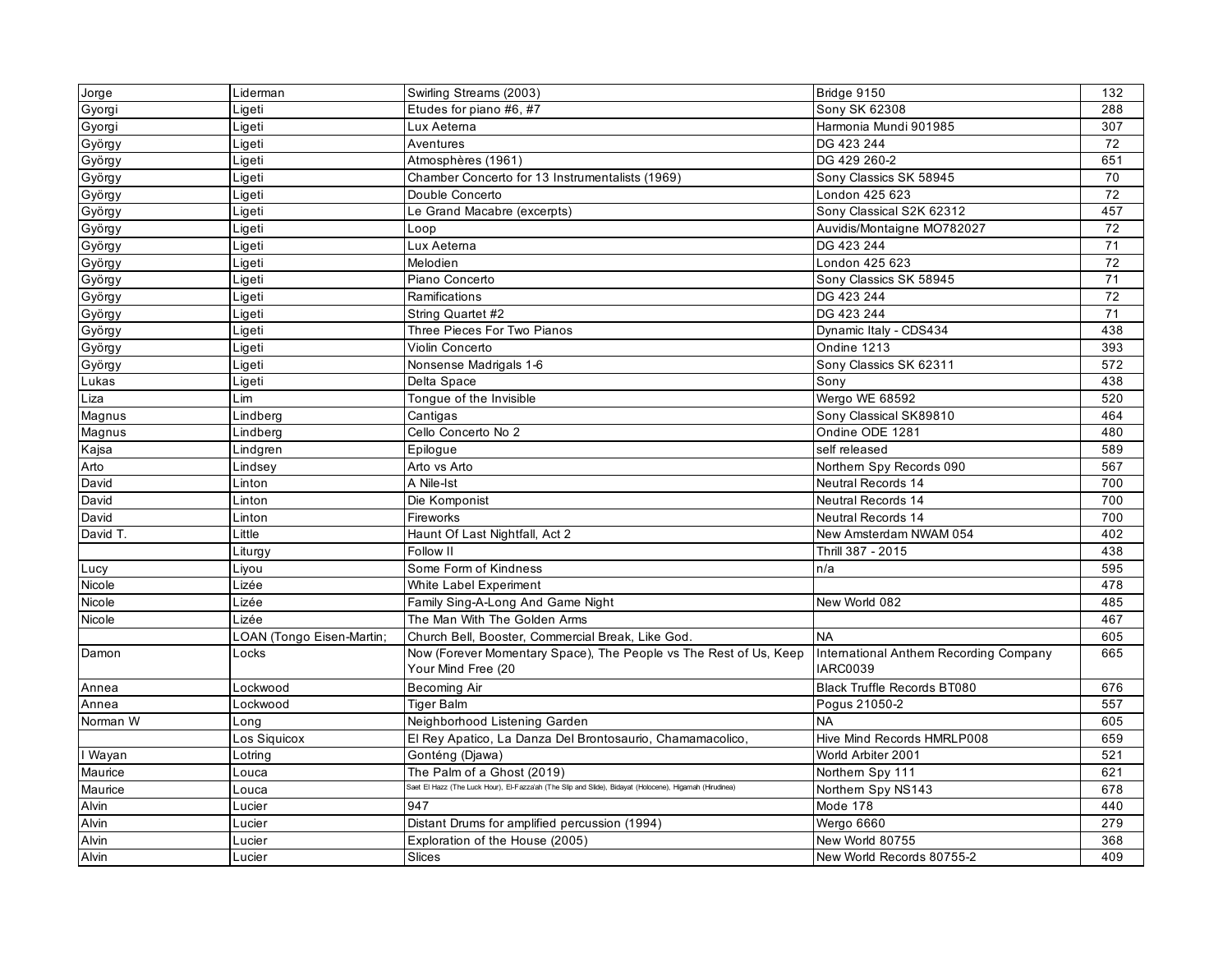| Alvin        | Lucier              | am Sitting in a Room                                            | Pogus 21050-2                    | 557 |
|--------------|---------------------|-----------------------------------------------------------------|----------------------------------|-----|
| Alvin        | Lucier              | Music on a Long Thin Wire                                       | Ellipsis Arts 3691               | 532 |
| Alvin        | Lucier              | <b>Orpheus Variations</b>                                       | Important Records n/a            | 655 |
| Otto         | Luening             | Low Speed (1952)                                                | Ellipsis Arts 3691               | 532 |
| Christopher  | Luna-Mega           | The Arrow of Time                                               | Other Minds Records OM 1031-2    | 695 |
| Christopher  | Luna-Mega           | La Torre de Chitor                                              | Other Minds Records OM 1031-2    | 695 |
| Christopher  | Luna-Mega           | Night Music                                                     | Private recording                | 695 |
| Christopher  | Luna-Mega           | Water Study No. 1 (Indeterminate)                               | Other Minds Records OM 1031-2    | 695 |
| Christopher  | Luna-Mega           | Water Study No. 2 (Indeterminate)                               | Other Minds Records OM 1031-2    | 695 |
| Christopher  | Luna-Mega           | Wood, Wind, and Wire                                            | Other Minds Records OM 1031-2    | 695 |
| Witold       | Lutoslawski         | Cello Concerto                                                  | Philips Digital Classics 416 817 | 495 |
| Witold       | Lutoslawski         | Chain 2 (1985)                                                  | Naxos 8.572450                   | 244 |
| Witold       | Lutoslawski         | Concerto for Orchestra                                          | Wamer Classics 2153182           | 495 |
| Witold       | Lutoslawski         | Paganini Variations, arr Rex Lawson                             | Other Minds 1001                 | 286 |
| Witold       | Lutoslawski         | Partita for violin and orchestra 1988                           | Naxos 8.572450                   | 244 |
| Witold       | Lutosławski         | Symphony No. 3                                                  | Sony Classical SK66280           | 421 |
| Jenna        | Lyle                | <b>Breathpiece</b>                                              | Private recording                | 340 |
| Gilda        | Lyons               | <b>Bone Needles</b>                                             | New Focus Rordings fcr203        | 525 |
| David        | Macbride            | <b>Bells of Remembrance</b>                                     | Innova 886                       | 512 |
| David        | Macbride            | Klung                                                           | Equilibrium Records EQ91         | 512 |
| David        | Macbride            | For Watson Morris                                               | Albany Records TROY677           | 512 |
| Pierre-Yves  | Mace                | <b>Circulations III</b>                                         | Sub Rosa 240                     | 27  |
| Todd         | Machover            | Valis                                                           | Bridge 9007                      | 630 |
| Todd         | Machover            | Hyper Dim-Sums, Interludes 1 & 2                                | Bridge 9346                      | 630 |
| Todd         | Machover            | Begin Again Again                                               | Oxingale 2003                    | 630 |
| Hannah       | Mackay/ Paul Lansky | 6 Fantasies on a Poem by Thomas Campion/Her Song                | Composers/CRI                    | 523 |
| Sky          | Macklay             | Many Many Cadences                                              | Sono Luminus DSL-92198           | 465 |
| Angus        | MacLise             | <b>Another Druid's Nest</b>                                     | Stiltbreeze SB 81                | 530 |
| Angus        | MacLise             | <b>Haight Riot Mime</b>                                         | Stiltbreeze SB 81                | 530 |
| Angus        | MacLise             | Epiphany                                                        | Stiltbreeze SB 81                | 530 |
| Bruno        | Maderna             | Aura; Biogramma (1972)                                          | DGG 423-246                      | 371 |
| <b>Bruno</b> | Maderna             | Quadrivium (1969)                                               | DG 423 246                       | 70  |
| Valentina    | Magaletti           | A Perspective With No End                                       | Hands in the Dark HITD030        | 659 |
| Rudresh      | Mahanthappa         | Abhogi                                                          | ACT 9537-2                       | 656 |
| David        | Mahler              | A Rose Blooming for Charles Ives (1971)                         | New World 80702 (2010)           | 225 |
| David        | Mahler              | Day Creek Piano Works and The Teams Are Waiting in the<br>Field | New World 80702 (2010)           | 225 |
| David        | Mahler              | La Cuidad de Nuestra Senora la Reina de Los Angeles             | Cold Blue 0008                   | 10  |
| David        | Mahler              | La Cuidad de Nuestra Senora la Reina de Los Angeles             | Unreleased CD from Jim Fox       | 61  |
| David        | Mahler              | La Cuidad de Nuestra Senora la Reina de Los Angeles             | Cold Blue CB0008 (2002)          | 176 |
| David        | Mahler              | Only Music Can Save Me Now (1978)                               | New World 80702 (2010)           | 224 |
| Michael      | Maierhof            | Exit F                                                          | Migro MIG004                     | 452 |
| Michael      | Maierhof            | Shopping 4                                                      | Migro MIG004                     | 452 |
| Keeril       | Makan               | Still for violin viola and chamber orch (2006)                  | Unreleased                       | 135 |
| Keeril       | Makan               | Washed in Fire (2007)                                           | Tzadik 8053                      | 146 |
| Caroline     | Mallonee            | Tomorrow Sharpened (2011)                                       | New Focus 139                    | 388 |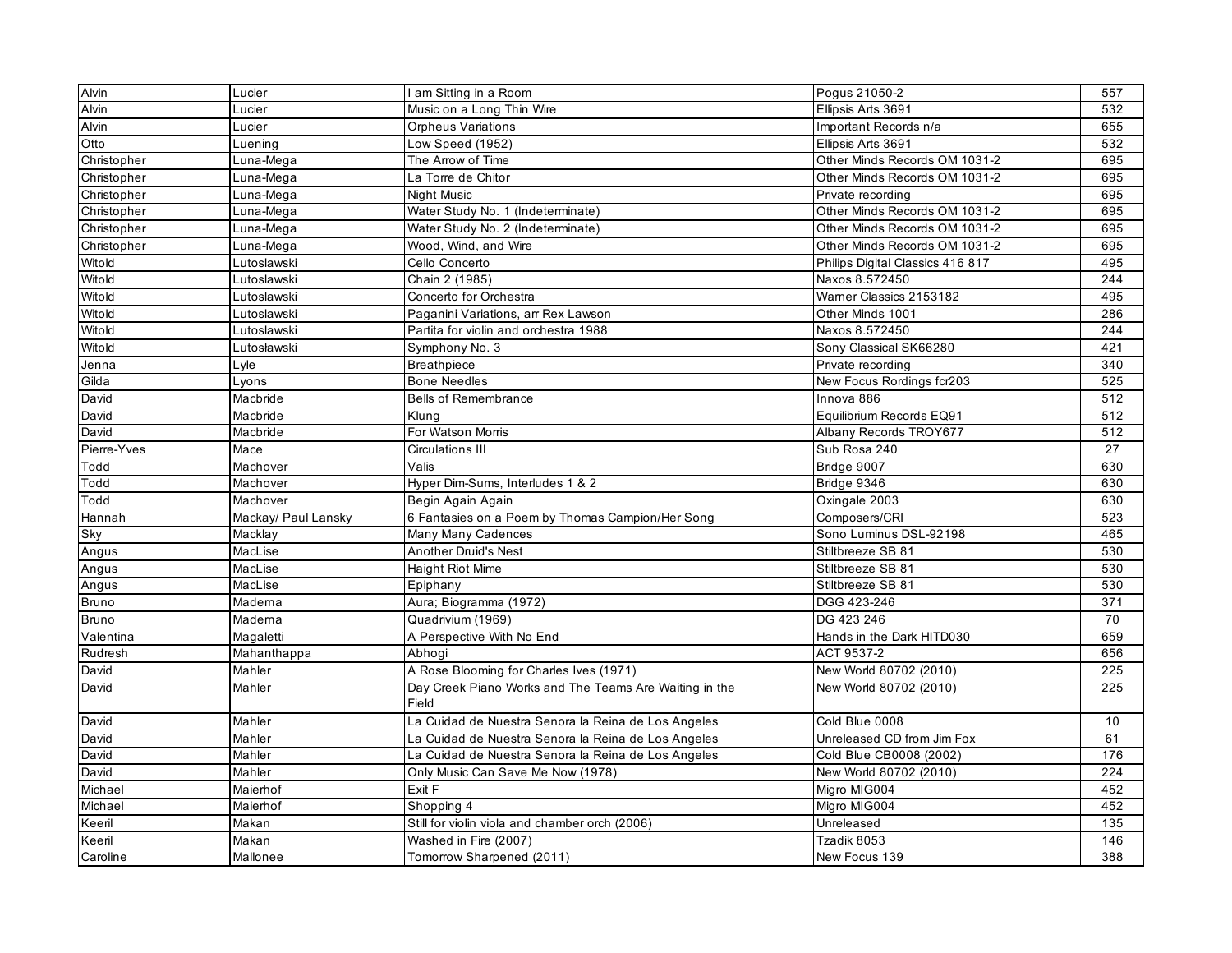| Kali          | Malone                     | Prelude (live at Hagakyrka)                                   | Ideal Recordings ideal 192        | 579 |
|---------------|----------------------------|---------------------------------------------------------------|-----------------------------------|-----|
| Kali          | Malone                     | Glory III                                                     | Ascetic Houses                    | 541 |
| Eric          | Manday                     | The Jungle                                                    | <b>Advance Recordings FGCD-32</b> | 408 |
| Felicity      | Mangan                     | Stere'o'frogic                                                | Longform Editions                 | 619 |
| Philippe      | Manoury                    | The 60th Parallel                                             | Naxos 8.554249/50                 | 94  |
| Phillipe      | Manoury                    | The Book of Keyboards-VI (1987)                               | fcr187 SR265                      | 662 |
| Phillipe      | Manoury                    | Fragments d'Heraclite (2003)                                  | naïve V5217 (2011)                | 283 |
| Tigran        | Mansurian                  | from Ars Poetica: Three Night Songs- Night, Insomnia, Anxiety | ECM 1895 (2006)                   | 74  |
| Tigran        | Mansurian                  | String Quartet #2                                             | <b>ECM 1905</b>                   | 67  |
| Tigran        | Mansurian                  | Testament                                                     | <b>ECM 1905</b>                   | 67  |
| Tigran        | Mansurian                  | Three Arias (Sung out the Window Facing Mount Ararat)         | ECM 2065 (2009)                   | 197 |
| Tigran        | Mansurian                  | Three Arias (Sung out the Window Facing Mount Ararat)         | ECM 2065 (2009)                   | 197 |
| Tigran        | Mansurian                  | Three Arias (Sung out the Window Facing Mount Ararat)         | ECM 2065 (2009)                   | 693 |
| Tigran        | Mansurian                  | Lacrimosa, Agnus Dei from Requiem                             | ECM New Series 2508               | 578 |
|               | Marateck                   | Moses the Black; 1000 Self_organizing Robots                  | private recording                 | 482 |
| Juçara        | Marçal & Cadu Tenório      | Canto II                                                      | QTV Label                         | 541 |
| Lionel        | Marchetti                  | Cinc                                                          | Intransitive Recordings INT 014   | 583 |
| Christian     | Marclay                    | Johann Strauss/ Lpouis Armstrong                              | Morphius Records                  | 582 |
| Christian     | Marclay/Elliott            | <b>Blinding Shadow</b>                                        | Intakt Records CD 063             | 624 |
| <b>Bunita</b> | Marcus                     | but to fashion a lullaby for you; Sugar Cubes.                | Testklang                         | 328 |
| <b>Bunita</b> | Marcus                     | Sugar Cubes (1996); Sleeping Women (1984); Merry Christmas    | TestKlang                         | 379 |
| Valentina     | Magaletti/Marlene          | Intro, Apples From Peru, Icky Dream                           | Horn of Plenty hop4               | 659 |
|               | Mariachi Antiguo de Acatic | The Bruxo, The Entrance to the Altos, Stone Terraza           | Suplex 72                         | 639 |
| Igor          | Markevitch                 | LeEnvol d'Icare                                               | Marco Polo 8.223666 (1997)        | 79  |
| Ingram        | Marshall                   | Fog Tropes                                                    | New Albion A 002                  | 685 |
| Ingram        | Marshall                   | Authentic Presence; Five Easy Pieces                          | New Albion NA130                  | 99  |
| Ingram        | Marshall                   | Kingdom Come                                                  | Nonesuch                          | 229 |
| Ingram        | Marshall                   | Savage Altars (1991)                                          | New Albion NA 130                 | 80  |
| Ingram        | Marshall                   | September Canons (2002)                                       | New World 80704                   | 200 |
| Ingram        | Marshall                   | Three Penitential Visions                                     | Nonesuch 7559-79227-2             | 619 |
| Ingram        | Marshall                   | Kingdom Come                                                  | Nonesuch Records 79613-2          | 578 |
| Ingram        | Marshall                   | Dark Waters                                                   | New Albion Records NA 112         | 564 |
| Ingram        | Marshall                   | Fog Tropes                                                    | New Albion Record NA 002          | 552 |
| Ingram        | Marshall                   | Gradual Requiem                                               | New Albion Record                 | 548 |
| Ed            | Martin                     | Swirling Sky                                                  | Innova 846                        | 367 |
| Zibuokle      | Martinaityte               | A Thousand Doors To The World                                 | <b>Unreleased Recording</b>       | 421 |
| Zibuokle      | Martinaityte               | Completely Embraced by the Beauty of Emptiness                | LMIPC 048                         | 313 |
| Žibuoklė      | Martinaitytė               | Driving Force                                                 | private recording                 | 491 |
| Israel        | Martinez                   | Wrhiicha, Evangelizadores                                     | Suplex 74                         | 639 |
| Steve         | Martland                   | Babi Yar (1983)                                               | Catalyst 09026-68397              | 376 |
| Steve         | Martland                   | Terminal                                                      | <b>Black Box Music</b>            | 2   |
| Vladimir      | Martynov                   | Schubert-Quintet (Unfinished)                                 |                                   | 445 |
| Miya          | Masaoka, Zeena Parkins,    | <b>Red Spider</b>                                             | Infrequent Seams IS1015           | 669 |
| Miya          | Masaoka                    | Still/Motion/Less                                             | Asian Improv AIR00014             | 426 |
| Silvia        | Matheus                    | Phoneme (2006)                                                | N/A                               | 509 |
| Stephan       | Mathieu/David Sylvian      | <b>Velvet Revolution</b>                                      | Samadhisound SS 023               | 651 |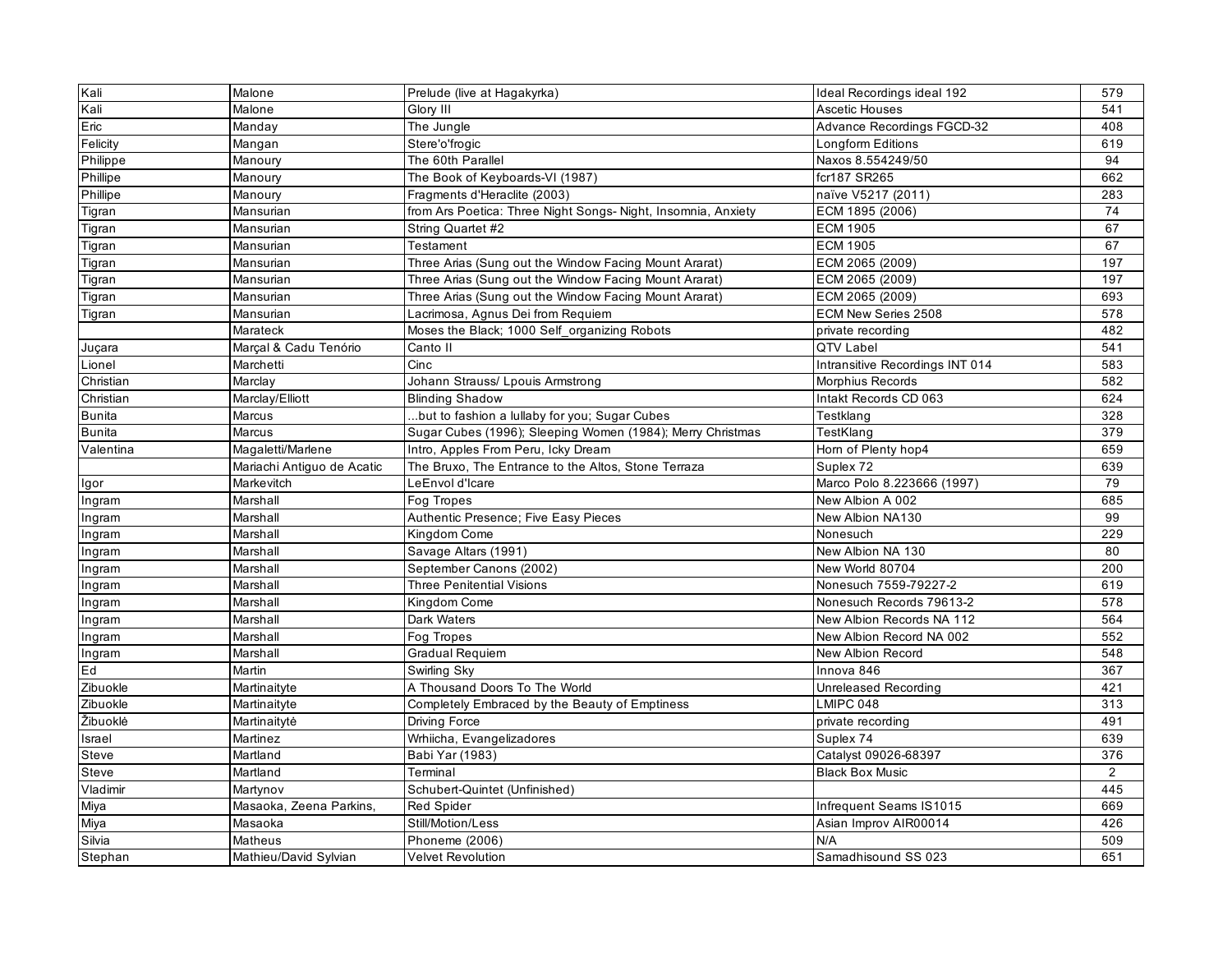| <b>Mikhail</b> | Matiushin/Julia | Victory Over the Sun (reconstruction)    | ReR Megacorp ISBN 0-956018408       | 542 |
|----------------|-----------------|------------------------------------------|-------------------------------------|-----|
| Paula          | Matthusen       | "but because without this"               | Private recording                   | 344 |
| Paula          | Matthusen       | The End Of An Oragne (2010)              | Innova 741                          | 377 |
| Dylan          | Mattingly       | Six Night Sunrise                        | Innova 822                          | 311 |
| Janis          | Mattox          | Canto de Luna Llena                      | May 2005 Good Sound                 | 80  |
| Janis          | Mattox          | Desenho                                  | unreleased                          | 13  |
| Toshiro        | Mayuzumi        | Prelude for String Quartet (1961)        | DGG 423245                          | 93  |
| Missy          | Mazzoli         | In Spite Of All This                     | New Amsterdam NWAM026               | 418 |
| <b>Missy</b>   | Mazzoli         | Isabelle Eberharrdt Dreams Of Pianos     | Independent Release                 | 418 |
| Michael        | McClure         | Ghost Tanra 39                           | live recording OM 23                | 600 |
| Makaya         | McCraven        | Above & Beyond & Left Fields (2017)      | International Anthem IARC 0013      | 612 |
| Makaya         | McCraven        | Ox Tails, Suite for Artis Gilmore (2018) | International Anthem IARC 0020      | 612 |
| Makaya         | McCraven        | Wise Man, Wiser Woman (2018)             | International Anthem IARC 0022      | 612 |
| Gerard         | McDonnell       | bodhrán solo                             |                                     | 677 |
| John           | McGuire         | Cadence Music (1985)                     | Edition RZ 20003                    | 261 |
| John           | McGuire         | Frieze for four pianos (1974)            | Edition RZ 20004                    | 261 |
| John           | McGuire         | Pulse Music III                          | Unseen Worlds UW036                 | 689 |
| Andrew         | McIntosh        | Hyenas In The Temples of Pleasure (I-IV) | Populist PR006                      | 439 |
| Colin          | McPhee          | Balinese Ceremonial Music (1936)         | Music Masters 67159                 | 192 |
| Colin          | McPhee          | Concerto for Wind Orchestra (1960)       | CBC SMCD5181 (1997)                 | 191 |
| Colin          | McPhee          | Suite in Six Movements (1946)            | CBC MUCO 1057 (1993)                | 192 |
| Colin          | McPhee          | Taboeh Teloe                             | 1941 recording                      | 191 |
| Colin          | McPhee          | Tabuh-Tabuhan                            | Mercury 434410 (1956/92)            | 190 |
| Colin          | McPhee          | Tabuh-Tabuhan                            | Argo 444 560-2                      | 521 |
| Colin          | McPhee          | Two Flute Transcriptions                 | World Arbiter 1991                  | 191 |
| Myra           | Melford         | Sagrada Familia; Curtain                 | Firehouse 12                        | 383 |
| Myra           | Melford         | City of Illusion (2018)                  | Firehouse 12 Records FH12-04-01-0   | 604 |
| Myra           | Melford         | Life Carries Me This Way (OM 19)         |                                     | 670 |
| Myra           | Melford         | Moon Bird (2005)                         | Firehouse 12 Records FH12-04-01-012 | 669 |
| Myra           | Melford         | The Other Side of Air I, Chorale         | Firehouse 12 Records FH12-04-01-029 | 669 |
| Marc           | <b>Mellits</b>  | Dark Age Machinery                       | Cantaloupe CA21032                  | 64  |
| Marc           | <b>Mellits</b>  | Dometude                                 | Cantaloupe CA21032                  | 57  |
| Marc           | <b>Mellits</b>  | Dreadlocked                              | Dacia Music "Paranoid Cheese"       | 64  |
| Marc           | Mellits         | Lefty's Elegy                            | Cantaloupe CA21032                  | 64  |
| Marc           | <b>Mellits</b>  | Platter of Discontent (2004)             | Innova 719                          | 227 |
| Marc           | <b>Mellits</b>  | Spam                                     | Albany 899                          | 97  |
| Marc           | <b>Mellits</b>  | Tapas                                    | Innova Records 1 004                | 577 |
| Misha          | Mengelberg      | Op Naar de Mooche                        | ICP 046                             | 255 |
| Gian Carlo     | Menotti         | Piano Concerto                           | Vanquard Classics OVC4029           | 518 |
| Anna           | Meredith        | Orlok                                    | Moshi Moshi 54                      | 398 |
| Anna           | Meredith        | Tassel                                   | New World 082                       | 485 |
| Olivier        | Messiaen        | Chronochromie (1960)                     | Hänssler Classic 93.185             | 175 |
| Olivier        | Messiaen        | Et Exspecto Resurrectionem (1964)        | Hänssler Classic 93.225             | 161 |
| Olivier        | Messiaen        | La Fauvette des Jardins (1970)           | Unicorn DKP 9090 (1990)             | 141 |
| Olivier        | Messiaen        | Poems pour Mi (1948)                     | Hänssler Classic 93.225             | 161 |
| Olivier        | Messiaen        | Preludes 6,7,8 (1929)                    | Hyperion CDA 67054 (1998)           | 163 |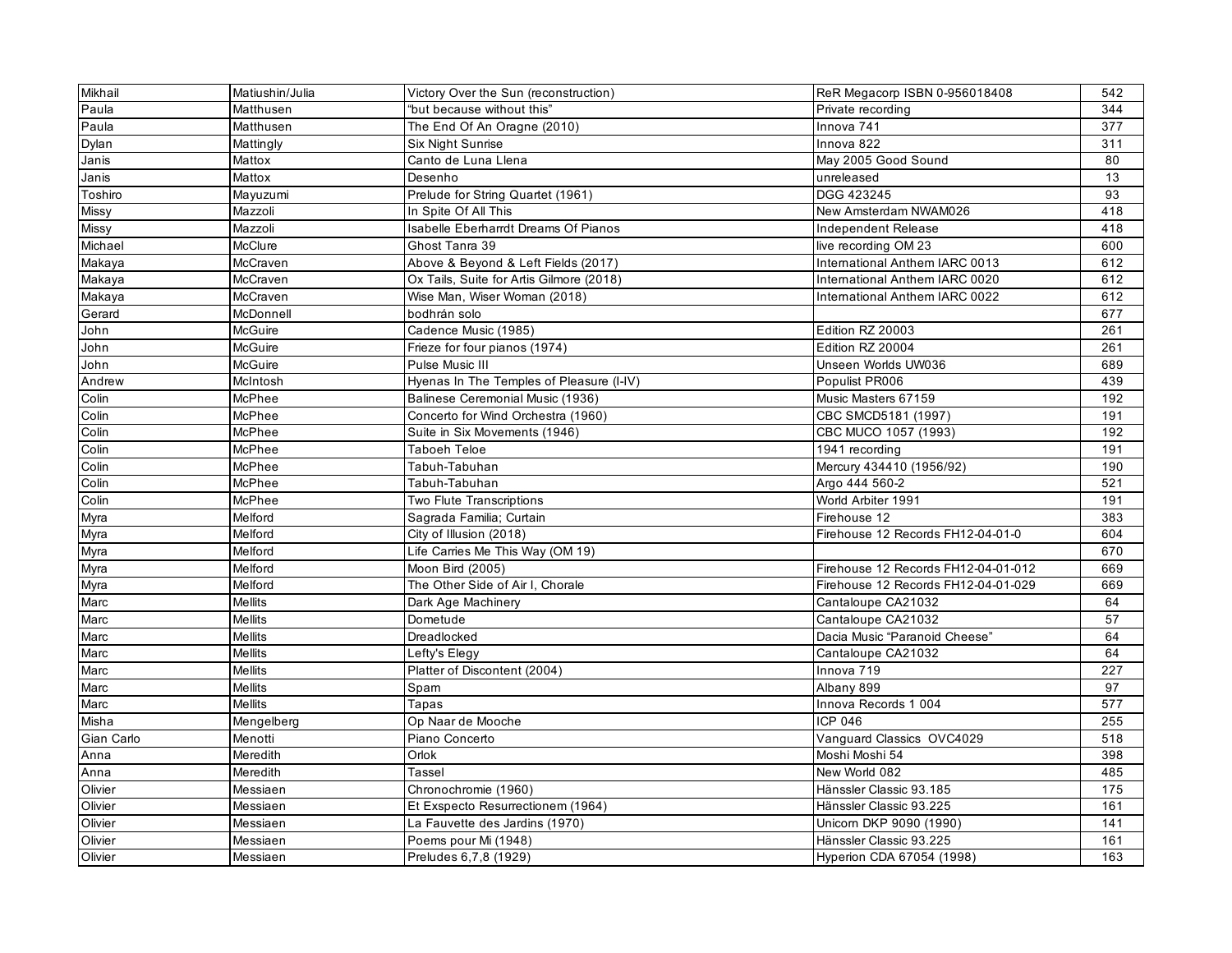| Olivier<br>Messiaen<br>Sept Haikai (1962)<br>Disques Montaigne 1988<br>Olivier<br>Messiaen<br>Theme and Variations (1932)<br>DG 427351<br>Olivier<br>Un Sourire 1989<br>Hänssler Classic 93.225<br>Messiaen<br>Vingt Regards sur l'Enfant Jesus 1,3,4,15<br>Olivier<br>Messiaen | 220<br>92<br>158<br>63<br>63<br>220 |
|---------------------------------------------------------------------------------------------------------------------------------------------------------------------------------------------------------------------------------------------------------------------------------|-------------------------------------|
|                                                                                                                                                                                                                                                                                 |                                     |
|                                                                                                                                                                                                                                                                                 |                                     |
|                                                                                                                                                                                                                                                                                 |                                     |
|                                                                                                                                                                                                                                                                                 |                                     |
| Olivier<br>Messiaen<br>Visions de l'Amen (4,5,6)                                                                                                                                                                                                                                |                                     |
| Olivier<br>XV, XVII, XX from Vingt Regards sur l'Enfant Jesus<br>Messiaen<br>Ades 14.112 (1987)                                                                                                                                                                                 |                                     |
| Messiaen<br>Oraison (1937)<br>Ellipsis Arts 3691<br>Olivier                                                                                                                                                                                                                     | 532                                 |
| Olivier<br>Messiaen<br>Fête des belles eaux<br>Atma Classics ACD2 2621                                                                                                                                                                                                          | 638                                 |
| Pat<br>Sueño con Mexico (1979)<br><b>ECM 1131</b><br>Metheny                                                                                                                                                                                                                    | 574                                 |
| <b>MEV</b><br>MEV<br>Mass. Pike (2007) (Curran/Rzewski/Teitelbaum)<br>New World 80675                                                                                                                                                                                           | 211                                 |
| Fireballs (1976)<br>PolMic - Warsaw Festival<br>Krzysztof<br>Meyer                                                                                                                                                                                                              | 354                                 |
| Jon<br>Mobile (2013)<br>Perishable Records<br>Meyers                                                                                                                                                                                                                            | 369                                 |
| Julius<br>The Dneiper River Water Power Station<br>Meytuss<br>Smithsonian Folkways FWFX 6160                                                                                                                                                                                    | 542                                 |
| Sonic Drift<br>Sofa Records 586<br>Microtub                                                                                                                                                                                                                                     | 661                                 |
| Milhaud<br>A Frenchman in New York (1963)<br>RCA Victor LSC-2702<br>Darius                                                                                                                                                                                                      | 256                                 |
| Concerto #1 for Viola and Orch (1929)<br>Darius<br>Milhaud<br><b>Vox CDX 5109</b>                                                                                                                                                                                               | 256                                 |
| <b>Brent</b><br>Miller<br>Milton<br><b>NA</b>                                                                                                                                                                                                                                   | 624                                 |
| Miniatures, Book 3 - Koans<br><b>Brent</b><br>Miller<br>Aerocade Music AM004                                                                                                                                                                                                    | 477                                 |
| Chris<br>Miller<br>Thinly, roundly<br>Songlines 2404                                                                                                                                                                                                                            | 40                                  |
| A Little Treatise on Morals (excerpt)<br>Audiofiles Tapes YG 58<br>Donald<br>Miller                                                                                                                                                                                             | 625                                 |
| Sun Light, Earth Motion, Viriditas for Hildegard von Bingen, Tree Word,<br>Other Minds Records OM 3001<br>Enzo<br>Minarelli                                                                                                                                                     | 684                                 |
| Almagesto-Tolomeo, Spherical Earth, Gravity                                                                                                                                                                                                                                     |                                     |
| Attilio<br>Man is Space with Sounds<br>Subliminal Sounds SUBCD 4<br>Mineo                                                                                                                                                                                                       | 638                                 |
| Charles<br>Weird Nightmare<br>Columbia CK 52739<br>Mingus                                                                                                                                                                                                                       | 421                                 |
| Charles<br>Work Song<br>Columbia CK 52739<br>Mingus                                                                                                                                                                                                                             | 421                                 |
| Eat That Chicken (1996)<br>Mingus<br>Atlantic Jazz 90667-2<br>Charles                                                                                                                                                                                                           | 544                                 |
| Mandorla Awakening II: Emerging Worlds<br>Nicole<br>Mitchell<br>FPE Records FPE 012                                                                                                                                                                                             | 699                                 |
| Nicole<br>Mitchell<br>Up Out Of The Ugly (2020)<br><b>NA</b>                                                                                                                                                                                                                    | 612                                 |
| Roscoe<br>Mitchell<br>Eeltwo Part 2<br><b>Black Saint</b>                                                                                                                                                                                                                       | 309                                 |
| Mutable Music 17515-2<br>Roscoe<br>Mitchell<br>Jump, Sailing, Miranda                                                                                                                                                                                                           | 672                                 |
| Ride the Wind<br>Roscoe<br>Mitchell<br>Wide Hive                                                                                                                                                                                                                                | 382                                 |
| Mitchell<br>Six Gongs and Two Woodblocks<br>ECM Records ECM 2494/95<br>Roscoe                                                                                                                                                                                                   | 672                                 |
| Roscoe<br>Mitchell<br>Tahquemenon; Off Five Dark Six<br>Nessa 9/10                                                                                                                                                                                                              | 383                                 |
| Cactus and a Rose, Chant<br>Wild Hive Records WH-0311<br>Roscoe<br>Mitchell                                                                                                                                                                                                     | 592                                 |
| Mitchell<br>Rapid Transmission<br>Victo Victo CD011<br>Roscoe                                                                                                                                                                                                                   | 592                                 |
| Roscoe<br>AECO B001R6EQW4<br>Mitchell<br>Nonaah                                                                                                                                                                                                                                 | 592                                 |
| Delmark Records SAC3016<br>Roscoe<br>Mitchell, Anthony Braxton<br>Line Fine Lyon Seven                                                                                                                                                                                          | 672                                 |
| Polyphonies I<br>Other Minds Records OM 2031<br>Dary John<br>Mizelle                                                                                                                                                                                                            | 679                                 |
| Ole Henrik<br>Moe<br>Eraser's Edge (1995)<br>Aurora ACD 5036                                                                                                                                                                                                                    | 253                                 |
| Swamp Fire<br>Capitol D 112326<br>Harold<br>Mooney                                                                                                                                                                                                                              | 698                                 |
| ECM New 1491<br>Meredith<br>Atlas: Airport<br>Monk                                                                                                                                                                                                                              | 229                                 |
| Meredith<br>Atlas: Earth Seen From Above<br>ECM New 1491/92<br>Monk                                                                                                                                                                                                             | 430                                 |
| Meredith<br><b>ECM New 1491/92</b><br>Monk<br>Atlas: Explorer's Junctures                                                                                                                                                                                                       | 430                                 |
| Meredith<br>Monk<br>Atlas: Other Worlds Revealed<br>ECM New 1491/92                                                                                                                                                                                                             | 430                                 |
| Meredith<br>Monk<br>Atlas: Rite Of Passage B<br>ECM New 1491/92                                                                                                                                                                                                                 | 430                                 |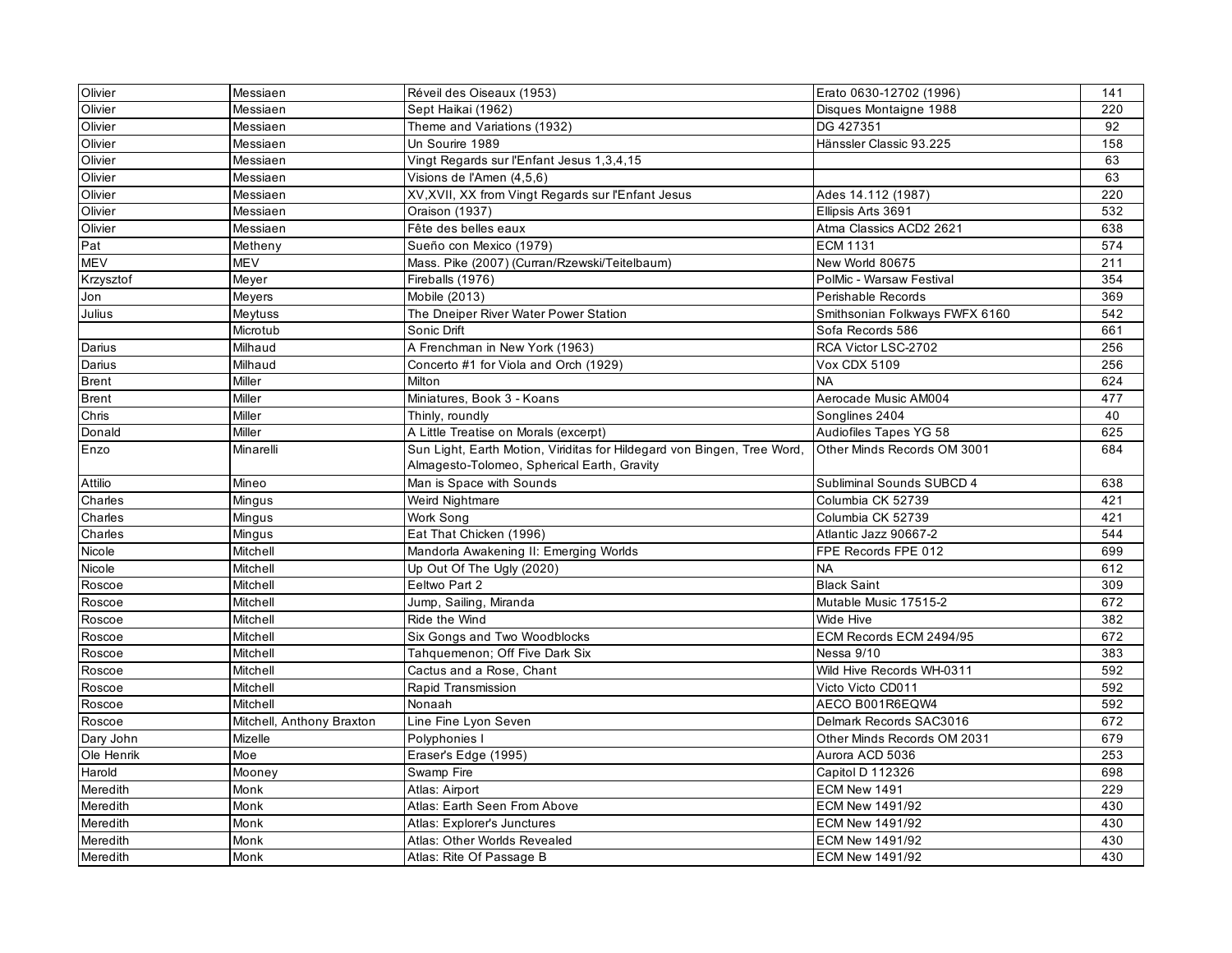| Meredith    | Monk                   | Ellis Island                                                                                                                                                                                                   | ECM New Series 2374 4810712       | 402 |
|-------------|------------------------|----------------------------------------------------------------------------------------------------------------------------------------------------------------------------------------------------------------|-----------------------------------|-----|
| Meredith    | Monk                   | St. Petersburg Waltz                                                                                                                                                                                           | ECM New Series 2374 4810712       | 402 |
| Meredith    | Monk                   | Strand, from Songs of Ascension                                                                                                                                                                                | ECM New 2154                      | 301 |
| Meredith    | Monk                   | Three Heavens and Hells                                                                                                                                                                                        | ECM New 1589                      | 525 |
| Meredith    | Monk, orch Randall     | Memory Song                                                                                                                                                                                                    | live recording                    | 644 |
| Thelonius   | Monk                   | In Walked Bud                                                                                                                                                                                                  | Blue Note CDP 7 95636 2           | 401 |
| Thelonius   | Monk                   | Crepuscule with Nellie, Monkishness, Round Midnight                                                                                                                                                            | Tum Records TUM CD 053            | 588 |
| Stephen     | Montague               | <b>Tongues of Fire</b>                                                                                                                                                                                         | Private recording                 | 308 |
| Thurston    | Moore                  | Grace Lake                                                                                                                                                                                                     | Matador Records OLE 1062-1        | 574 |
| Moore       | Mother                 | Looking Up At Down & True Lies of History (2020)                                                                                                                                                               | <b>NA</b>                         | 612 |
| Moore       | Mother                 | Time Float, DIY Time Machine                                                                                                                                                                                   | Don Giovanni DG-121               | 656 |
| Moore       | Mother                 | Working Machine From "Circuit City"                                                                                                                                                                            | Don Giovanni DG 197               | 625 |
| Moore       | Mother                 | Repeater, Don't Die, After Images, Engineered Uncertainty, Masters<br>Clock, Black Flight.                                                                                                                     | <b>NA</b>                         | 605 |
| Jason       | Moran                  | Conlon Nancarrow Study #6                                                                                                                                                                                      | <b>Blue Note</b>                  | 255 |
| Jason       | Moran                  | Slang (OM 16)                                                                                                                                                                                                  |                                   | 670 |
| Jason       | Moran                  | Study #6                                                                                                                                                                                                       | Blue Note 509994                  | 231 |
| Ikue        | Mori                   | various selections                                                                                                                                                                                             | <b>Tzadik</b>                     | 292 |
| Ikue        | Mori, Fred Firth       | Nothing To It (2015)                                                                                                                                                                                           | Intakt Records Intakt CD 352      | 669 |
| Ikue        | Mori. Julianna Barwick | Rain And Shine At The Lotus Pond                                                                                                                                                                               | Rvng Intl FRKWYS06                | 669 |
| Ikue        | Mori/ Zeena Parkins    | Savage Flowers                                                                                                                                                                                                 | Mega Records 071                  | 592 |
| Ikue        | Mori                   | Agate Amulets, Orot                                                                                                                                                                                            | Tzadik 4007                       | 592 |
| Jeff        | Morris                 | Rain (1987)                                                                                                                                                                                                    | What Next/Nonsequitur 16 (1994)   | 190 |
| Charles     | Morrow                 | Wave Music VII for 30 harps                                                                                                                                                                                    | XI records                        | 276 |
| Charles     | Morrow                 | Wave Music III for 60 clarinets and a boat                                                                                                                                                                     | Recital R41                       | 595 |
| Stephen     | Mosko                  | Indigenous Muisc I: Renderings, Indigenous Music II: Piano                                                                                                                                                     | Oodiscs oo39                      | 53  |
| Alexandr    | Mosolov                | The Steel Foundry                                                                                                                                                                                              | Columbia (UK) E302924 LB (78 rpm) | 542 |
| Moor        | Mother                 | Time Float, DIY Time Machine                                                                                                                                                                                   | Don Giovanni Records DG-121       | 656 |
| Marjan      | Mozetich               | Time to Leave                                                                                                                                                                                                  | Artifact 025 (2001)               | 181 |
| Nico        | Muhly                  | Etude 1 (2007)                                                                                                                                                                                                 | New Amsterdam NWAM 016 (2009)     | 217 |
| Nico        | Muhly                  | Etude 1A (2007)                                                                                                                                                                                                | New Amsterdam                     | 217 |
| Nico        | Muhly                  | Dring the Air Before Me (2009)                                                                                                                                                                                 | Decca 478 2570                    | 357 |
| <b>Nico</b> | Muhly                  | The Only Tune                                                                                                                                                                                                  | Brassland                         | 229 |
| Nico        | Muhly                  | The Only Tune                                                                                                                                                                                                  | Bedroom Community HVALUR5         | 445 |
| <b>Nico</b> | Muhly                  | Two Voices                                                                                                                                                                                                     | Deutsche Grammophone 028947917    | 401 |
| Nico        | Muhly                  | Viola Concerto                                                                                                                                                                                                 | Bedroom Community HVALUR26        | 480 |
| <b>Nico</b> | Muhly                  | Two Boys (excerpts)                                                                                                                                                                                            | Nonesuch NON 541941               | 457 |
| Gordon      | Mumma                  | Cirqualtz                                                                                                                                                                                                      | New World Records NW 80632        | 684 |
| Tristan     | Murall                 | Tellur                                                                                                                                                                                                         | dB Productions 31                 | 517 |
| Olli        | Mustonen               | Triple Concerto for 3 violins and orch (1998)                                                                                                                                                                  | Ondine ODE 974-2                  | 278 |
| Aragaki     | Mutsumi                | Interlude (entrance), Kajadihuu-bushi', Naakuni-hantabaru,<br>Time Machine, Harmony of Silence, Layers, Nankuru Nankuru,<br>Chijuyaa, Interlude (Lights & Shadows), Too Much Love For You,<br>Interlude (Exit) | Ninuhai Recordings NNH-001        | 647 |
| Pawel       | Mykietyn               | Cello Sonata (2006)                                                                                                                                                                                            | nina.gov.pl/en/cd-mykietyn        | 209 |
| Hyo-Shin    | <b>Na</b>              | All the Noises in the World (2006)                                                                                                                                                                             | New World Records 80674-2         | 662 |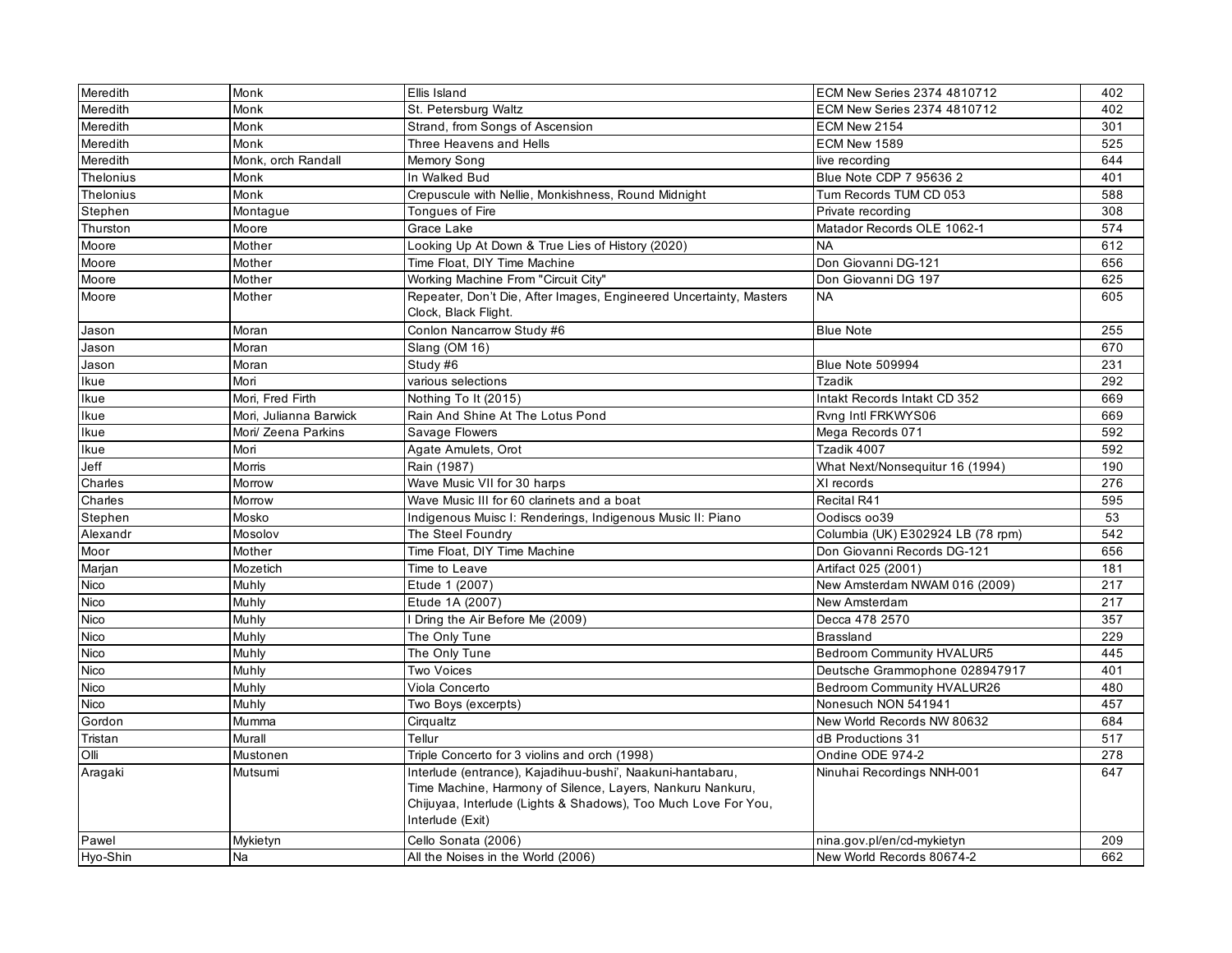| Hyo-Shin   | Na           | Walking, Walking (2004)                                              | New World 80674 (2008)              | 137 |
|------------|--------------|----------------------------------------------------------------------|-------------------------------------|-----|
| Norio      | Nakagawai    | Kyogen Qabbalah                                                      | World Music Network RGNET1406CD     | 647 |
| Conlon     | Nancarrow    | Blues (1935)                                                         | Other Minds 1002 (2000)             | 77  |
| Conlon     | Nancarrow    | Concerto for Pianola and Chamber Orchestra                           | Wergo 6733                          | 298 |
| Conlon     | Nancarrow    | Para Yoko, Sonatina, Studies 50/51/30                                | Other Minds 1002 (2000)             | 98  |
| Conlon     | Nancarrow    | Piece #1 for Small Orchestra                                         | Naxos 8.559196                      | 325 |
| Conlon     | Nancarrow    | Piece #2 for Small Orchestra                                         | RCA Victor Red Seal 09026 61180 2   | 654 |
| Conlon     | Nancarrow    | Pieces #1 & #2 for small orchestra (1943/1986)                       | Naxos 8.559196                      | 98  |
| Conlon     | Nancarrow    | Sonatina, Studies #1,2,7,8                                           | Other Minds 1012 (2008)             | 151 |
| Conlon     | Nancarrow    | String Quartet #1                                                    | Naxos 8.559196                      | 325 |
| Conlon     | Nancarrow    | String Quartet #1 (1945)                                             | Naxos 8.559196 (2005)               | 77  |
| Conlon     | Nancarrow    | String Quartet #3                                                    | Wergo 6696                          | 298 |
| Conlon     | Nancarrow    | Studies for Player Piano #18 and #19 arranged for<br>ensemble        | <b>BMG Classics/RCA 09026-61180</b> | 326 |
| Conlon     | Nancarrow    | Studies for Player Piano numbers 21, 25, 27, 28, 30, 37, 40a,<br>40b | Other Minds 1012-1015               | 326 |
| Conlon     | Nancarrow    | Studies for Player Piano numbers 3a, 5, 7, 11, 12                    | Other Minds 1012-1015               | 325 |
| Conlon     | Nancarrow    | Study #6                                                             | Other Minds 1012-1015               | 231 |
| Conlon     | Nancarrow    | Study 19                                                             | Other Minds 1012-1015               | 555 |
| Conlon     | Nancarrow    | Study 41                                                             | Other Minds 1012-1015               | 298 |
| Conlon     | Nancarrow    | Study 42                                                             | Other Minds 1012-1015               | 654 |
| Conlon     | Nancarrow    | Tango, Contraption #1, Piece for Tape                                | Other Minds 1012-1015               | 326 |
| Conlon     | Nancarrow    | Toccata                                                              | Naxos 8.559196                      | 325 |
| Conlon     | Nancarrow    | Toccata for violin and player piano (1935)                           | Bridge 9236                         | 123 |
| Conlon     | Nancarrow    | Trio; Sarabande & Scherzo                                            | RCA Victor 09026-6118 0             | 325 |
| Qasim      | Naqvi        | Preamble and Meg Erase Meta                                          | NNA Tapes NNA084                    | 463 |
| Mayke      | Nas          | To Hell (2005)                                                       | Etcetera KTC 1397 (2010)            | 237 |
| Eric       | Nathan       | Omaggio a Gesualdo                                                   | Albany Records                      | 566 |
| Aquiles    | Navarro      | No Mas                                                               | Troy 158                            | 610 |
| The        | Necks        | Abillera, from CHEMIST                                               | <b>ReR NECKS7 (2006)</b>            | 82  |
| The        | <b>Necks</b> | Drive By                                                             | Morphius 0009                       | 22  |
| The        | <b>Necks</b> | Fatal, from CHEMIST (2006)                                           | <b>ReR NECKS7 (2006)</b>            | 110 |
|            | Negativland  | Guns Tehn, Guns Now                                                  | SST Records SST291                  | 577 |
|            | Negativland  | The Answer Is                                                        | Seeland Records 002                 | 565 |
|            | Negativland  | The Perfect Cut                                                      | SST Records SST CD 252              | 565 |
|            | Negativland  | Announcement, Quiet Please                                           | SST Records SST CD 133              | 651 |
| Vaclav     | Nelhybel     | Outer Space Music                                                    | Smithsonian Folkways FW33440        | 629 |
| Jon Oivind | Ness         | 1-2-3 Happy Happy Happy!                                             | Aurora ACD 5023                     | 250 |
| Jon Oivind | <b>Ness</b>  | Beware of Darkness (2002)                                            | Aurora ACD 5025 (2004)              | 285 |
| Amy X      | Neuburg      | "The Gooseneck" and "Schrapnel"                                      | MinMax MM017                        | 344 |
| Amy X      | Neuburg      | Nonette                                                              | Other Minds 1019                    | 324 |
| Amy X      | Neuburg      | She Got Away                                                         | Private recording                   | 386 |
| Olga       | Neuwrith     | Hooloomooloo                                                         | Kairos 0012242                      | 40  |
| Phil       | Niblock      | Disseminate                                                          | sfsound                             | 481 |
| Phill      | Niblock      | Disseminate Ostrava                                                  | Mode                                | 5   |
| Phill      | Niblock      | <b>Sweet Potato</b>                                                  | <b>Touch Music</b>                  | 5   |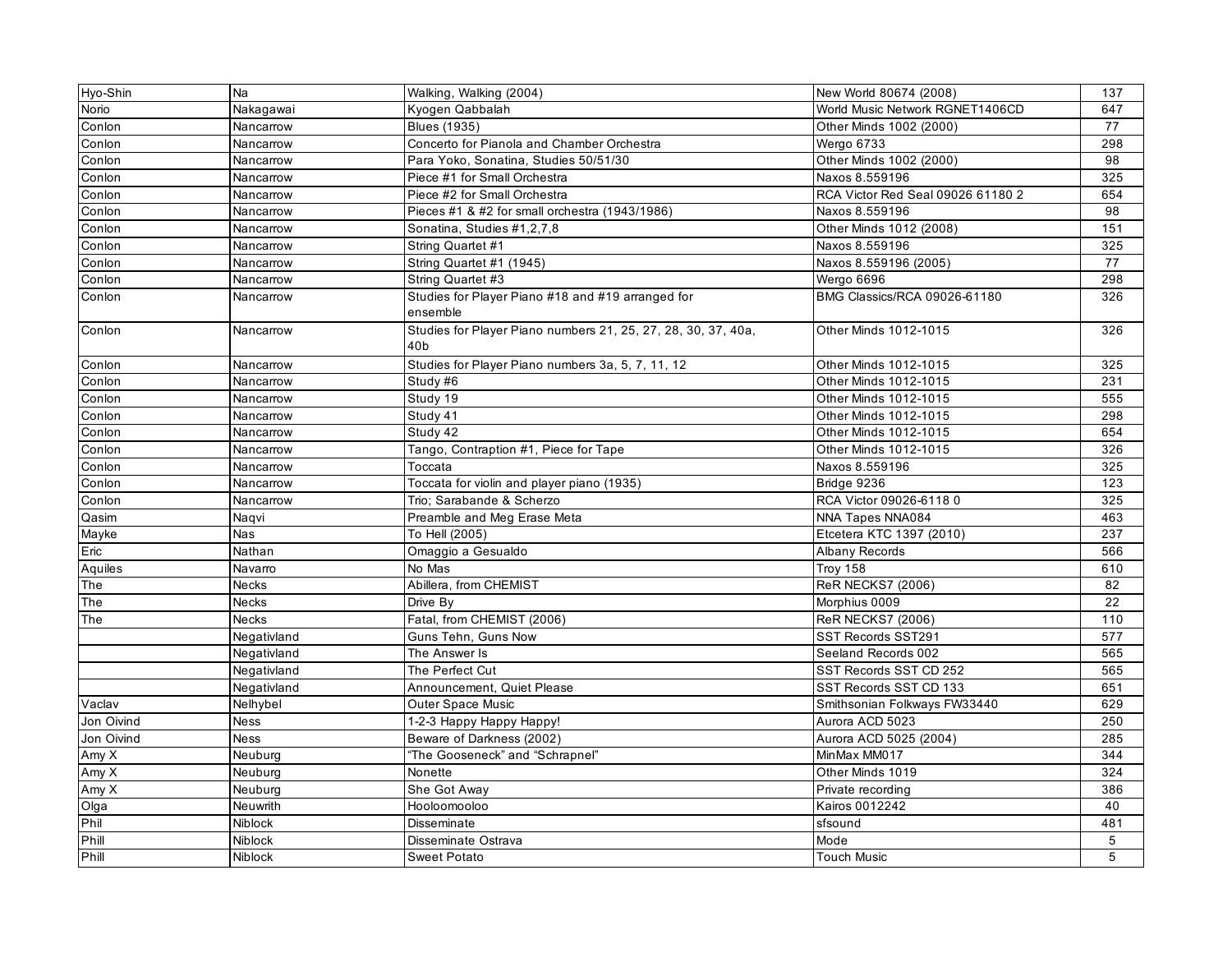| Nico                |                        | Evening of Light                                        | Elektra EKS-74029               | 656          |
|---------------------|------------------------|---------------------------------------------------------|---------------------------------|--------------|
| Nico/Lou Reed/ John |                        | It was a Pleasure Then                                  | <b>Verve V-5032</b>             | 624          |
| Odeya               | Nini                   | Dante Quartet                                           | Populist PR005                  | 439          |
| Jim                 | Nollman                | 47 whale raga                                           | Interspecies                    | 628          |
| Jim                 | Nollman                | Cretaceous Songbook                                     | Other Minds Records OM 2033     | 679          |
| Jim                 | Nollman                | Orca Jazzing, Bubble Symphony, Amazon Headwaters, Calm, | Other Minds Records OM 2033     | 658          |
|                     |                        | Cretaceous Songbook.                                    |                                 |              |
| Jim                 | Nollman                | Turkey Song                                             | archival/NA                     | 628          |
| Luigi               | Nono                   | Cori di Didone                                          | Hänssler 93179                  | 430          |
| Arne                | Nordheim               | Concerto for Cello and Chamber Orchestra "Tenebrae"     | Aurora ACD 5075                 | 347          |
| Per                 | Nørgård                | 2 Nocturnes - Morning Meditation                        | DaCapo 6.220510                 | 65           |
| Per                 | Nørgård                | A Light Hour (sections III, IV)                         | Dacapo 8.226100 (2009)          | 212          |
| Per                 | Nørgård                | Borderlines - Violin Concerto #2                        | <b>BIS 1872</b>                 | 319          |
| Per                 | Nørgård                | Cello Concerto #2 "Momentum"                            | Aurora ACD 5075                 | 347          |
| Per                 | Nørgård                | from "En Lys Time", parts II, III                       | Dacapo 8.226100 (2009)          | 239          |
| Per                 | Nørgård                | Late Summer Elegy for Cello (1991)                      | DaCapo 8.224007                 | 85           |
| Per                 | Nørgård                | Nine Friends                                            | Dacapo 8.226089                 | 201          |
| Per                 | Nørgård                | Quartet #9 (2001)                                       | Da Capo 8.226059 (2008)         | 152          |
| Per                 | Nørgård                | Spaces of Time - for orchestra with piano               | <b>BIS 1872</b>                 | 319          |
| Per                 | Nørgård                | String Qtet #3, #4, #5                                  | Kontrapunkt 32015               | 88           |
| Per                 | Nørgård                | String Quartet #10 (2005)                               | Dacapo 8.226059 (2008)          | 242          |
| Per                 | Nørgård                | String Quartet #8                                       | Unreleased                      | 86           |
| Per                 | Nørgård                | Symphony #7 (2006)                                      | Da Capo 6.220547 (2008)         | 183          |
| Per                 | Nørgård                | Violin Concerto "Borderlines" (2002)                    | DaCapo 8.226014                 | 85           |
| Per                 | Nørgård                | Voyage into the Golden Screen (1968)                    | DaCapo 8.226014                 | 86           |
| Per                 | Nørgård                | Voyage Into the Golden Screen (1968)                    | Dacapo 8.226014                 | 358          |
| Andrew              | Norman                 | Play                                                    | BMOP Sound 1040                 | 435          |
| <b>Nick</b>         | Norton                 | In Ecclesia                                             | web release                     | 465          |
| M.A.                | Numminen               | Song VI from the Tractatus Suite (1989)                 | Zweitausendeins 260.010         | 278          |
| Michael             | Nyman                  | Full Fathom Five (from Prospero's Books)                | London 425 224-2                | 428          |
| Michael             | Nyman                  | Knowing the Ropes, Chasing Sheep, Miranda               | Mnrecords 117 (2009)            | 224          |
| Michael             | Nyman                  | String Quartet #2                                       | Argo                            | 6            |
| Michael             | Nyman                  | String Quartet #3 (1990)                                | MN Records 124                  | 356          |
| Michael             | Nyman                  | The Photography Of Chance                               | Michael Nyman Records MNRCD120  | 464          |
| Michael             | Nyman                  | Where the Bee Dances                                    | Argo                            | $\mathbf{1}$ |
| Michael             | Nyman                  | Where The Bee Dances                                    | Naxos 8.554168                  | 428          |
| Knut                | Nystedt                | Immortal Bach                                           | 2L 029-SACD                     | 307          |
| Jane                | O'Leary                | Reflections II                                          | Navona Records NV5835           | 577          |
| Jane                | O'Leary                | From Sea-Grey Shores                                    | Navona Records NV6334           | 652          |
| Jane                | O'Leary                | The Echo of All that's Happened                         | CMC Ireland, n/a                | 652          |
| Jane                | O'Leary                | The passing of sound forever                            | Navona Records NV6068           | 652          |
| Caoimhin            | O'Raghallaigh          | Where the One-Eyed Man is King                          | State of Chassis Records (2007) | 277          |
| Jim                 | O'Rourke/Elliott Sharp | Kola Superdeep Borehole, Kokytos                        | zOaR Music                      | 656          |
| Larry               | Ochs, Donald Robinson  | A Civil Right, Yesterday and Tomorrow                   |                                 | 672          |
| Maurice             | Ohana                  | Lys de Madrigaux                                        | Naïve Records                   | 558          |
| Pauline             | Oliveros               | A Little Noise in the System (excerpt)                  | Sub Rosa SR190                  | 487          |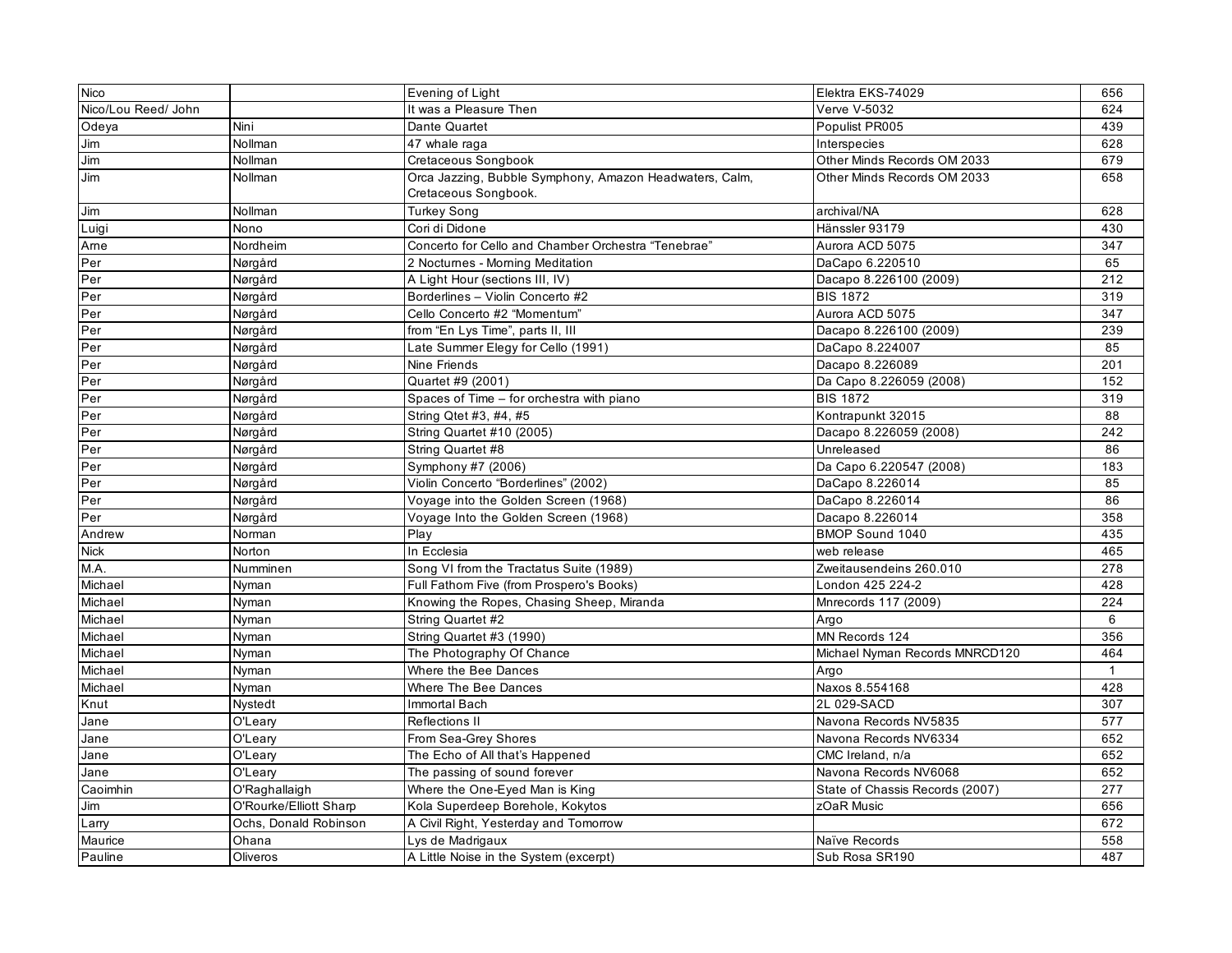| Pauline      | Oliveros                   | Duo For Accordion And Bandoneon With Possible Mynah Bird | New World Records 80762-2                  | 427 |
|--------------|----------------------------|----------------------------------------------------------|--------------------------------------------|-----|
| Pauline      | Oliveros                   | Mewsak                                                   | Important Records imprec 352               | 684 |
| Pauline      | Oliveros                   | Monkey / Chango                                          | Deep Listening DL 07                       | 427 |
| Pauline      | Oliveros                   | Poem of Change                                           | New World NWCR780                          | 487 |
| Pauline      | Oliveros                   | <b>Sound Patterns</b>                                    | sfsound                                    | 481 |
| Pauline      | Oliveros                   | The Beauty of Sorrow                                     | Deep Listening 22                          | 50  |
| Pauline      | Oliveros                   | The Inner/Outer Sound Matrix                             | sfsound                                    | 481 |
| Erik         | Ona                        | Per Ivan Lermoliev                                       | CUMUS 106                                  | 39  |
| Aki          | Onda                       | <b>Flickering Lights</b>                                 | Room 40 DRM456                             | 616 |
|              | <b>Opening Performance</b> | The Acid Lands                                           | Sub Rosa SRV500                            | 656 |
| Daphne       | Oram                       | selections from "Oramics"                                | Paradigm Records PD21                      | 590 |
| Aisha        | Orazbayeva                 | Rina                                                     | <b>SN Variations</b>                       | 610 |
| Bill         | Orcutt                     | Ol' Man River                                            | Palilalia Records, PAL-048                 | 567 |
| Cecilie      | Ore                        | Schwirren                                                | Aurora ACD 5055                            | 466 |
| Leo          | Omstein                    | Six Preludes for Cello & Piano; Composition #1           | New World 80655                            | 96  |
| Leo          | Omstein                    | Violin Sonata (posthumous)                               | <b>Brilliant Classics 95079</b>            | 667 |
| Sergio       | Ortega                     | El pueblo unido jamás será vencido                       | <b>NA</b>                                  | 625 |
| Sergio       | Ortega                     | El pueblo unido jamás será vencido                       | Dicap 2 C 064-81827                        | 694 |
| Pablo        | Ortiz                      | Milonguitas                                              | Albany TROY875                             | 314 |
| Fredrik      | Österling                  | Small Words for a Little Baby                            | db CD 134                                  | 343 |
| John         | Oswald                     | Dab                                                      |                                            | 684 |
| John         | Oswald                     | O'Hell                                                   | Elektra PRCD 8247-2                        | 468 |
| John         | Oswald                     | Pretender                                                | Seeland 515                                | 468 |
| John         | Oswald                     | spRite                                                   | web release                                | 468 |
| Frank        | Oteri                      | Imagined Overtures (2005)                                | Electric 8 Independent Release             | 379 |
| Hans         | Otte                       | Book of Hours (excerpts nos. 19-48)                      | Celestial Harmonies 12069                  | 248 |
| Hans         | Otte                       | Das Buch der Klänge (Book of Sounds) excerpts            | Celestial Harmonies 12069 (2006)           | 133 |
| Hans         | Otte                       | Das Buch der Klänge: #10, 2, 5                           | Celestial Harmonies 12069                  | 507 |
| Hans         | Otte                       | Das Buch der Klänge: #10, 2, 5                           | Naxos 8.554820 (2001)                      | 262 |
| Hans         | Otte                       | Orient:Occident                                          | Pogus P21037                               | 50  |
| Deva         | Ovel                       | Ippocrate, metodica                                      | Kohlhaas Records KHS 019                   | 659 |
| Harry        | Owens                      | Sweet Leilani (Bing Crosby)                              | Decca Records 1175                         | 651 |
| Matti        | Paalanen                   | Nyckelharpa                                              | self released                              | 570 |
| Martijn      | Padding                    | Eight Metal Strings (2007)                               | Etcetera KTC 1406                          | 278 |
|              | Page, Plant, Bonham        | Kashmir                                                  | Bar None Records 7 72615-1                 | 700 |
| Nam June     | Paik                       | Hommage à John Cage (1959)                               | Sub Rosa SR190                             | 531 |
| Charlegmagne | Palestine                  | <b>Strumming Music</b>                                   | Sub Rosa SR297                             | 442 |
| Charlegmagne | Palestine                  | Schlingen-Blängen                                        | New World Records 80578-2                  | 634 |
| Korla        | Pandit                     | <b>Trance Dance</b>                                      | Sympathy for the Record Industry SFTRI 387 | 698 |
| Korla        | Pandit                     | TV Show Opening                                          | Dejavu Record Company DJV-002-2            | 698 |
| Gerard       | Pape                       | Le Flueve du Desir III (1994)                            | CCMIX, Paris Mode 99                       | 81  |
| Charlie      | Parker                     | Ko Ko                                                    | Savoy Jazz 1208                            | 422 |
| Charlie      | Parker                     | Now's The Time                                           | Savoy Jazz 1208                            | 422 |
| Charlie      | Parker                     | Thriving On A Riff                                       | Savoy Jazz 1208                            | 422 |
| Charlie      | Parker or Miles Davis      | Donna Lee                                                | America                                    | 672 |
| William      | Parker                     | <b>Baldwin</b>                                           | Centering Records 1020-1029                | 669 |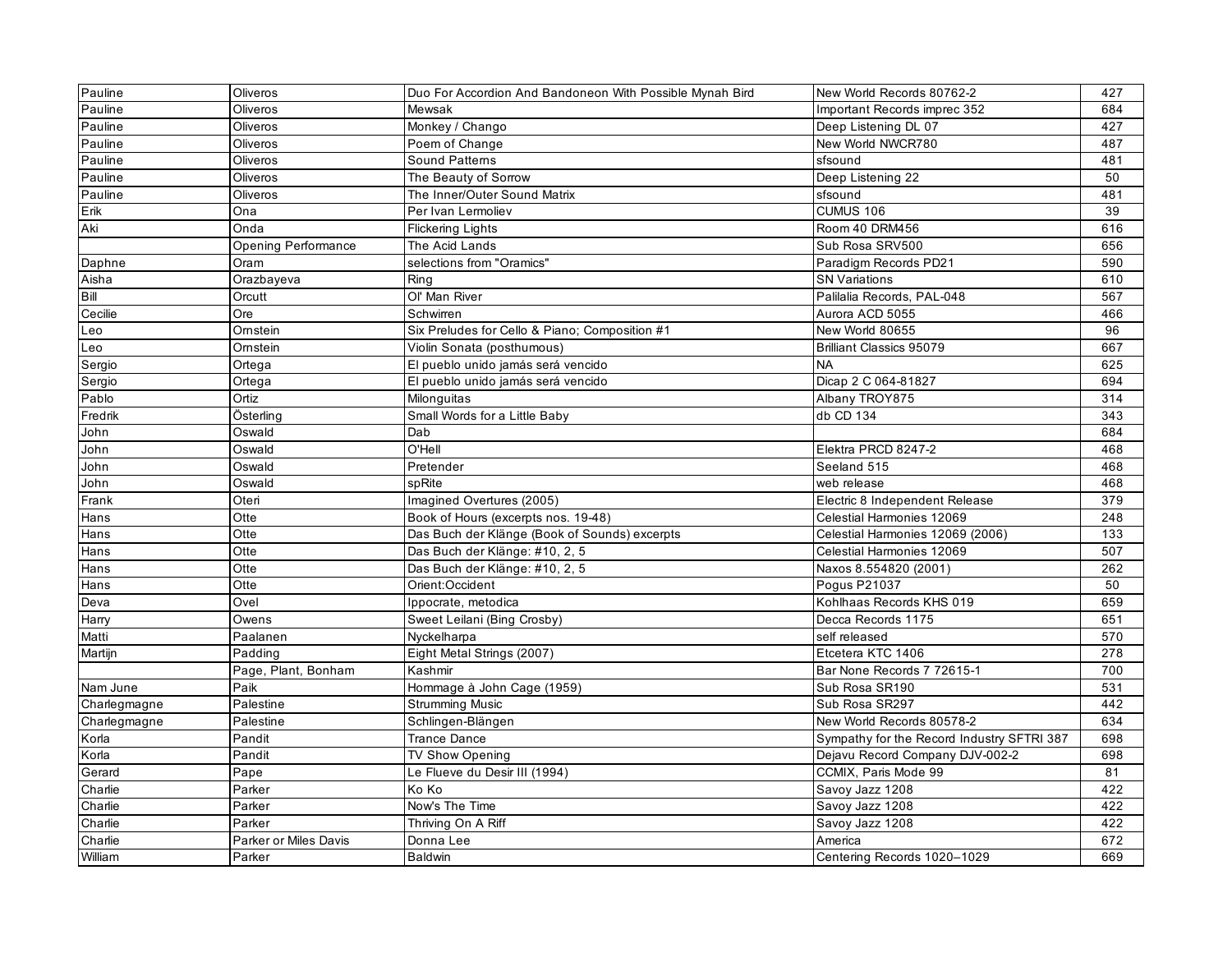| William        | Parker     | Come Sunday                                                    | Thirsty Ear Recordings THI 57088.29 | 669 |
|----------------|------------|----------------------------------------------------------------|-------------------------------------|-----|
| William        | Parker     | Drum & Bass Interlude, Eternity                                | AUM Fidelity AUM 110/111            | 588 |
| William        | Parker     | Spirit Catcher (OM 9)                                          |                                     | 670 |
| Zeena          | Parkins    | Determined                                                     | Good Child Music GCM0006            | 669 |
| Zeena          | Parkins    | s:c:a:t:t:e:r:i:n:g (2012)                                     | New World 80740                     | 360 |
| Åke            | Parmerud   | Out of Sight                                                   | <b>FYLP 1026</b>                    | 493 |
| Åke            | Parmerud   | Dreaming in Darkness                                           | live recording OM 13                |     |
|                | Panaiotis  | Awakening                                                      | N/A                                 | 546 |
| Arvo           | Pårt       | <b>Berliner Messe</b>                                          | Scribe Records                      | 498 |
| Arvo           | Pårt       | <b>Fratres (1977)</b>                                          | ECM Records ECM 2464                | 624 |
| Arvo           | Pärt       | In Principio (2003)                                            | ECM New 2050 (2009)                 | 180 |
| Arvo           | Pärt       | La Sindone (2005)                                              | ECM New 2050 (2009)                 | 173 |
| Arvo           | Pärt       | Litany (1994)                                                  | ECM New 1592                        | 389 |
| Arvo           | Pärt       | Mein Weg (1994)                                                | ECM New 2050 (2009)                 | 175 |
| Arvo           | Pärt       | My Heart Is In The Highlands                                   | Hyperion                            | 364 |
| Arvo           | Pärt       | Stabat Mater (1985)                                            | Challenge 72616                     | 389 |
| Arvo           | Pärt       | Symphony #4 "Los Angeles" (2008)                               | <b>ECM 2160</b>                     | 234 |
| Arvo           | Pärt       | Trisagion for string orchestra (1992)                          | ECM New 1592                        | 366 |
| Arvo           | Pärt       | Für Alina (1976)                                               | <b>ECM 2464</b>                     | 627 |
| Harry          | Partch     | 15676                                                          | Bridge 9132                         | 171 |
| Harry          | Partch     | A Dream, from 17 Lyrics of Li Po                               | Tzadik TZ 7012                      | 87  |
| Harry          | Partch     | And on the Seventh Day Petals Fell in Petaluma (1966)          | CRI/New World 7000 (1989)           | 271 |
| Harry          | Partch     | Castor & Pollox (1952)                                         | Arkiv Music/Sony 74929              | 384 |
| Harry          | Partch     | Daphne of the Dunes (1967)                                     | Sony Masterworks 74929              | 662 |
| Harry          | Partch     | Delusion of the Fury                                           | <b>INNOVA</b>                       | 273 |
| Harry          | Partch     | II. Pollux (from Castor and Pollux)                            | CRI/New World (1994)                | 273 |
| Harry          | Partch     | Letter from Hobo Pablo                                         | Bridge 9132                         | 13  |
| Harry          | Partch     | Letter from Hobo Pablo (1943)                                  | Bridge 9132                         | 171 |
| Harry          | Partch     | The Bewitched (excerpts)                                       | New World 80624                     | 29  |
| Harry          | Partch     | The Bewitched (complete)                                       | CRI CD752                           | 614 |
| Harry          | Partch     | Three Intrusions 1949                                          | Bridge 9132                         | 171 |
| Harry          | Partch     | The Wayward I, III                                             | CRI CD752                           | 614 |
| Harry          | Partch     | Dark Brother                                                   | Innova 401                          | 550 |
| Harry          | Partch     | The Dreamer That Remains                                       | New World Records 80623-2           | 654 |
| Harry          | Partch     | 11 Intrusions: The Rose                                        | New World/CRI 80621-2               | 539 |
| Harry          | Partch     | 11 Intrusions: The Crane                                       | New World/CRI 80621-2               | 539 |
| Junius         | Paul       | Baker's Dozen (2019)                                           | International Anthem IARC 0028      | 612 |
| Junius         | Paul       | Bowl Hit, View From the Moon                                   | International Anthem IARC0028       | 672 |
| Maggi          | Payne      | Through Space and Time                                         | Longform Editions LE 095            | 689 |
| Matthew Joseph | Payne      | 'Obviously I Was Abducted By Paper Aliens" from "Flight Of The | Meerenai Shim Records 200           | 365 |
| Matthew Joseph | Payne      | Echologuacious                                                 | Independent Release                 | 406 |
| Matthew Joseph | Payne      | Polish Cold War Neon                                           | Independent Release                 | 424 |
| Krzysztof      | Penderecki | Canon (1962)                                                   | PolMic - Warsaw Festival            | 353 |
| Krzysztof      | Penderecki | Concerto for Viola and Chamber Orchestra (1983)                | ECM New 1506                        | 260 |
| Krzysztof      | Penderecki | Threnody for the Victims of Hiroshima                          | EMI B000002S5H                      | 578 |
| Tristan        | Perich     | Observations                                                   | Bridge 9370                         | 411 |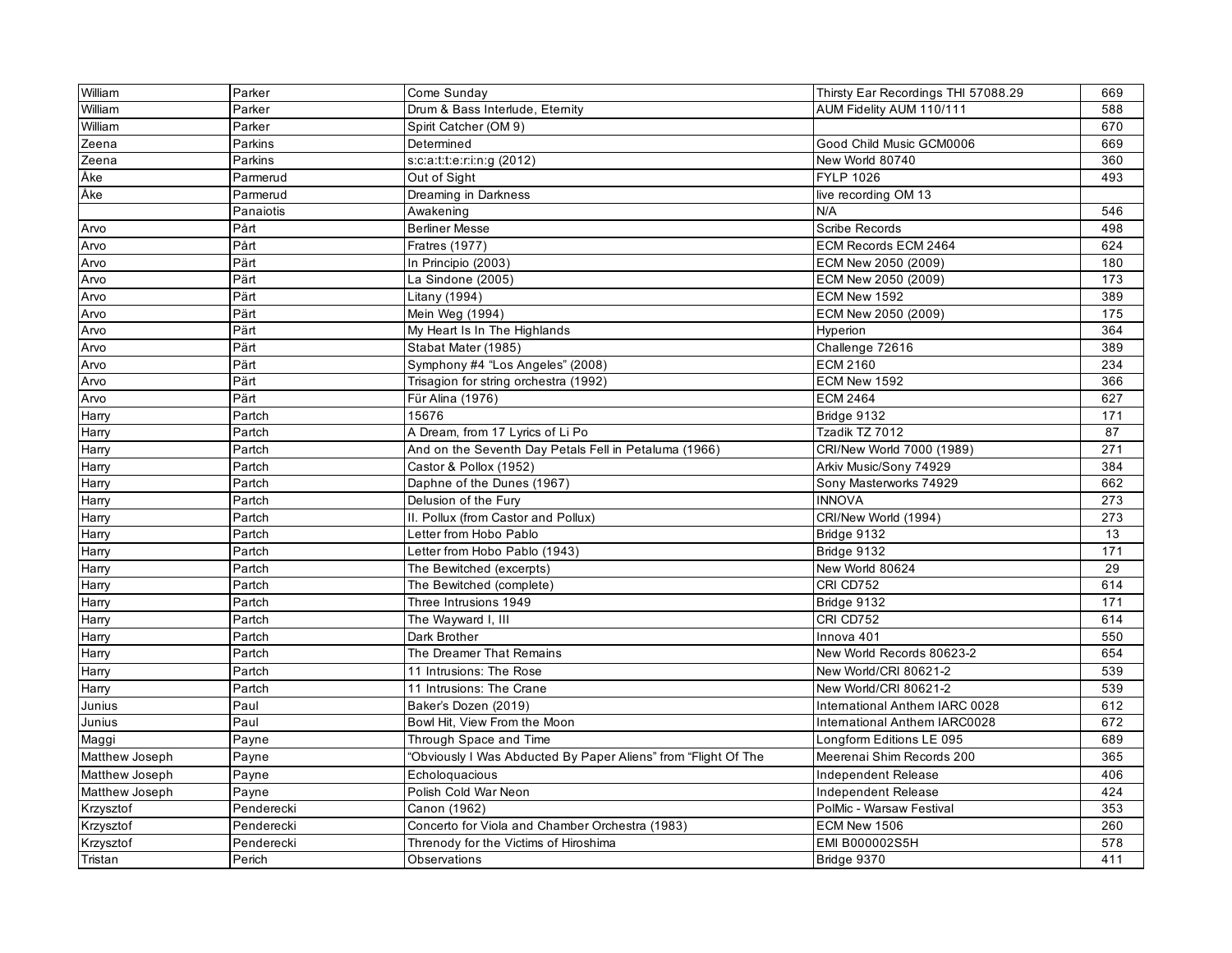| Tristan          | Perich             | Surface Image                                                 | New Amsterdam NWAM 060           | 413 |
|------------------|--------------------|---------------------------------------------------------------|----------------------------------|-----|
| Freddie          | Perren             | Will Survive (2016)                                           | CD Baby                          | 544 |
| Fredrik          | Pesson             | La Vita, Non Sapremo, Mes Béatitudes                          | Stradivarius 33755               | 117 |
| Steve            | Peters             | Ancestral Memory (1996)                                       | trAce 024 (Paris)                | 106 |
| Steve            | Peters             | From Shelter                                                  | Cold Blue 018                    | 39  |
| Steve            | Peters             | The Webster Cycles (1981)                                     | Cold Blue                        | 140 |
| Kristaps         | Petersons          | <b>Oktets</b>                                                 | Private recording                | 284 |
| Matthias         | Petersson          | Neverfield                                                    | Ideal 056                        | 344 |
| Astor            | Piazzolla          | Maria de Buenos Aires                                         | Alfa                             | 314 |
| Astor            | Piazzolla          | Four for Tango                                                | Nonesuch 79181                   | 627 |
| Astor            | Piazzolla          | Tres tangos para bandonéon y orquestra                        | Nonesuch 79174                   | 627 |
| Astor            | Piazzolla          | Asleep, Despetar                                              | Nonesuch 79254                   | 627 |
| Kartik           | Pillai             | Music to be Nothing For                                       | n/a                              | 659 |
| Paul             | Pinto              | Minis (11, 4, 5)                                              | Gold Bolus GBR 024               | 479 |
| Michael          | Pisaro             | July Mountain (California Version)                            | Gravity Wave GW 002              | 611 |
| Michael          | Pisaro             | A single charm is doubtful (2005)                             | Wandelweiser 1405                | 397 |
| Michael          | Pisaro             | a wave and waves, part 2                                      | Cathnor 009                      | 233 |
| Michael          | Pisaro             | Fields Have Ears                                              | Gravity Wave GW 007              | 516 |
|                  | Plinth AKA Michael | <b>Collected Machine Muisc</b>                                | Time Released Sound TRS 11       | 533 |
| Leon             | Pober              | <b>Tiny Bubbles</b>                                           | Reprise Records 6357-2           | 680 |
| Larry            | Polansky           | Eskimo Lullaby                                                | Unreleased CD from Jim Fox       | 61  |
| Larry            | Polansky           | Horn (1989)                                                   | Artifact 1011                    | 358 |
| Larry            | Polansky           | Improvisation for Two Pianos and Fretless Guitar              | Henceforth 111                   | 348 |
| Larry            | Polansky           | Movement for Lou Harrison for just bass quartet (1977)        | Artifact ART 1011                | 275 |
| Larry            | Polansky           | Piano Piece #5                                                | Bandcamp                         | 497 |
| Larry            | Polansky           | The World's Longest Melody                                    | New World 80700                  | 480 |
| Marek            | Poliks             | Lamina Hollow Volume                                          | unreleased recording             | 450 |
| Pierre-Dominique | Ponnelle           | String Quartet #2 (2006)                                      | Genuin GEN 10163 (2010)          | 237 |
| Jonathan         | Pontier            | Arte Faxxx                                                    | Private                          | 65  |
| André            | Popp               | Perles de Cristal, La Polka du Roi, Java, La Polka du Colonel | <b>Basta 9031</b>                | 590 |
| Anthony          | Porter             | Needle-play                                                   | Mobius Trio MT 001               | 330 |
| Henri            | Pousseur           | Séismogrammes, pt 1                                           | Sub Rosa Records SR415           | 602 |
| Karen            | Power              | Location, Location, Location                                  | n/a                              | 652 |
| Wendy            | Prezament          | Recollection                                                  | Artifact 025 (2001)              | 181 |
| Alwynne          | Pritchard          | Invisible Cities (1999)                                       | Metier 92040 (2002)              | 137 |
| Gabriel          | Prokofiev          | String Quartet #2                                             | Nonclassical Recordings NONCLSS0 | 403 |
| Gabriel          | Prokofiev          | The Triadic Riddles of Water (2010) remix                     | Nonclassical S012                | 278 |
| Serge            | Prokofiev          | Toccata, op. 11                                               | <b>RCA/BMG 60377</b>             | 45  |
| John             | Prokop             | New England, Late Summer                                      | <b>OgreOgress</b>                | 59  |
|                  | Psychic TV         | Southern Comfort                                              | <b>Temple Records</b>            | 624 |
| Jan              | Pusina             | Nine Pieces Of Light                                          | Other Minds OM2012               | 462 |
| Sun              | Ra                 | The Cosmos                                                    | ESP Disk ESP 1014                | 401 |
| Sun              | Ra                 | Neptune (2010)                                                | <b>Enterplanetary Koncepts</b>   | 602 |
| Sun              | Ra                 | Space is the Place                                            | Grp Records B0000065KI           | 524 |
| Sun              | Ra                 | Space is the Place                                            | Jackpot Records JPR049           | 665 |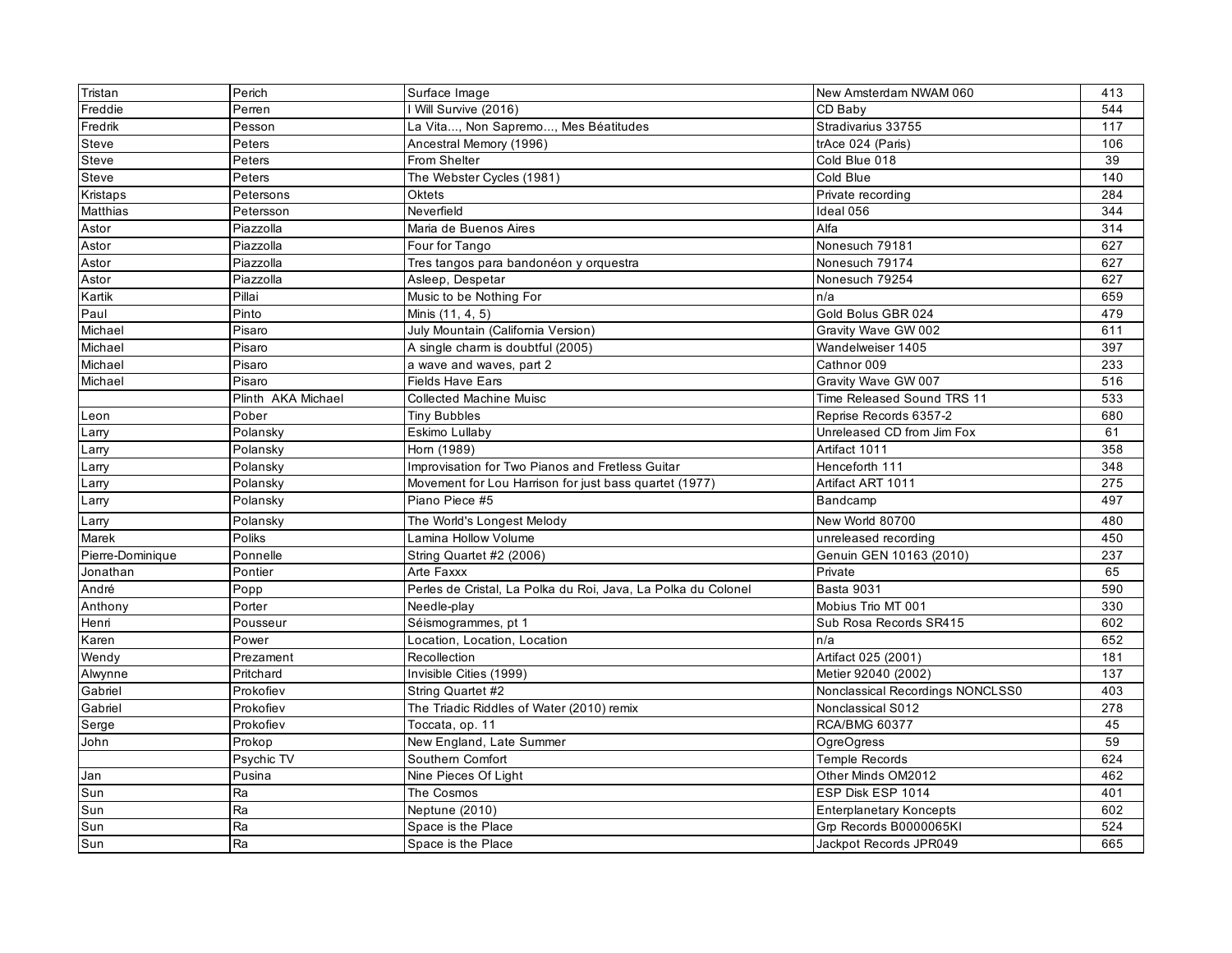| Sun            | Ra                           | Sun Ra & his Band from Outer Space                           | ESP Disk 1045                    | 524 |
|----------------|------------------------------|--------------------------------------------------------------|----------------------------------|-----|
| Sun            | Ra                           | The Shadow World                                             | ESP Disk 1045                    | 524 |
| Sun            | Ra                           | Theme of the Stargazers                                      | ESP Disk 1045                    | 524 |
| Sun            | Ra                           | India                                                        | <b>Enterplanetary Koncepts</b>   | 524 |
| Sun            | Ra                           | Sunology @1                                                  | <b>Enterplanetary Koncepts</b>   | 524 |
| Sun            | Ra                           | Davice to Medics                                             | <b>Enterplanetary Koncepts</b>   | 524 |
| Sun            | Ra                           | The Nile- Part 1                                             | Modern Harmonic MH-8012          | 656 |
| <b>Dick</b>    | Raaijmakers                  | Canon 5- Super 'dis moi'                                     | Composer's Voice CV-NEAR 09/10/1 | 582 |
| Éliane         | Radigue                      | Chry-ptus                                                    |                                  | 687 |
| Éliane         | Radigue                      | Occam V                                                      | Saltern Records                  | 689 |
| Éliane         | Radigue                      | Trvptic                                                      |                                  | 687 |
| Horatiu        | Radulescu                    | 2nd Sonata / 4th Sonata (1991/1993)                          | Ars Musici AM 1086/1142          | 168 |
| Horatiu        | Radulescu                    | Piano Sonata #2                                              | CPO 999880 (2004)                | 241 |
| Horatiu        | Radulescu                    | The Quest - Piano Concerto 1996                              | cpo 999589                       | 159 |
| Horatiu        | Radulescu                    | Third Piano Sonata (1999) "you will endure forever"          | CPO 999880 (2004)                | 177 |
| David          | Rakowski                     | Piano Concerto (2006)                                        | BMOP/sound 1009 (2009)           | 203 |
| David          | Rakowski                     | Piano Edude #63 (killer B's)                                 | Bridge 9310                      | 357 |
| The            | Ramones                      | <b>Blitzkreig Bop</b>                                        | Sire SASD-7520                   | 700 |
| Lee            | Ranaldo                      | Maelstrom from Drift                                         | Three Lobed Recordings           | 574 |
| <b>Brendon</b> | Randall-Meyers               | <b>Making Good Choices</b>                                   | Mobius Trio MT001                | 415 |
| <b>Brendon</b> | Randall-Myers                | Making Good Choices - excerpt                                | Mobius Trio MT 001               | 330 |
| Sunleif        | Rasmussen                    | Goodnight & Farewell, Accvire, Ormurin langi, Brestiskvoedi. | Da Capo Classical 6.220640       | 663 |
| Sunleif        | Rasmussen                    | պո                                                           | OUR Recordings 6.220605          | 344 |
| Sunleif        | Rasmussen                    | Saxophone Concerto: Dem Licht entgegen                       | Dacapo 6.220506                  | 342 |
| Sunleif        | Rasmussen                    | Symphony #1                                                  | Dacapo 6.220506                  | 342 |
| Maja           | Ratkje                       | No Title Tango and Milonga (2003)                            | Jazzaway JARCD019                | 84  |
| Maja S.K.      | Ratkje                       | Sound Check                                                  | Pica Disk PICA009                | 426 |
| Maja S. K.     | Ratkje                       | Waves IIB                                                    | Tzadik TZ8051                    | 426 |
| Santa          | Ratniece                     | Saline                                                       | <b>LMIC 024</b>                  | 287 |
| Einojuhani     | Rautavaara                   | Adagio Celeste for string orch (2000)                        | Ondine ODE 1064-5                | 278 |
| Einojuhani     | Rautavaara                   | Cantus Arcticus: Concerto For Birds and Orchestra (1972)     | Catalyst 09026-62671             | 585 |
| Einojuhani     | Rautavaara                   | Cantus Arcticus: Concerto For Birds and Orchestra (1972)     | Catalyst 09026-62671             | 374 |
| Maurice        | Ravel, orch. Marius Constant | Gaspard de la Nuit                                           | ADDA 590047                      | 644 |
| Steve          | Reich                        | Electric Counterpoint (1987)                                 | Signum Records 143 (2008)        | 224 |
| Steve          | Reich                        | Electric Counterpoint (1987)                                 | Nonesuch Records 544123          | 574 |
| Steve          | Reich                        | Four Organs                                                  | Private recording                | 690 |
| Steve          | Reich                        | Mallet Quartet (2009)                                        | Nonesuch 52812361-2              | 602 |
| Steve          | Reich                        | Music for 18 Musicians                                       | <b>ECM 1129</b>                  | 511 |
| Steve          | Reich                        | Music for 18 Musicians                                       | <b>ECM 1129</b>                  | 690 |
| Steve          | Reich                        | Music for a Large Ensemble (1978)                            | ECM Records 1168                 | 662 |
| Steve          | Reich                        | My Name Is                                                   | Private recording                | 690 |
| Steve          | Reich                        | Nagoya Marimbas (1994)                                       | Nonesuch 79451-2                 | 602 |
| Steve          | Reich                        | Octet                                                        | ECM Records 1168                 | 422 |
| Steve          | Reich                        | <b>Phase Patterns</b>                                        | Private recording                | 690 |
| Steve          | Reich                        | Piano Phase                                                  | Private recording                | 690 |
| Steve          | Reich                        | Radio Rewrite                                                | Nonesuch 5431232                 | 408 |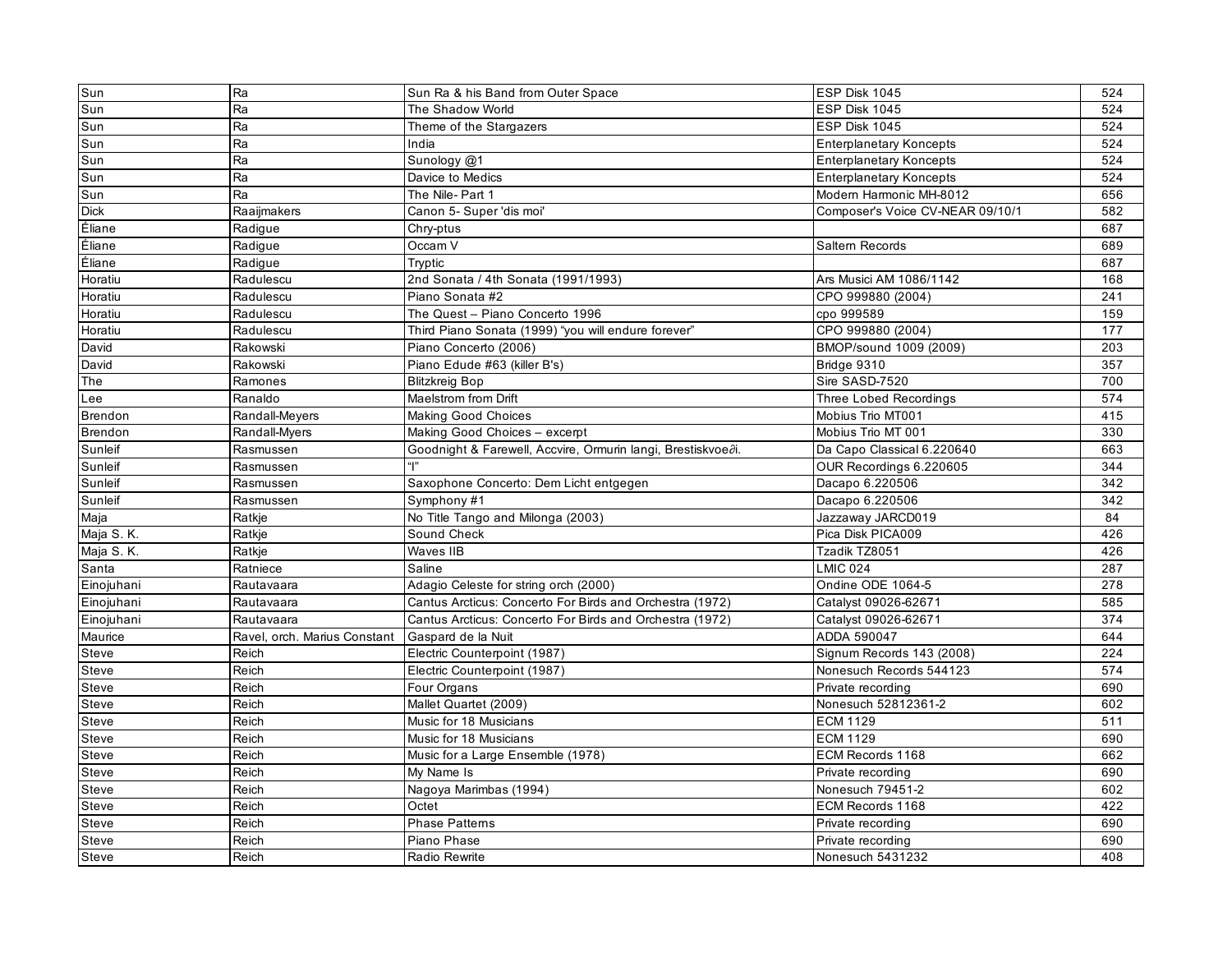| <b>Steve</b>   | Reich            | Sextet                                                          | Nonesuch 79451-2                | 680 |
|----------------|------------------|-----------------------------------------------------------------|---------------------------------|-----|
| Steve          | Reich            | Sextet Mov. 5 (Fast)                                            |                                 | 677 |
| Steve          | Reich            | Sextet; Music for Pieces of Wood                                | Cedille CDR 90000 161           | 470 |
| Steve          | Reich            | Variations for Winds, Strings, and Keyboards                    | Philips 412214                  | 286 |
| Steve          | Reich            | Vermont Counterpoint (1982)                                     | New Focus 135                   | 381 |
| Steve          | Reich            | WTC 9/11                                                        | Nonesuch 528236                 | 301 |
| Steve          | Reich            | WTC 9/11, 1st movement (2010)                                   | Nonesuch 528236                 | 617 |
| Hans           | Reichel          | various titles                                                  | Rastascan Records BRD-016       | 698 |
| Wendy          | Reid             | Tree Piece #1                                                   | Frog Peak Niente                | 383 |
| the            | Residents        | Drum, no fife (2008)                                            | Other Minds 1022                | 363 |
| the            | Residents        | Santa Dog, Dumbo The Clown (Who Loved Christmas)                | Ralph Records                   | 543 |
| the            | Residents        | Eskimo                                                          | Ralph Records                   | 515 |
| the            | Residents        | The Gingerbread Man (selections)                                | East Side Digital ESD 81072     | 632 |
| Ottorino       | Respighi         | Laude to the Nativity                                           | Decca Records 4448422           | 586 |
| <b>Belinda</b> | Reynolds         | Coming around                                                   | Albany 899                      | 97  |
| <b>Belinda</b> | Reynolds         | Cover                                                           | Innova 653                      | 58  |
| <b>Belinda</b> | Reynolds         | Play                                                            | Innova 653                      | 54  |
| Belinda        | Reynolds         | Weave                                                           | Seventh Chapter                 | 54  |
| Roger          | Reynolds         | imAge/piano, imagE/piano (2007)                                 | Mode 212 (2009)                 | 193 |
| Aarin          | Richard, Michael | Monsanto House of the Future (excerpt), Space Mountain I, Space | Disneyland Records D002192002   | 638 |
|                | Giacchino        | Mountain II                                                     |                                 |     |
| Eric           | Richards         | finalbells (2004)                                               | New World 80673                 | 121 |
| Marga          | Richter          | Lament for String Orchestra (1956)                              | <b>MGM E-3422</b>               | 609 |
| Marga          | Richter          | Sonata for Piano (1954)                                         | <b>MGM E-3422</b>               | 609 |
| Marga          | Richter          | Transmutation: Eight Songs from the Chinese (1949)              | <b>MGM E-3422</b>               | 609 |
| Marga          | Richter          | Landscapes of the Mind I (Piano Concerto No. 2, 1968-74)        | <b>NA</b>                       | 609 |
| Marga          | Richter          | Düsseldorf Concerto (1982)                                      | <b>NA</b>                       | 609 |
| Max            | Richter          | Recomposed by Max Richter- Vivaldi 4 Seasons,                   | Deutsche Grammophon - 4793229   | 644 |
| Wolfgang       | Rihm             | Dritte Musik (Violin Concerto) 1993                             | Hänssler Classic 93.185         | 105 |
| Wolfgang       | <b>Rihm</b>      | Piano Piece No. 6                                               | <b>Kairos 12122</b>             | 288 |
| Wolfgang       | Rihm             | Sub-Kontur (1975)                                               | Hänssler Classic 93.202         | 149 |
| Gyan           | Riley            | Movettabutta, Melismantra, Herbie Moonshine's Last Dance        | Agyanamus Music AM01 (2007)     | 208 |
| Terry          | Riley            | Be Kind To One Another                                          | Other Minds 1022                | 363 |
| Terry          | Riley            | Desert of Ice                                                   | CBS Masterworks 35164           | 622 |
| Terry          | Riley            | Harp of New Albion                                              | Bridge 9132                     | 13  |
| Terry          | Riley            | Harp of New Albion                                              | Bridge 9132                     | 171 |
| Terry          | Riley            | In C (1964)                                                     | Innova 758 (2010)               | 204 |
| Terry          | Riley            | In C (Bang on a Can version)                                    | Canteloupe 21004                | 633 |
| Terry          | Riley            | In C Mali                                                       | Transgressive Records TRANS 186 | 633 |
| Terry          | Riley            | In C (Acid Mother's Temple)                                     | Squealer SQLR 037               | 633 |
| Terry          | Riley            | June Buddhas, from Mexico City Blues (1991)                     | MHS 5180914                     | 156 |
| Terry          | Riley            | Poppy No-good and the Phantom Band (1969)                       | <b>CBS MK 7315</b>              | 680 |
| Terry          | Riley            | The Walrus in Memorium                                          | <b>Telarc 80513</b>             | 18  |
| Terry          | Rilev            | Tread on the Trail (1965)                                       | New World 80558 (2005)          | 82  |
| Terry          | Riley            | Sunrise of the Planetary Dream Collector (1980)                 | Nonesuch 548925                 | 604 |
| Terry          | Riley            | The Philosopher's Hand (1999)                                   | Nonesuch 548925                 | 604 |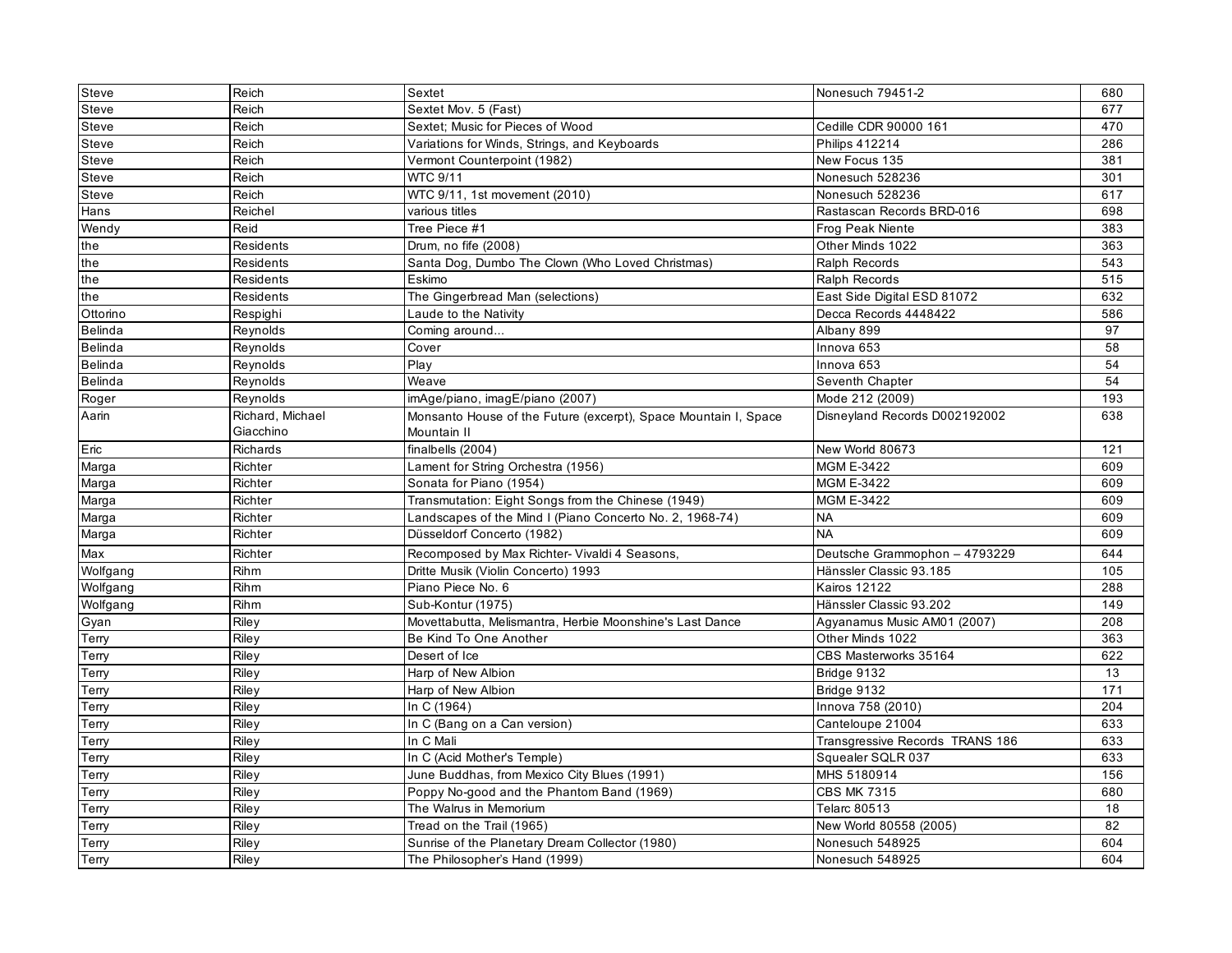| <b>Terry</b>   | Riley                    | You're No Good (1967)                                                     | Cortical Foundation Organ of Corti 5 | 582 |
|----------------|--------------------------|---------------------------------------------------------------------------|--------------------------------------|-----|
| Terry          | Riley                    | Be Kind to One Another                                                    | OM 1022-2                            | 555 |
| Terry          | Riley                    | Concerto for 2 Pianists & 5 Tape Rcorders                                 | organ of Corti 1                     | 544 |
| Terry          | Riley                    | Fandango on the Heaven Ladder (1994)                                      | Irritable Hedgehog IHM 020M          | 540 |
| Terry          | Riley                    | Simone's Lullaby (1994)                                                   | Irritable Hedgehog IHM 020M          | 540 |
| Terry          | Riley                    | Poppy Nogood & the Phantom Band, "All Night Flight" Vol 1                 | Cortical Foundation Organ of Corti 4 | 536 |
| Terry          | Riley                    | Music for the Gift                                                        | Elision Fields EF-10                 | 526 |
| Terry          | Riley                    | A Rainbow in Curved Hour                                                  | <b>CBS MK 7315</b>                   | 523 |
| Terry          | Rilev                    | The Gift, from Salome Dances For Peace (1985-86)                          | Nonesuch 548925-2                    | 653 |
| Terry          | Riley/Zoë Keating        | Zinc (In C)                                                               | Innova Records 758                   | 633 |
| Katrine        | Ring                     | A Nice Cup of Tea, Please!; Kaningrin                                     | Dacapo 8.226569                      | 337 |
| Chris          | Rippey                   | The Serpent, Angels and Ravens, Syskelia                                  | self released                        | 570 |
| Jean-Claude    | Risset                   | Saxatile (1992)                                                           | CCMIX. Paris Mode 98                 | 81  |
|                |                          | Mutations (1969)                                                          | Sub Rosa 250                         | 653 |
| Juanjosé       | <b>Rivas</b>             | Self-isolation soundscape                                                 | na                                   | 639 |
| Juanjosé       | Rivas                    | Nocturnal Emmisions, Insommnia                                            | Mandorla Netlabel MNL 013            | 639 |
| Sam            | <b>Rivers</b>            | Arcs (2005)                                                               | Rivbea Sound Company                 | 603 |
| Max            | Roach/Oscar Brown Junior | Driva' Man (1960)                                                         | Candid CJS 9002                      | 603 |
| Curtis         | Roads                    | Point Line Cloud excerpts                                                 | Asp+D1303:E1303hodel 3000            | 27  |
| Christopher    | Roberts                  |                                                                           | Cold Blue CB 0034 (2009)             | 200 |
| Christopher    | Roberts                  | Trios for Deep Voices                                                     | Cold Blue CB 0030 (2009)             | 167 |
| Matana         | Roberts                  | excerpts from Coin Coin Chapter four                                      | <b>NA</b>                            | 605 |
| Matana         | Roberts                  | Rise, Pop Piti, Song for Eulalie, Kersaia, Libation for Mr. Brown-Bid 'Em | CST Records CST079                   | 642 |
|                |                          | In.                                                                       |                                      |     |
| Matana         | Roberts, Ludwig van      | Borderlands, String Quartet No. 15 in A minor (1st movement), Zeher       | In a Circle Records ICR014           | 642 |
|                | Beethoven.               | (Poison)                                                                  |                                      |     |
|                | Reena Esmail             |                                                                           |                                      |     |
| Paul           | Robinson                 | The Triadic Riddles of Water (2010)                                       | Nonclassical S012                    | 278 |
| Joaquin        | Rodrigo/ Mile Davis      | Concierto de Aranjuez: Adagio                                             | Columbia Legacy 889858414312         | 526 |
| Kurt           | Rohde                    | <b>Bis Bald (2008)</b>                                                    | Private recording                    | 304 |
| Amadeo         | Roldan                   | Ritmica No 5 (1930)                                                       | Wergo 6928                           | 228 |
| Amadeo         | Roldan                   | Ritmica No 6 (1930)                                                       | Wergo 6928                           | 227 |
| Neil           | Rolnick                  | 3 Songs to poems of Philip Levine                                         | Innova 656 (2006)                    | 80  |
| James          | Romig                    | Still                                                                     | New World Records 80802              | 615 |
| Ned            | Rorem                    | Songs                                                                     | Other Minds 1009 (1964/2006)         | 80  |
| Ned            | Rorem                    | <b>Mallet Concerto</b>                                                    | Naxos 8.574218                       | 640 |
| John           | Rose                     | Our police                                                                | Rer Megacorp LC-2677                 | 232 |
| Jason Carl     | Rosenberg                | String Quartet No. 1                                                      | Unreleased Recording                 | 435 |
| David          | Rosenboom                | In the Beginning (excerpt)                                                | New World 80735                      | 382 |
| David          | Rosenboom                | Portable Gold and Philosophers' Stones                                    | Pogus P21022-2                       | 546 |
| Nino           | Rota                     | Fellini's Satyricon                                                       | Quartet Records QRSCE034             | 635 |
| Daniel Bernard | Roumain                  | Lost, from String Quartet #2                                              | <b>DBR</b>                           | 55  |
| Daniel Bernard | Roumain                  | String Quartet #2                                                         | <b>DBR Music</b>                     | 3   |
| claire         | rousay                   | Her Striped Shirt                                                         | <b>Tss Tapes 1</b>                   | 595 |
| Kareem         | Roustom                  | <b>Embroidered Verses</b>                                                 | Navona NV6356                        | 663 |
| Zach           | Rowden/ Henry Birdsey    | Latitudes Set                                                             | N/A                                  | 562 |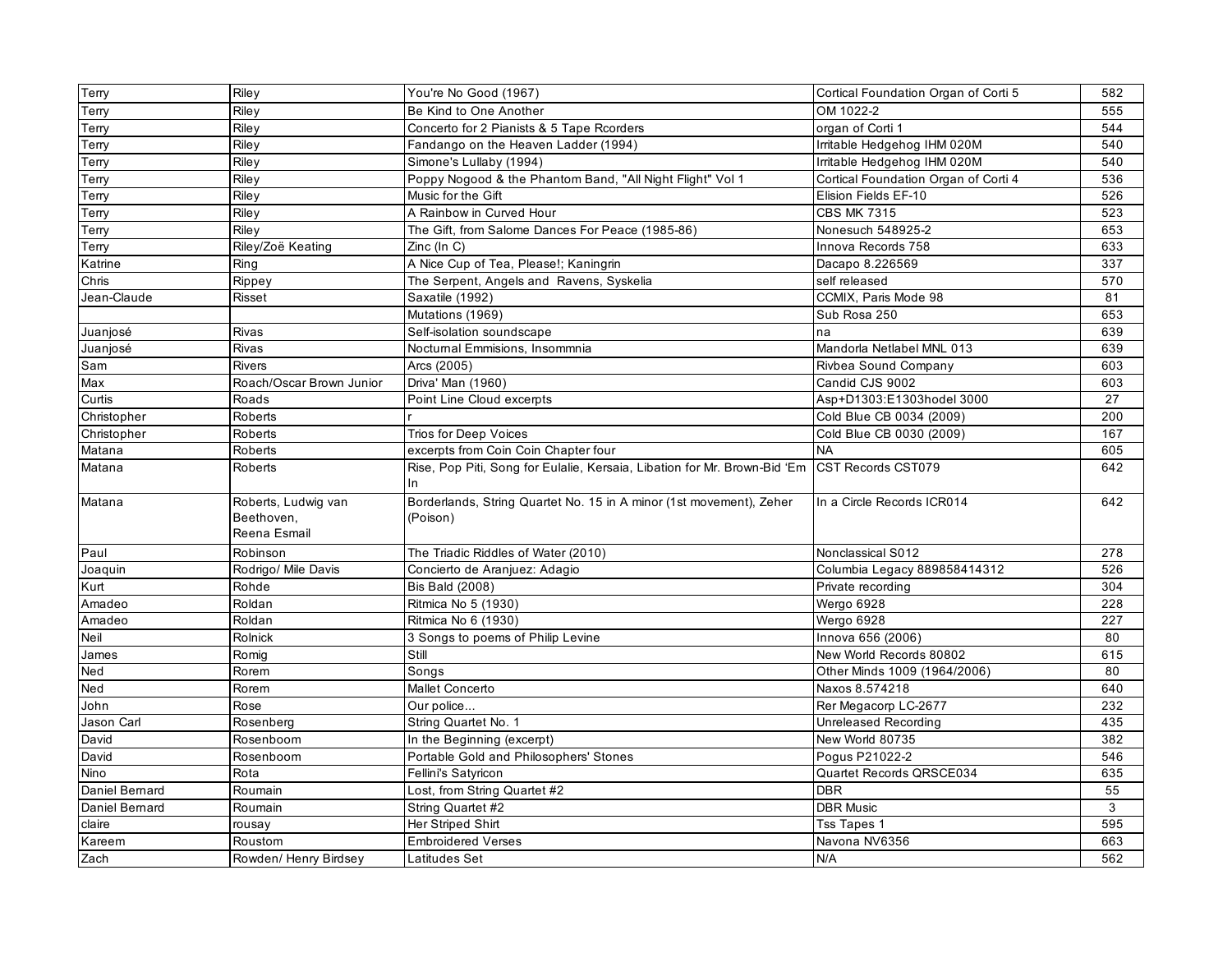| Ana            | Roxanne                    | I'm Every Sparkly Woman, On a Small Valley                   | Leaving Records LR 151        | 579 |
|----------------|----------------------------|--------------------------------------------------------------|-------------------------------|-----|
| Ana            | Roxanne                    | Untitled, A Study in Vastness, Suite Pour L'Invisible        | Kr, naanky                    | 640 |
| Poul           | Ruders                     | Four Dances (1983)                                           | Dacapo 8.226028               | 203 |
| Dane           | Rudhyar                    | Crisis and Overcoming (1978)                                 | <b>CRI 604</b>                | 236 |
| Dane           | Rudhyar                    | Five Stanzas (1927)                                          | CP2 105                       | 238 |
| Dane           | Rudhyar                    | Sinfonietta (1925)                                           | Varese Int'l VC81046          | 236 |
| Dane           | Rudhyar                    | Sunburst (1925), The Gates: Stars (1925)                     | Orion OC674                   | 236 |
| Carl           | Ruggles                    | Toys; Angels; Sun-Treader; Portals; Evocations               | Other Minds 1020/1021         | 302 |
| Loren          | Rush                       | Mattina                                                      | unreleased                    | 13  |
| Loren          | Rush                       | Dans le Sable                                                | KPFA lve.3/20/1972            | 522 |
| Johathan       | Russell                    | Bass Clarinet Double Concerto                                | Private recording             | 386 |
| Jon            | Russell                    | Light Cathedral                                              | SNOtone ST03                  | 486 |
| Jonathan       | Russell                    | Eleven (for Eleven Clarinets)                                | private recording             | 431 |
| Jonathan       | Russell                    | Repetitive Stress (2912)                                     | Innova 863                    | 372 |
| Jonathan       | Russell                    | Repetitive Stress (2912)                                     | Innova 863                    | 415 |
| William        | Russell                    | Three Dance Movements (1933)                                 | Wergo 6928                    | 228 |
| William        | Russo                      | Three Pieces for Blues Band and Orchestra (Part 1)           | DG 463 665                    | 337 |
| Sarah Kirkland | Ruth                       | In Experiment in Giallo                                      | Obsolete Media Objects        | 541 |
| Jeffrey        | Ryan                       | String Quartet #3 "sonata distorta" (2006)                   | CMC CD 13308                  | 156 |
| Frederic       | Rzewski                    | Coming Together                                              | Opus One 20                   | 658 |
| Frederic       | <b>Rzewski</b>             | Dear Diary                                                   | Sub Rosa SR523                | 694 |
| Frederic       | Rzewski                    | Four Pieces for Piano: #4                                    | Wooden Fish                   | 352 |
| Frederick      | Rzewski                    | Peace Dances                                                 | Other Minds Records OM 1022-2 | 634 |
| Frederic       | Rzewski                    | The People United Will Never Be Defeated                     | Cedille CDR 90000 158         | 625 |
| Frederic       | <b>Rzewski</b>             | The People United Will Never Be Defeated                     | Cedille CDR 90000 158         | 694 |
| Frederick      | Rzewski                    | 36 Variations on "The People United Will Never Be Defeated!" | Vanguard Classics OVC 8056    | 316 |
| Frederic       | Rzewski                    | Piano Piece #4                                               | AM 1148                       | 34  |
| Frederic       | <b>Rzewski</b>             | The Road, Part 3                                             | Nonesuch 796232               | 456 |
| Frederic       | Rzewski                    | Spots, The Lost Melody                                       | OODiscs 15                    | 694 |
| Frederick      | Rzewski                    | Whimwhams                                                    | New World Records 80740-2     | 694 |
| Kaija          | Saariaho                   | Graal théâtre                                                | Cedille CDR 90000 183         | 691 |
| Kaija          | Saariaho                   | Lonh (1996)                                                  | Ondine 906                    | 376 |
| G.S.           | Sachdev                    | Raga Patdeep: Teental                                        | Chandhi CPCD 201              | 342 |
| Franco         | Saint de Bakker            | No One Knows                                                 | WIRE sampler 253              | 39  |
|                | Saleh/Ghazaleh             | Roba'iyat Shagar El Tout (El Donia) (2012)                   | Mostakell EKA1202             | 621 |
| Esa-Pekka      | Salonen                    | Dichotomie (2000)                                            | <b>Telarc 80712</b>           | 153 |
| Esa-Pekka      | Salonen                    | Cello Concerto                                               | Sony Classical 19075928482    | 561 |
| Eleanor        | Sandresky                  | REM1 from A Sleeper's Notebook (2004)                        | One Soul                      | 109 |
| Dean           | Santomieri / Thea Farhadia | <b>Big Clip</b>                                              | Independent release           | 443 |
| Dean           | Santomieri / Thea Farhadia | Pollock                                                      | Independent release           | 443 |
| Dean           | Santomieri / Thea Farhadia | Ricochet                                                     |                               | 443 |
| Dean           | Santomieri / Thea Farhadia | Six Seven                                                    | Independent release           | 443 |
| Dean           | Santomieri / Thea Farhadia | <b>Toy Structure</b>                                         | Independent release           | 443 |
| Maryam         | Saleh/Louca/Ghazaleh       | Nefsif Akli (2017)                                           | Mostakell MST0004             | 621 |
| Erik           | Satie                      | Sports et Divertissements 1-21 (1914)                        | Hyperion CDH55175             | 540 |
| Somei          | Satoh                      | Lanzarote (1993)                                             | Camerata (Tokyo)              | 111 |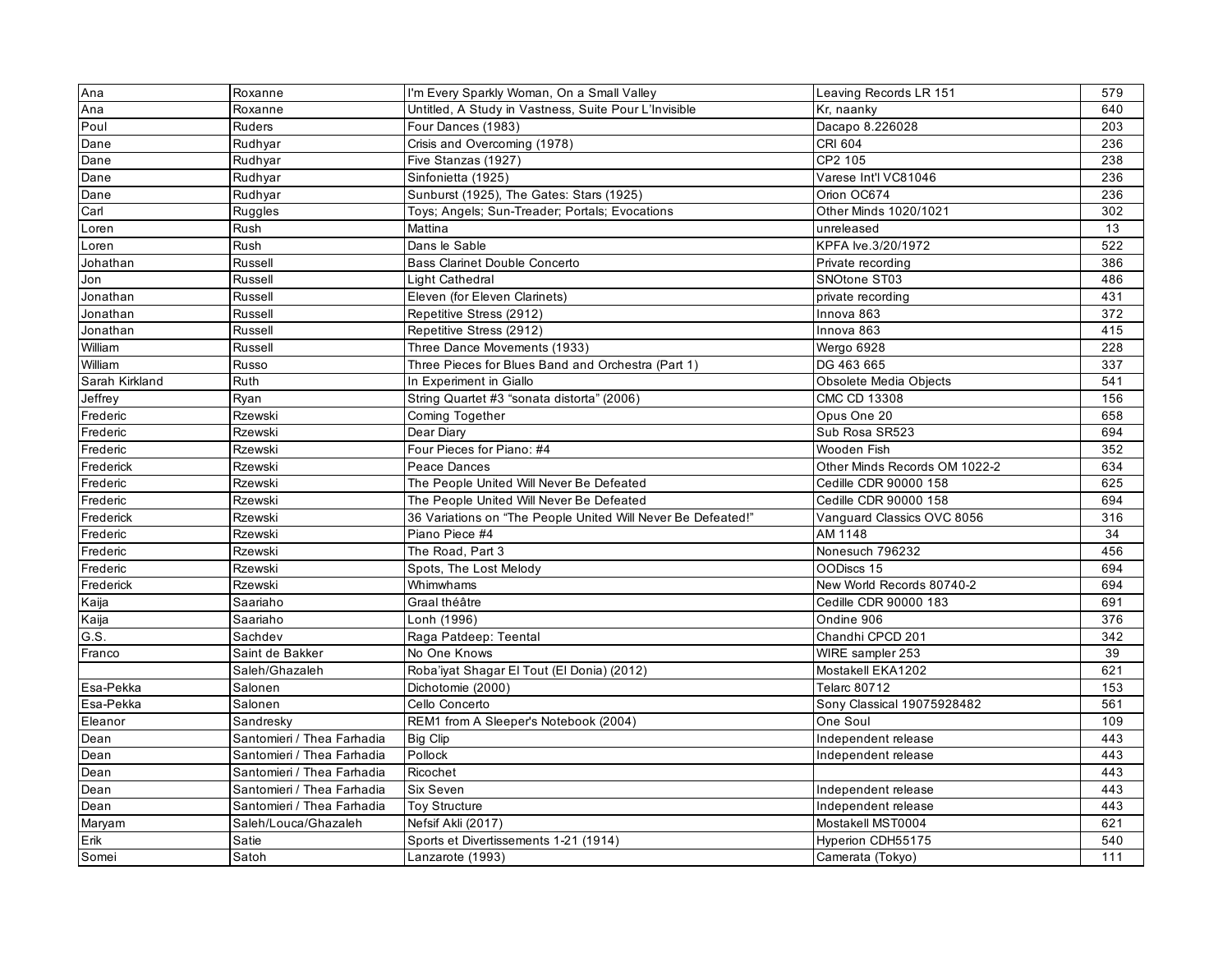| Somei       | Satoh          | Litania, Birds in Warped Time II, A Gate Into the Stars                                 | New Albion 008                        | 41  |
|-------------|----------------|-----------------------------------------------------------------------------------------|---------------------------------------|-----|
| Somei       | Satoh          | Music for Alonzo King's Lines Ballet: "SATOH"                                           | Private                               | 14  |
| Somei       | Satoh          | UZU (Vortex) (1988)                                                                     | Camerata 28CM-628                     | 257 |
| Greg        | Saunier        | Deerhoof Chamber Variations                                                             | New Amsterdam NWAM 076                | 475 |
| Eddie       | Sauter         | Saxophone Quartet #1                                                                    | Hat[Now] Art 136                      | 240 |
| Tomoko      | Sauvage        | Mylapore, Making of a Rainbow                                                           | APOSIOPESE APO 07                     | 577 |
|             | sawako         | elf flute, woods susarrate, ancient memoria, great voyage, on the wind,<br>endless dawn | Sony Music Masterworks 24425425       | 671 |
| Ahmet Adnan | Saygun         | Partita For Cello Solo, Op. 31 - Allegretto (1954)                                      | wa-on                                 | 604 |
| Ramteen     | Sazegari       | <b>Conflicted Copy</b>                                                                  | Milk Factory Productions MFP-008      | 463 |
| Irene       | Sazer          | Homage to Oumou                                                                         | Flower Note Records: Four Little Sis  | 431 |
| Giacinto    | Scelsi         | Anahit                                                                                  | Accord 200612                         | 19  |
| Giacinto    | Scelsi         | Ave Maria*, Ohoi, Anagamin, Nattura renovatur,                                          | ECM 1963 (2006)                       | 74  |
| Giacinto    | Scelsi         | Canto #2                                                                                | Mode 95 (2001)                        | 222 |
| Giacinto    | Scelsi         | Chukrum (1963)                                                                          | Stradivarius 33802                    | 149 |
| Giacinto    | Scelsi         | Hurqualia (1960)                                                                        | Mode 95 (2001)                        | 222 |
| Giacinto    | Scelsi         | Hymnos (1963); Konx-Om-Pax (1968)                                                       | Mode 95 (2001)                        | 195 |
| Giacinto    | Scelsi         | Khoom for soprano and 6 instruments (1962)                                              | Salabert SCD 8905 (1990)              | 285 |
| Giacinto    | Scelsi         | Kya (1959)                                                                              | ATMA ACD2-2394 (2008)                 | 221 |
| Giacinto    | Scelsi         | Okanagon                                                                                | Kairos 0012032KAI                     | 440 |
| Giacinto    | Scelsi         | Poem pour Piano #2                                                                      | Adda 581189                           | 19  |
| Giacinto    | Scelsi         | Quattro Illustrazioni sulle metamorfosi di Vishnu (1953)                                | Stradivarius 33801 (2007)             | 131 |
| Giacinto    | Scelsi         | Riti: I Funderali di Achille (1962)                                                     | Stradivarius 33801 (2007)             | 128 |
| Giacinto    | Scelsi         | Rotativa (1930)                                                                         | Stradivarius 33802                    | 149 |
| Giacinto    | Scelsi         | String Quartet #2                                                                       | Stradivarius 33801 (2007)             | 128 |
| Giacinto    | Scelsi         | String Quartet #2 (1961)                                                                | Editions RZ 1014                      | 186 |
| Giacinto    | Scelsi         | String Quartet #4 (1964)                                                                | edition RZ 1014 (2002)                | 242 |
| Giacinto    | Scelsi         | String Quartet #5                                                                       | Salabert 8904                         | 19  |
| Giacinto    | Scelsi         | Trilogy (excerpts) for solo cello (1965)                                                | naïve v5257 (2011)                    | 264 |
| Giacinto    | Scelsi         | Trio for strings (1958)                                                                 | Salabert SCD 8904 (1990)              | 285 |
| Giacinto    | Scelsi         | Un Adieu, Sonata #3                                                                     | Hat Art 6092                          | 19  |
| Boguslaw    | Schaeffer      | Little Symphony for Large Orchestra (1960)                                              | PolMic - Warsaw Festival              | 353 |
| Pierre      | Schaeffer      | Cinq études de bruits-Étude violette (1948)                                             | Sub Rosa 250                          | 531 |
| Pierre      | Schaeffer      | Symphony for one man alone                                                              | <b>NA</b>                             | 619 |
| R. Murray   | Schafer        | Deluxe Suite for Piano (1995)                                                           | Centrediscs 12006                     | 89  |
| R. Murray   | Schafer        | String Quartet #3                                                                       | Centrediscs 39/4090                   | 66  |
| R. Murray   | Schafer        | String Quartet #6 (1993)                                                                | ATMA Classique (Canada)               | 105 |
| Isaac       | Schankler      | Alien Warp Etude                                                                        | Microfest Records MF-3                | 454 |
| Isaac       | Schankler      | <b>Blindnesses</b>                                                                      | Sono Luminus DSL-92180                | 454 |
| Isaac       | Schankler      | Light And Power (excerpts)                                                              |                                       | 454 |
| Isaac       | Schankler      | Mobile #1                                                                               | independent release                   | 454 |
| Isaac       | Schankler      | Pheromone                                                                               | Aerocade AM001                        | 454 |
| Lalo        | Schifrin       | Jm On The Move (1967)                                                                   | Ze Records/Light in the Attic LITA 13 | 604 |
| Steffen     | Schleiermacher | gnarwhallaby                                                                            | Populist PR004                        | 439 |
| Dieter      | Schnebel       | Orchestra (1977) excerpts                                                               | Wergo 66742 (2006)                    | 134 |
| Dieter      | Schnebel       | Santus (from MISSA) excerpt                                                             | Wergo 6218 (1993)                     | 134 |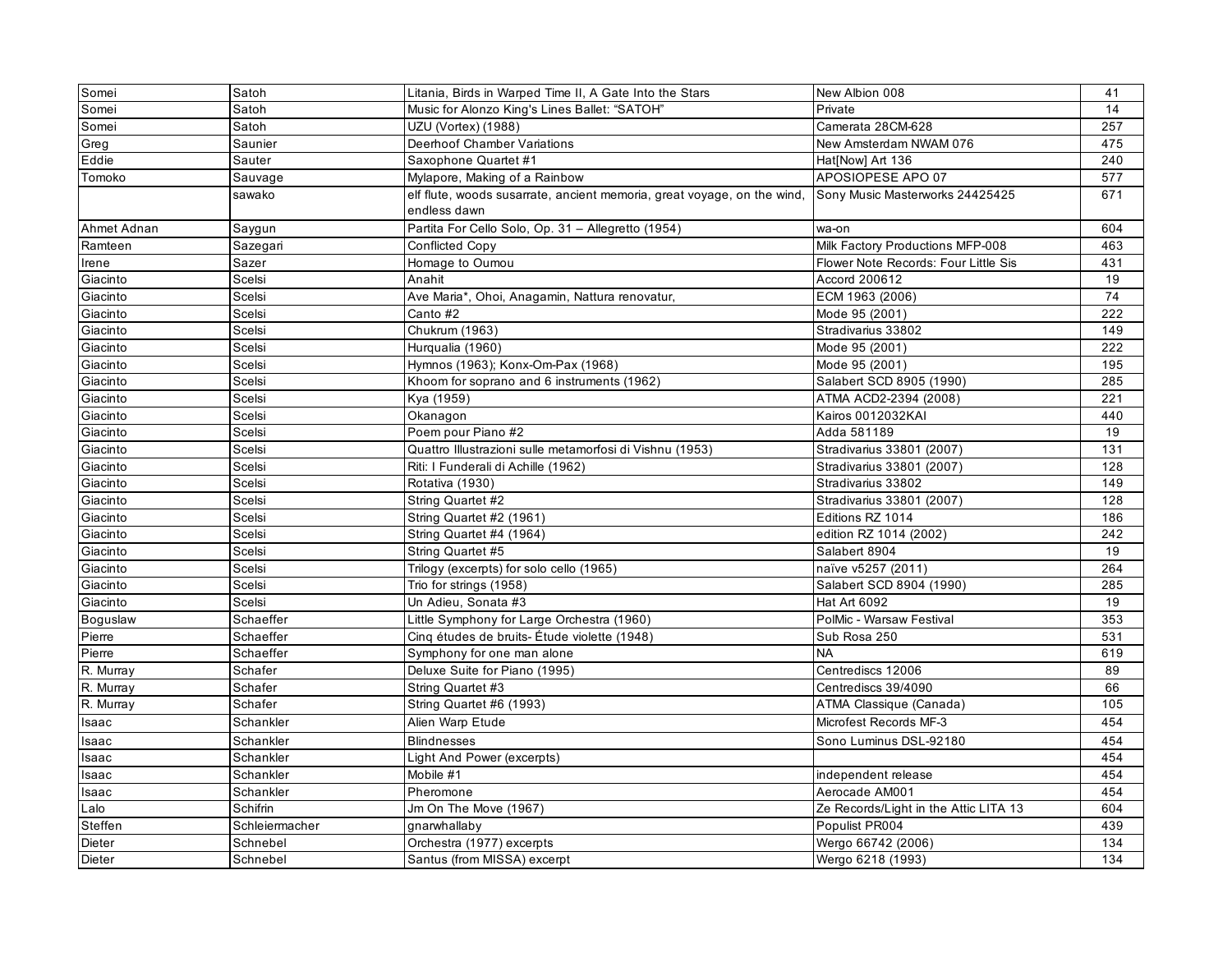| John           | Schneider            | Lament                                                        | Bridge 9132                    | 171     |
|----------------|----------------------|---------------------------------------------------------------|--------------------------------|---------|
| Alfred         | Schnittke            | Sonata #2                                                     | Chandos 9704                   | 288     |
| Alfred         | Schnittke            | String Quartet No. 3                                          | Nonesuch 79500                 | 697     |
| Edward         | Schocker             | Hymn for Lou and Bill                                         | unreleased recording           | 455     |
| Edward         | Schocker             | Hymn for Lou and Bill                                         | unreleased recording           | 660     |
| Arnold         | Schoenberg           | Six Short Pieces, op 19, Three Pieces, op 11                  | DG 423249                      | 45      |
| Carter         | Scholz               | Rhythmicon                                                    | Other Minds OM2013             | 462     |
| Carter         | Scholz               | Delay 1 from Lexicon                                          | Other Minds 2013               | 585     |
| John           | Schott               | Elegy: Thomas Edison and Emile Berliner                       | New World 80548                | 383     |
| John           | Schott               | The Grind                                                     | Smash the State                | 383     |
| Philip         | Schroeder            | Passage Through a Dream                                       | Innova 781 (2011)              | 281     |
| Phillip        | Schroeder            | Crystal Springs (2011)                                        | Innova 846                     | 367     |
| Phillip        | Schroeder            | Oceans of Green: On Occasion                                  | Innova 781                     | 299     |
| Phillip        | Schroeder            | Twelve Pieces for Piano                                       | Capstone CPS 8742              | 23      |
| Franz          | Schubert/Hans Zender | Schuberts "Winterreise": a composed interpretation, [exc      | Kairos 0012002KAI              | 644     |
| Paul           | Schuette             | <b>Puzzle Pieces</b>                                          | private recording              | 475     |
| Robyn          | Schulkowsky          | Percussion Songs No. 2 and No. 7 from Wolff Percussion Songs  |                                | 677     |
| Salvatore      | Sciarrino            | Let me die before I wake                                      | ECM New 2209                   | 299     |
| Stefano        | Scodanibbio          | Re-invention: Besame Mucho                                    | ECM New 2072                   | 362     |
| Raymond        | Scott                | IBM Probe & Baltimore Gas & Electric Co.                      | Basta Music 3090782            | 602     |
| Raymond        | Scott                | Sleepy Time                                                   | Basta Music 3090351            | 557     |
| Raymond        | Scott                | Manhattan Research Inc., excerpts                             | Basta Music 30-9078-2          | 638     |
| Raymond        | Scott                | & the Cow Jumped Over the Moon, & the Dish Ran Awa            | Basta Music 309075             | 638     |
|                |                      |                                                               |                                |         |
| Stephen        | Scott                | Vikings of the Sunrise                                        | New Albion 884                 | 28, 645 |
| Stephen        | Scott                | Rainbows                                                      | New Albion 107                 | 645     |
| Stephen        | Scott                | The Deep Spaces                                               | New Albion 132                 | 645     |
| Stephen        | Scott                | Fantasy for English Horn & Bowed Piano                        | private recording              | 645     |
| Stephen        | Scott & Terry Riley  | work-in-progress for 13 limit just intonation for bowed piano | private recording              | 645     |
| Peter          | Sculthorpe           | Mountains, Night Song, Irkanda I, Djilile                     | <b>Verso 2036</b>              | 85      |
| Peter          | Sculthorpe           | Sonata for Strings #3                                         | ABC Classics 465270            | 86      |
| Peter          | Sculthorpe           | String Quartet #8                                             | Nonesuch 79111                 | 59      |
| Peter          | Sculthorpe           | String Quartet #9                                             | Tall Poppies TP089             | 403     |
| Peter          | Sculthorpe           | String Quartet No. 12 (From Ubir / Earth Cry)                 | Sono Luminus DSL-92181         | 426     |
| Peter          | Sculthorpe           | Threnody for solo cello                                       | Tall Poppies 136               | 347     |
| Peter          | Sculthorpe           | String Quartet #14, Prelude and Mvmt #1                       | Sono Luminus DSL-92181         | 410     |
| Peter          | Sculthorpe           | String Quartet #18                                            | Sono Luminus DSL-92181         | 410     |
| Ruby           | Shabara              | Faring, Trakea, Laring                                        | na                             | 637     |
| Sam            | Shalabi              | Aha, Dol (2019)                                               | CST Records 146                | 621     |
|                | Shankar              | Ragam Tanam Pallavi (1980)                                    | <b>ECM 1195</b>                | 604     |
| Harold         | Shapero              | Sonata for Piano Four Hands                                   | Sono Luminus DSL 92151         | 323     |
|                | Shapey               | 21 Variations for Piano (1978)                                | New World 80681                | 123     |
| Ralph<br>Ralph | Shapey               | String Quartet #6                                             | New World 80681                | 289     |
| Ralph          | Shapey               | String Quartet #7 (1972)                                      | New World 80681                | 120     |
| Ralph          | Shapey               | Three for Six (Movements II and III)                          | New World 80681                | 289     |
| Elliot         | Sharp                | Storm Of The Eye                                              | Deutsche Grammophone 028947917 | 401     |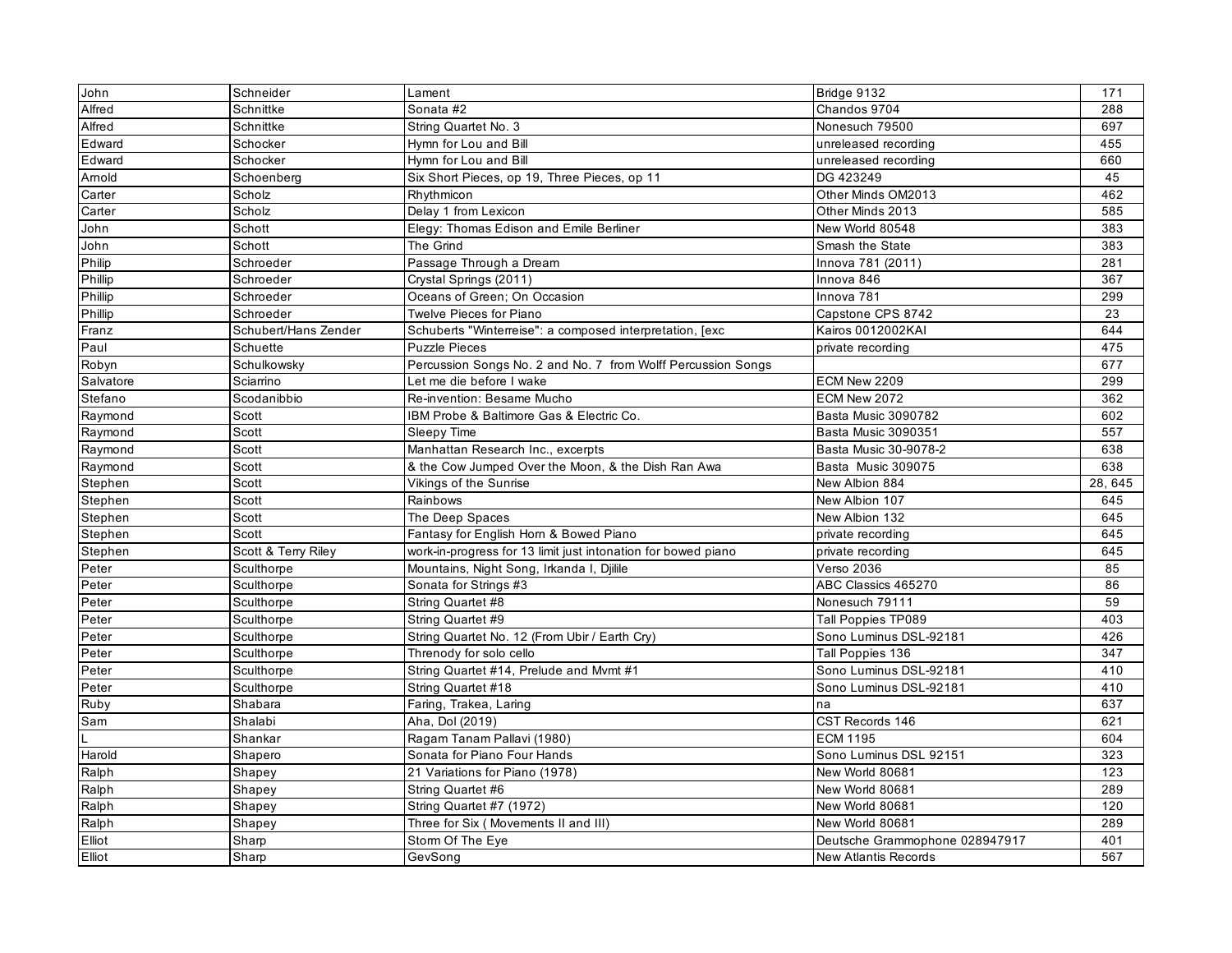| Elliot       | Sharp                   | Perihelion                                                           | Intakt Records Intakt CD 311  | 672 |
|--------------|-------------------------|----------------------------------------------------------------------|-------------------------------|-----|
| Elliot       | Sharp/Carbon            | Tox                                                                  | Intakt Records CD 188         | 264 |
| Elliot       | Sharp, Mary Halvorson   | Sequoia pt 1, Sequoia pt 2                                           | Intakt Records CD 281/2017    | 592 |
| Elliot       | Sharp, Mary Halvorson   | Shredding Light                                                      | Intakt Records Intakt CD 281  | 672 |
| Caroline     | Shaw                    | Partita (2012)                                                       | New Amsterdam 041             | 356 |
| Nadah        | El Shazly, Sam Shalabi, | Afqid Adh-Dhakira, Palmyra (2017)                                    | Nawa Recordings 007           | 621 |
| Victoria     | Shen                    | <b>Funhouse Mirror Phase</b>                                         | American Dreams Records 6 ADR | 684 |
| Charles      | Shere                   | Trio forViolin, Piano, and Percussion                                | Other Minds 2028              | 628 |
| John Mark    | Sherlock                | Necklace                                                             | Artifact 025 (2001)           | 181 |
| Dmitri       | Shostakovich            | 'Bedroom Scene" from Lady Macbeth of Mtsensk                         | EMI B002NDZ44                 | 545 |
| Dmitri       | Shostakovich            | Symphony #4 Alegretto- Presto (2 piano 4 hands)                      | Supertrain                    | 545 |
| Dmitri       | Shostakovich            | Suite for Jazz Orchestra #1                                          | Decca Records 475 9983        | 545 |
| Dmitri       | Shostakovich            | Tahiti Trot/ Tea for Two                                             | Decca Records 475 9983        | 545 |
| Marilyn      | Shrude                  | Drifting Over a Red Place                                            | Capstone Records CPS 8636     | 583 |
| Jen          | Shyu                    | Door 6-World of Wehali, Door 7-World of Ati Batik                    | Pi Recordings 79720-2         | 669 |
| Aaron        | Siegel                  | Science Is Only A Sometimes Friend (2009)                            | Lock Step 021                 | 361 |
| Wayne        | Siegel                  | Domino Figures                                                       | LA Electric 8 Ensemble        | 157 |
| Wayne        | Siegel                  | <b>Tunnel Vision</b>                                                 | Dacapo 8.226559               | 338 |
|              | Sigur Ros               | Svefn-g-englar                                                       | Fat Cat Re4cords Pias A1-2    | 532 |
| Tomasz       | Sikorski                | Holzwege - Roads to Nowhere (1972)                                   | PolMic - Warsaw Festival      | 354 |
| Valentin     | Silvestrov              | Bagatells I-XIII (2005)                                              | ECM New 1988 (2007)           | 155 |
| Valentin     | Silvestrov              | Silent Songs - Five Songs: Prelude. Song Can Tend The Ailing Spirit  | ECM 1898/99                   | 697 |
| David        | Silvian                 | <b>Blemish</b>                                                       | Samadhisound SS 001           | 651 |
| John         | Simon                   | Be Bop                                                               | n/a                           | 660 |
| David        | Simons                  | Odentity (2005)                                                      | Tzadik 8067 (2009)            | 200 |
| Ezra         | Sims                    | Septet, mvt 1 "easy going"                                           | Northeastern Records NRR 224  | 534 |
| Marc         | Sinan                   | Hasretim: Tableau V – Kars: Aşık Günay Yildiz ve Aşık Bilal Atışması | ECM 2330/31                   | 693 |
| Marc         | Sinan                   | Hasretim: Tableau V - Kars: 99 Beautiful Names                       | ECM 2330/31                   | 693 |
| Marc         | Sinan                   | Hasretim: Epilog                                                     | ECM 2330/31                   | 693 |
| Howard       | Skempton                | pianoworks (excerpts)                                                | Sony JK89954                  | 319 |
| Charles      | Smith                   | <b>False Clarity</b>                                                 | Cold Blue 23                  | 59  |
| Chas         | Smith                   | Betrayal, Joaquin Murphey                                            | Cold Blue CB 0029 (2009)      | 167 |
| Chas         | Smith                   | Twighlight Of The Dreamboats                                         | Cold Blue CB0045              | 444 |
| Hale         | Smith                   | Ritual and Incantations                                              | Cedille Records CDR 90000 061 | 607 |
| LaDonna      | Smith                   | violin & viola improvisation (2018)                                  | CvsD CD059                    | 683 |
| Linda Catlin | Smith                   | Among The Tamished Stars (1998)                                      | Artifact 024                  | 99  |
| Linda Catlin | Smith                   | <b>Ballad</b> (2006)                                                 | World Edition 0014            | 235 |
| Linda Catlin | Smith                   | In the high branches (2008)                                          | Private recording             | 222 |
| Linda Catlin | Smith                   | Memory Forms                                                         | Artifact 024                  | 95  |
| Linda Catlin | Smith                   | Memory Forms                                                         | Artifact 024                  | 169 |
| Linda Catlin | Smith                   | Passacaglia                                                          | Artifact 025 (2001)           | 181 |
| Linda Catlin | Smith                   | Through The Low Hills (1994)                                         | Artifact 024 (2001)           | 169 |
| Linda Catlin | Smith                   | With Their Shadows Long (1997), Moi Qui Tremblais (1999)             | Artifact ART 024              | 88  |
| Linda Catlin | Smith                   | Meadows (2020)                                                       | Sub Rosa SR 250               | 653 |
| Patti        | Smith                   | Elegy                                                                | Arista Records AL4066         | 646 |
|              |                         |                                                                      |                               |     |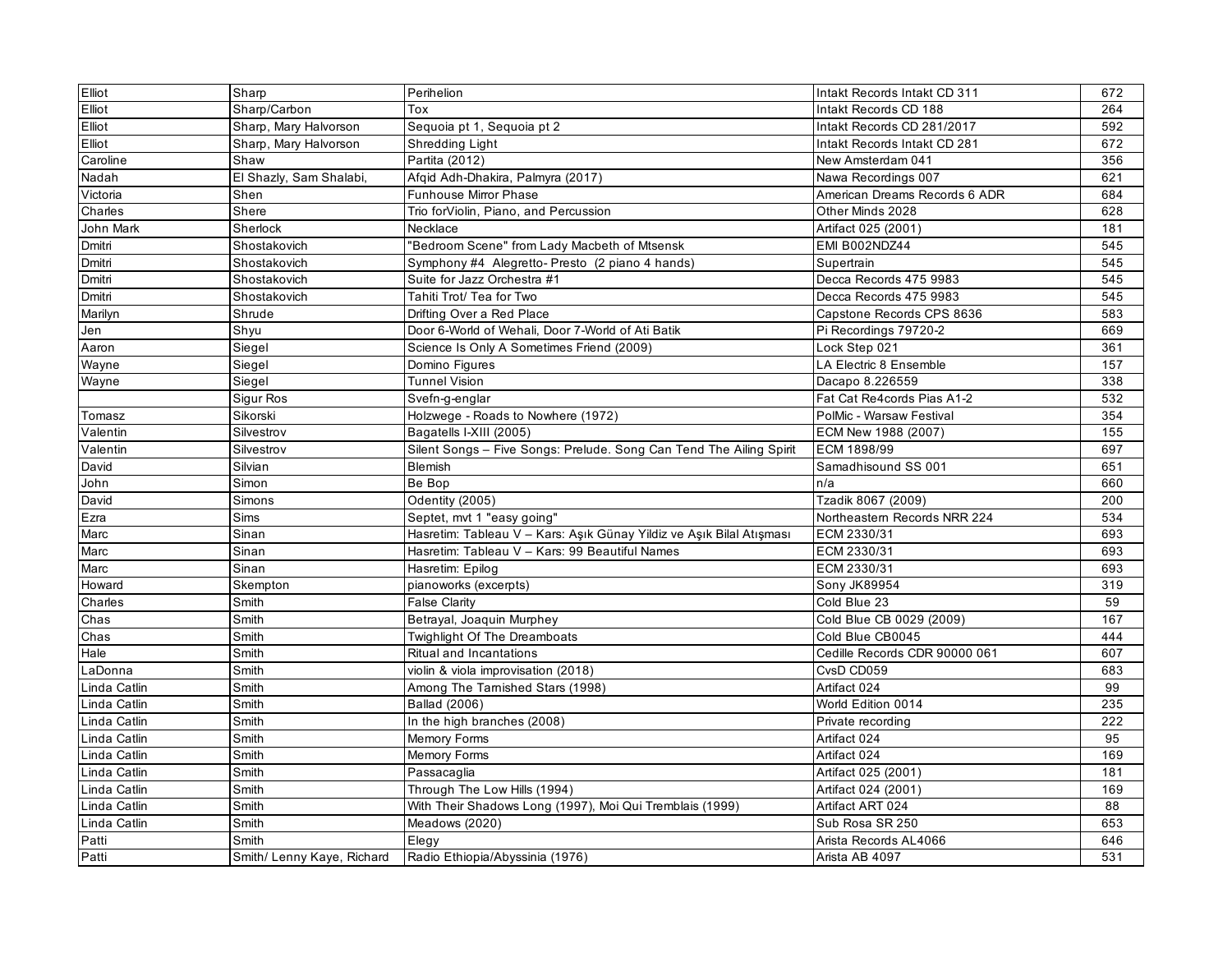| <b>Ronald Bruce</b>    | Smith                 | Tombeau                                                                                                                              | Other Minds 1019                  | 324 |
|------------------------|-----------------------|--------------------------------------------------------------------------------------------------------------------------------------|-----------------------------------|-----|
| Ronald Bruce           | Smith                 | Trois regards for violin and piano -- (OM séance                                                                                     | Private recording                 | 66  |
| <b>Stuart Saunders</b> | Smith                 | Here And There                                                                                                                       | Independent release               | 463 |
| Wadada Leo             | Smith, Thelonius Monk | Adagio: Monkishness (A Cinematic Vision of Monk Playing Solo Piano),<br>Adagio: Monk, the Composer in Sepia (A Second Vision) (2017) | TUM Records TUM CD 053            | 665 |
| Wadada Leo             | Smith                 | Kulture of Jazz (1993)                                                                                                               | <b>ECM 1507</b>                   | 571 |
| Wadada Leo             | Smith                 | Tao-Niia                                                                                                                             | Tzadik 7071                       | 130 |
| Sarah Kirkland         | Snider                | Unremembered                                                                                                                         | New Amsterdam NWAM067             | 447 |
| Ana                    | Sokolovic             | Ciaccona                                                                                                                             |                                   | 478 |
| Alessandro             | Solbiati              | Die Sterne des Leidlands (1991)                                                                                                      | Stradivarius 33760                | 116 |
|                        | Solidav               | operator operator rapture expectorant                                                                                                | N/A                               | 583 |
| Jerod                  | Sommerfeldt           | Air Ascent: Cavvia & Passacaglia                                                                                                     | private recording                 | 461 |
|                        | Sons of Kemet         | My Queen is Nanny of the Maroons (2018)                                                                                              | Impulse! B0027970-01              | 603 |
| Bent                   | Sørensen              | <b>Birds and Bells</b>                                                                                                               | <b>ECM 1665</b>                   | 297 |
| Bent                   | Sørensen              | <b>Funeral Procession</b>                                                                                                            | ECM New 1665                      | 170 |
| Bent                   | Sørensen              | The Lady and the Lark (II-V)                                                                                                         | ECM New 1665                      | 170 |
| Bent                   | Sørensen              | The Lady of Shalott                                                                                                                  | ECM New 1665                      | 170 |
| Tyshawn                | Sorey                 | Seventeen; Twenty-Five; Forty from Oblique                                                                                           | Pi Pi40                           | 291 |
| Tyshawn                | Sorey                 | Cascade in Slow Motion (2017)                                                                                                        | Pi Recordings P170                | 602 |
| Tyshawn                | Sorey                 | <b>Contemplating Tranquility</b>                                                                                                     | Pi Recordings PI 70               | 556 |
| Tyshawn                | Sorey                 | Sympathy                                                                                                                             | Firehouse 12 Records FH12-04-02-0 | 649 |
| Tyshawn                | Sorey                 | Thirty-Six                                                                                                                           | Pi Recordings PI 40               | 649 |
| Tyshawn                | Sorey                 | Reverie                                                                                                                              | Pi Recordings PI 65               | 649 |
| Tyshawn                | Sorey                 | Algid November                                                                                                                       | Pi Recordings PI 70               | 649 |
| Tyshawn                | Sorey, King Britt     | <b>Untitled Three</b>                                                                                                                | The Buddy System Project          | 669 |
| Rogelio                | Sosa                  | La noche del nahual                                                                                                                  | Unexplained Sounds Group, na      | 639 |
| Rogelio                | Sosa                  | Descenso, Visiones                                                                                                                   | Bocian Records BC-ROG             | 639 |
| De la                  | Soul                  | Daisy A.G.E.                                                                                                                         | Tommy Boy Records                 | 572 |
| Ann                    | Southam               | Commotion Creek, Spatial View of Pond 1, Pond Life I- VI (1983-2                                                                     | CMC CD 14109 (2009)               | 177 |
| Ann                    | Southam               | Glass Houses                                                                                                                         | Wellspringe 0008                  | 155 |
| Ann                    | Southam               | Glass Houses #2, 9, 5, 1                                                                                                             | CentreDisques 16511 (2011)        | 262 |
| Ann                    | Southam               | Glass Houses #5.7                                                                                                                    | Centredisques 1690                | 482 |
| Ann                    | Southam               | In the Measure of Time (1988)                                                                                                        | <b>CBC 1124</b>                   | 234 |
| Ann                    | Southam               | Noisy River; Fidget Creek; Fiddle Creek; Commotion                                                                                   | CentreDisques 14109 (2009)        | 189 |
| Ann                    | Southam               | Noisy River; Fidget Creek; Fiddle Creek                                                                                              | CentreDisques 14109 (2009)        | 507 |
| Ann                    | Southam               | Passing Through                                                                                                                      | Artifact 025 (2001)               | 181 |
| Ann                    | Southam               | Remembering Schubert (1988)                                                                                                          | <b>CBC 1124</b>                   | 235 |
| Ann                    | Southam               | Simple Lines of Enquiry                                                                                                              | CMC CD 14609 (2009)               | 247 |
| Ann                    | Southam               | Simple Lines of Enquiry (8-12)                                                                                                       | Centrediscs 14609 (2009)          | 195 |
| Ann                    | Southam               | Untitled in G (2009)                                                                                                                 | CMC 19113                         | 362 |
| Ann                    | Southam               | Webster's Spin (1993)                                                                                                                | CBC 1124 (1999)                   | 270 |
| Ann                    | Southham              | Simple Lines Of Enquiry, movements 10-12                                                                                             | Centredisques 14609               | 414 |
| Ann                    | Southham              | Glass Houses #1, 9                                                                                                                   |                                   |     |
| John Philip            | Souza, arr The        | Souza Part                                                                                                                           | Ralph Records RZ-8652             | 607 |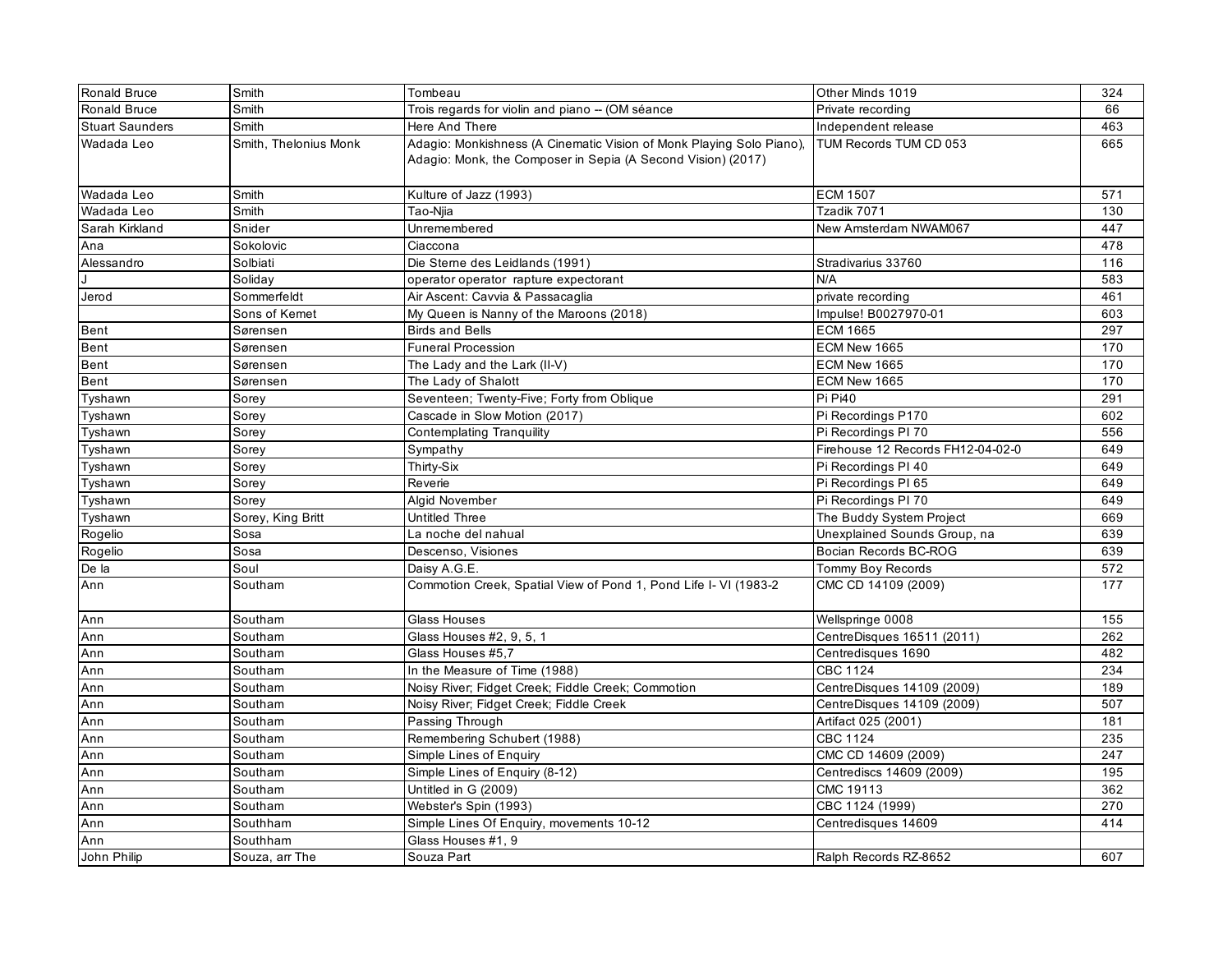| Laurie                     | Spiegel         | Music for Dance 1                                      | Unseen Worlds UW019LP             | 619 |
|----------------------------|-----------------|--------------------------------------------------------|-----------------------------------|-----|
| Laurie                     | Spiegel         | East River Dawn                                        | Unseen Worlds UW019LP             | 619 |
|                            | Spiegel         | Appalachian Grove                                      | Unseen Worlds UW09                | 523 |
|                            | Spooky          | In Sea of C                                            | Innova 758 (2010)                 | 204 |
|                            | Spooky          | Optometry                                              | Thirsty Ear THI2126               | 582 |
| Laurie<br>DJ<br>DJ<br>Moe! | Staiano         | Piece No. 7/iii (An Inescapable Siren)                 | Amanita Records AMOE2             | 406 |
| Moe!                       | Staiano         | As it goes along                                       | n/a                               | 660 |
| Carl                       | Stalling        | Mouse-taken Identity                                   | Warner Bros Records 9 45430-2     | 538 |
| $\overline{$ Carl          | Stalling        | Porky in Wackyland/Dough for the Do-Do                 | Warner Bros Records 9 26027-2     | 538 |
| Vivian                     | Stanshall       | The Intro and the Outro                                | Liberty/EMI 0946 3 87889 2 8      | 544 |
| Simon                      | Steen-Andersen  | Rerendered; Pretty Sound                               | Dacapo Open Space 8.226523        | 295 |
| Simon                      | Steen-Andersen  | String Quartet (1999)                                  | Dacapo 8.226530                   | 211 |
| Laura                      | Steenberge      | Waltz (2013)                                           | Wandelweiser 1405                 | 397 |
| Laura                      | Steenberge      | The Four Winds                                         | New Focus Recordings fcr203       | 525 |
| Rand                       | Steiger         | A Menacing Plume (2011)                                | New World 80747                   | 392 |
| Colin                      | Stetson         | Like Wolves on the Fold                                | 52 Hz 52HZ002CD                   | 651 |
| Robert W.                  | Stevenson       | Present                                                | Artifact 025 (2001)               | 181 |
| Karlheinz                  | Stockhausen     | Amour: Sei wieder frohlich; Die Schmetterlinge spielen | DG 423378                         | 38  |
| Karlheinz                  | Stockhausen     | Invisible Choirs (1979) excerpt #32 to end             | DG 419431                         | 127 |
| Karlheinz                  | Stockhausen     | Klavierstück IX (1961)                                 | Wergo 60135 (1987)                | 127 |
| Karlheinz                  | Stockhausen     | Pole                                                   | <b>EMI 2009</b>                   | 323 |
| Karlheinz                  | Stockhausen     | Stimmung (1968) excerpt sections 33-51                 | Hyperion CDA66115 (1986)          | 127 |
| Karlheinz                  | Stockhausen     | STIMMUNG (Copenhagen 2007)                             | Harmonia Mundi 807408 2007        | 136 |
| Karlheinz                  | Stockhausen     | Tierkreis 1975                                         | Stockhausen Ed CD 24              | 227 |
| Karlheinz                  | Stockhausen     | Vier Sterne weisen Dir den Weg (from Amour)            | DG 423378                         | 127 |
| Karlheinz                  | Stockhausen     | Zyklus (1959)                                          | Stradivarius 33816 (2008)         | 162 |
| Karlheinz                  | Stockhausen     | Gesange der Jünglinge                                  | EI/ Cherry Red Records            | 572 |
| Karlheinz                  | Stockhausen     | Momente                                                | Wergo WER 67742                   | 513 |
| Markus                     | Stockhausen     | Kurzes Glück, Andrea, Judan - from "Thinking About"    | Aktivraum-Musik AR 10103          | 65  |
| Markus                     | Stockhausen     |                                                        | Aktivraum-Music AR50101           | 65  |
| Carl                       | Stone           | Al-Noor                                                | In Tone CD 10 (2007)              | 124 |
| Carl                       | Stone           | Shing Kee                                              | New Albion NA049                  | 338 |
| Carl                       | Stone           | Sonamu (2010)                                          | Other Minds 1022                  | 363 |
| Carl                       | Stone           | Woo Lae Oak                                            | Unseen Worlds UW03                | 148 |
| Susan                      | Stone           | Couch                                                  | live recording OM 23              | 600 |
| Susan                      | Stone           | House With a View                                      | N/A private recording             | 509 |
| Susan                      | Stone           | Ruby                                                   | N/A                               | 509 |
| Nathaniel                  | Stookey         | Double                                                 | Albany Troy717                    | 394 |
| Richard                    | Strauss/Deodato | Also Sprach Zarathustra                                | Sony SMM 504857 2                 | 564 |
| Igor                       | Stravinsky      | arrangement of The Star Spangled Banner                | RCA Victor Red Seal 09026-68865-2 | 401 |
| Igor                       | Stravinsky      | Le Sacre du Printemps (1929 recording)                 | Pearl 9334 (1989)                 | 139 |
| Igor                       | Stravinsky      | Le Sacre du Printemps (two piano version)              | Arion ARN 68041 (1988)            | 139 |
| Igor                       | Stravinsky      | Circus Polka for a Young Elephant, (two piano version) | Columbia ML 4157                  | 528 |
| Igor                       | Stravinsky      | Circus Polka for a Young Elephant, (orchestra)         | Columbia MS 6648                  | 528 |
| Igor                       | Stravinsky      | Les Noces                                              | Other Minds OM 1001-2             | 691 |
| Igor                       | Stravinsky      | The Rite Of Spring: Adoration Of The Earth             | EMI HMV 7 67640 2                 | 422 |
|                            |                 |                                                        |                                   |     |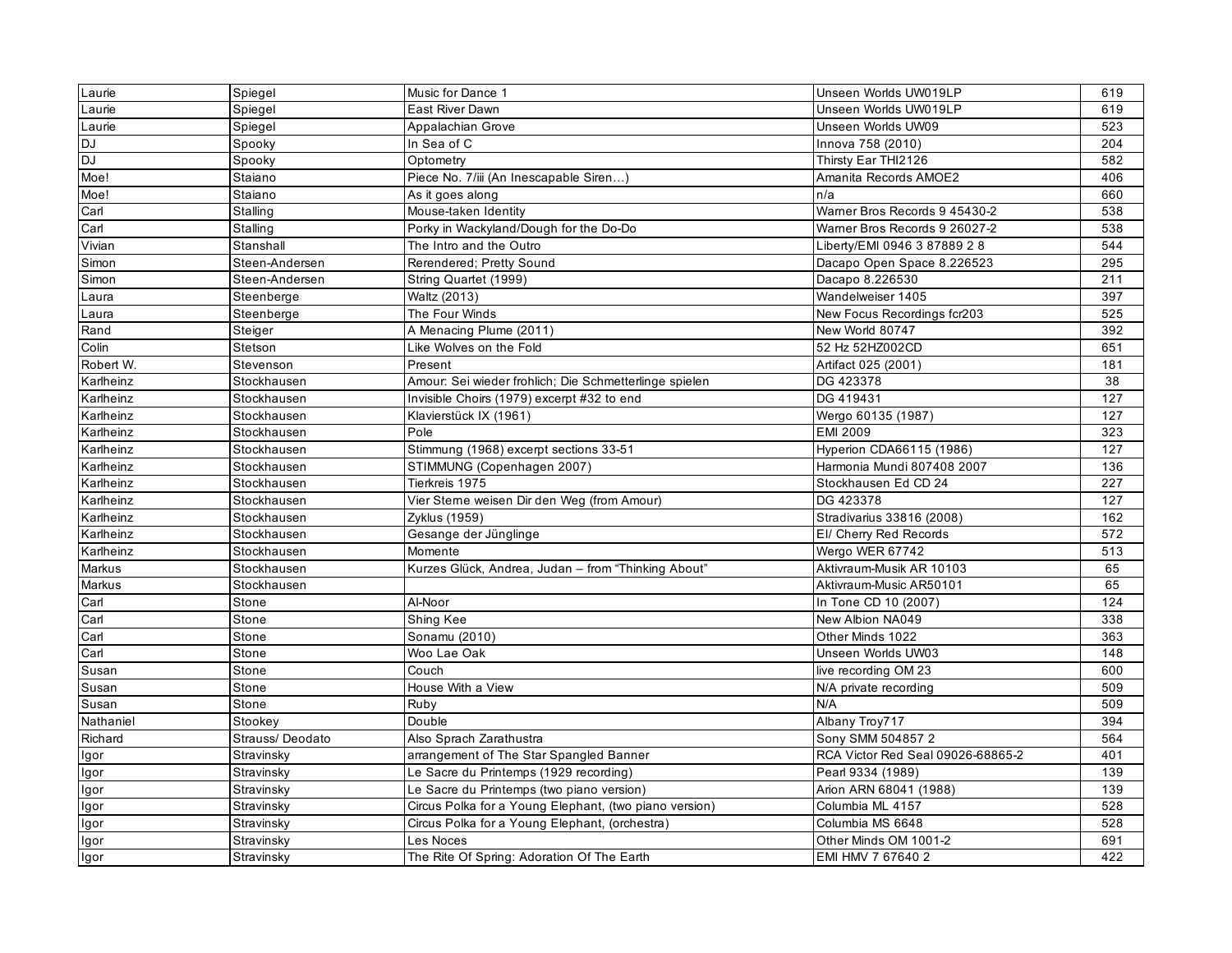| Igor                 | Stravinsky/ arr. Isao   | Finale from the Firebird Suite                      | RCA 7717-2-RC                   | 564 |
|----------------------|-------------------------|-----------------------------------------------------|---------------------------------|-----|
| Cassia               | Streb, Cody Putman, and | Windward                                            | Full Spectrum                   | 610 |
|                      | Tim Feeney              |                                                     |                                 |     |
| Steven               | Stucky                  | First Concerto for Orchestra                        | <b>BIS-1622</b>                 | 487 |
| Steven               | Stucky                  | from Etudes: Glides and Arpeggios                   | Dacapo 6.220503                 | 343 |
| Morton               | Subotnick               | A Sky of Cloudless Sulphur: Dance                   | Mode 97                         | 349 |
| Morton               | Subotnick               | Butterfly #4                                        | Mode 237                        | 349 |
| Morton               | Subotnick               | Fluttering of Wings, Echoes from the Silent Call of | Cambria 8811                    | 32  |
| Morton               | Subotnick               | In Two Worlds (2007)                                | Innova 736                      | 196 |
| Morton               | Subotnick               | Music for the Double Life of Amphibions             | Wergo                           | 461 |
| Morton               | Subotnick               | Until Spring                                        | Mode 132                        | 349 |
| Dana                 | Suesse                  | Jazz Concerto in D for combo & orchestra            | <b>Premier Recordings</b>       | 607 |
| Ken                  | Sugai                   | Daidai                                              | World Music Network RGNET1406CD | 647 |
| Sir Arthur           | Sullivan                | Pineapple Poll: Reconciliation, Finale              | OM 1001-2                       | 555 |
| <b>Sheila Davies</b> | Sumner                  | What is the Matter in Amy Glennon (1988)            | ¿What Next? Recordings WN0013   | 509 |
| Sheila Davies        | Sumner                  | Ruffling the Jack of Hears, LightDiver              | Other Minds 2024                | 584 |
| <b>Sheila Davies</b> | Sumner                  | <b>Static (1984)</b>                                | Other Minds 2024                | 572 |
| Helge                | Sunde                   | 3rd Rotation (from Rotations)                       | Aurora ACD 5033                 | 250 |
| Helge                | Sunde                   | Caglia (1999)                                       | Aurora ACD 5033                 | 250 |
| Helge                | Sunde                   | The 1002nd Tale                                     | Aurora ACD 5033                 | 250 |
| Akio                 | Suzuki/Aki Onda         | Do Ko Ka Ra, Ma Ta Ta B                             | Oral Records 61                 | 616 |
|                      | Swans                   | Frankie                                             | Young Gods Records YG58         | 624 |
|                      | Swans                   | The Glowing Man                                     | Young God Records YG58          | 680 |
| Donald               | Swearingen              | Salvation at 1 AM                                   | Nonsequitur Records WN0013      | 527 |
| Chiyoko              | <b>Szlavnics</b>        | (a)long lines: We'll draw our own lines (2004)      | World-Edition 0022              | 395 |
| Chiyoko              | <b>Szlavnics</b>        | Gradients of Detail (2006)                          | World-Edition 0022              | 380 |
| Pawel                | Szymanski               | Two Studies (1986)                                  | Labor Records 7090              | 356 |
| Craig                | Taborn                  | Shining Through                                     | Thirsty Ear THI 57144.2         | 343 |
| Craig                | Taborn                  | This Is How You Disappear                           | <b>ECM 2207</b>                 | 343 |
| Tanya                | Tagaq                   | Aorta, Nacreous                                     | Six Shooter Records SIX0102     | 624 |
| Midori               | Takada/Lafawndah        | Le Renard Bleu (2018)                               | <b>K7 Records</b>               |     |
| Mari                 | Takano                  | Mugen No Tsuki - Mugen No Hoshi (1998)              | BIS (Sweden) 1238 (2002)        | 114 |
| Toru                 | Takemitsu               | Quotation of Dream, Twill By Twilight, Dream/Window | DG453495                        | 92  |
| Toru                 | Takemitsu               | Rain Tree Sketch I (1982)                           | Hat [Now] Art 103               | 257 |
| Toru                 | Takemitsu               | Rain Tree Sketch (1982)                             | Etcetera KTC 1103               | 662 |
| Toru                 | Takemitsu               | Rain Tree Sketch, For Away, Piano Distance          | Etcetera 1103                   | 41  |
| Toru                 | Takemitsu               | Hear the Water Dreaming                             | <b>BIS-CD-1300</b>              | 594 |
| Toru                 | Takemitsu               | A String Around Autumn                              | BIS Records BISCD1300           | 561 |
| Louise               | Talma                   | Let's Touch the Sky                                 | VoxBox CD3X 3037                | 607 |
| Karen                | Tanaka                  | Frozen Horizon, Water and Stone, Invisible Curve    | New World 80683                 | 150 |
| Karen                | Tanaka                  | Song of Songs                                       | Albany 726                      | 27  |
| Satoshi              | Tanaka                  | Four Pieces for Piano (2009)                        | <b>EMEC 112</b>                 | 388 |
| Tanya                | Taqaq                   | Aorta, Nacreous (2016)                              | Six Shooter Records SIX0102     | 624 |
|                      | Tarawangsawelas         | Sekalipun                                           | Morphine Records Doser032       | 659 |
| John                 | Tavener                 | Song for Athene                                     | Delos DE3270                    | 307 |
| Cecil                | Taylor                  | Erzulie Maketh Scent: Parts 1, 3                    | Free Music Production           | 317 |
|                      |                         |                                                     |                                 |     |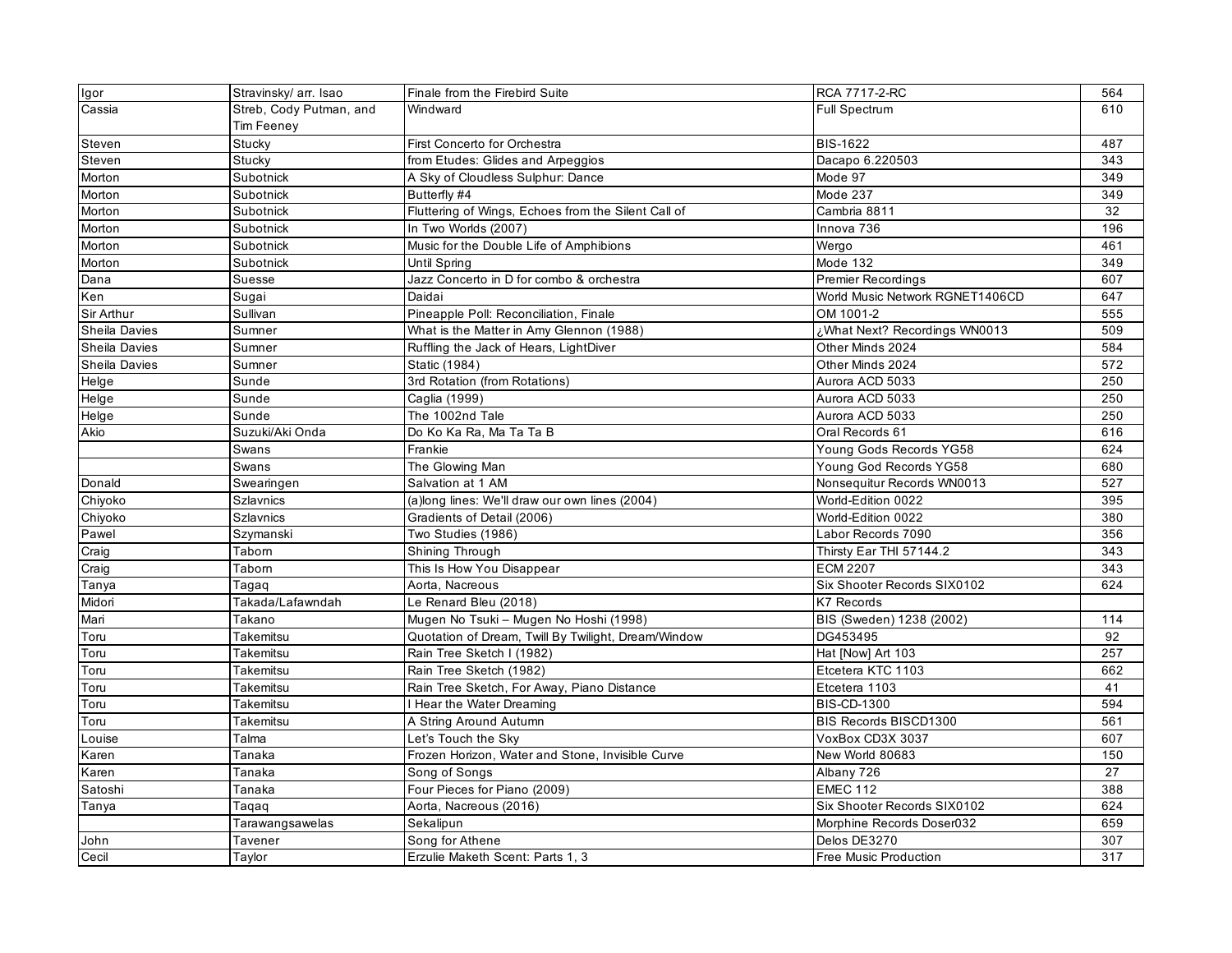| Cecil                   | Taylor                  | Question                                                            | Soul Note                       | 317              |
|-------------------------|-------------------------|---------------------------------------------------------------------|---------------------------------|------------------|
| Cecil                   | Taylor                  | EВ                                                                  | Enlightenment EN5CD9018         | 556              |
| Richard                 | Teitelbaum              | Solo for Three Pianos (1982)                                        | New World 80756                 | 378              |
| Simeon                  | ten Holt                | Canto Ostinato (2 piano version)                                    | <b>Brilliant Classics 9171</b>  | 336              |
| Simeon                  | ten Holt                | Lemniscaat                                                          | Composers Voice CV-145          | 303              |
| Simeon                  | ten Holt                | Palimpsest for string sextet                                        | Donemus CV85                    | 339              |
| Simeon                  | ten Holt                | Solo Devil Dance IV                                                 | Composers' Voice Special 137    | 419              |
| Simeon                  | ten Holt                | Soloduiveldans III (1990)                                           | Composers' Voice Special 137    | 508              |
| Simeon                  | ten Holt                | Soloduiveldans IV (1998)                                            | Composers' Voice Special 137    | 508              |
| James                   | Tenney                  | Collage No. 1 (Blue Suede)                                          | Art Records 1007                | 619              |
| James                   | Tenney                  | Chorale (1974)                                                      | Hat Art 102                     | 77               |
| James                   | Tenney                  | Cognate Canons (1993)                                               | New World 80740                 | 360              |
| James                   | Tenney                  | Diaphonic Trio (1997)                                               | Hat [Now] Art 120 (1999)        | 267              |
| James                   | Tenney                  | Ergodos II (1964) for electronic tape; Ergodos III (1994) for       | Mode 185 (2007)                 | 120              |
| James                   | Tenney                  | Ergodos II with Instrumental Responses                              | Hat(now)Art 120                 | 327              |
| James                   | Tenney                  | Ergodos II with Instrumental Responses (1964)                       | Hat Art 120 (1999)              | 77               |
| James                   | Tenney                  | Fabric for Ché                                                      | Artifact 1007                   | 232              |
| James                   | Tenney                  | Harmonium #5 (1978)                                                 | Artifact 002 (1988)             | 181              |
| James                   | Tenney                  | Having Never Written a Note for Percussion                          | SYR <sub>4</sub>                | 318              |
| James                   | Tenney                  | Music for Player Piano                                              | Bandcamp                        | 497              |
| James                   | Tenney                  | Music for Violin and Piano                                          | Hat Art 120                     | 51               |
| James                   | Tenney                  | Quintext II Clouds for Iannis Xenakis (1972)                        | <b>CQB 0806</b>                 | 275              |
| James                   | Tennev                  | Rune                                                                | Hat [Now] Art 151               | 296              |
| Michael                 | Tenzer                  | <b>Three Island Duos</b>                                            | Cantaloupe                      | $\overline{7}$   |
| Jakob                   | Ter Veldhuis            | Suites of Lux (2004); String Quartet #2; Postnuclear                | Basta CD 3091752                | 305              |
| Jakob                   | Ter Veldhuis/Masanori   | <b>Syracuse Blues</b>                                               | World Music Network RGNET1406CD | 647              |
| Alicia                  | Terzian                 | Un Argentino en Europa                                              | <b>DOM Records</b>              | 314              |
| Carl                    | Testa                   | Diffracted (2012); When Scattered (2012)                            | Lock Step 23                    | $\overline{377}$ |
| Terre                   | Thaemlitz               | Supersuperbonus (2000)                                              | Zeitkratzer x-tract (2006)      | 110              |
| Ken                     | Thomson                 | Perpetual (2010)                                                    | Cantaloupe 21095                | 381              |
| Ken                     | Thomson                 | Perpetual                                                           | Cantaloupe CA21095              | 688              |
| Ken                     | Thomson                 | Thaw (4th movement) (2011)                                          | Cantaloupe 21095                | 372              |
| Ken                     | Thomson                 | Undo                                                                | Sqwonkle McKonkle               | 323              |
| _asse                   | Thoresen                | Forfrisk Og Gled Min Ånd                                            | 2L Records 2L-075-SABD          | 466              |
| _asse                   | Thoresen                | a Meg Næres Av Din Skjønnhet                                        | 2L Records 2L-075-SABD          | 466              |
| Lasse                   | Thoresen                | Likferdssaelmin                                                     | 2L Records 2L-075-SABD          | 466              |
| Helen                   | Thorington              | Adrift                                                              | Other Minds 2025                | 584              |
| Helen                   | Thorington              | <b>Partial Perceptions</b>                                          | Nonsequitur Records WN0013      | 527              |
| Anna                    | Thorvaldsdottir         | In The Light Of Air                                                 | Sono Luminus DSL-92192          | 449              |
| Henry                   | Threadgill              | 'In For A Penny, In For A Pound": Opening, Ceroepic, Dosepic, Zooid | Pi Recordings pi58              | 473              |
| Henry                   | Threadgill              | Part One & Part Four                                                | Pi Recordings PI64              | 699              |
| Henry                   | Threadgill              | Poof                                                                | Pi Recordings PI92              | 672              |
| Ernst                   | Toch                    | Geographical Fugue                                                  | Naxos Canadian Classics         | 510              |
| Marcelo                 | Toledo                  | Aliento / Arrugas (1998)                                            | New Focus 109                   | 365              |
| Veljo                   | Tormis                  | Raua Needmine (Curse Upon Iron)                                     | Toccata TOCC 0073               | 307              |
| <b>Tonque Depressor</b> | <b>Tongue Depressor</b> | Smoke Em if you got Em                                              | na                              | 637              |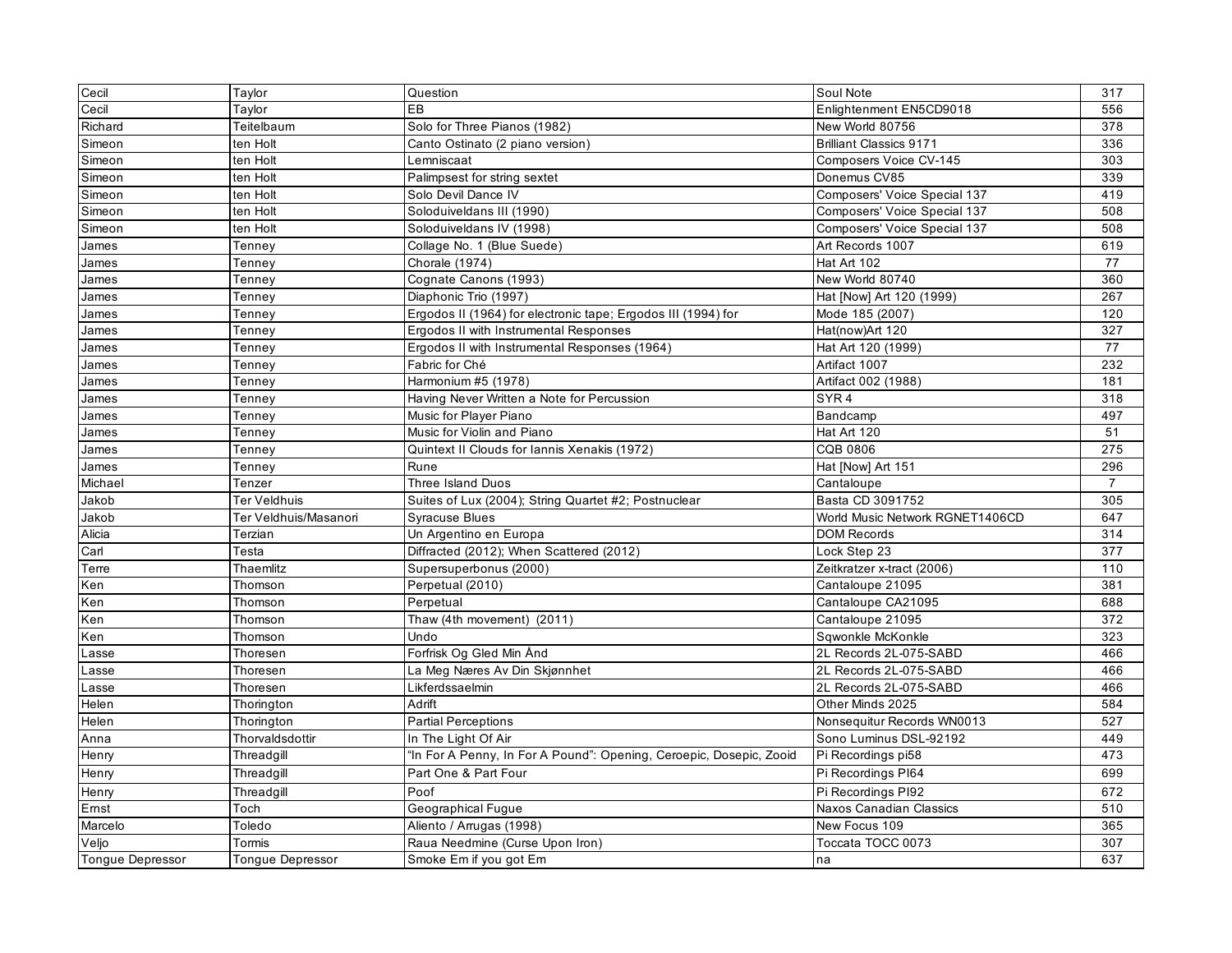| Tonque Depressor          | <b>Tongue Depressor</b>      | For Velma Parker                                                    | na                                  | 637 |
|---------------------------|------------------------------|---------------------------------------------------------------------|-------------------------------------|-----|
| Øyvind                    | Torvund                      | The Exotica Album                                                   | Hubro HUBROCD2580                   | 585 |
| Øyvind                    | Torvund                      | The Exotica Album: Starry Night, Out of the Jungle                  | Hubro HUBROCD2580                   | 656 |
| Øyvind                    | Torvund                      | The Exotica Album: Ritual 1, Jungle Alarm, Waking Up Again, Out of  | Hubro HUBROCD2580                   | 698 |
|                           |                              | the Jungle, Starry Night                                            |                                     |     |
| Øyvind                    | Torvund                      | Neon Forest Space (2009)                                            | Private recording                   | 274 |
| $\overline{\omega}$ yvind | Torvund                      | Neon Forest Space (2009)                                            | Private recording                   | 698 |
| Øyvind                    | Torvund                      | Power Art                                                           | unreleased recording                | 295 |
| Øyvind                    | Torvund                      | untitled school                                                     |                                     | 698 |
| David                     | Toub                         | "mf"                                                                | <b>OgreOgress</b>                   | 73  |
| David                     | Toub                         | 3 Pieces for Electric Organ                                         | Unreleased                          | 49  |
| David                     | Toub                         | Music for Cello (2011)                                              | private release                     | 390 |
| David                     | Toub                         | Pieces #1 and #3 for Electronic Organ                               | <b>OgreOgress</b>                   | 374 |
| David                     | Toub                         | Quartet for Piano                                                   | World Edition 0029                  | 491 |
| David                     | Toub                         | Textbook, excerpts                                                  | Itunes download                     | 189 |
| David                     | Toub                         | this piece intentionally left blank                                 | (unreleased tape)                   | 112 |
| Joan                      | Tower                        | Fanfare For The Uncommon Woman, No. 1                               | RCA Victor 60778-2-RC               | 401 |
| Joan                      | Tower                        | In Memory (2005)                                                    | Naxos 8.559215                      | 617 |
| Pete                      | Townsend                     | Baba O'Riley                                                        | Decca DL 79182                      | 523 |
|                           | Tradional                    | O Holy Night, Christmas Awake, Hark the Herald Angels               | Radiophonics Archives RPA 077       | 586 |
|                           | Traditional                  | Bubaran Hudan Mas (Golden Rain)                                     | Elektra Nonesuch 7559-72044-2       | 521 |
|                           | Traditional                  | Sabilulungan                                                        | SP Records Indonesian cassette tape | 692 |
|                           | <b>Traditional Spiritual</b> | Deep River                                                          | Vanguard Records B000000ECS         |     |
|                           | Traditional Javanese         | Ketawang Puspawarna                                                 | Elektra/Nonesuch 7559-72044-2       | 692 |
| Jude                      | Traxler                      | Fallout                                                             | Cat Crisis Records                  | 430 |
| Jason                     | Treuting                     | Amid the Noise: July, March February, Go                            | Cantaloupe 21039                    | 116 |
| Jason                     | Treutina                     | GO, and OLD (2006)                                                  | Cantaloupe CA21039                  | 84  |
| Ivan                      | Trevino                      | Things We Dream About: Ghosts and Love                              | Independent Release                 | 406 |
| Sachito                   | Tsurumi                      | Sushita 009 (2003)                                                  | Jazzaway JARCD019                   | 84  |
| Mark-Anthony              | Turnage                      | Mambo, Blues, and Tarantell: Concerto for Violin and                | London Phil Orch LPO-0066           | 333 |
| Erkki-Sven                | Tüür                         | Lighthouse (1997)                                                   | ECM 1673 (1999)                     | 186 |
| Erkki-Sven                | Tüür                         | Piano Concerto                                                      | ECM New 2341                        | 399 |
| Erkki-Sven                | Tüür                         | Symphony #7 "pietas" (2011)                                         | ECM New Series 2374                 | 396 |
| Erkki-Sven                | Tüür                         | O Crux & L'ombra della croce                                        | <b>ECM 2452</b>                     | 566 |
| Erkki-Sven                | Tüür                         | Architechtonics VI, Passion, Crystallisatio                         | ECM New Series 1590                 | 635 |
| Pyschic                   | TV                           | Southern Comfort (1988)                                             | <b>Temple Records</b>               | 624 |
| Toby                      | Twining                      | Chrysalid Requiem: II Kyrie                                         | Cantaloupe 21007                    | 229 |
| Toby                      | Twining                      | Eurydice                                                            | Cantaloupe (2011)                   | 273 |
|                           | Twink AKA Mike               | Alphabent, Pussycat, The Broken Record                              | Seeland Records SEELAND 529         | 568 |
| "Blue Gene"               | Tyranny                      | A Letter from Home, the basic chords, improvisation for one pianist | Unseen Worlds UW035CD               | 655 |
|                           |                              | (Live at Roulette, New York, December 1, 2004); Spirit, for piano,  |                                     |     |
|                           |                              | natural and artificial harmonics (Live at Roulette, New York,       |                                     |     |
|                           |                              | December 1, 2004); The Forecaster Hopes                             |                                     |     |
| Ken                       | Ueno                         | Shiroi Ishi; Age of Aircraft                                        | unreleased recording                | 291 |
| Frances-Marie             | Uitti                        | Double Choral, Inert                                                | BVHAAST 9505                        | 134 |
| Frances-Marie             | Uitti                        | There Still Is Time for speaking voice and cello (1997)             | ECM 1882 (2005)                     | 135 |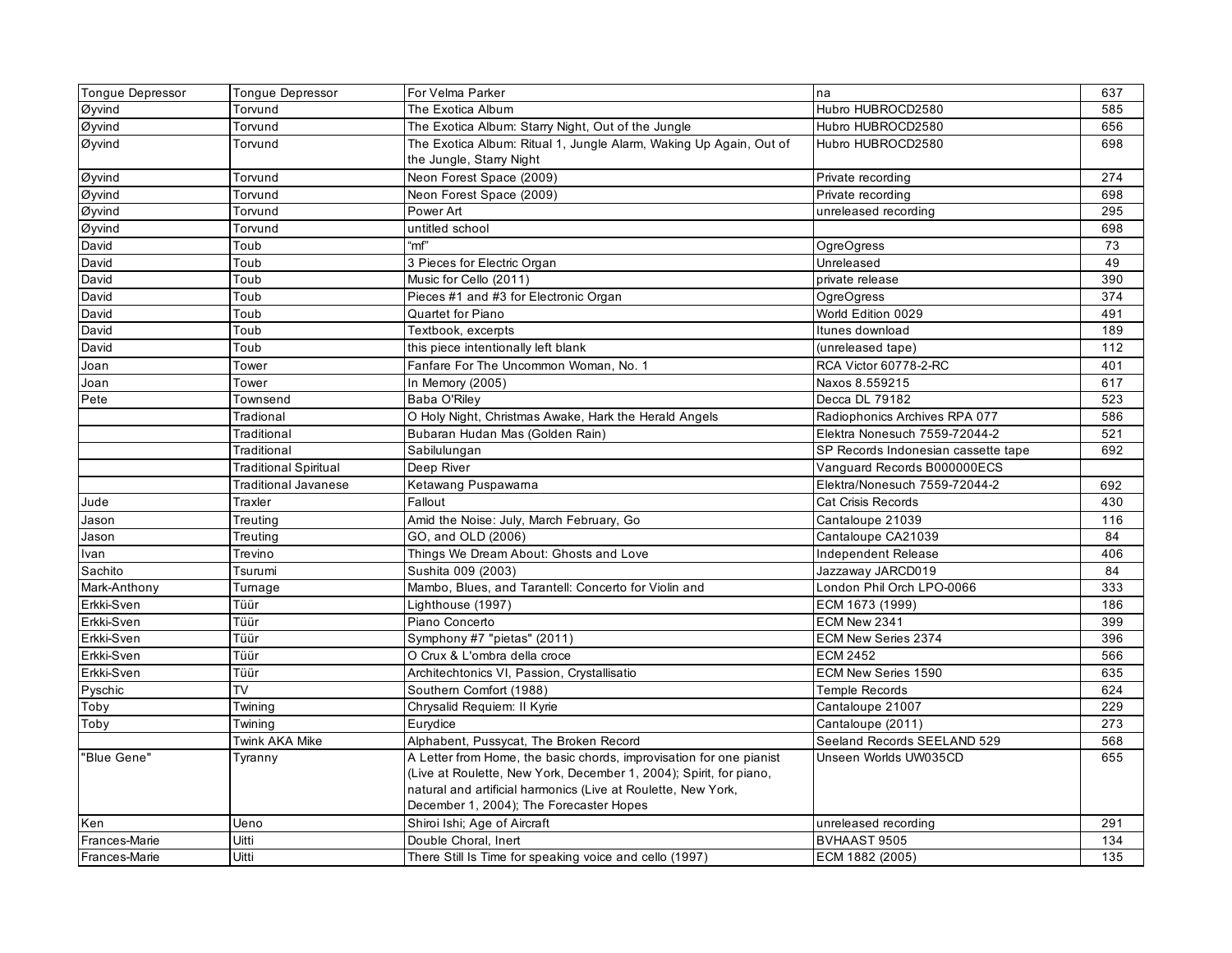| Piero         | Umiliani       | Pazzariello, Fenesta che lucivi, O marenariello, Fantasia di motivi: | Sonor Editions/Omicron SME 27      | 663 |
|---------------|----------------|----------------------------------------------------------------------|------------------------------------|-----|
|               |                | Viemo-O Sole Mio- Funiculi Funicula, Santa Lucia, Tarantella         |                                    |     |
| Vladimir      | Ussachevsky    | Wireless Fantasy (1960)                                              | <b>CRI 813</b>                     | 358 |
| Vladimir      | Ussachevsky    | Wireless Fantasy (1960)                                              | Ellipsis Arts 3691                 | 531 |
| Galina        | Ustvolskaya    | Sonata #4 (1957)                                                     | Col Legno 50502                    | 362 |
| José          | Valente        | Os Pássaros Estão Estragados (The Birds Are Broken)                  | <b>JACC Records</b>                | 484 |
| Fernand       | Vandenbogaerde | Tlatoani Empereur                                                    | n/a                                | 660 |
| Michel        | van der Aa     | Imprint (2005)                                                       | Disquiet 01                        | 366 |
| Dan           | Van Hassel     | Reverie                                                              | web release                        | 465 |
| Fritz         | Van Orden      | The Dance of Coco Crispies                                           | Bar None Records 7 72615-1         | 700 |
| Jeroen        | Van Veen       | Preludes #8, 14, 16, 17 18                                           | <b>Brilliant Classics 8551</b>     | 514 |
| Edgard        | Varèse         | Ameriques                                                            | Vanguard                           | 68  |
| Edgard        | Varèse         | Ameriques (1921), 2 pianos 8 hands transcription                     | Wergo 67082 (2009)                 | 184 |
| Edgard        | Varèse         | Density 21.5                                                         | Corbett vs. Dempsey CvsD CD076     | 653 |
| Edgard        | Varèse         | Density 21.5                                                         | London 460208                      | 365 |
| Edgard        | Varèse         | Density 21.5                                                         | New Focus 135                      | 381 |
| Edgard        | Varèse         | Déserts (1954)                                                       | Naxos 8.554820 (2001)              | 214 |
| Edgard        | Varèse         | Ecuatorial (1934)                                                    | Vanguard Classics OVC 4031 (1968)  | 163 |
| Edgard        | Varèse         | Hyperprism                                                           | Erato/Musifrance                   | 68  |
| Edgard        | Varèse         | Integrales                                                           | Sony                               | 68  |
| Edgard        | Varèse         | Integrales (1925)                                                    | Naxos 8.554820 (2001)              | 213 |
| Edgard        | Varèse         | Ionisation (1931)                                                    | Stradivarius 33816 (2008)          | 162 |
| Edgard        | Varèse         | Ionisation; Integrales                                               |                                    | 290 |
| Edgard        | Varèse         | Octandre                                                             | Erato/Musifrance                   | 68  |
| Edgard        | Varèse         | Offrandes                                                            | Sony                               | 68  |
| Edgard        | Varèse         | Arcana (1927)                                                        | Sony                               | 500 |
| Edgard        | Varèse         | Poème électronique (arr. Evan Hause)                                 | Cantaloupe CA 21117                | 472 |
| Edgard        | Varèse         | Poème électronique (1958)                                            | Ellipsis Arts 3691                 | 531 |
| Antonio Pinho | Vargas         | Graffiti - Just Forms (2006)                                         | Numerica NUM 1166                  | 253 |
| <b>Nick</b>   | Vasallo        | Elements of Metal: Omnes Perituri (2011)                             | Friction Quartet private recording | 368 |
| <b>Nick</b>   | Vasallo        | Dark Matter                                                          | private recording                  | 431 |
| Artem         | Vassiliev      | Valere Lubere                                                        | Our Recordings 8.226905            | 343 |
| Jasna         | Veličković     | Ombre, moi non plus                                                  | n/a                                | 660 |
| Giovanni      | Verrando       | Agile (2004)                                                         | Stradivarius STR 33573             | 154 |
| Serge         | Verstockt      | Apeiron (1993)                                                       | Megadisc MDC 7869                  | 157 |
| Heitor        | Villa-Lobos    | Choros #8 (1925)                                                     | BIS 1830/32                        | 228 |
| Carmen        | Villain        | Affection in a Time of Crisis                                        | Longform Editions LE053            | 610 |
| Claude        | Vivier         | Et je reverrai cette ville étrange (1981)                            | Artifact 002 (1988)                | 181 |
| Claude        | Vivier         | Lonely Child                                                         |                                    | 478 |
| Claude        | Vivier         | Zipangu                                                              | Philips 454231-2                   | 417 |
| Kevin         | Volans         | Cicada for Two Pianos (1994)                                         | BlackBox Music BBM 1029            | 101 |
| Anna          | von Hausswolff | All thoughts fly, Persephone                                         | Southern Lords Records, na         | 637 |
| Andy          | Vores          | On Site Remix                                                        | Independent Release                | 417 |
| Benjamin      | Vraja          | Quiescence, Siren on the Lake, The Rascal of Tarna Mare              | <b>NA</b>                          | 610 |
| Richard       | Wagner         | selections from Tannhäuser, arr. for mechanical instruments          | Oehms Classics 330                 | 564 |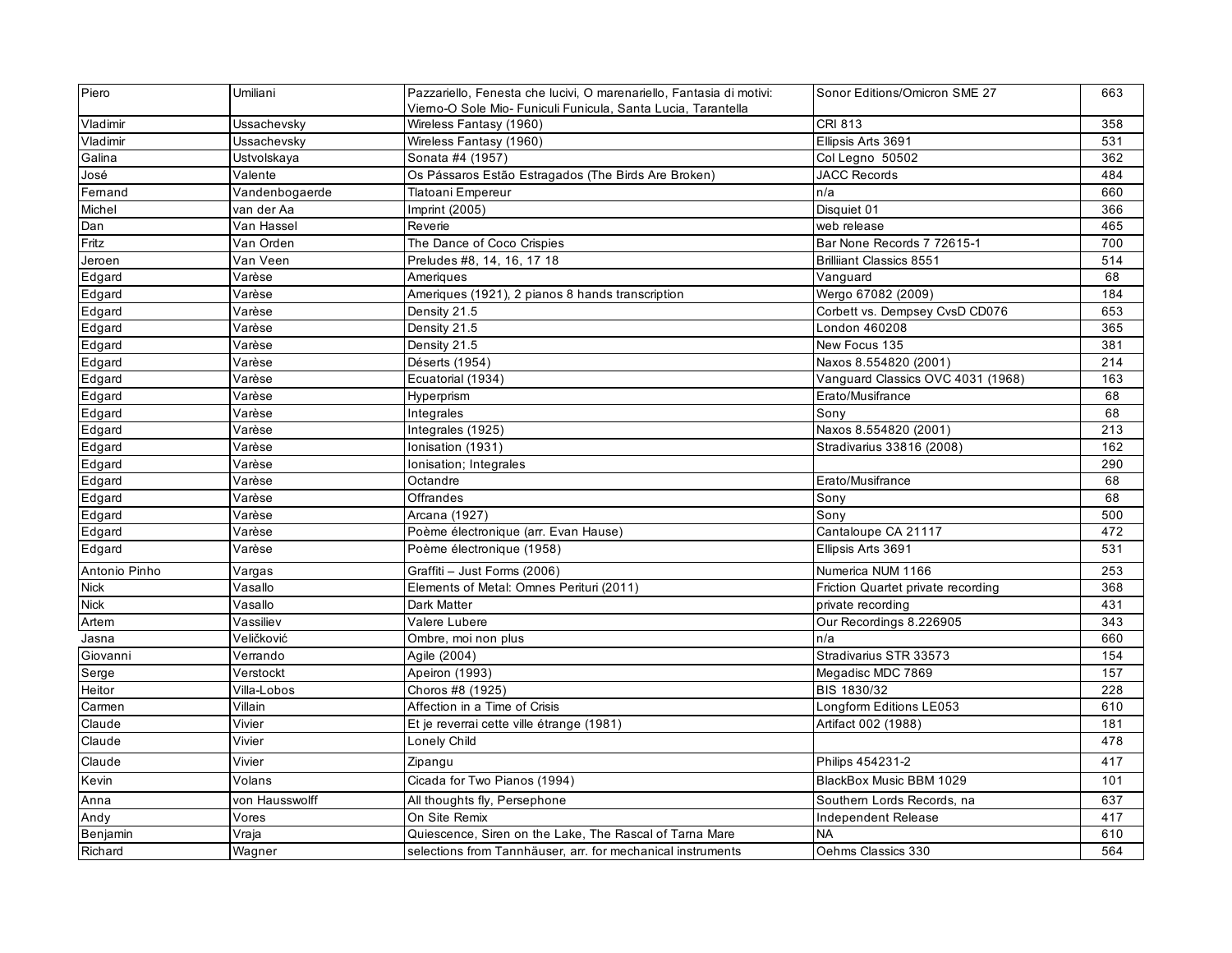| Tom                | Waits                                    | The Black Rider                                                                          | Audare Records K61064-6           | 641 |
|--------------------|------------------------------------------|------------------------------------------------------------------------------------------|-----------------------------------|-----|
| Anne               | Waldman                                  | Synoptic Microcosmos                                                                     | Naxos Canadian Classics           | 510 |
| Damon              | Waitkus                                  | Deepwater Turbines Turning; What to do in Our Neighborhood                               | Independent release               | 472 |
| Colin              | Walcott                                  | Like That of Sky (1979)                                                                  | ECM 2033-35                       | 571 |
| George Theophilus  | Walker                                   | Concerto for trombone and orchestra                                                      | Columbia / Sony re-release 586215 | 605 |
| George Theophilus  | Walker                                   | Lyric for Strings (1946)                                                                 | Columboa Masterworks M 33433      | 603 |
| Scott              | Walker                                   | Cossacks Are                                                                             | 4AD CAD 2603                      | 651 |
| Scott              | Walker                                   | Corps De Blah, Epizootics                                                                | 4AD CAD 3220                      | 651 |
| Scott              | Walker                                   | It's Raining Today                                                                       | Fontana 510 881-2                 | 651 |
| <b>Chace Dietz</b> | Wall                                     | Arboreal City; Cliese 667 CC; Sunken Monument                                            | private recording                 | 475 |
| Errollyn           | Wallen                                   | Daedalus                                                                                 | Brodsky Records BRD3501           | 427 |
| Errollyn           | Wallen                                   | Lively (from Horseplay)                                                                  | <b>Avie 0006</b>                  | 427 |
| Errollyn           | Wallen                                   | Meet Me At Harold Moores                                                                 | Wallen Music And Production WMP0  | 427 |
| Errollyn           | Wallen                                   | Don't Panic                                                                              | Wallen Music And Production 001   | 593 |
| Jennifer           | Walshe                                   | In Glorius Mono                                                                          | Migro Records MIG008              | 652 |
| Zachary            | Watkins                                  | Suite for String Quartet                                                                 | Unreleased                        | 117 |
| Kurt               | Weill, Willem Breuker                    | Dance of the Tumblers, Der Song von Mandelay, Benares Song,<br>Scène au Dancing, My Ship | BV Haast Records CD 9808          | 666 |
| Chou               | Wen-Chung                                | Yü Ko (1965)                                                                             | Albany TROY 155 (1995)            | 207 |
| Guo                | Wenjing                                  | Xi for Three Sets of Cymbals (1995)                                                      | Channel Classics (China)          | 306 |
| _otta              | Wennakoski                               | Culla d'aria; Boogie Mama                                                                | Alba ABCD 253                     | 295 |
| Hildegard          | Westerkamp                               | Attending to Sacred Matters                                                              | earsay music, na                  | 637 |
| Hildegard          | Westerkamp                               | Into the Labyrinth                                                                       | Earsay Music 6.220640             | 664 |
| Hildegard          | Westerkamp                               | Türen Der Wahrnehmungen                                                                  | Nonsequitur Records WN0013        | 527 |
| Eric               | Whitacre                                 | ux Aurumque                                                                              | Decca B0014850                    | 307 |
| Francis            | White                                    | Centre Bridge (dark river)                                                               | Mode 184                          | 117 |
| LJ                 | White                                    | Zin Zin Zin Zin                                                                          | Parlour Tapes PT+001              | 445 |
| Stephen            | Whittington                              | Music for Airport Furniture (2011)                                                       | Cold Blue 0038                    | 364 |
| Jörg               | Widmann                                  | Violin Concerto (2007)                                                                   | Ondine 1215                       | 366 |
| Håvard             | <b>Wiik</b>                              | piano improvisation (2018)                                                               | CvsD CD059                        | 683 |
| Lawrence           | Wilde                                    | Origins, Distances, Triptych                                                             | Soundlink                         | 570 |
| Ed                 | Wilkerson, Tatsu Aoki,<br>Michael Zerang | A Good Year For Us                                                                       | Asian Improv Records AIR 096      | 699 |
| Amy                | Williams                                 | Richer Textures (2011); Astoria (2004); Cineshape 2 (2007)                               | Albany Troy 1415                  | 373 |
| Jay                | Williams                                 | Not so Silent Night based off the poetry of W.B. Yeats (2019)                            | <b>NA</b>                         | 611 |
| lan                | Wilson                                   | Atlantica (2001)                                                                         | CMC CD06                          | 103 |
| lan                | Wilson                                   | String Quartet #1 "Winter's Edge"                                                        | BBM 1031 (UK 2000)                | 106 |
| lan                | Wilson                                   | String Quartet #4 "wander, darkling" (2000)                                              | Riverrun CD77                     | 111 |
| Olly               | Wilson                                   | Akwan for piano and electric piano, amplified strings, and                               | Columbia / Sony re-release 586215 | 605 |
| Mark               | Winges                                   | Nova Luna - excerpt                                                                      | Innova 834                        | 330 |
| Dalia              | With                                     | Grues et Nix (1999); FCH for piano (2007)                                                | New Focus FCR186                  | 499 |
| Daniel             | Wohl                                     | Cantus - 323 - Neighborhood - Limbs                                                      | New Amsterdam 073                 | 498 |
| Daniel             | Wohl                                     | Limbs                                                                                    | New World 083                     | 485 |
| Daniel             | Wohl                                     | Source                                                                                   | New Amsterdam 048                 | 498 |
| Erling             | Wold                                     | Mordake Suite (2007)                                                                     | Unreleased                        | 119 |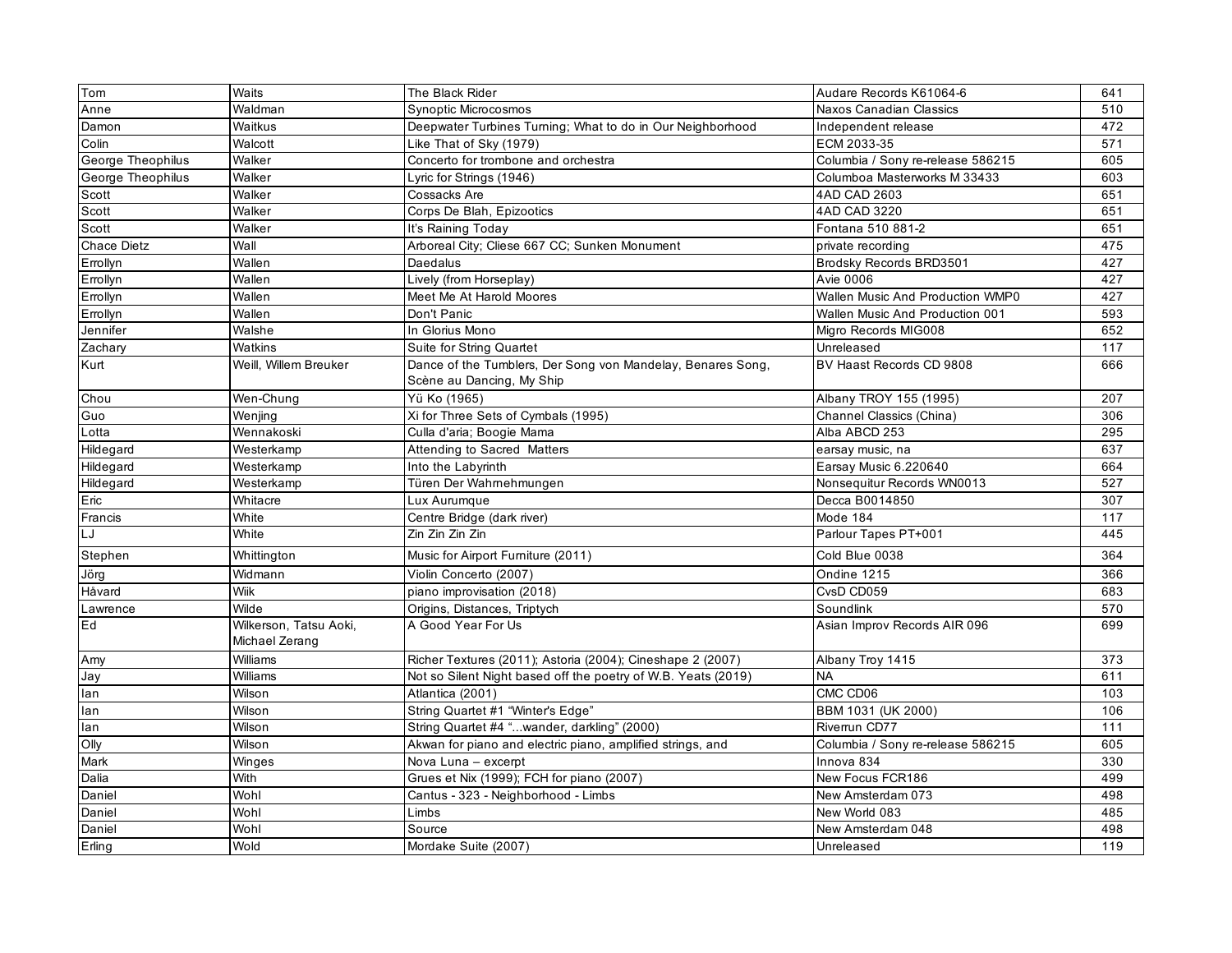| Julia     | Wolfe          | <b>Anthracite Fields</b>                                | Cantaloupe CA21111                | 451 |
|-----------|----------------|---------------------------------------------------------|-----------------------------------|-----|
| Julia     | Wolfe          | Anthracite Fields, myts 1, 4, 5                         | Cantaloupe CA21111                | 688 |
| Julia     | Wolfe          | Four Marys                                              | Cantaloupe 21011                  | 230 |
| Julia     | Wolfe          | Steel Hammer                                            | Cantaloupe 21099                  | 393 |
| Julia     | Wolfe          | <b>Steel Hammer</b>                                     | Cantaloupe CA21099                | 448 |
| Julia     | Wolfe          | <b>Steel Hammer</b>                                     | Cantaloupe CA21099                | 688 |
| Christian | Wolff          | Duo for Pianists I, version 2 (1957) recorded 1960      | edition RZ 1018-19                | 249 |
| Christian | Wolff          | Exercise 10 (from Exercises 1973)                       | New World 80658 (2006)            | 267 |
| Christian | Wolff          | Exercise 3                                              | New World 80658                   | 112 |
| Christian | Wolff          | Exercises 11 and 18 (1975)                              | New World 80658                   | 84  |
| Christian | Wolff          | For Piano I                                             | Sub Rosa SR 389                   | 433 |
| Christian | Wolff          | For Piano with Preparations                             | Hat Art 6181                      | 29  |
| Christian | Wolff          | For Prepared Piano                                      | Sub Rosa SR 389                   | 433 |
| Christian | Wolff          | For Si (1991)                                           | Artifact 035                      | 90  |
| Christian | Wolff          | Hay Una Mujer Deseparecida                              | Mode 43                           | 232 |
| Christian | Wolff          | Improvisation for Two Pianos and Fretless Guitar        | Henceforth 111                    | 348 |
| Christian | Wolff          | One Coat of Paint (2004); Rosas #5 (1990)               | New World 80734                   | 355 |
| Christian | Wolff          | Trio III                                                | Tzadik 7071                       | 43  |
| Christian | Wolff          | A Piano Piece                                           | Noctumes 1-4                      | 412 |
| Julia     | Wolff          | Shelter: What We Build                                  | Cantaloupe CA21083                | 350 |
| Stefan    | Wolpe          | Blues "Stimmen aus dem Massengrab" (1929)               | Hat[Now] Art 136                  | 239 |
| Stefan    | Wolpe          | Konzert für neun instrumente op 22 (1937)               | Mode 156 (2006)                   | 165 |
| Stefan    | Wolpe          | Passacaglia                                             | Mode 156 (2006)                   | 223 |
| Stefan    | Wolpe          | Psalm 122 (1955)                                        | New World 80550                   | 83  |
| Stefan    | Wolpe          | Them with Variations and Coda (1934)                    | Mode 156 (2006)                   | 223 |
| Stefan    | Wolpe          | Piece for Oboe, Cello, Percussion, & Piano              | Bridge 9215                       | 594 |
| Robert    | Worby          | Factitious Airs Parts 1 and 2                           | Persistence of Sound PS002        | 611 |
| Theresa   | Wong           | La Forma Dei Miei Genitori                              | Private recording                 | 340 |
| Jack      | Wright         | alto sax improvisation                                  | Spring Garden Music SGM 26        | 683 |
| Eric      | Wubbels        | the children of fire come looking for fire (part iii)   | Wet Ink Ensemble Carrier Records  | 479 |
| Ivan      | Wyschnegradsky | selections from 24 Preludes for quarter tone pianos     | col legno 20206                   | 563 |
| Ivan      | Wyschnegradsky | Allegro con fuoco from Ainsi Parlait Zarathoustra op 17 | Shiiin 10                         | 563 |
| Ivan      | Wyschnegradsky | La Journée de l'Existence                               | Shiiin 4                          | 551 |
| Ivan      | Wyschnegradsky | <b>Chant Nocturne</b>                                   | Archiv Music VMM 2017             | 551 |
| Ivan      | Wyschnegradsky | String Quartet #2                                       | <b>Block Records EB 201</b>       | 551 |
| Ivan      | Wyschnegradsky | <b>Composition in Quarter Tones</b>                     | Société Nouvelle d'Enregistrement | 551 |
| lannis    | Xenakis        | A Helene                                                | Chandos 9663                      | 430 |
| lannis    | Xenakis        | A la Memoire de Witold Lutoslawski (1994)               | Mode 56 (1996)                    | 185 |
| lannis    | Xenakis        | Achorripsis (1956); Terretektorh (1966)                 | Editions RZ 1015 (2003)           | 186 |
| lannis    | Xenakis        | Aïs (1980); Tracées (1987)                              | Timpani 5C1177                    | 391 |
| lannis    | Xenakis        | Akea (1986)                                             | Mode 156 (2006)                   | 240 |
| lannis    | Xenakis        | Aroura (1971)                                           | Aurora ACD 5039 (2006)            | 264 |
| lannis    | Xenakis        | Ata (1987)                                              | Timpani 5C1177                    | 505 |
| lannis    | <b>Xenakis</b> | Dikhthas (1979)                                         | Mode 80 (2006)                    | 182 |
| lannis    | Xenakis        | Dox-Orkh (1991)                                         | <b>BIS</b>                        | 500 |
| lannis    | Xenakis        | Embellie, Akea                                          | Disque Montaigne 780025           | 46  |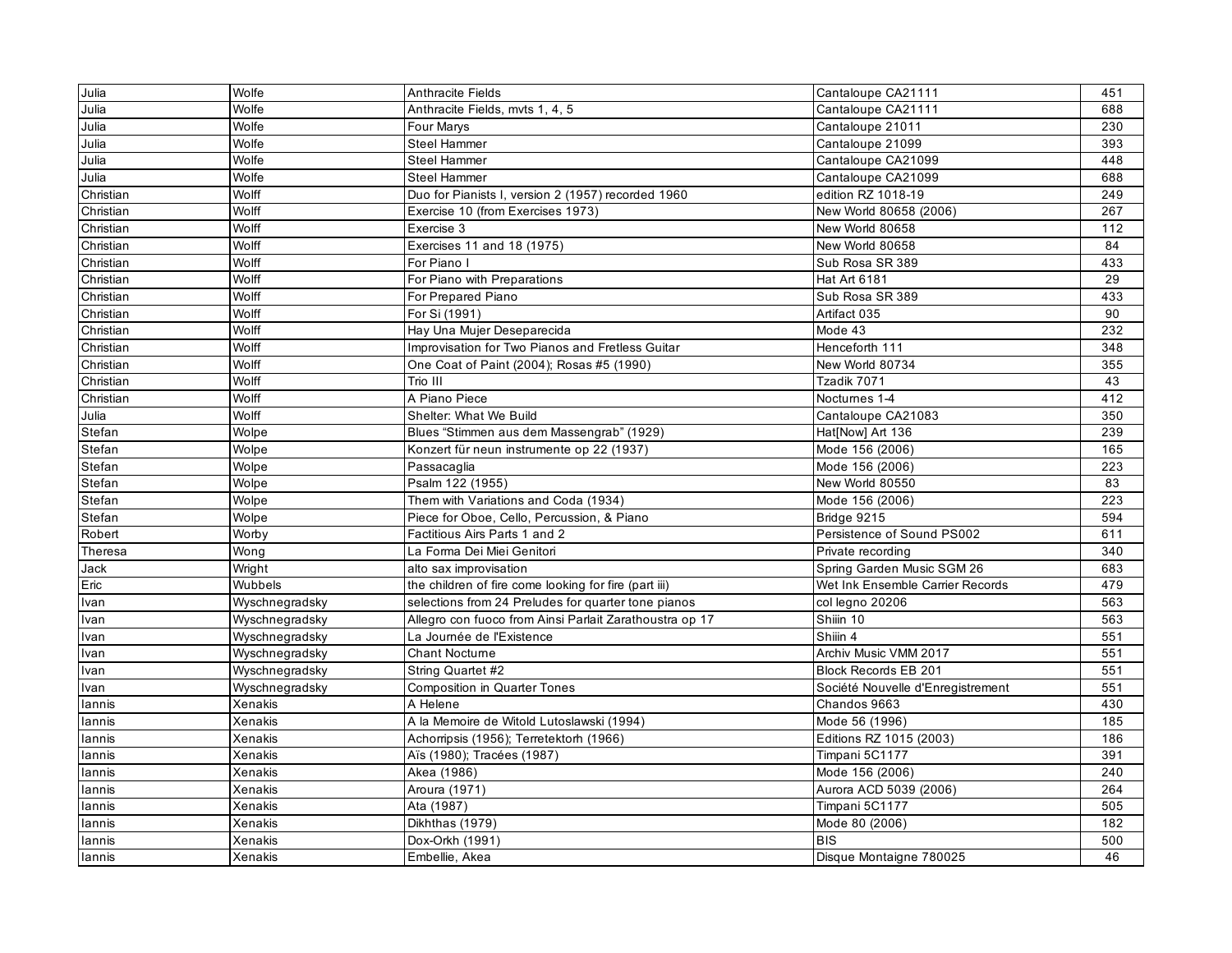| lannis      | Xenakis         | Eonta                                                | Mode 217                          | 408 |
|-------------|-----------------|------------------------------------------------------|-----------------------------------|-----|
| lannis      | Xenakis         | Eonta (1964)                                         | Mode 53 (1996)                    | 185 |
| lannis      | Xenakis         | Erikhthon (1974); Ata (1987)                         | Timpani 5C1177                    | 392 |
| lannis      | <b>Xenakis</b>  | from 6 Chansons pour piano, 1-3 (1950)               | Mode 80 (2006)                    | 183 |
| lannis      | <b>Xenakis</b>  | Gmeeoorh (1974)                                      | Orgelpark 011-2012                | 505 |
| lannis      | Xenakis         | Habiki-Hana-Ma                                       | Mode 203                          | 493 |
| lannis      | Xenakis         | Kraanerg                                             | Mode 196                          | 492 |
| lannis      | Xenakis         | La Legende d'Eer                                     | Mode 148                          | 31  |
| lannis      | Xenakis         | Linaia-Agon (1972)                                   | Orgelpark 011-2012                | 505 |
| lannis      | Xenakis         | Mikka (1971)                                         | Disques Montaigne 782005          | 244 |
| lannis      | Xenakis         | Morsima-Amorsima (1956-62)                           | Accord 250652                     | 275 |
| lannis      | Xenakis         | Nomos Alpha                                          | EMI Classics EMI 87674CD          | 440 |
| lannis      | Xenakis         | <b>Nuits</b>                                         | <b>CHAN 9663</b>                  | 494 |
| lannis      | Xenakis         | Oresteïa (1966-87)                                   | Salabert SCD 8906 1990            | 142 |
| lannis      | Xenakis         | Paille in the wind (1992)                            | Mode 217                          | 240 |
| lannis      | Xenakis         | Palimpsest (1979); Mists (1980)                      | Mode 80 (2006)                    | 187 |
| lannis      | Xenakis         | Pithoprakta                                          | Le Chant Du Mond                  | 31  |
| lannis      | Xenakis         | Pithoprakta; Voile                                   |                                   | 290 |
| lannis      | <b>Xenakis</b>  | Pleiades: Métaux (1978)                              | Mode 171                          | 358 |
| lannis      | Xenakis         | Pleiades: Métaux and Claviers                        |                                   | 677 |
| lannis      | Xenakis         | Polytope de Montreal; ST/48; Syrmos                  | Editions RZ 1015 (2003)           | 187 |
| lannis      | <b>Xenakis</b>  | Rebonds B                                            |                                   | 677 |
| lannis      | Xenakis         | Roáï (1991)                                          | Timpani 1c1057                    | 396 |
| lannis      | Xenakis         | Serment-Orkos                                        | <b>CHAN 9663</b>                  | 494 |
| lannis      | <b>Xenakis</b>  | ST/48 (1956); Hiketides (1964)                       | Timpani 5C1177                    | 395 |
| lannis      | Xenakis         | Synaphaï for piano and orchestra                     | Timpani 1C1068                    | 399 |
| lannis      | <b>Xenakis</b>  | Syrmos, Analogique, Voile, Ittidra                   | Mode 1452                         | 46  |
| lannis      | Xenakis         | Tetora (1990); Ergma (1994)                          | Mode 209 (2009)                   | 183 |
| lannis      | Xenakis         | Tracées                                              | Timpani 5C1177                    | 505 |
| lannis      | Xenakis         | Xas (1987); Echange (1989)                           | Mode 56 (1996)                    | 184 |
| Michiyo     | Yagi            | Diminished Shower, Talking Durian                    | Tzadik 7218                       | 554 |
| Michiyo     | Yaqi            | Rouge                                                | World Music Network RGNET1406CD   | 647 |
| Kosaku      | Yamada/Gesang   | Sukanpo no Sakukoro, Bengawan Solo, Kanpyo           | World Music Network RGNET1406CD   | 647 |
| Ai          | Yamamoto        | 360 Degrees, Tickling Water, Skyscraper, Make A Wish | Room 40 DRM455                    | 616 |
| Dmitri      | Yanov-Yanovsky  | Chang Music IV                                       | Louth Contemporary Music LCMS1001 | 697 |
| Carolyn     | Yamell          | Lapis Lazuli                                         | Albany 899                        | 97  |
| Peter       | Yates           | G-String Fetish (2003)                               | Electric 8 Independent Release    | 379 |
| Xuan        | Ywe/ Chik White | Omnivore Machine                                     | Notice Records NTR051             | 583 |
| Chen        | Yi              | China West - Suite for 2 Pianos                      | Klavier Fest Ruhr 1008            | 158 |
| Chen        | Yi              | Tibeta Tunes (2007); Happy Rain on a Spring Night    | New World 80691 (2009)            | 179 |
| Otomo       | Yoshihide       | Japanorama                                           | World Music Network RGNET1406CD   | 647 |
| <b>Buck</b> | Young           | Murdoch                                              | No Rent NRR64                     | 552 |
| LaMonte     | Young           | 31 VII 69 10:26-10:49 (excerpt)                      | Edition X 1079                    | 622 |
| LaMonte     | Young           | 42 for Henry Flint                                   | <b>NA</b>                         | 622 |
| LaMonte     | Young           | The Well-Tuned Piano (Opening Chord)                 | Gramavision 18-8701-2/R279452     | 622 |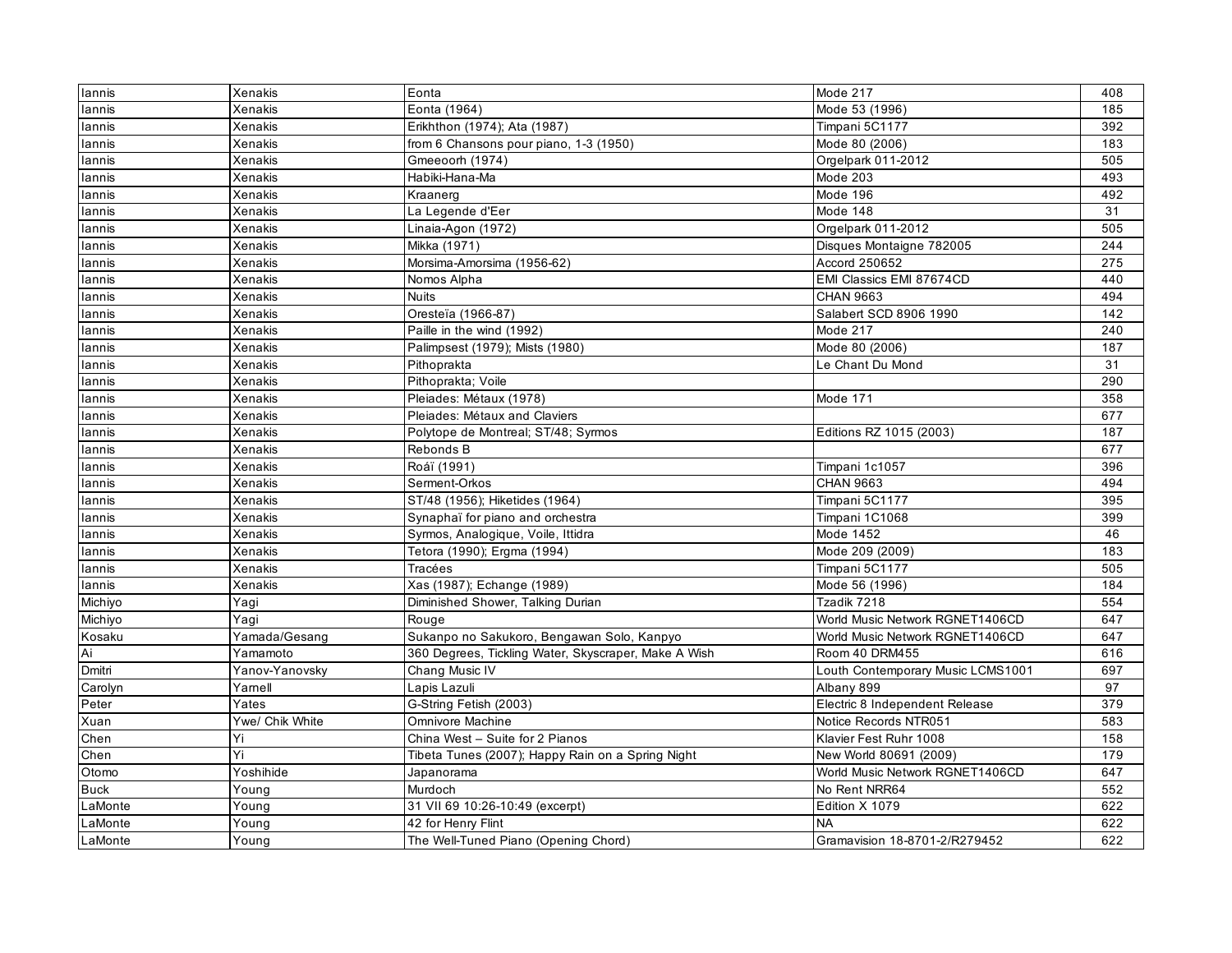| LaMonte            | Young      | The Melodic Version of The Second Dream Of The High-<br>Tension                    | Gramavision R2 79467              | 424 |
|--------------------|------------|------------------------------------------------------------------------------------|-----------------------------------|-----|
| Timothy            | Young      | Hands - Edgar Meyer Visits Me In A Dream                                           | Independent release               | 441 |
| Isang              | Yun        | Chamber Symphony No. 1                                                             | Naxos 8.557938                    | 489 |
| Pamela             | Z          | "In Tymes of Olde" and "The Muni Section"                                          | Starkland ST-213                  | 344 |
| Pamela             | z          | Quatre Couches / Flare Stains, Site Four (from Occupy), He Says Yes<br>(from Echo) | Neuma Records 143                 | 678 |
| <b>Nick</b>        | Zanca      | Cacerolazo I, Cacerolazo II, Cacerolazo III                                        | Full Spectrum Records FS109       | 678 |
| Frank              | Zappa      | Welcome fo the United States; G-Spot Tornado; Dog Breath Variations                | Yellow Shark -Barking Pumpkin R27 | 271 |
| Frank              | Zappa      | We're Only In It For The Money                                                     | Zappa Records ZR3837              | 646 |
| Frank              | Zappa      | Who Are The Brain Police?                                                          | Zappa Records ZR3834              | 646 |
| Frank              | Zappa      | Lumpy Gravy                                                                        | Zappa Records ZR3835              | 646 |
| Frank              | Zappa      | Yellow Shark: Outrage at Valdez, etc.                                              | <b>Barking Pumpkin</b>            | 58  |
| Tom                | Zé         | Estudando o Pagode: Na Opereta Segregamulher e                                     | Luaka Bop 8089900622              | 599 |
| Imants             | Zemzaris   | Before the snow (1983)                                                             | <b>LMIC 015</b>                   | 284 |
| Hervé              | Zénouda    | Le Mystere de la Fleur d'Or                                                        | trAce 008 (Paris)                 | 106 |
| Hervé              | Zénouda    | Le Temps de Métamorphoses                                                          | trAce 015 (Paris)                 | 106 |
| Chamberlain        | Zhang      | The Rain Pavilion                                                                  |                                   | 669 |
| <b>Bernd Alois</b> | Zimmermann | Canto di speranza (1957)                                                           | ECM New 2074 (2005)               | 223 |
| <b>Bernd Alois</b> | Zimmermann | Concerto for Violin and Large Orchestra (1950)                                     | ECM New 2074 (2005)               | 223 |
| Walter             | Zimmermann | Ataraxia (1988)                                                                    | World-Edition 0021                | 380 |
| Walter             | Zimmermann | Festina Lente (1990)                                                               | Disque Montaigne 782036 (1994)    | 104 |
| Walter             | Zimmermann | Northwest Passage (1995)                                                           | Artifact ART 035                  | 95  |
| Walter             | Zimmermann | The Echoing Green (1989)                                                           | Mode 150                          | 126 |
| Evan               | Ziporyn    | <b>Bindu Semara</b>                                                                | Cantaloupe                        | 6   |
| Evan               | Ziporyn    | Drill                                                                              | Cantaloupe 21040                  | 191 |
| Evan               | Ziporyn    | Drill (2001)                                                                       | Cantaloupe 21040                  | 115 |
| Evan               | Ziporyn    | Frog's Eye (2002)                                                                  | Cantaloupe 21040                  | 115 |
| Evan               | Ziporyn    | HIVE (2007)                                                                        | Naxos 8.572264 (2010)             | 237 |
| Evan               | Ziporyn    | Meditations, from Shadow Bang                                                      | Cantaloupe 21015 (2003)           | 192 |
| Evan               | Ziporyn    | Ngaben                                                                             | Private                           | 30  |
| Evan               | Ziporyn    | Ngaben                                                                             | New Albion NA128 (2005)           | 190 |
| Evan               | Ziporyn    | Pondok                                                                             | New Albion NA128                  | 53  |
| Evan               | Ziporyn    | The Ornate Zither/The Nomad Flute                                                  | Cantaloupe 21040                  | 116 |
| Evan               | Ziporyn    | Thum Nyatiti, Tsmindao Ghmerto, Partial Truths                                     | Cantaloupe                        | 2   |
| Evan               | Ziporyn    | <b>Typical Music</b>                                                               | New Albion                        | 69  |
| John               | Zorn       | Snagglepuss, Lonely Woman, Chronology                                              | Nonesuch 793238                   | 231 |
| John               | Zorn       | Spillane (1987)                                                                    | Tzadik Records 7324               | 547 |
| John               | Zorn       | <b>Blues Noël</b>                                                                  | Tzadik Records 7324               | 544 |
| John               | Zorn       | Cat O' Nine Tails                                                                  | Tzadik Records 7330               | 538 |
| John               | Zorn       | Carny                                                                              | Tzadik Records 7330               | 538 |
| John               | Zorn       | For Your Eyes Only                                                                 | Tzadik Records 7330               | 538 |
| John               | Zorn       | Godard                                                                             | Tzadik Records 7324               | 646 |
| John               | Zorn       | Chinatown, Shot in the Dark                                                        | Nonesuch 793238                   | 646 |
| Agata              | Zubel      | A Song For The End Of The World (1998)                                             | Polish Radio CD Vol 11            | 257 |